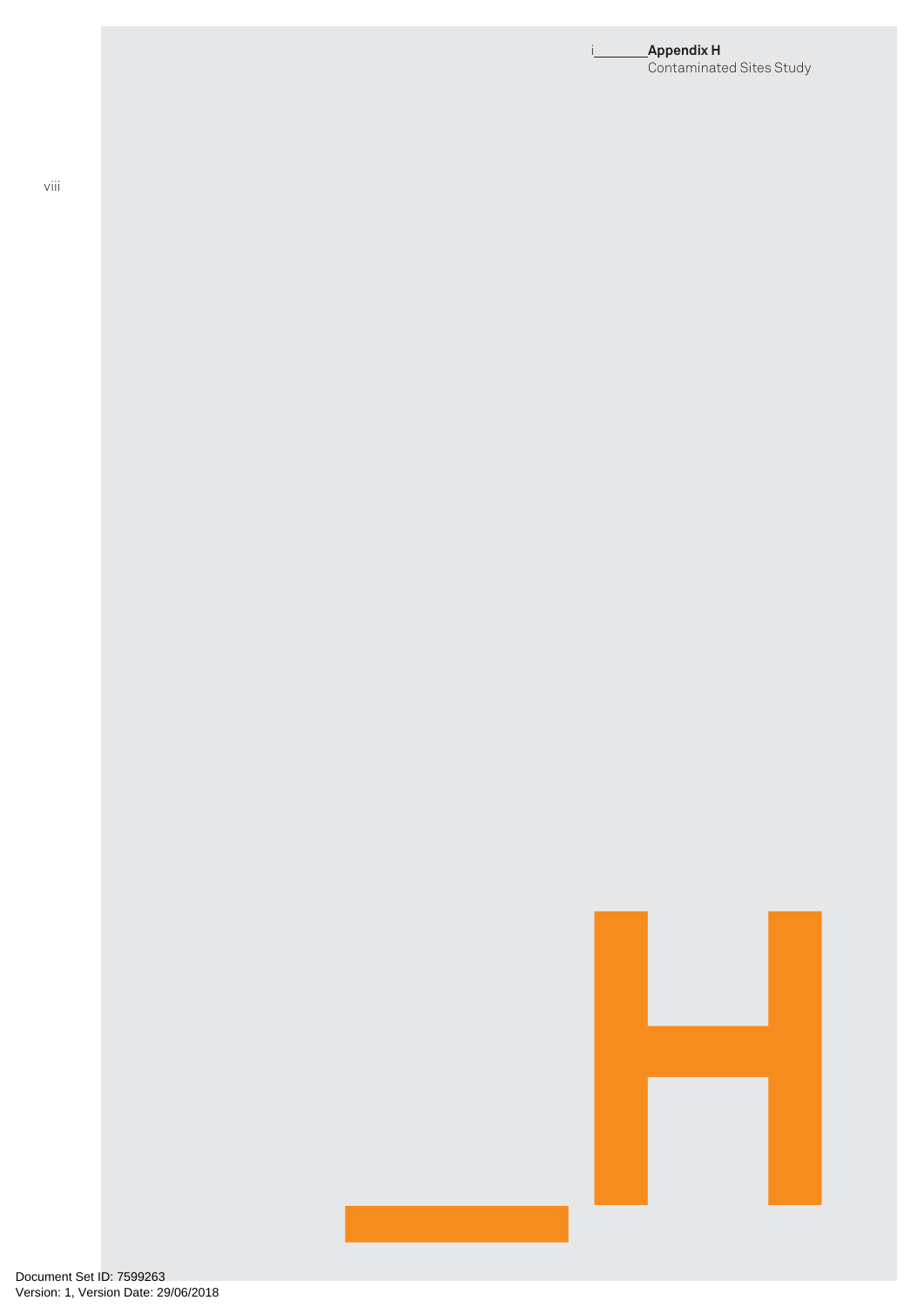

29 October 2012

Sergio Famiano Project Manager **LandCorp** Level 3 Wesfarmers House, 40 The Esplanade Fremantle WA 6000

Our ref: 61/25038/08/125962 Your ref:

Dear Serge,

## **Cockburn Coast Urban Redevelopment Local Structure Plan Response**

LandCorp submitted a Proposed Scheme Amendment (No. 89) to the City of Cockburn Town Planning Scheme No. 3 (Cockburn Coast Development Area). The City of Cockburn subsequently resolved to adopt the Cockburn Coast District Structure Plan Part 2 for the purposes of providing a guiding document to inform the preparation of future Local Structure Plans within the District Structure Plan area subject to certain modifications.

The modifications included requirements to be addressed in the Local Structure Plans (LSP) related to contaminated sites for the Cockburn Coast Redevelopment (Item 3.19). GHD has prepared the following responses to be included in the LSPs for Robb Jetty (Precinct 2 and 8) and Hilltop and Emplacement Crescent (Precinct 3 and 7) for the Cockburn Coast Redevelopment related to contaminated sites.

These responses are subject to, and must be read in conjunction with, the limitations set out in Attachment 1 and the assumptions and qualifications contained throughout the responses.

If you have any queries regarding these responses, please do not hesitate to contact the undersigned.

Yours sincerely,

Simon French

**Simon French**  Principal Scientist 6222 8203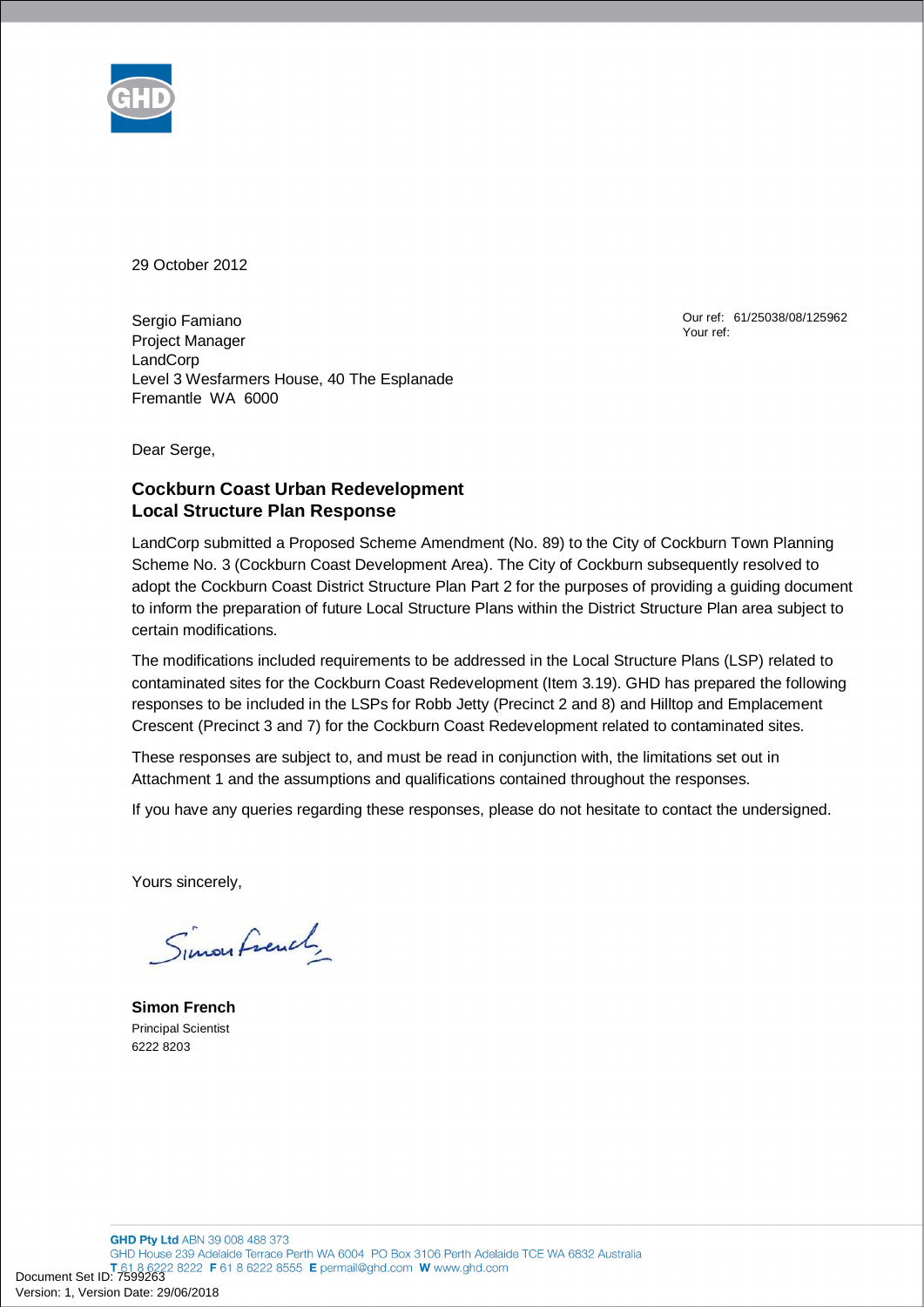

# **Attachment 1: Disclaimer**

This Local Structure Plan Response ("LSP Response") for the Cockburn Coast Urban Redevelopment document has been prepared by GHD for LandCorp and may only be used and relied on by LandCorp for the purpose agreed between GHD and LandCorp.

GHD otherwise disclaims responsibility to any person other than LandCorp arising in connection with the LSP Response. GHD also excludes implied warranties and conditions, to the extent legally permissible.

The services undertaken by GHD in connection with preparing the LSP Response were limited to providing responses to the three City of Cockburn modifications requested for contaminated sites in the Cockburn Coast District Structure Plan Part 2 (Section 3.19) and are subject to the limitations stated in this disclaimer. The services undertaken by GHD were carried out in accordance with the existing GHD/LandCorp Panel Contract (2007/03).

The opinions, conclusions and any recommendations in the LSP Response are based on conditions encountered and limited information reviewed at the date of preparation of the LSP Response. GHD has no responsibility or obligation to update the LSP Responses to account for events of changes occurring subsequent to the date that the LSP Responses were prepared.

The opinions, conclusions and any recommendations in the LSP Response are based on assumptions made by GHD described in the LSP Response. GHD disclaims liability arising from any of the assumptions being incorrect.

GHD has prepared the LSP Response on the basis of information provided the Department of Environment and Conservation (DEC) and Landgate, which GHD has not independently verified or checked beyond the agreed scope of work. GHD does not accept liability in connection with such unverified information, including errors and omissions in the LSP Response which were caused by errors or omissions in that information.

GHD has not been involved in the preparation of the Local Structure Plan and has had no contribution to, or review of the Local Structure Plan other than in the LSP Responses, provided herein. GHD shall not be liable to any person for any error in, omission from, or false or misleading statement in, any other part of the Local Structure Plan.

The LSP Response must be read in full and no excerpts are taken to be representative of the findings of the LSP Response.

61/25038/08/125962 2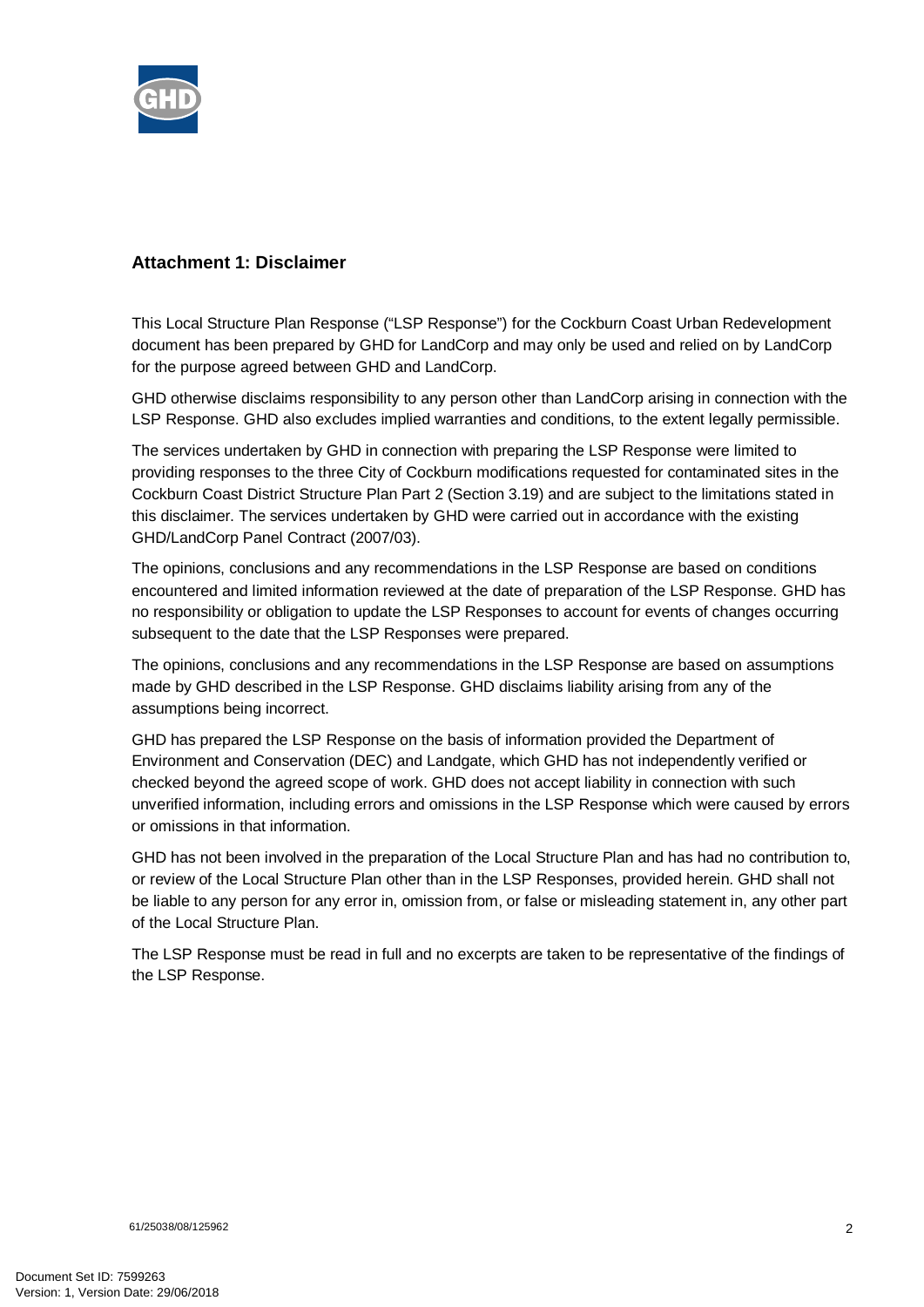

# **Attachment 2: Local Structure Plan Response Robb Jetty (Precinct 2 and 8) and Hilltop and Emplacement Crescent (Precinct 3 and 7)**

### *Describe how contaminated sites will be (or have been) suitably dealt with across the whole Local Structure Plan area in accordance with the Contaminated Sites Act 2003.*

The *Contaminated Sites Act 2003* (CS Act) provides for the "*identification, recording, management and remediation of contaminated sites*". The CS Act is administered by the Department of Environment and Conservation (DEC). The CS Act is supported by the *Contaminated Sites Regulations 2006* and the Contaminated Sites Management Series Guidelines. The CS Act is the main mechanism for identification of known and suspected contaminated sites in Western Australia and reporting of known or suspected contaminated sites is a mandatory requirement under the CS Act for:

- An owner or occupier;
- Person who caused, or contributed to, the contamination; and
- A contaminated sites auditor engaged to report on the site in accordance with the CS Act.

Contamination is an important issue for the Cockburn Coast Urban Redevelopment, particularly as development may introduce generally more sensitive land uses than currently exist in the Local Structure Plan (LSP) areas. Contaminated sites have been addressed in each of the LSPs in accordance with the CS Act (and relevant regulations and guidelines) as summarised in the Preliminary Assessment undertaken as part of LSP consideration or are to be addressed using a staged approach to investigation and management. Further details of these are provided below.

## **Local Structure Plan (LSP) Consideration**

Awareness of the potential for contaminated sites issues has been raised at consultation meetings with stakeholders during the District Structure Plan (DSP) consultation process and will also receive appropriate consideration in the forthcoming LSP consultation process.

As required by DSP modifications and as recommended in relevant guidelines<sup>1</sup>, GHD has undertaken a Preliminary Assessment of all lots within the LSP areas to identify known and suspected contaminated sites that have been reported to the DEC in accordance with the CS Act (presented at Attachment 3). This Preliminary Assessment comprised a review of the Basic Summary of Records (BSR) information provided by the DEC to determine if a site had been reported to DEC as a known or suspected contaminated site, review of previous investigations undertaken by GHD and, where no investigations have been undertaken, a review of available historical aerial photographs to determine if there are any further indications of potentially contaminating land uses/activities at lots within the LSP area.

The LSP process including provision of the Preliminary Assessment described above will therefore assist in informing stakeholders, including land owners, of possible contaminated sites issues for land to be brought forward for development so that these can be suitably dealt with in accordance with the CS Act and relevant guidelines.

<sup>&</sup>lt;sup>1</sup> Contaminated Sites and the Landuse Planning Process, Department of Environment, Government of Western Australia, Contaminated Sites Management Series, April 2006.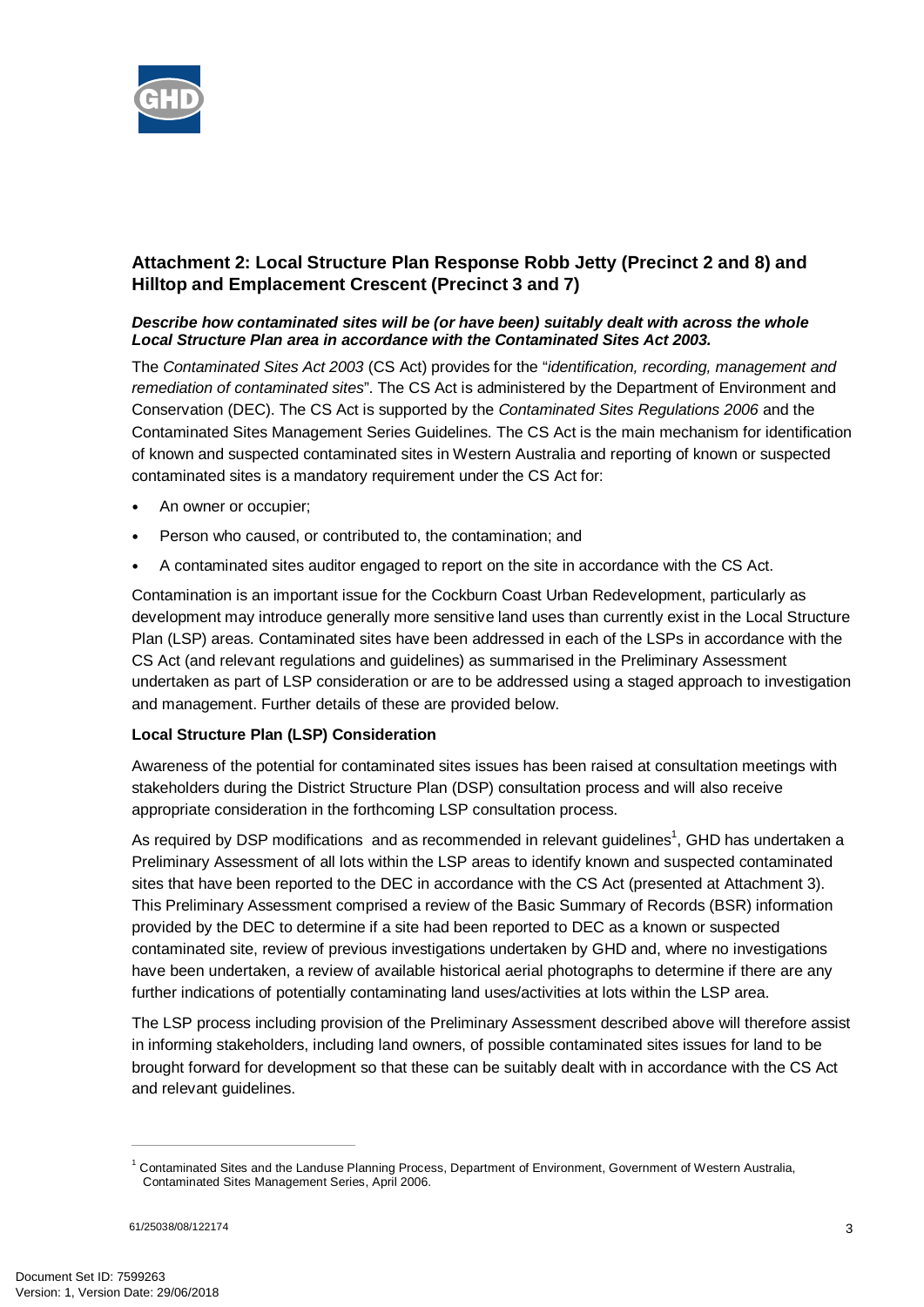

## **Staged Approach to Contaminated Site Investigations and Management**

Relevant guidelines including those published by the DEC recommend a staged approach<sup>2</sup> be adopted for investigation and management of potential or known contamination issues which provides for the following:

- Preliminary Site Investigation (e.g. collecting background knowledge, such as historical, geographical, geological and hydrogeological information to determine if past or present land uses have or have potential to have caused contamination);
- Detailed Site Investigation (e.g. investigation to collect soil, groundwater, gas/vapour samples at a site to determine if contamination is present, substance types, concentrations, extent and assessment of risks posed to human health and the environment);
- Site Management Plan (development of an effective and practical management strategy to address the risks posed by contamination); and
- Remediation, validation, ongoing management (e.g. remediation by methods such as on site or off site treatment of contamination, off-site disposal and subsequent testing to demonstrate the remediation has been effective, or other management measures such as modification of proposed land uses or controls on access via management plans or Memorial On Title).

This staged approach ensures that each stage of work is appropriately informed, provides greater opportunity to characterise sites in sufficient detail and allows appropriate action to be taken (where necessary) to address identified contamination issues in accordance with the CS Act.

As an example, GHD has been commissioned by LandCorp to undertake staged contaminated sites investigations at each of its owned lots within the LSP areas to determine if any potential contamination exists that would restrict proposed development and determine requirements for further action (such as remediation) to address identified issues. These investigations have been undertaken with reference to the CS Act and associated regulations and guidelines. Furthermore, LandCorp has commissioned a DEC accredited Contaminated Sites Auditor to undertake an independent and critical review of each of the investigations undertaken by GHD. A summary of these investigations is provided in Tables 1 and 2 of Attachment 3.

As identified in the Preliminary Assessment for this LSP response, similar investigation and management activities have previously been or are being undertaken by some other landowners in the LSP areas to ensure contamination issues are suitably addressed in accordance with the CS Act. Consideration of contamination issues within the LSP process as described above will further assist stakeholders such as landowners in determining requirements for investigation and management activities area to ensure contamination issues are suitably addressed in accordance with the CS Act.

As acknowledged in relevant guidelines<sup>1</sup> the planning process, which operates in parallel with the CS Act, is a key method for addressing unknown contaminated sites, whereby contamination is considered before planning decisions are made and conditions are imposed for further investigation where necessary to allow decisions to be made. In conjunction with consideration under the LSP process and subsequent actions by relevant stakeholders, the planning process, in addition to the CS Act provides a

 <sup>2</sup> Staged approach to site assessments, Department of Environment and Conservation Contaminated Sites Fact Sheet 2.

<sup>61/25038/08/122174</sup> 4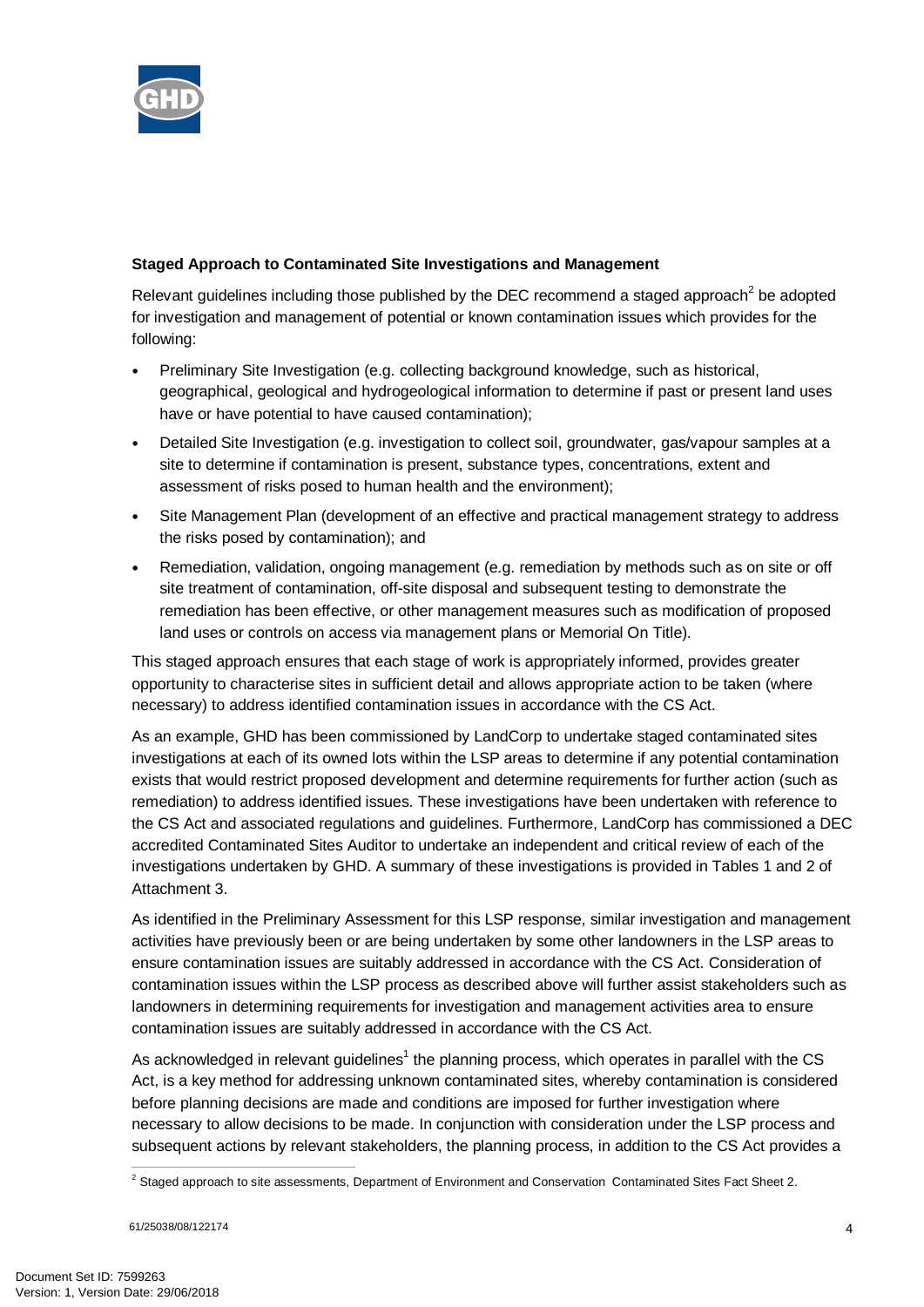

key part of the overall framework to ensure that contaminated sites are suitably dealt with in accordance with the CS Act.

### *Describe how the land use plan responds to issues of contamination across the whole Local Structure Plan area.*

The land use plan responds to issues of contamination across the LSP areas according knowledge gained from a staged approach to investigation and management that has already been implemented for a number of key land holdings throughout the area. In the staged approach to assessment, consideration of known and potential contamination issues has been undertaken for these land holdings and their surroundings with respect to proposed forms of development and potential or actual risks these may pose for such development.

From current information, contamination issues have not however been identified to impose constraints requiring widespread land use responses across the LSP areas. Where contamination issues have been identified at particular land holdings, consideration has been given to the severity, extent and possible management options to address them where deemed necessary in accordance with a risk based approach. Consideration of land use has been part of this process where locating forms of land use at/near known contamination which are suitable from a risk perspective can offer a more sustainable management option than undertaking remediation work. For example, in a location where a historic bunker oil leak has resulted in contamination at depth below ground level, the land use plan has been revised to ensure that no buildings are located over the known impacted area.

It is expected that development proposals will be further refined where needed in response to contamination issues by informed stakeholders. This will either as part of work already being undertaken, consideration in the LSP process and future work to be undertaken to bring sites forward for development in accordance with a staged approach to investigation and management of contaminated sites.

*While recognising the obligations for landowners under the Contaminated Sites Act 2003, list for each lot contained within the whole Local Structure Plan area as part of the Local Structure Plan report, whether any investigation of contaminated sites have been undertaken. Where no investigation has been considered warranted also list details of previous and historic land uses to assert the conclusion the site is not potentially contaminated. Where sites have been reported to DEC as a potentially contaminated site, also list the details of the referral and if available the outcome of the referral.* 

As required by DSP modifications GHD has undertaken a Preliminary Assessment of all lots within the LSP areas to identify known and suspected contaminated sites that have been reported to DEC in accordance with the CS Act.

This Preliminary Assessment comprised a review of the Basic Summary of Records (BSR) information provided by the DEC to determine if a site had been reported to DEC as a known or suspected contaminated site, review of previous investigations undertaken by GHD and, where no investigations have been undertaken, a review of available historical aerial photographs to determine if there are any further indications of potentially contaminating land uses/activities at lots within the LSP area.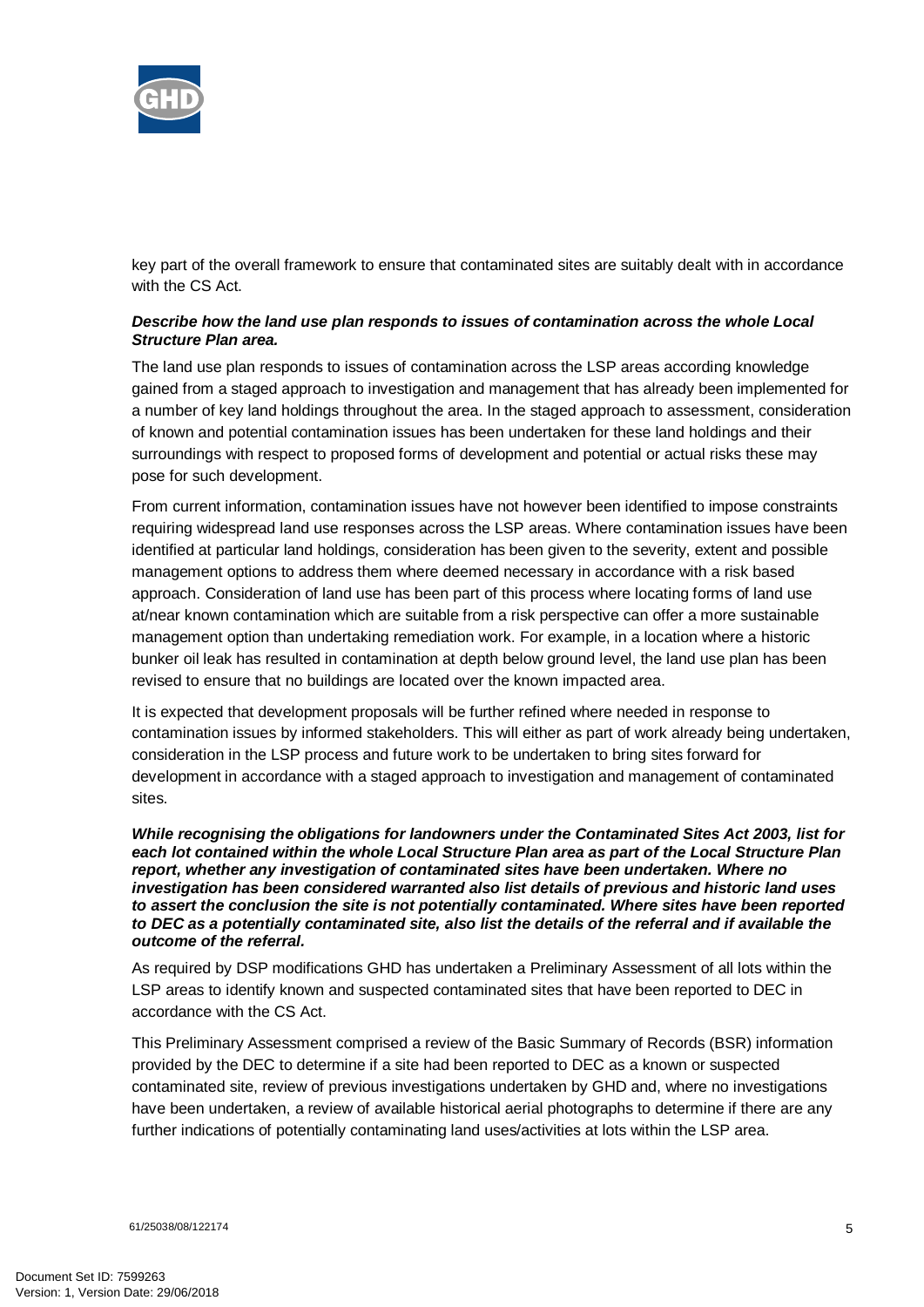

GHD has prepared tables for Robb Jetty (Precinct 2 and 8) and Hilltop and Emplacement Crescent (Precinct 3 and 7), which summarise the current status of contaminated sites investigations, known to GHD, at each of the lots contained within the LSP areas. These tables are presented in Attachment 3.

61/25038/08/122174 6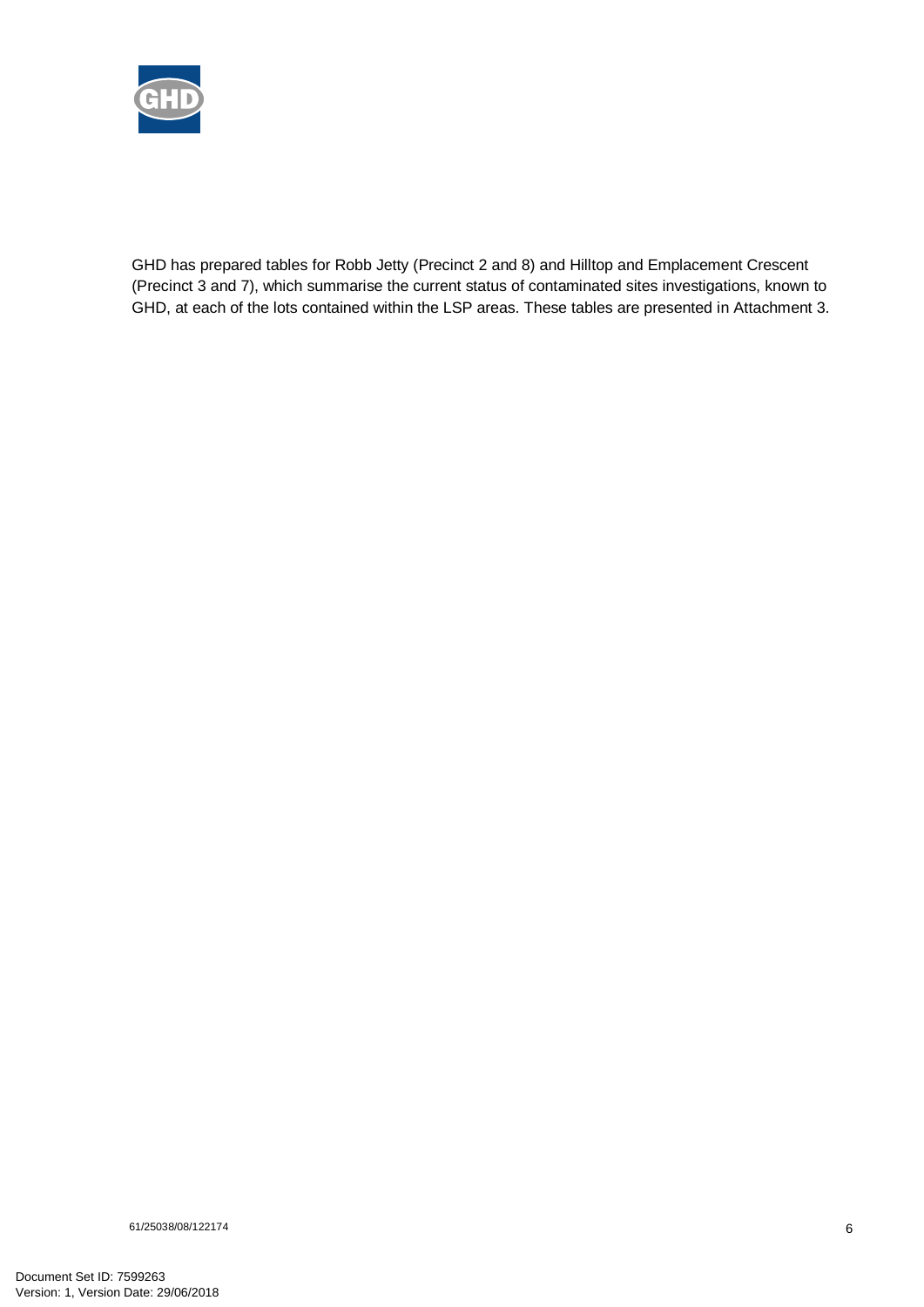

| Table 1 | Robb Jetty (Precinct 2 and 8) |  |
|---------|-------------------------------|--|
|---------|-------------------------------|--|

| Lot ID            | <b>Certificate of Title</b><br>(Volume / Folio) | <b>Contaminated Sites Investigation</b> | <b>Previous/Known Information</b>                                                                                                                                                                                                                                                                                                                                                                                                              |
|-------------------|-------------------------------------------------|-----------------------------------------|------------------------------------------------------------------------------------------------------------------------------------------------------------------------------------------------------------------------------------------------------------------------------------------------------------------------------------------------------------------------------------------------------------------------------------------------|
| 1946 Rollinson Rd | LR3099 / 951                                    |                                         | DEC BSR (DEC12478)                                                                                                                                                                                                                                                                                                                                                                                                                             |
|                   |                                                 |                                         | <b>Classification:</b> 22/05/2012 - Report not substantiated                                                                                                                                                                                                                                                                                                                                                                                   |
|                   |                                                 |                                         | <b>Reason for Classification:</b>                                                                                                                                                                                                                                                                                                                                                                                                              |
|                   |                                                 |                                         | The site was reported to the DEC as per reporting obligations under section 11 of the Contaminated Sites Act 2003. The classification is based<br>on information submitted to DEC by May 2007.                                                                                                                                                                                                                                                 |
|                   |                                                 |                                         | The site was used as a wastewater pump station for the Water Corporation and as a suspected affected site. DEC understands that no<br>indications of possible contamination have been observed or are known at this time.                                                                                                                                                                                                                      |
|                   |                                                 |                                         | The site was reported because an internal risk assessment identified that the site could be affected by contamination from nearby industrial sites.                                                                                                                                                                                                                                                                                            |
|                   |                                                 |                                         | No groundwater investigations have been carried out and the quality of soil and groundwater beneath the site is unknown.                                                                                                                                                                                                                                                                                                                       |
|                   |                                                 |                                         | Based on the information provided, the site appears suitable for continued use as a wastewater pump station, but may not be suitable for more<br>sensitive land uses, such as residential housing and child care centres.                                                                                                                                                                                                                      |
|                   |                                                 |                                         | The report of a known or suspected contaminated site, in conjunction with DEC enquiries, has provided insufficient grounds to indicate that<br>possible contamination of the site is present from the current or historical land use or surrounding land uses. As such, the site is classified as<br>'report not substantiated'.                                                                                                               |
|                   |                                                 |                                         | <b>Aerial Photographs</b>                                                                                                                                                                                                                                                                                                                                                                                                                      |
|                   |                                                 |                                         | Aerial photographs indicate that the site has been used as a wastewater pump station since the mid-1990s. Prior to this the site appears to be<br>used for agricultural purposes.                                                                                                                                                                                                                                                              |
|                   |                                                 |                                         | Conclusion                                                                                                                                                                                                                                                                                                                                                                                                                                     |
|                   |                                                 |                                         | The site may have limited contamination present due to the use as a wastewater pump station and former nearby industrial sites, however the<br>potential likelihood of this is considered low. The site appears suitable for ongoing use as a wastewater pump station.                                                                                                                                                                         |
| 2017 Cockburn Rd  | LR3146 / 795                                    |                                         | DEC BSR (DMO 1475)                                                                                                                                                                                                                                                                                                                                                                                                                             |
|                   |                                                 |                                         | Not reported to DEC as a known or suspected contaminated site.                                                                                                                                                                                                                                                                                                                                                                                 |
|                   |                                                 |                                         | <b>Aerial Photographs</b>                                                                                                                                                                                                                                                                                                                                                                                                                      |
|                   |                                                 |                                         | The site appears to have been occupied entirely by part of an industrial building, potentially associated with the nearby former railway yard to the<br>west or the former abattoir to the north, during 1953. This onsite building was removed in 1974 and a row of trees were planted as a road barrier.<br>A small building was additionally built on the western boundary of the site in 1979. The site has remained unchanged to present. |
|                   |                                                 |                                         | Conclusion                                                                                                                                                                                                                                                                                                                                                                                                                                     |
|                   |                                                 |                                         | Based on a review of DEC BSR information and historic aerial photographs, there appears to be limited potential only for contamination at this<br>site subject to confirmation of former use of the building present onsite from 1953-1974.                                                                                                                                                                                                    |
| 2082 Bennett Ave  | LR3100 / 667                                    |                                         | DEC BSR (DMO 3355)                                                                                                                                                                                                                                                                                                                                                                                                                             |
|                   |                                                 |                                         | Not reported to DEC as a known or suspected contaminated site.                                                                                                                                                                                                                                                                                                                                                                                 |
|                   |                                                 |                                         | <b>Aerial Photographs</b>                                                                                                                                                                                                                                                                                                                                                                                                                      |
|                   |                                                 |                                         | Aerial photographs indicate the site was used for agricultural purposes from the 1950s to the 1980s. The site has remained vacant with no<br>buildings evident in any of the available aerial photographs. There is evidence of ad hoc use as for laydown of materials from the adjacent sites<br>from 1999 onwards.                                                                                                                           |
|                   |                                                 |                                         | Conclusion                                                                                                                                                                                                                                                                                                                                                                                                                                     |
|                   |                                                 |                                         | Based on a review of DEC BSR information and historic aerial photographs there appears to be limited potential only for contamination at this<br>site.                                                                                                                                                                                                                                                                                         |

61/25038/08/122174<br>61/25038/08/122174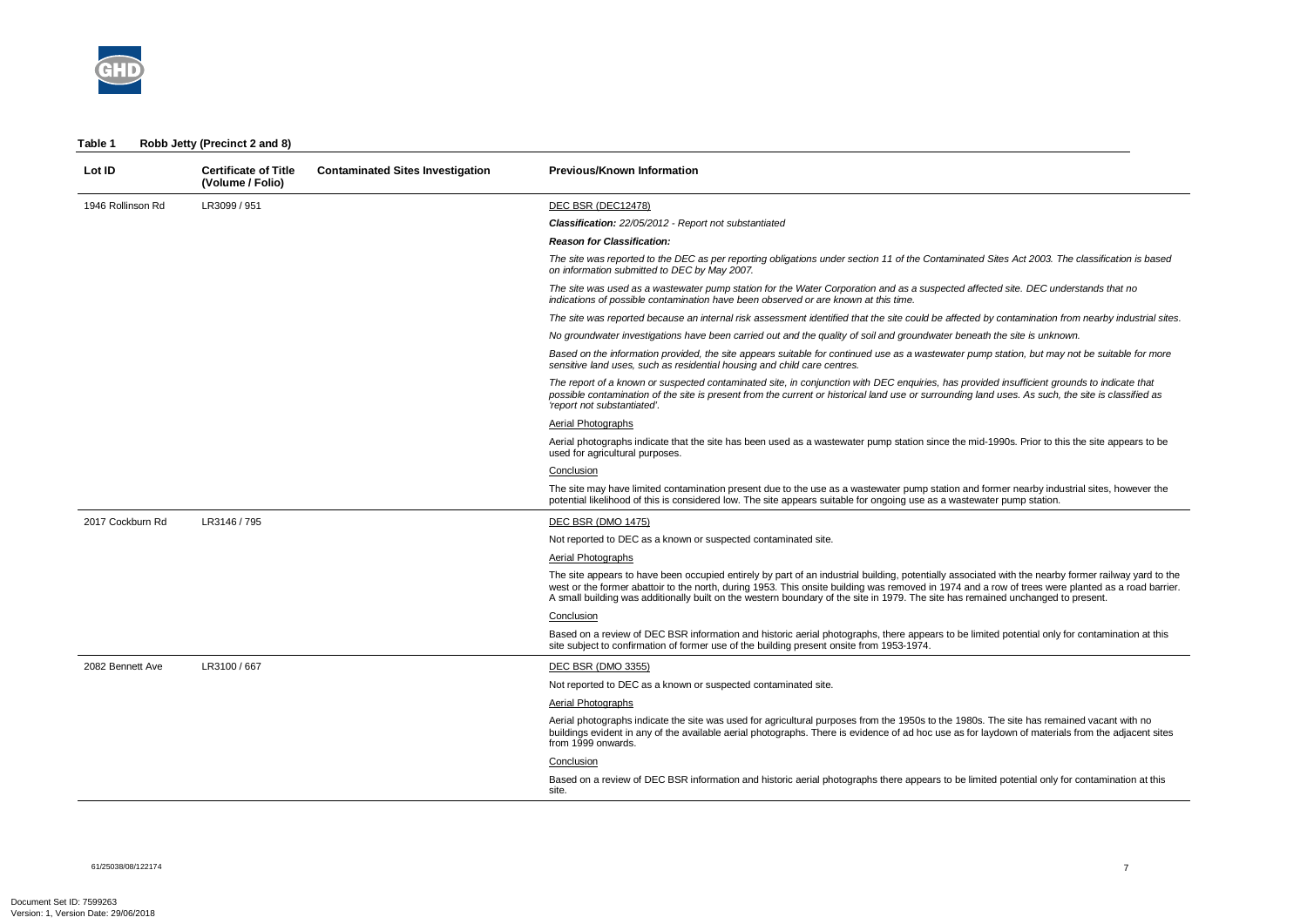61/25038/08/122174 8

*Chromium is present in surface soils at isolated locations. Heavy metals and nutrients are present in groundwater in a plume that extends below* 

*The site was reported to the DEC as per reporting obligations under section 11 of the Contaminated Sites Act 2003. The classification is based* 

*A limited contamination assessment was carried out to provide a baseline level of soil and groundwater contaminants prior to a new tenant* 

*Risk Assessment has therefore indicated that further investigation is required to determine the risk to human health, the environment and environmental values.* 

*The site was reported under section 11 of the Act because the assessment found that chromium was present in soils at contaminations exceeding Ecological Investigation Levels, but below Health Investigation Levels as published in 'Assessment Levels for Soil, Sediment and* 

*Heavy metals were present in groundwater at contaminations exceeding Australian Drinking Water and Marine Aquatic Ecosystem Guidelines, as* 

*As there are grounds to indicate possible contamination of the site, further investigation of soil and groundwater and risk assessment are required to determine the contamination status of the site, the site is therefore classified as 'possibly contaminated – investigation required'.* 



| Lot ID        | <b>Certificate of Title</b><br>(Volume / Folio) | <b>Contaminated Sites Investigation</b> | <b>Previous/Known Information</b>                                                                                                                                                                                                                                                                                                                            |
|---------------|-------------------------------------------------|-----------------------------------------|--------------------------------------------------------------------------------------------------------------------------------------------------------------------------------------------------------------------------------------------------------------------------------------------------------------------------------------------------------------|
| 1 Bennett Ave | 2059 / 330                                      |                                         | DEC BSR (DEC4369)                                                                                                                                                                                                                                                                                                                                            |
|               |                                                 |                                         | <b>Classification:</b> 02/11/2007 - Possibly contaminated - investigation required                                                                                                                                                                                                                                                                           |
|               |                                                 |                                         | <b>Nature and Extent of Contamination:</b>                                                                                                                                                                                                                                                                                                                   |
|               |                                                 |                                         | Chromium is present in surface soils at isolated locations. Heavy metals and nutrients are present in groundwa<br>the entire site.                                                                                                                                                                                                                           |
|               |                                                 |                                         | <b>Reason for Classification:</b>                                                                                                                                                                                                                                                                                                                            |
|               |                                                 |                                         | The site was reported to the DEC as per reporting obligations under section 11 of the Contaminated Sites Act 2<br>on information submitted to DEC by September 2007.                                                                                                                                                                                         |
|               |                                                 |                                         | A limited contamination assessment was carried out to provide a baseline level of soil and groundwater contan<br>occupying the premises.                                                                                                                                                                                                                     |
|               |                                                 |                                         | The site was reported under section 11 of the Act because the assessment found that chromium was present in<br>exceeding Ecological Investigation Levels, but below Health Investigation Levels as published in 'Assessment i<br>Water' (Department of Environment, 2003).                                                                                   |
|               |                                                 |                                         | Heavy metals were present in groundwater at contaminations exceeding Australian Drinking Water and Marine<br>published in 'Assessment Levels for Soil, Sediment and Water' (Department of Environment, 2003).                                                                                                                                                |
|               |                                                 |                                         | Concentrations of contaminants have been found to exceed adopted assessment levels. A Screening Risk Ass<br>that further investigation is required to determine the risk to human health, the environment and environmental                                                                                                                                  |
|               |                                                 |                                         | As there are grounds to indicate possible contamination of the site, further investigation of soil and groundwate<br>to determine the contamination status of the site, the site is therefore classified as 'possibly contaminated - inv                                                                                                                     |
|               |                                                 |                                         | When the results of further soil and groundwater investigations are submitted to DEC, these will be reviewed, a                                                                                                                                                                                                                                              |
|               |                                                 |                                         | <b>Aerial Photographs</b>                                                                                                                                                                                                                                                                                                                                    |
|               |                                                 |                                         | Prior to the 1980s the site appears to be used for agricultural purposes, with evidence of stock yard in the soutl<br>site was developed as an industrial facility some time between 1981 and 1995 (including operation by Gosh Le<br>currently operated as a waste recycling facility until closure following loss of the building structure due to a fire. |
|               |                                                 |                                         | Conclusion                                                                                                                                                                                                                                                                                                                                                   |
|               |                                                 |                                         | This site has the potential to be contaminated due to past use, including the presence of a livestock yard. Poter<br>the more recent use is likely to be mitigated by the significant lateral extent of the building footprint. Loss of the<br>have caused surficial/limited depth contamination of surrounding ground at the site.                          |
| 1 Darkan Ave  | 2175 / 172                                      |                                         | DEC BSR (DMO 1475)                                                                                                                                                                                                                                                                                                                                           |
|               |                                                 |                                         | Not reported to DEC as a known or suspected contaminated site.                                                                                                                                                                                                                                                                                               |
|               |                                                 |                                         | Aerial Photographs                                                                                                                                                                                                                                                                                                                                           |
|               |                                                 |                                         | Between 1999 and 1995 the site was developed, with the construction of a large warehouse. GHD understands<br>by Harvey Industries Processing Centre for food processing. Prior to 1995 the site was vacant and appeared to<br>vegetation.                                                                                                                    |
|               |                                                 |                                         | Conclusions                                                                                                                                                                                                                                                                                                                                                  |
|               |                                                 |                                         | Review of DEC BSR information and historic aerial photographs indicates there is limited potential only for cont                                                                                                                                                                                                                                             |
| 3 Garston Way | 2049 / 131                                      |                                         | <b>DEC BSR (DMO 1475)</b>                                                                                                                                                                                                                                                                                                                                    |
|               |                                                 |                                         | Not reported to DEC as a known or suspected contaminated site.                                                                                                                                                                                                                                                                                               |
|               |                                                 |                                         | Aerial Photographs                                                                                                                                                                                                                                                                                                                                           |
|               |                                                 |                                         | Prior to 1965 the site was vacant and appeared to be covered by sparse coastal vegetation. Between 1965 and<br>for stock grazing. From 1981 onwards the site has remained vacant. There is some evidence of vehicle movem<br>between 1981 and currently.                                                                                                     |
|               |                                                 |                                         | Conclusions                                                                                                                                                                                                                                                                                                                                                  |
|               |                                                 |                                         | Based on a review of DEC BSR information and historic aerial photographs there appears to be limited potentia                                                                                                                                                                                                                                                |

*When the results of further soil and groundwater investigations are submitted to DEC, these will be reviewed, and the site may be re-classified.* 

the south of the site during this period. The Gosh Leather). The site subsequently it o a fire.

ard. Potential contamination associated with bss of the building structure to a fire may

derstands this warehouse is currently used peared to be covered by sparse coastal

ly for contamination at this site.

1965 and 1981 the site appears to be used le movement (i.e. tracks) across the site

d potential for contamination at this site.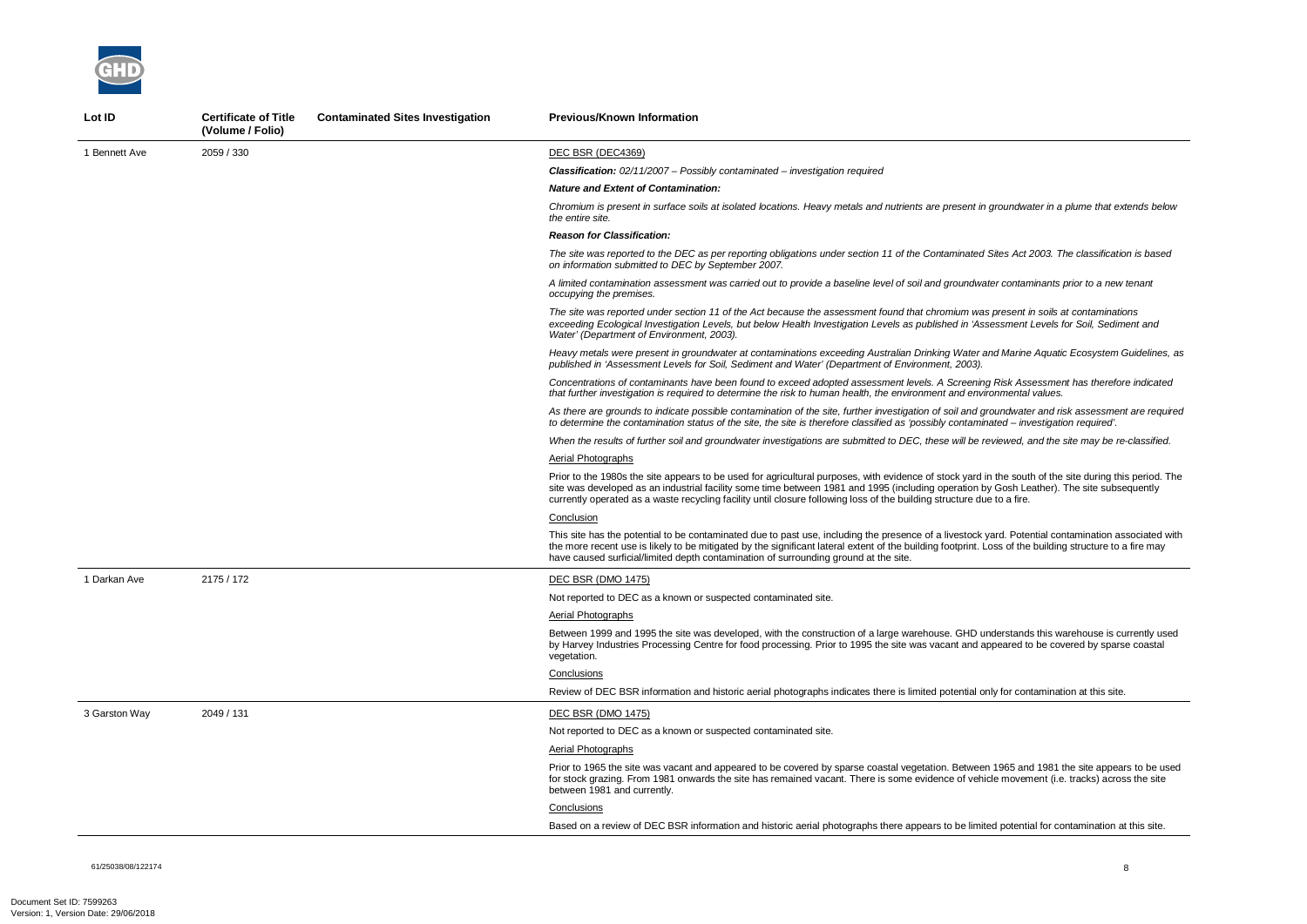

| Lot ID         | <b>Certificate of Title</b><br>(Volume / Folio) | <b>Contaminated Sites Investigation</b> | <b>Previous/Known Information</b>                                                                                                                                                                                                                                                                                                                                                                                                                                                |
|----------------|-------------------------------------------------|-----------------------------------------|----------------------------------------------------------------------------------------------------------------------------------------------------------------------------------------------------------------------------------------------------------------------------------------------------------------------------------------------------------------------------------------------------------------------------------------------------------------------------------|
| 5 Garston Way  | 2049 / 132                                      |                                         | <b>DEC BSR (DMO 1475)</b>                                                                                                                                                                                                                                                                                                                                                                                                                                                        |
|                |                                                 |                                         | Not reported to DEC as a known or suspected contaminated site.                                                                                                                                                                                                                                                                                                                                                                                                                   |
|                |                                                 |                                         | Aerial Photographs                                                                                                                                                                                                                                                                                                                                                                                                                                                               |
|                |                                                 |                                         | Prior to 1965 the site was vacant and appeared to be covered by sparse coastal vegetation. Between<br>for stock grazing. From 1981 onwards the site has remained vacant, with laydown of building material                                                                                                                                                                                                                                                                       |
|                |                                                 |                                         | Conclusions                                                                                                                                                                                                                                                                                                                                                                                                                                                                      |
|                |                                                 |                                         | Based on a review of DEC BSR information and historic aerial photographs there appears to be limite<br>site.                                                                                                                                                                                                                                                                                                                                                                     |
| 7 Garston Way  | 2049 / 133                                      |                                         | DEC BSR (DMO 1475)                                                                                                                                                                                                                                                                                                                                                                                                                                                               |
|                |                                                 |                                         | Not reported to DEC as a known or suspected contaminated site.                                                                                                                                                                                                                                                                                                                                                                                                                   |
|                |                                                 |                                         | Aerial Photographs                                                                                                                                                                                                                                                                                                                                                                                                                                                               |
|                |                                                 |                                         | Prior to 1981 the site was used for agricultural purposes, with evidence of stock grazing. Between 198<br>large warehouse was constructed at the site. GHD understands that this warehouse is occupied by Co                                                                                                                                                                                                                                                                     |
|                |                                                 |                                         | Conclusions                                                                                                                                                                                                                                                                                                                                                                                                                                                                      |
|                |                                                 |                                         | Review of DEC BSR information and historic aerial photographs indicates there is limited potential on                                                                                                                                                                                                                                                                                                                                                                            |
| 15 Garston Way | 2049 / 137                                      |                                         | <b>DEC BSR (DMO 1475)</b>                                                                                                                                                                                                                                                                                                                                                                                                                                                        |
|                |                                                 |                                         | Not reported to DEC as a known or suspected contaminated site.                                                                                                                                                                                                                                                                                                                                                                                                                   |
|                |                                                 |                                         | Aerial Photographs                                                                                                                                                                                                                                                                                                                                                                                                                                                               |
|                |                                                 |                                         | Prior to 1981 the site was vacant, cleared and appeared to be used for stock grazing. The site compri-<br>Around 1995, the site was completely cleared aligned with Garston Way and became the lot as it appe<br>remained vacant, with evidence of vehicle movement (i.e. tracks) across the site until present.                                                                                                                                                                 |
|                |                                                 |                                         | Conclusions                                                                                                                                                                                                                                                                                                                                                                                                                                                                      |
|                |                                                 |                                         | Based on a review of DEC BSR information and historic aerial photographs there appears to be limite<br>site.                                                                                                                                                                                                                                                                                                                                                                     |
| 17 Garston Way | 2049 / 138                                      |                                         | <b>DEC BSR (DMO 1475)</b>                                                                                                                                                                                                                                                                                                                                                                                                                                                        |
|                |                                                 |                                         | Not reported to DEC as a known or suspected contaminated site.                                                                                                                                                                                                                                                                                                                                                                                                                   |
|                |                                                 |                                         | <b>Aerial Photographs</b>                                                                                                                                                                                                                                                                                                                                                                                                                                                        |
|                |                                                 |                                         | Prior to 1981 the site was vacant, cleared and appeared to be used for stock grazing. The majority of<br>small portion of the northern and southern lots encroaching on the north-west and south-east corners<br>completely cleared, aligned with Garston Way and became the lot as it appears today. Following 1995<br>vehicle movement (i.e. tracks) across the site until 2010, where the site appears to have been bitumis<br>trucks, machinery and metal pipes, to present. |
|                |                                                 |                                         | Conclusions                                                                                                                                                                                                                                                                                                                                                                                                                                                                      |
|                |                                                 |                                         | A review of DEC BSR information and historic aerial photographs indicates there apprears to be limite<br>site.                                                                                                                                                                                                                                                                                                                                                                   |

nd 1965 and 1981 the site appears to be used als from the adjacent site.

ed potential only for contamination at this

P81 and 2003 the site was vacant. In 2003 a large was complete Electrical Services.

Iy for contamination at this site.

ised the centre corner of three adjacent lots. bears today. Following 1995, the site

ed potential only for contamination at this

f the site comprised part of one lot, with a s of the site. Around 1995, the site was 15, the site remained vacant, with evidence of vehicle movements the site where the site of the site of the site of the site and used as a laydown/storage area for

ed potential only for contamination at this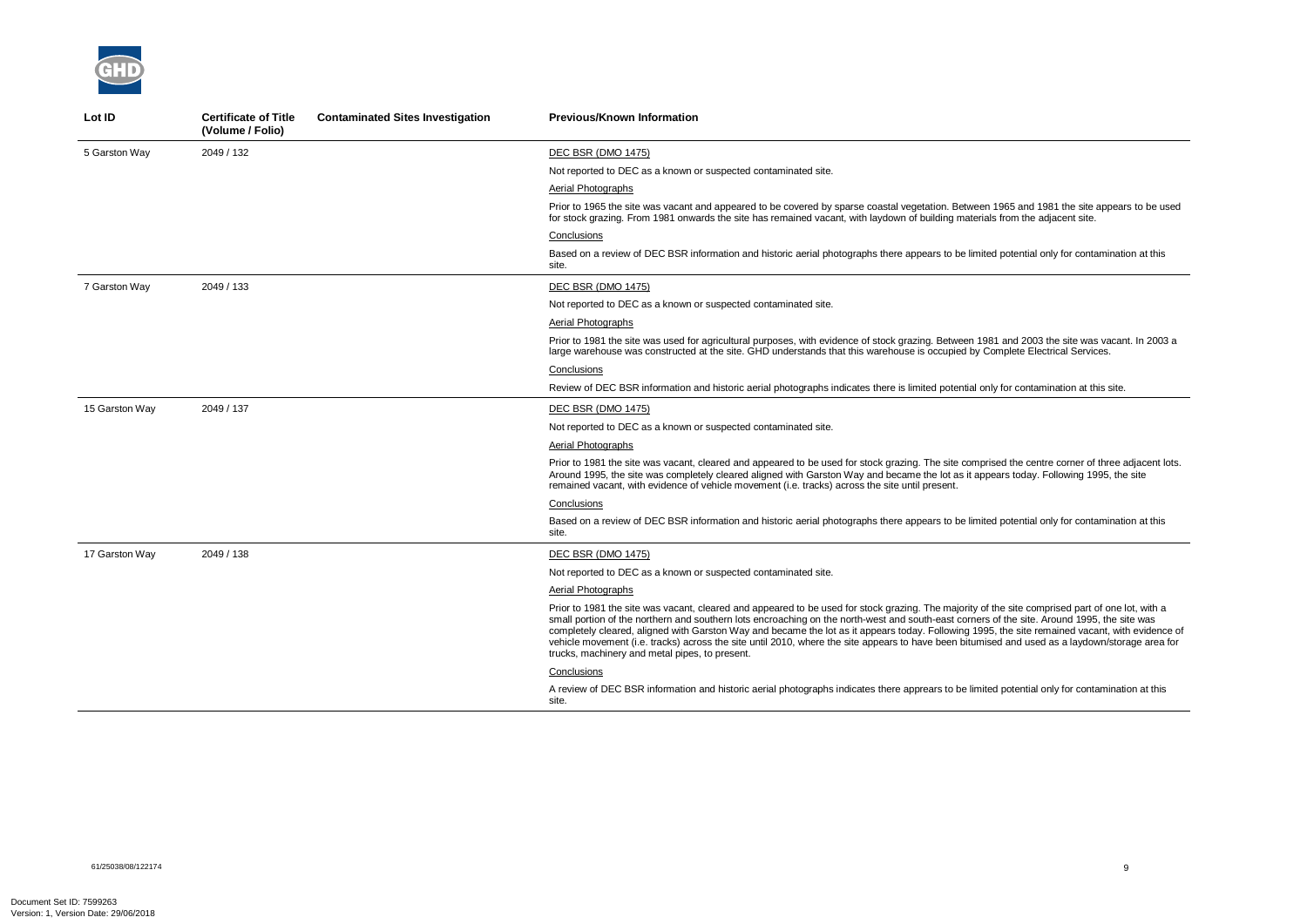

| Lot ID           | <b>Certificate of Title</b><br>(Volume / Folio) | <b>Contaminated Sites Investigation</b> | <b>Previous/Known Information</b>                                                                                                                                                                                                                                                                                                                                                                                                                                                                                                                                                                                                                                                                                                                                                                                                     |
|------------------|-------------------------------------------------|-----------------------------------------|---------------------------------------------------------------------------------------------------------------------------------------------------------------------------------------------------------------------------------------------------------------------------------------------------------------------------------------------------------------------------------------------------------------------------------------------------------------------------------------------------------------------------------------------------------------------------------------------------------------------------------------------------------------------------------------------------------------------------------------------------------------------------------------------------------------------------------------|
| 19 Garston Way   | 2049 / 139                                      |                                         | <b>DEC BSR (DMO 1475)</b>                                                                                                                                                                                                                                                                                                                                                                                                                                                                                                                                                                                                                                                                                                                                                                                                             |
|                  |                                                 |                                         | Not reported to DEC as a known or suspected contaminated site.                                                                                                                                                                                                                                                                                                                                                                                                                                                                                                                                                                                                                                                                                                                                                                        |
|                  |                                                 |                                         | Aerial Photographs                                                                                                                                                                                                                                                                                                                                                                                                                                                                                                                                                                                                                                                                                                                                                                                                                    |
|                  |                                                 |                                         | Prior to 1981 the site was vacant, cleared and appeared to be used for stock grazing. The site compris<br>separated horizontally in a north-east to south-west orientation. Around 1995, the site was completely<br>became the lot as it appears today. Following 1995, the site remained vacant, with evidence of vehicle<br>present.                                                                                                                                                                                                                                                                                                                                                                                                                                                                                                |
|                  |                                                 |                                         | Conclusions                                                                                                                                                                                                                                                                                                                                                                                                                                                                                                                                                                                                                                                                                                                                                                                                                           |
|                  |                                                 |                                         | Based on a review of DEC BSR information and historic aerial photographs there appears to be limite<br>site.                                                                                                                                                                                                                                                                                                                                                                                                                                                                                                                                                                                                                                                                                                                          |
| 2102 Garston Way | LR3098 / 736                                    |                                         | <b>DEC BSR (DMO 1475)</b>                                                                                                                                                                                                                                                                                                                                                                                                                                                                                                                                                                                                                                                                                                                                                                                                             |
|                  |                                                 |                                         | Not reported to DEC as a known or suspected contaminated site.                                                                                                                                                                                                                                                                                                                                                                                                                                                                                                                                                                                                                                                                                                                                                                        |
|                  |                                                 |                                         | Aerial Photographs                                                                                                                                                                                                                                                                                                                                                                                                                                                                                                                                                                                                                                                                                                                                                                                                                    |
|                  |                                                 |                                         | Prior to 1981 the site was vacant, cleared and appeared to be used for stock grazing. The site compris<br>Around 1995, the site was completely cleared aligned with Garston Way and became the lot as it appe<br>remained vacant, with evidence of vehicle movement (i.e. tracks) across the site until present.                                                                                                                                                                                                                                                                                                                                                                                                                                                                                                                      |
|                  |                                                 |                                         | Conclusions                                                                                                                                                                                                                                                                                                                                                                                                                                                                                                                                                                                                                                                                                                                                                                                                                           |
|                  |                                                 |                                         | Based on a review of DEC BSR information and historic aerial photographs there appears to be limite<br>site.                                                                                                                                                                                                                                                                                                                                                                                                                                                                                                                                                                                                                                                                                                                          |
| 20 Darkan Ave    | 2049 / 423                                      |                                         | <b>DEC BSR (DMO 1475)</b>                                                                                                                                                                                                                                                                                                                                                                                                                                                                                                                                                                                                                                                                                                                                                                                                             |
|                  |                                                 |                                         | Not reported to DEC as a known or suspected contaminated site.                                                                                                                                                                                                                                                                                                                                                                                                                                                                                                                                                                                                                                                                                                                                                                        |
|                  |                                                 |                                         | Aerial Photographs                                                                                                                                                                                                                                                                                                                                                                                                                                                                                                                                                                                                                                                                                                                                                                                                                    |
|                  |                                                 |                                         | Prior to 1999 the site was vacant, cleared and appeared to be used for stock grazing. Around 1999, ar<br>was installed on the site, which appears to have remained unchanged to the present day.                                                                                                                                                                                                                                                                                                                                                                                                                                                                                                                                                                                                                                      |
|                  |                                                 |                                         | Conclusions                                                                                                                                                                                                                                                                                                                                                                                                                                                                                                                                                                                                                                                                                                                                                                                                                           |
|                  |                                                 |                                         | Western Power has indicated that oils used in their transformers have not contained polychlorinated b<br>were phased out on all Western Power equipment. As this unit appears to have been installed around<br>would contain PCBs. Due to the small size of the transformer there appears to be limited potential on                                                                                                                                                                                                                                                                                                                                                                                                                                                                                                                  |
| 2 Garston Way    | 2052 / 864                                      |                                         | <b>DEC BSR (DMO 1475)</b>                                                                                                                                                                                                                                                                                                                                                                                                                                                                                                                                                                                                                                                                                                                                                                                                             |
|                  |                                                 |                                         | Not reported to DEC as a known or suspected contaminated site.                                                                                                                                                                                                                                                                                                                                                                                                                                                                                                                                                                                                                                                                                                                                                                        |
|                  |                                                 |                                         | <b>Aerial Photographs</b>                                                                                                                                                                                                                                                                                                                                                                                                                                                                                                                                                                                                                                                                                                                                                                                                             |
|                  |                                                 |                                         | Prior to 1981 the site was vacant, cleared and appeared to be used for stock grazing. During 1995, fur-<br>occurred. During 1999, vehicular movements and an unsealed track are apparent around the boundar<br>small area in the south-west corner of the site is cleared, potentially for parking purposes. In 2000, a c<br>onsite associated with the construction of the adjacent site in this cleared parking area. The site appea<br>unchanged to present, with the exception of occasional vehicular movements and car parking onsite.<br>use as four hardstand sites for a short term lease of 5 years is noted in the south-eastern corner of the<br>and December 2011, a hardstand was poured across the entire site. Minor vehicle movements and ca<br>April 2012, where the site is utilised as a laydown area to present. |
|                  |                                                 |                                         | Conclusions                                                                                                                                                                                                                                                                                                                                                                                                                                                                                                                                                                                                                                                                                                                                                                                                                           |
|                  |                                                 |                                         | Review of DEC BSR information and historic aerial photographs indicates there is a limited potential for<br>limited to temporary parking of vehicles/materials prior to hardstanding construction.                                                                                                                                                                                                                                                                                                                                                                                                                                                                                                                                                                                                                                    |

sed half of one lot and half of another, deared, aligned with Garston Way and  $\overline{e}$  movement (i.e. tracks) across the site until

ed potential only for contamination at this

sed sections of several adjacent lots. ears today. Following 1999, the site

d potential only for contamination at this

n electrical pad-mount TX transformer unit

biphenyls (PCBs) since 1980, when they 1999, it is unlikely that this transformer unit ly for contamination at this site.

rther vegetation clearance appears to have ry of the site. Between 1999 and 2000, a  $\frac{1}{2}$  rane and other construction vehicles are ars otherwise to have remained relatively A sign advertising the lease of this land for e site since 2010. Between September 2011 ar parking were noted until approximately

or contamination at this site, most likely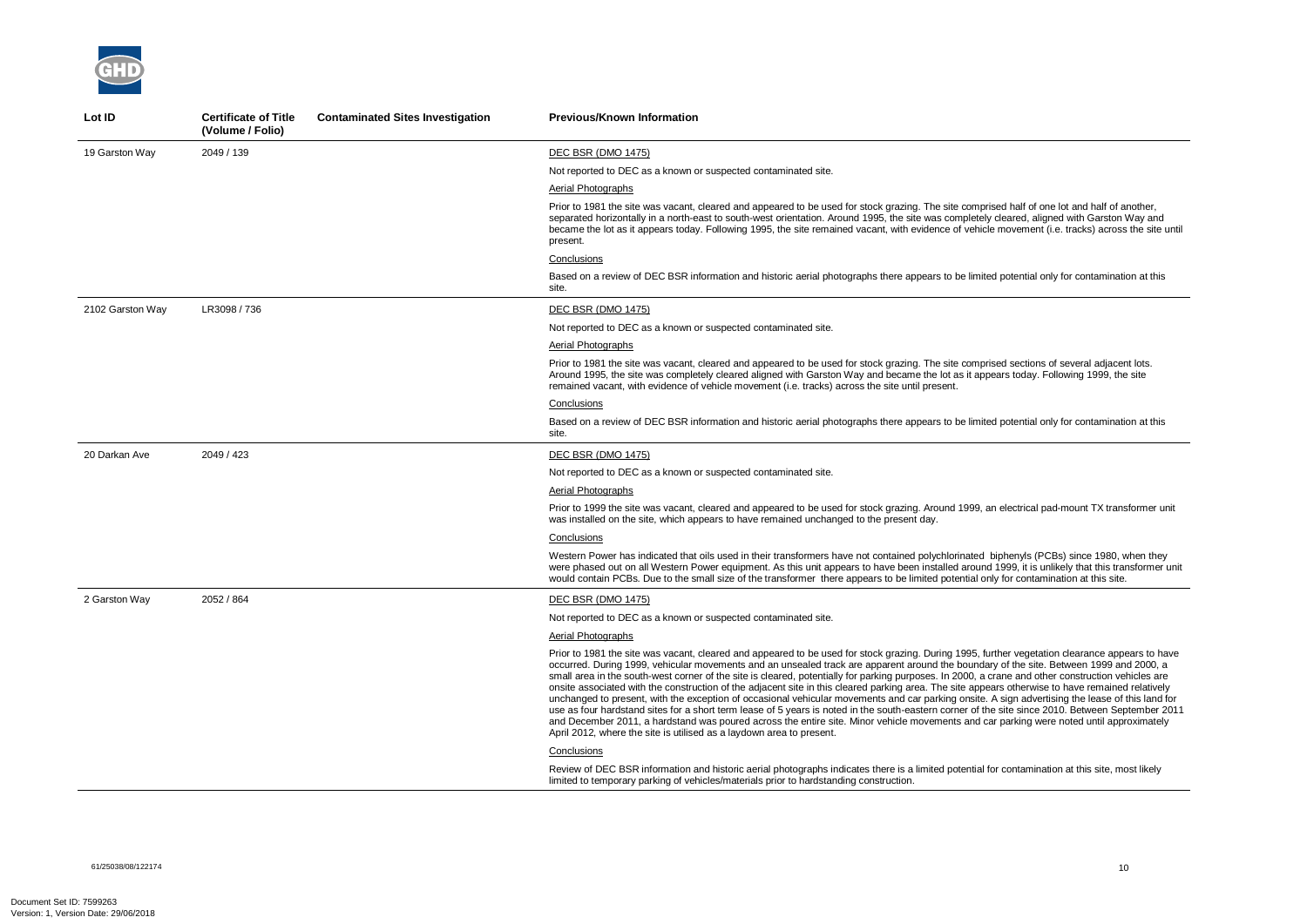the former use of these sites, as part of the Robb Jetty Abattoir, had resulted in contamination that restricted the proposed development. These investigations have been subject to review by

ns it was concluded that the provisional f 2103 Cockburn Rd, 69 Bennett Ave and 79 Benzo dischment Ave groundwater abstraction or received the strategies or  $\frac{1}{2}$ ed Asbestos Containing Material (ACM) at Remediation and Validation Plan (to be any future ACM that may be identified hese issues are addressed these sites are

cluded that these sites were suitable for the ified on some of the adjacent lots and that if ACM is identified during the site

proposed development, which includes low and therefore management measures site development works it is managed



| Lot ID              | <b>Certificate of Title</b><br>(Volume / Folio) | <b>Contaminated Sites Investigation</b>                                                                                    | <b>Previous/Known Information</b>                                                                                                                                                                                                                                                                                                                       |
|---------------------|-------------------------------------------------|----------------------------------------------------------------------------------------------------------------------------|---------------------------------------------------------------------------------------------------------------------------------------------------------------------------------------------------------------------------------------------------------------------------------------------------------------------------------------------------------|
| 1 Garston Way       | 2052 / 865                                      |                                                                                                                            | DEC BSR (DMO 1475)                                                                                                                                                                                                                                                                                                                                      |
|                     |                                                 |                                                                                                                            | Not reported to DEC as a known or suspected contaminated site.                                                                                                                                                                                                                                                                                          |
|                     |                                                 |                                                                                                                            | Aerial Photographs                                                                                                                                                                                                                                                                                                                                      |
|                     |                                                 |                                                                                                                            | Prior to 1974 the site was vacant, cleared and appeared to be used for stock grazing. During 1974, the<br>Between 1995 and 1999 a warehouse and car-parking hardstand has been constructed onsite. The si<br>displays frequent vehicle movements (e.g. cars and trucks visiting site). GHD understands that this way<br>Marine and Industrial Services. |
|                     |                                                 |                                                                                                                            | Conclusions                                                                                                                                                                                                                                                                                                                                             |
|                     |                                                 |                                                                                                                            | Review of DEC BSR information and historic aerial photographs indicates a low potential only for ware<br>moderate or high potential should manufacturing, blending or mixing of paint also have taken place.                                                                                                                                            |
| 2103 Cockburn Rd    | 2691 / 399                                      | SKM (1994) Robb Jetty Abattoir Site, Hamilton                                                                              | <b>DEC BSR (DMO 1475)</b>                                                                                                                                                                                                                                                                                                                               |
| 2109 McTaggart Cove | 2108 / 146                                      | Hill, Phase I Contaminated Site Assessment Draft<br>Report. November 1994.                                                 | Not reported to DEC as a known or suspected contaminated site.                                                                                                                                                                                                                                                                                          |
| 27 Bennett Ave      | 2125 / 967                                      | SKM (2000) Robb Jetty Contamination Study:                                                                                 | Onsite Investigations                                                                                                                                                                                                                                                                                                                                   |
| 49 Bennett Ave      | 2125 / 971                                      | Final. July 2000.                                                                                                          | GHD was commissioned by LandCorp to undertake contaminated sites investigations to determine if t<br>Robb Jetty Abattoir, had resulted in contamination that restricted the proposed development. These in<br>a DEC accredited contaminated sites auditor                                                                                               |
| 69 Bennett Ave      | 2125 / 974                                      | SKM (2004) Former Robb Jetty Abattoir Site,<br>Groundwater Monitoring Event. January 2004.                                 |                                                                                                                                                                                                                                                                                                                                                         |
| 79 Bennett Ave      | 2125 / 975                                      | GHD (2004) North Coogee Master Plan Area,<br>Groundwater Data Review.                                                      | 2103 Cockburn Rd, 69 Bennett Ave & 79 Bennett Ave: Based on the results of the onsite investigatior<br>exclusion zone relating to a historic bunker oil impact at 82 Bennett Ave impinges upon a small part of<br>Bennett Ave and there should therefore be no groundwater abstraction or recharge within this provision                                |
|                     |                                                 | GHD (2006) Cockburn Coast Urban<br>Redevelopment, Phase 1: Project Inception<br>Report. October 2006.                      | provisional as this is subject to amendment). The investigation also identified the presence of localise<br>2103 Cockburn Rd. GHD recommended that the known locations of ACM be removed as part of the F<br>developed) and that a Construction Environment Management Plan (CEMP) be developed to manage                                               |
|                     |                                                 | GHD (2007) Cockburn Coast Urban<br>Redevelopment, Environmental Services Phase                                             | during the development works at 2103 Cockburn Rd, 69 Bennett Ave or 79 Bennett Ave. As long as th<br>considered suitable for proposed mixed use development.                                                                                                                                                                                            |
|                     |                                                 | 2: Desk Based Review, Package 2 - Former<br>Abattoir Area. September 2007.                                                 | 2109 McTaggart Cove & 27 Bennett Ave: Based on the results of the onsite investigations it was conc<br>proposed development, which includes open space and road reserve. It is noted that ACM was identif                                                                                                                                               |
|                     |                                                 | GHD (2010) Cockburn Coast Urban<br>Redevelopment, Sampling and Analysis Plan.                                              | therefore management measures should be put in place, such as development of a CEMP, to ensure<br>development works it is managed appropriately.                                                                                                                                                                                                        |
|                     |                                                 | January 2010.                                                                                                              | 49 Bennett Ave: Following the onsite investigation it was concluded that this site was suitable for the p                                                                                                                                                                                                                                               |
|                     |                                                 | GHD (2010) Cockburn Coast Detailed Site<br>Investigation, Package 2, Former Abattoir Area,<br>North Coogee. November 2010. | density residential and road reserve. It is noted that ACM was identified on some of the adjacent lots a<br>should be put in place, such as development of a CEMP, to ensure that if ACM is identified during the<br>appropriately.                                                                                                                     |

he site appears to have been cleared. site has remained unchanged to present, but varehouse is occupied by Hempel Paints

rehousing of paint products increasing to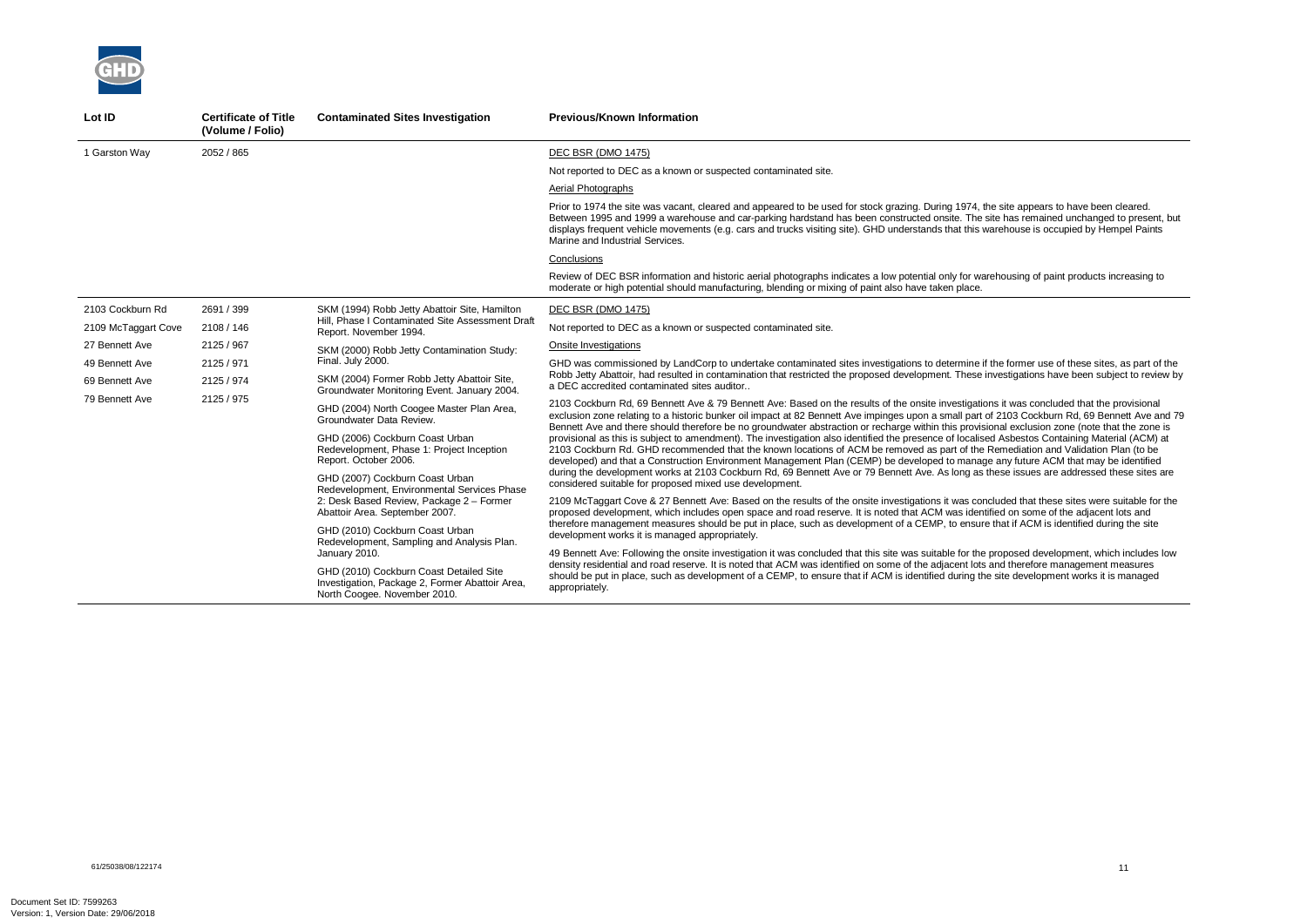*The site was reported to the DEC prior to the commencement of the Contaminated Sites Act 2003 and portions of it were reported again in May 2007, after the commencement of the Act. The classification is based on information submitted to DEC by May 2007.* 

*The site was used as a railway yard, which is a land use that has the potential to cause contamination as specified in the guideline 'Potentially Contaminating Activities, Industries and Landuses' (Department of Environment, 2004). DEC understands that the site is proposed for* 

*The site was reported because contamination assessments carried out in the 1900s to 2007 found soil and groundwater were contaminated with metals and hydrocarbons from historical land uses at the site. Reports for investigations carried out up to 1998 have been submitted to DEC. DEC understands that additional desktop investigations were carried out in 2006 and 2007; and further site investigations are currently underway.* 

*Contaminated fill soils were reportedly imported to the site in the 1970s and 1980s. Soil investigations found that metals (arsenic, manganese, lead, zinc and copper) were present in soils at concentrations exceeding Health-based Investigation Levels for residential land use and exceeding Ecological Investigation Levels, as published in 'Assessment Levels for Soil, Sediment and Water' (Department of Environment and Conservation, 2010). Lead was present in soils at concentrations exceeding Health-based Investigation Levels for commercial/industrial land use. Hydrocarbons (such as from fuel oil) are present in soils at concentrations potentially exceeding Health-based Investigation Levels for all land* 



| Lot ID           | <b>Certificate of Title</b><br>(Volume / Folio) | <b>Contaminated Sites Investigation</b>                                                                                                                                                                                                                                                                                                                                                                                                                                                                                                        | <b>Previous/Known Information</b>                                                                                                                                                                                                                                                                                                                                                                                                                                        |
|------------------|-------------------------------------------------|------------------------------------------------------------------------------------------------------------------------------------------------------------------------------------------------------------------------------------------------------------------------------------------------------------------------------------------------------------------------------------------------------------------------------------------------------------------------------------------------------------------------------------------------|--------------------------------------------------------------------------------------------------------------------------------------------------------------------------------------------------------------------------------------------------------------------------------------------------------------------------------------------------------------------------------------------------------------------------------------------------------------------------|
| 2108 Bennett Ave | 2124 / 082                                      | GHD (1996) Robb Jetty Marshalling Yards: Stage                                                                                                                                                                                                                                                                                                                                                                                                                                                                                                 | DEC BSR (11/90/102)                                                                                                                                                                                                                                                                                                                                                                                                                                                      |
|                  |                                                 | III Sampling. April 1996.                                                                                                                                                                                                                                                                                                                                                                                                                                                                                                                      | <b>Classification:</b> 16/07/2012 - Possibly contaminated - investigation required                                                                                                                                                                                                                                                                                                                                                                                       |
|                  |                                                 | GHD (1996) Robb Jetty Marshalling Yards: Site<br>Assessment - Current Status. May 1996.                                                                                                                                                                                                                                                                                                                                                                                                                                                        | <b>Nature and Extent of Contamination:</b>                                                                                                                                                                                                                                                                                                                                                                                                                               |
|                  |                                                 | GHD (1996) Robb Jetty Marshalling Yards Site                                                                                                                                                                                                                                                                                                                                                                                                                                                                                                   | Metals and hydrocarbons are present in soils and groundwater at various locations beneath the site.                                                                                                                                                                                                                                                                                                                                                                      |
|                  |                                                 | Assessment: Methodology for Risk Assessment.                                                                                                                                                                                                                                                                                                                                                                                                                                                                                                   | <b>Reason for Classification:</b>                                                                                                                                                                                                                                                                                                                                                                                                                                        |
|                  |                                                 | August 1996.<br>GHD (1996) Robb Jetty Marshalling Yards - Site<br>Assessment: assessment Report - Part 1. August                                                                                                                                                                                                                                                                                                                                                                                                                               | The site was reported to the DEC prior to the commencement of the Contaminated Sites Act 2003 and<br>2007, after the commencement of the Act. The classification is based on information submitted to DEC                                                                                                                                                                                                                                                                |
|                  |                                                 | 1996.<br>GHD (1996) Robb Jetty Marshalling Yards:                                                                                                                                                                                                                                                                                                                                                                                                                                                                                              | The site was used as a railway yard, which is a land use that has the potential to cause contamination<br>Contaminating Activities, Industries and Landuses' (Department of Environment, 2004). DEC understa<br>redevelopment and is currently vacant.                                                                                                                                                                                                                   |
|                  |                                                 | Proposed Methodology for Determination of<br>Remediation (or Clean-Up) Goals and<br>Requirements (Part 2). September 1996.                                                                                                                                                                                                                                                                                                                                                                                                                     | The site was reported because contamination assessments carried out in the 1900s to 2007 found soi.<br>metals and hydrocarbons from historical land uses at the site. Reports for investigations carried out up                                                                                                                                                                                                                                                          |
|                  |                                                 | GHD (1996) Robb Jetty Marshalling Yards - Site<br>Assessment: Assessment Report - Part 1.<br>October 1996.                                                                                                                                                                                                                                                                                                                                                                                                                                     | DEC understands that additional desktop investigations were carried out in 2006 and 2007; and furthe<br>Contaminated fill soils were reportedly imported to the site in the 1970s and 1980s. Soil investigations<br>lead, zinc and copper) were present in soils at concentrations exceeding Health-based Investigation Lo                                                                                                                                               |
|                  |                                                 | GHD (1996) Robb Jetty Clean Up - Part 1:<br>Validation Results. November 1996.                                                                                                                                                                                                                                                                                                                                                                                                                                                                 | exceeding Ecological Investigation Levels, as published in 'Assessment Levels for Soil, Sediment and<br>Conservation, 2010). Lead was present in soils at concentrations exceeding Health-based Investigatio<br>Hydrocarbons (such as from fuel oil) are present in soils at concentrations potentially exceeding Health                                                                                                                                                 |
|                  | December 1996.                                  | GHD (1996) Robb Jetty Marshalling Yards - Site<br>Assessment: Assessment Report - Part 2.                                                                                                                                                                                                                                                                                                                                                                                                                                                      | uses and exceeding Ecological Investigation Levels (DEC, 2010).<br>Groundwater investigations carried out up to 1998 found copper, zinc and lead were present in ground<br>ecosystems - marine guidelines, as published in 'Assessment Levels for Soil, Sediment and Water' (D                                                                                                                                                                                           |
|                  |                                                 | GHD (1997) Robb Jetty Marshalling Yards - Site                                                                                                                                                                                                                                                                                                                                                                                                                                                                                                 | petrol/diesel/oil) were also present in groundwater.                                                                                                                                                                                                                                                                                                                                                                                                                     |
|                  |                                                 | Assessment: Addendum to Part 2 Report. April<br>1997.<br>GHD (1997) Former Robb Jetty Marshalling<br>Yards: Site Management Plan. June 1997.<br>GHD (1998) Robb Jetty: Further Information.<br>January 1998.<br>GHD (1998) Robb Jetty: Groundwater Monitoring.<br>May 1998.<br>GHD (2012) Report for Lot 2108 Bennett Avenue,<br>North Coogee (Part of Former WAGR Marshalling<br>Yards): Preliminary Site Investigation. February<br>2012.<br>GHD (2012) Report for Lot 2108 Bennett Avenue,<br>North Coogee (Part of Former WAGR Marshalling | DEC understands that some remedial works have been carried out at the site, such as capping contan<br>the success of remedial works in a suitable validation report is yet to be submitted to DEC.                                                                                                                                                                                                                                                                       |
|                  |                                                 |                                                                                                                                                                                                                                                                                                                                                                                                                                                                                                                                                | As the site has only been partially investigated, a comment cannot be made on the suitability of the site                                                                                                                                                                                                                                                                                                                                                                |
|                  |                                                 |                                                                                                                                                                                                                                                                                                                                                                                                                                                                                                                                                | As there are grounds to indicate possible contamination of the site and soil and groundwater have not<br>assessment to determine the risk to human health, the environment, or any environmental value has n<br>'possibly contaminated - investigation required'.                                                                                                                                                                                                        |
|                  |                                                 |                                                                                                                                                                                                                                                                                                                                                                                                                                                                                                                                                | When the results of further soil and groundwater investigations are submitted to DEC, these will be rev                                                                                                                                                                                                                                                                                                                                                                  |
|                  |                                                 |                                                                                                                                                                                                                                                                                                                                                                                                                                                                                                                                                | A memorial stating the site's classification has been placed on the certificate of title, and will notify any<br>status of the site.                                                                                                                                                                                                                                                                                                                                     |
|                  |                                                 |                                                                                                                                                                                                                                                                                                                                                                                                                                                                                                                                                | <b>Action Required:</b>                                                                                                                                                                                                                                                                                                                                                                                                                                                  |
|                  |                                                 |                                                                                                                                                                                                                                                                                                                                                                                                                                                                                                                                                | Further soil and groundwater investigations are required to adequately delineate and characterise the<br>contamination across the site. Investigations should meet the standards outlined in the DEC's Contam<br>guidelines.                                                                                                                                                                                                                                             |
|                  |                                                 | Yards): Sampling and Analysis Plan. May 2012.                                                                                                                                                                                                                                                                                                                                                                                                                                                                                                  | Onsite Investigations                                                                                                                                                                                                                                                                                                                                                                                                                                                    |
|                  |                                                 |                                                                                                                                                                                                                                                                                                                                                                                                                                                                                                                                                | GHD has been commissioned to undertake ongoing contaminated sites investigations at Lot 2108 to d<br>development. These investigations are being audited by a DEC accredited contaminated sites auditor.<br>and are expected to be complete by end 2012.                                                                                                                                                                                                                 |
|                  |                                                 |                                                                                                                                                                                                                                                                                                                                                                                                                                                                                                                                                | GHD is currently undertaking onsite investigations to determine the current status of contamination at t<br>Site Investigation (PSI), GHD undertook a review of all previous investigations that have been undertal<br>undertaken at the site identified the presence of two types of contamination at the site:                                                                                                                                                         |
|                  |                                                 |                                                                                                                                                                                                                                                                                                                                                                                                                                                                                                                                                | • A series of small, isolated hot-spots of relatively low level contamination scattered across the<br>of to landfill; and<br>The western portion of the site, which showed significantly elevated levels of principally heavy<br>contamination was isolated by perimeter fencing and hydromulching of the soil surface.<br>GHD is currently in the process of further assessing the extent of this contamination with respect to sui<br>requirements for further action. |

*Groundwater investigations carried out up to 1998 found copper, zinc and lead were present in groundwater at concentrations exceeding aquatic ecosystems – marine guidelines, as published in 'Assessment Levels for Soil, Sediment and Water' (DEC, 2010). Hydrocarbons (such as from* 

*DEC understands that some remedial works have been carried out at the site, such as capping contaminated soils onsite; however, evidence of* 

*As the site has only been partially investigated, a comment cannot be made on the suitability of the site as a whole for any land use.* 

*As there are grounds to indicate possible contamination of the site and soil and groundwater have not been fully investigated, and a risk assessment to determine the risk to human health, the environment, or any environmental value has not been carried out, the site is classified as* 

*When the results of further soil and groundwater investigations are submitted to DEC, these will be reviewed, and the site may be re-classified.* 

*A memorial stating the site's classification has been placed on the certificate of title, and will notify any prospective owners of the contamination* 

*Further soil and groundwater investigations are required to adequately delineate and characterise the nature and extent of soil and groundwater contamination across the site. Investigations should meet the standards outlined in the DEC's Contaminated Sites Management Series of* 

determine the suitability for the proposed . Onsite investigations have commenced

the site, however as part of the Preliminary aken at the site. Previous investigations in

site, which were excavated and disposed

y metal and metalloid contaminants. This

iitability for the proposed land use and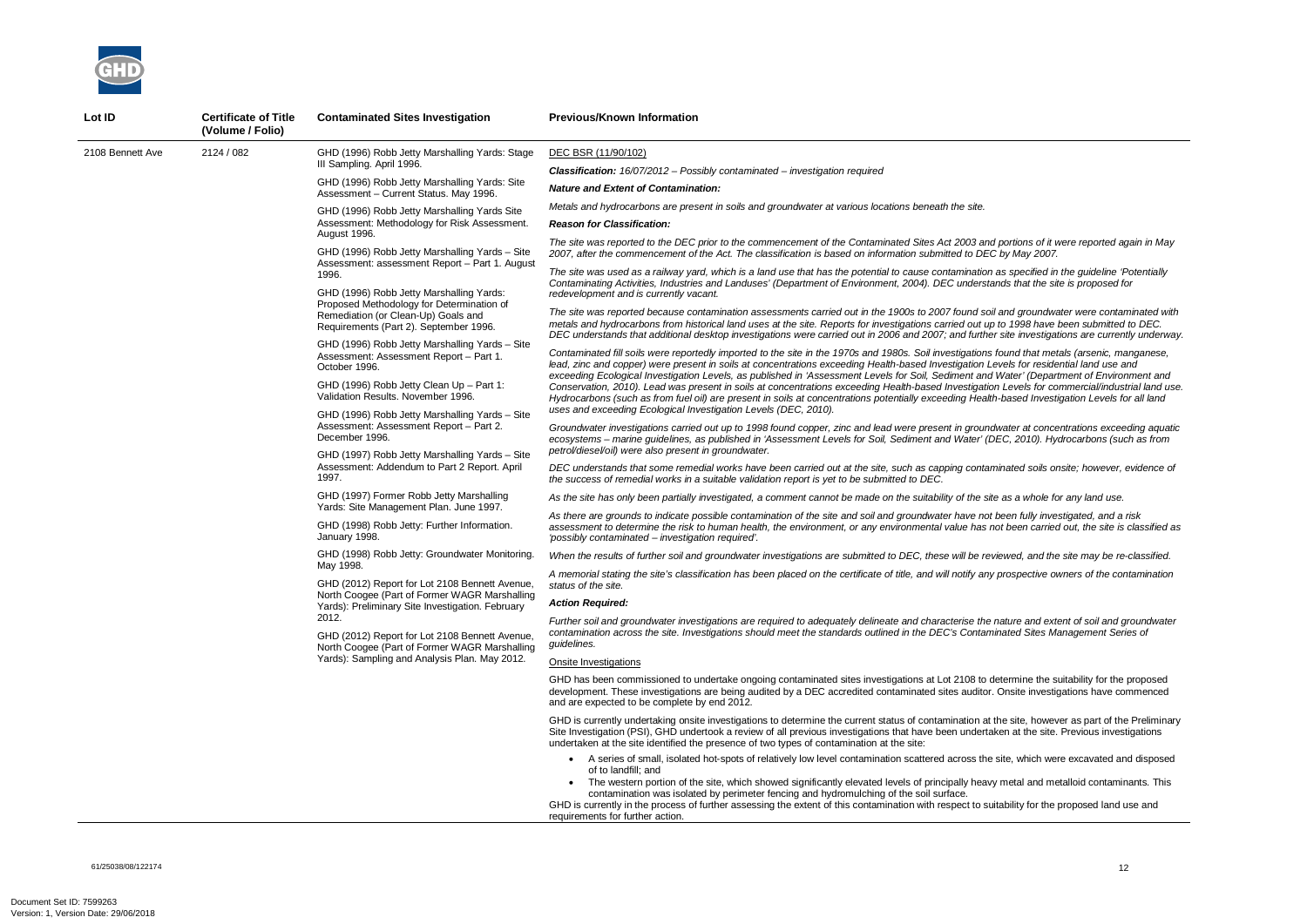

| Lot ID               | <b>Certificate of Title</b><br>(Volume / Folio) | <b>Contaminated Sites Investigation</b> | <b>Previous/Known Information</b>                                                                                                                                                                                                                                                                                                                                                                                                                                                                                                                                                                                                                                                                                                                                                                                                                                                                                                                                                                                                                                  |
|----------------------|-------------------------------------------------|-----------------------------------------|--------------------------------------------------------------------------------------------------------------------------------------------------------------------------------------------------------------------------------------------------------------------------------------------------------------------------------------------------------------------------------------------------------------------------------------------------------------------------------------------------------------------------------------------------------------------------------------------------------------------------------------------------------------------------------------------------------------------------------------------------------------------------------------------------------------------------------------------------------------------------------------------------------------------------------------------------------------------------------------------------------------------------------------------------------------------|
| 35 Bennett Ave       | 2125 / 968                                      |                                         | <b>DEC BSR (DMO 1475)</b>                                                                                                                                                                                                                                                                                                                                                                                                                                                                                                                                                                                                                                                                                                                                                                                                                                                                                                                                                                                                                                          |
| (Lot 62 Bennett Ave) |                                                 |                                         | Not reported to DEC as a known or suspected contaminated site.                                                                                                                                                                                                                                                                                                                                                                                                                                                                                                                                                                                                                                                                                                                                                                                                                                                                                                                                                                                                     |
|                      |                                                 |                                         | Aerial Photographs                                                                                                                                                                                                                                                                                                                                                                                                                                                                                                                                                                                                                                                                                                                                                                                                                                                                                                                                                                                                                                                 |
|                      |                                                 |                                         | Prior to 1965 the site was vacant, cleared and appeared to be used for stock grazing. During 1974, the site appears to have been cleared and<br>approximately half of the site was covered by unsealed blue metal gravel until 1999 for car parking purposes, with the other half remaining vacant<br>land. During 1999, the car parking area has been removed and the site remained vacant land. Between January 2002 and October 2003, a<br>commercial building was constructed onsite, including two large sheds and a bitumised car parking area and is understood to have been used for<br>food processing with associated offices and a cold store. The site remains unchanged to present, with the exception of vehicular movement<br>onsite.                                                                                                                                                                                                                                                                                                               |
|                      |                                                 |                                         | Conclusions                                                                                                                                                                                                                                                                                                                                                                                                                                                                                                                                                                                                                                                                                                                                                                                                                                                                                                                                                                                                                                                        |
|                      |                                                 |                                         | The DEC does not list food processing as a potentially contaminating activity and potential for contamination associated with stock grazing<br>appears limited. Based on a review of DEC BSR information and historic aerial photographs there appears to be limited potential only for<br>contamination at this site.                                                                                                                                                                                                                                                                                                                                                                                                                                                                                                                                                                                                                                                                                                                                             |
| 41 Bennett Ave       | 2125 / 969                                      |                                         | <b>DEC BSR (DMO 1475)</b>                                                                                                                                                                                                                                                                                                                                                                                                                                                                                                                                                                                                                                                                                                                                                                                                                                                                                                                                                                                                                                          |
| (Lot 63 Bennett Ave) |                                                 |                                         | Not reported to DEC as a known or suspected contaminated site.                                                                                                                                                                                                                                                                                                                                                                                                                                                                                                                                                                                                                                                                                                                                                                                                                                                                                                                                                                                                     |
|                      |                                                 |                                         | <b>Aerial Photographs</b>                                                                                                                                                                                                                                                                                                                                                                                                                                                                                                                                                                                                                                                                                                                                                                                                                                                                                                                                                                                                                                          |
|                      |                                                 |                                         | Prior to 1965 the site was vacant, cleared and appeared to be used for stock grazing. During 1974, the site appears to have been cleared and<br>covered by unsealed blue metal gravel from until 1999, for car parking purposes. During 1999, the car parking area has been removed and the<br>site remained vacant land until January 2001, when a white building was constructed onsite. During January 2002, a sealed bitumen car park<br>was constructed along the northern boundary of the site. Following April 2011, the eastern portion of the site appears to have been used as a<br>laydown and vehicle parking area. The site remains unchanged to present, with the exception of vehicular movement. GHD understands that the<br>site is currently occupied by Marine and General Constructions.                                                                                                                                                                                                                                                       |
|                      |                                                 |                                         | Conclusions                                                                                                                                                                                                                                                                                                                                                                                                                                                                                                                                                                                                                                                                                                                                                                                                                                                                                                                                                                                                                                                        |
|                      |                                                 |                                         | Potential for contamination associated with stock grazing appears limited. Based on a review of DEC BSR information and historic aerial<br>photographs there appears to be limited potential only for contamination at this site.                                                                                                                                                                                                                                                                                                                                                                                                                                                                                                                                                                                                                                                                                                                                                                                                                                  |
| 45 Bennett Ave       | 2125 / 970                                      |                                         | DEC BSR (DMO 1475)                                                                                                                                                                                                                                                                                                                                                                                                                                                                                                                                                                                                                                                                                                                                                                                                                                                                                                                                                                                                                                                 |
| (Lot 64 Bennett Ave) |                                                 |                                         | Not reported to DEC as a known or suspected contaminated site.                                                                                                                                                                                                                                                                                                                                                                                                                                                                                                                                                                                                                                                                                                                                                                                                                                                                                                                                                                                                     |
|                      |                                                 |                                         | <b>Aerial Photographs</b>                                                                                                                                                                                                                                                                                                                                                                                                                                                                                                                                                                                                                                                                                                                                                                                                                                                                                                                                                                                                                                          |
|                      |                                                 |                                         | Prior to 1965 the site was vacant, cleared and appeared to be used for stock grazing. During 1974, the site appears to have been cleared and<br>covered by unsealed blue metal gravel until 1999, for car parking purposes. Between February 1995 and May 1999, a green corrugated iron<br>building was constructed in the south-eastern corner of the site and a sealed bitumised car park was constructed in the north-western portion of<br>the site. Landscaping has been introduced on the north and south-western corners of the site and the north-eastern corner remains unsealed<br>yellow sand. During January 2009, sections of the landscaping area are in the process of being removed and by August 2010, it appears that the<br>site is being used as a laydown area for industrial vehicles. The site remains unchanged to present, with the exception of vehicular movements. It<br>is understood this site is operated by ERS Equipment, a plant hire company with limited on site fabrication and sales of bespoke plant/equipment<br>trailers. |
|                      |                                                 |                                         | Conclusions                                                                                                                                                                                                                                                                                                                                                                                                                                                                                                                                                                                                                                                                                                                                                                                                                                                                                                                                                                                                                                                        |
|                      |                                                 |                                         | Potential for contamination associated with stock grazing appears limited. Based on a review of DEC BSR information and historic aerial<br>photographs there appears to be limited potential only for contamination at this site.                                                                                                                                                                                                                                                                                                                                                                                                                                                                                                                                                                                                                                                                                                                                                                                                                                  |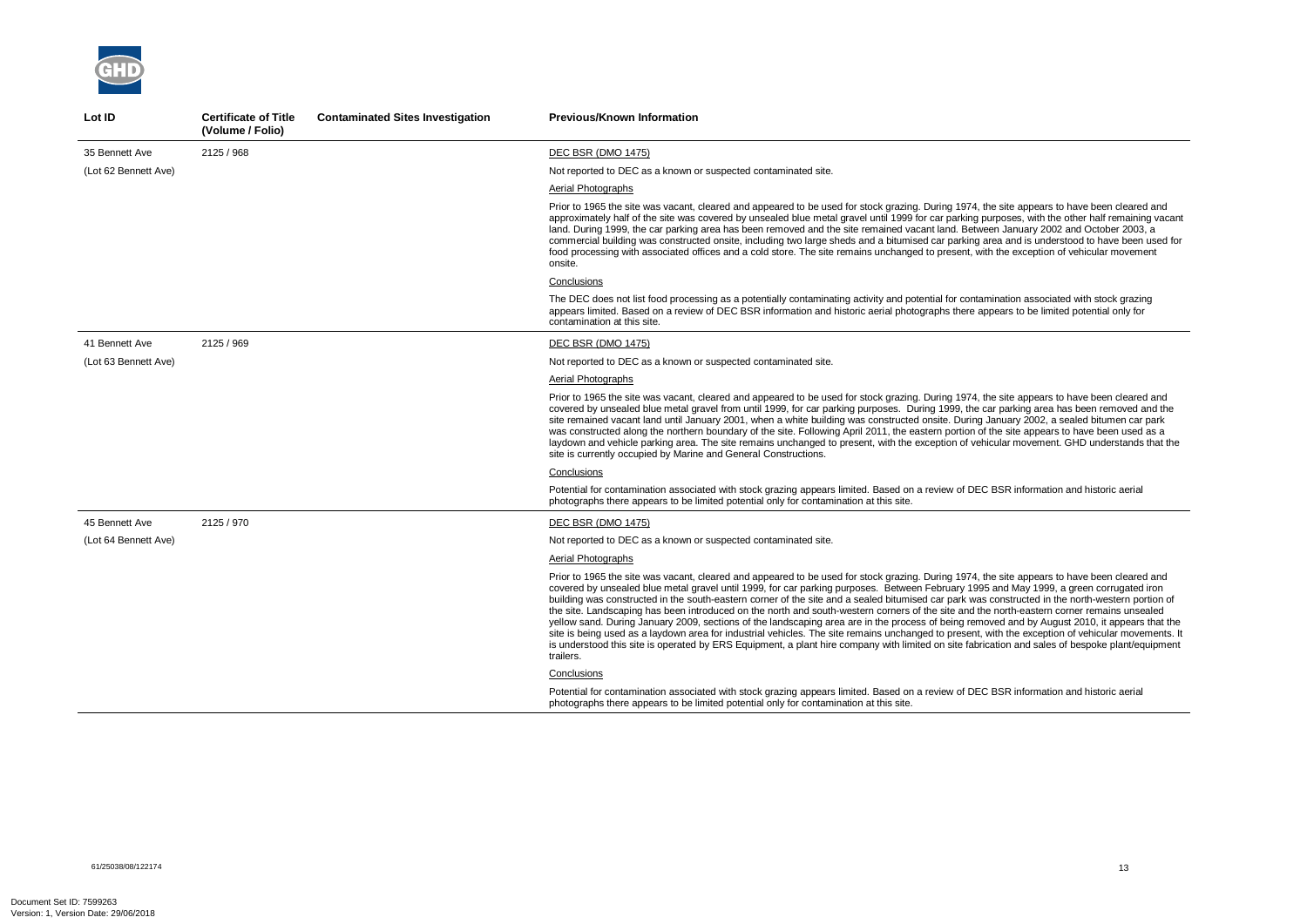

| Lot ID         | <b>Certificate of Title</b><br>(Volume / Folio) | <b>Contaminated Sites Investigation</b>                                                                                                                      | <b>Previous/Known Information</b>                                                                                                                                                                                                                                                                                                                                                                                                                                                                                                                                                                                                                                                                                                                                                                                                                                                                                                                                                                                |
|----------------|-------------------------------------------------|--------------------------------------------------------------------------------------------------------------------------------------------------------------|------------------------------------------------------------------------------------------------------------------------------------------------------------------------------------------------------------------------------------------------------------------------------------------------------------------------------------------------------------------------------------------------------------------------------------------------------------------------------------------------------------------------------------------------------------------------------------------------------------------------------------------------------------------------------------------------------------------------------------------------------------------------------------------------------------------------------------------------------------------------------------------------------------------------------------------------------------------------------------------------------------------|
| 57 Bennett Ave | 2125 / 972                                      |                                                                                                                                                              | <b>DEC BSR (DMO 1475)</b>                                                                                                                                                                                                                                                                                                                                                                                                                                                                                                                                                                                                                                                                                                                                                                                                                                                                                                                                                                                        |
|                |                                                 |                                                                                                                                                              | Not reported to DEC as a known or suspected contaminated site.                                                                                                                                                                                                                                                                                                                                                                                                                                                                                                                                                                                                                                                                                                                                                                                                                                                                                                                                                   |
|                |                                                 |                                                                                                                                                              | Aerial Photographs                                                                                                                                                                                                                                                                                                                                                                                                                                                                                                                                                                                                                                                                                                                                                                                                                                                                                                                                                                                               |
|                |                                                 |                                                                                                                                                              | Prior to 1953 the site was vacant, cleared and appeared to be used for stock grazing. During 1965, the site appeared to have two small buildir<br>located near the eastern boundary and in the centre of the site, with unsealed vehicular tracks leading to the structures. The site remains<br>relatively unchanged until May 1999. The site remains unchanged until October 2003, when a white shed was constructed in the centre of the<br>site, with associated sealed, bitumised car parking area located along the western boundary of the site. The site remains unchanged (with the<br>exception of vehicular movements) until December 2007, where it appears that the site is occupied by Don Vica Gourmet Olives, due to the<br>presence of shipping containers and large orange olive barrels. The site remains unchanged to present, with the exception of movement of<br>shipping containers, olive barrels and vehicles. GHD understands that Don Vica Gourmet Olives currently occupy the site. |
|                |                                                 |                                                                                                                                                              | Conclusions                                                                                                                                                                                                                                                                                                                                                                                                                                                                                                                                                                                                                                                                                                                                                                                                                                                                                                                                                                                                      |
|                |                                                 |                                                                                                                                                              | Based on a review of DEC BSR information and historic aerial photographs there appears to be limited potential only for contamination at this<br>site.                                                                                                                                                                                                                                                                                                                                                                                                                                                                                                                                                                                                                                                                                                                                                                                                                                                           |
| 61 Bennett Ave | 2125 / 973                                      | SKM (1994) Robb Jetty Abattoir Site, Hamilton<br>Hill, Phase I Contaminated Site Assessment Draft<br>Report. November 1994.                                  | DEC BSR (DEC3279)                                                                                                                                                                                                                                                                                                                                                                                                                                                                                                                                                                                                                                                                                                                                                                                                                                                                                                                                                                                                |
|                |                                                 |                                                                                                                                                              | Awaiting classification.                                                                                                                                                                                                                                                                                                                                                                                                                                                                                                                                                                                                                                                                                                                                                                                                                                                                                                                                                                                         |
|                |                                                 | SKM (2000) Robb Jetty Contamination Study:                                                                                                                   | Onsite Investigations                                                                                                                                                                                                                                                                                                                                                                                                                                                                                                                                                                                                                                                                                                                                                                                                                                                                                                                                                                                            |
|                |                                                 | Final. July 2000.                                                                                                                                            | GHD was commissioned by LandCorp to undertake contaminated sites investigations to determine if the former use of the site, as part of the                                                                                                                                                                                                                                                                                                                                                                                                                                                                                                                                                                                                                                                                                                                                                                                                                                                                       |
|                |                                                 | SKM (2004) Former Robb Jetty Abattoir Site,<br>Groundwater Monitoring Event. January 2004.                                                                   | Robb Jetty Abattoir, had resulted in contamination that restricted the proposed development. These investigations have been subject to review<br>a DEC accredited contaminated sites auditor.                                                                                                                                                                                                                                                                                                                                                                                                                                                                                                                                                                                                                                                                                                                                                                                                                    |
|                |                                                 | GHD (2004) North Coogee Master Plan Area,<br>Groundwater Data Review.                                                                                        | Based on the results of the onsite investigations, the site requires limited management in the form of remediation of a localised area of elevate<br>lead concentrations. Management will be implemented as part of the works commissioned by LandCorp to render the site suitable for the<br>proposed development. The onsite investigation also identified the presence of localised Asbestos Containing Materials (ACM). GHD                                                                                                                                                                                                                                                                                                                                                                                                                                                                                                                                                                                  |
|                |                                                 | GHD (2006) Cockburn Coast Urban<br>Redevelopment, Phase 1: Project Inception<br>Report. October 2006.                                                        | recommended that the known locations of ACM be removed as part of the Remediation and Validation Plan (to be developed) and that a CEM<br>be developed to manage any future ACM that may be identified during the development works. As long as these issues are addressed the site<br>considered suitable for the proposed development, which includes low density residential, activity centre and road reserve.                                                                                                                                                                                                                                                                                                                                                                                                                                                                                                                                                                                               |
|                |                                                 | GHD (2007) Cockburn Coast Urban<br>Redevelopment, Environmental Services Phase<br>2: Desk Based Review, Package 2 - Former<br>Abattoir Area. September 2007. |                                                                                                                                                                                                                                                                                                                                                                                                                                                                                                                                                                                                                                                                                                                                                                                                                                                                                                                                                                                                                  |
|                |                                                 | GHD (2010) Cockburn Coast Urban<br>Redevelopment, Sampling and Analysis Plan.<br>January 2010.                                                               |                                                                                                                                                                                                                                                                                                                                                                                                                                                                                                                                                                                                                                                                                                                                                                                                                                                                                                                                                                                                                  |
|                |                                                 | GHD (2012) Cockburn Coast Detailed Site<br>Investigation, Package 2, Former Abattoir Area,<br>North Coogee. August 2012.                                     |                                                                                                                                                                                                                                                                                                                                                                                                                                                                                                                                                                                                                                                                                                                                                                                                                                                                                                                                                                                                                  |

e site appeared to have two small buildings, to the structures. The site remains relatively unchanged unchanged unchanged unchanged until  $\frac{1}{2}$  and  $\frac{1}{2}$  which is negatively beginned was constructed in the centre of the presence orange in the shipping containers and the site remains unchanged to present of  $n$ ently occupy the site.

the former use of the site, as part of the Robb Jetty Abattoir, had responsive that restricted the proposed investigations have been subject to review by

emediation of a localised area of elevated n Plan (to be developed) and that a CEMP  $n$ g as these issues are addressed the site is consideration include the proposed development, which is and road reserve.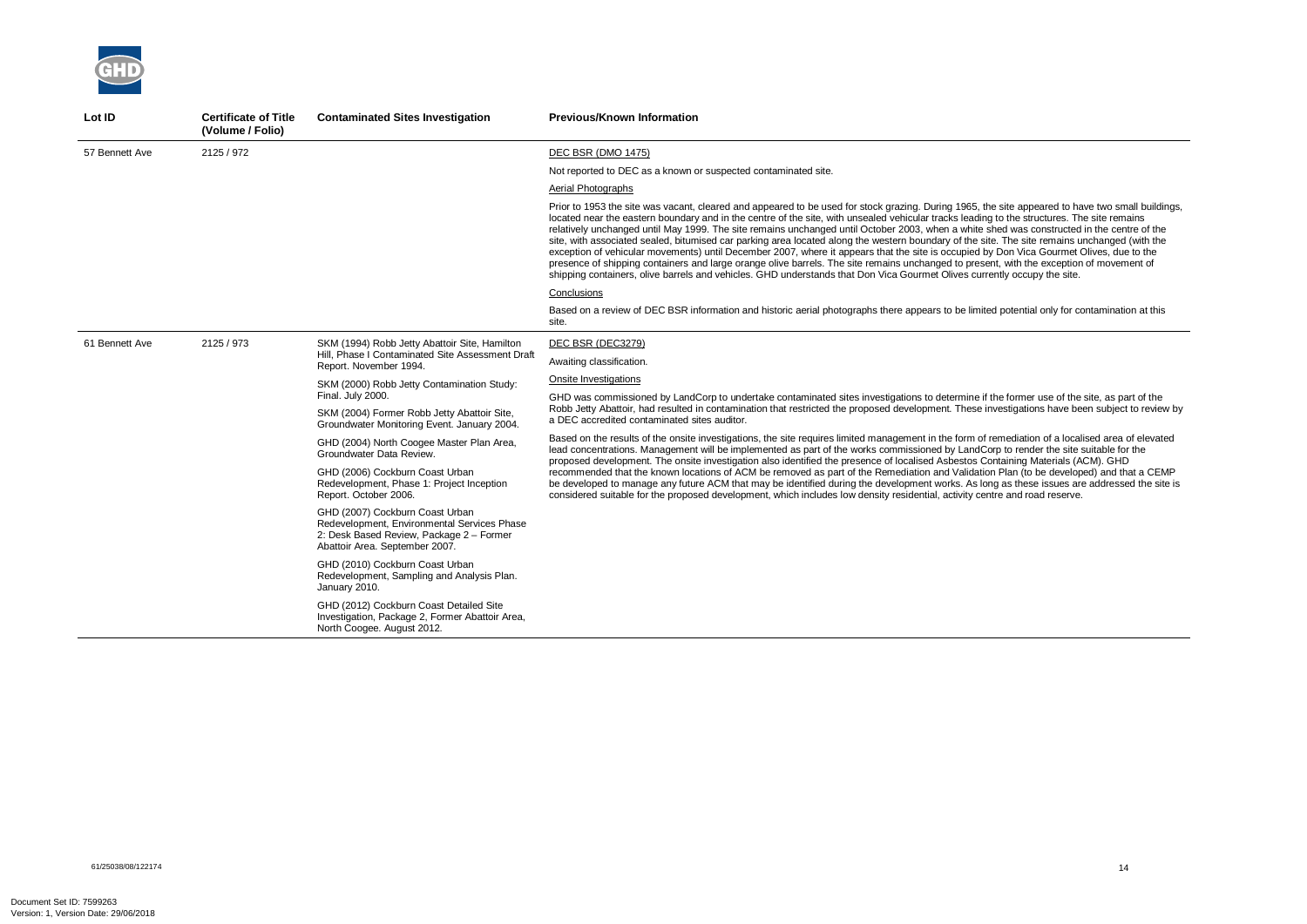*The site was reported to the DEC prior to the commencement of the Contaminated Sites Act 2003 and portions of it were reported again in May 2007, after the commencement of the Act. The classification is based on information submitted to DEC by May 2007.* 

*The site was used as a railway yard, which is a land use that has the potential to cause contamination as specified in the guideline 'Potentially Contaminating Activities, Industries and Landuses' (Department of Environment, 2004). DEC understands that the site is proposed for* 

*The site was reported because contamination assessments carried out in the 1900s to 2007 found soil and groundwater were contaminated with metals and hydrocarbons from historical land uses at the site. Reports for investigations carried out up to 1998 have been submitted to DEC. DEC understands that additional desktop investigations were carried out in 2006 and 2007; and further site investigations are currently underway.* 

*Contaminated fill soils were reportedly imported to the site in the 1970s and 1980s. Soil investigations found that metals (arsenic, manganese, lead, zinc and copper) were present in soils at concentrations exceeding Health-based Investigation Levels for residential land use and exceeding Ecological Investigation Levels, as published in 'Assessment Levels for Soil, Sediment and Water' (Department of Environment and Conservation, 2010). Lead was present in soils at concentrations exceeding Health-based Investigation Levels for commercial/industrial land use. Hydrocarbons (such as from fuel oil) are present in soils at concentrations potentially exceeding Health-based Investigation Levels for all land* 



| Lot ID         | <b>Certificate of Title</b><br>(Volume / Folio) | <b>Contaminated Sites Investigation</b>                                                                                                                                                                                 | <b>Previous/Known Information</b>                                                                                                                                                                                                                                                                                                                                                                                                                                                                                                                                                                                                                                                                                                    |                                                                                                                                                                                                               |
|----------------|-------------------------------------------------|-------------------------------------------------------------------------------------------------------------------------------------------------------------------------------------------------------------------------|--------------------------------------------------------------------------------------------------------------------------------------------------------------------------------------------------------------------------------------------------------------------------------------------------------------------------------------------------------------------------------------------------------------------------------------------------------------------------------------------------------------------------------------------------------------------------------------------------------------------------------------------------------------------------------------------------------------------------------------|---------------------------------------------------------------------------------------------------------------------------------------------------------------------------------------------------------------|
| 76 Bennett Ave | 2125 / 976                                      | SKM (1994) Robb Jetty Abattoir Site, Hamilton<br>Hill, Phase I Contaminated Site Assessment Draft<br>Report. November 1994.                                                                                             | DEC BSR (11/90/102)                                                                                                                                                                                                                                                                                                                                                                                                                                                                                                                                                                                                                                                                                                                  |                                                                                                                                                                                                               |
| 82 Bennett Ave | 2125 / 982                                      |                                                                                                                                                                                                                         | <b>Classification:</b> 16/07/2012 - Possibly contaminated - investigation required                                                                                                                                                                                                                                                                                                                                                                                                                                                                                                                                                                                                                                                   |                                                                                                                                                                                                               |
|                |                                                 | SKM (2000) Robb Jetty Contamination Study:                                                                                                                                                                              | <b>Nature and Extent of Contamination:</b>                                                                                                                                                                                                                                                                                                                                                                                                                                                                                                                                                                                                                                                                                           |                                                                                                                                                                                                               |
|                |                                                 | Final. July 2000.                                                                                                                                                                                                       | Metals and hydrocarbons are present in soils and groundwater at various locations beneath the site.                                                                                                                                                                                                                                                                                                                                                                                                                                                                                                                                                                                                                                  |                                                                                                                                                                                                               |
|                |                                                 | SKM (2004) Former Robb Jetty Abattoir Site,<br>Groundwater Monitoring Event. January 2004.                                                                                                                              | <b>Reason for Classification:</b>                                                                                                                                                                                                                                                                                                                                                                                                                                                                                                                                                                                                                                                                                                    |                                                                                                                                                                                                               |
|                |                                                 | GHD (2004) North Coogee Master Plan Area,<br>Groundwater Data Review.                                                                                                                                                   | The site was reported to the DEC prior to the commencement of the Contaminated Sites Act 2003 and<br>2007, after the commencement of the Act. The classification is based on information submitted to DEC                                                                                                                                                                                                                                                                                                                                                                                                                                                                                                                            |                                                                                                                                                                                                               |
|                |                                                 | GHD (2006) Cockburn Coast Urban<br>Redevelopment, Phase 1: Project Inception<br>Report. October 2006.                                                                                                                   | The site was used as a railway yard, which is a land use that has the potential to cause contamination<br>Contaminating Activities, Industries and Landuses' (Department of Environment, 2004). DEC understa<br>redevelopment and is currently vacant.                                                                                                                                                                                                                                                                                                                                                                                                                                                                               |                                                                                                                                                                                                               |
|                |                                                 | GHD (2007) Cockburn Coast Urban<br>Redevelopment, Environmental Services Phase                                                                                                                                          | The site was reported because contamination assessments carried out in the 1900s to 2007 found soi.<br>metals and hydrocarbons from historical land uses at the site. Reports for investigations carried out up<br>DEC understands that additional desktop investigations were carried out in 2006 and 2007; and furthe                                                                                                                                                                                                                                                                                                                                                                                                              |                                                                                                                                                                                                               |
|                |                                                 | 2: Desk Based Review, Package 2 - Former<br>Abattoir Area. September 2007.<br>GHD (2010) Cockburn Coast Urban<br>Redevelopment, Sampling and Analysis Plan.<br>January 2010.<br>GHD (2012) Cockburn Coast Detailed Site | Contaminated fill soils were reportedly imported to the site in the 1970s and 1980s. Soil investigations<br>lead, zinc and copper) were present in soils at concentrations exceeding Health-based Investigation Lo<br>exceeding Ecological Investigation Levels, as published in 'Assessment Levels for Soil, Sediment and<br>Conservation, 2010). Lead was present in soils at concentrations exceeding Health-based Investigatio<br>Hydrocarbons (such as from fuel oil) are present in soils at concentrations potentially exceeding Healtl<br>uses and exceeding Ecological Investigation Levels (DEC, 2010).                                                                                                                    |                                                                                                                                                                                                               |
|                |                                                 | Investigation, Package 2, Former Abattoir Area,<br>North Coogee. August 20                                                                                                                                              | Groundwater investigations carried out up to 1998 found copper, zinc and lead were present in ground<br>ecosystems - marine guidelines, as published in 'Assessment Levels for Soil, Sediment and Water' (D<br>petrol/diesel/oil) were also present in groundwater.                                                                                                                                                                                                                                                                                                                                                                                                                                                                  |                                                                                                                                                                                                               |
|                |                                                 |                                                                                                                                                                                                                         |                                                                                                                                                                                                                                                                                                                                                                                                                                                                                                                                                                                                                                                                                                                                      | DEC understands that some remedial works have been carried out at the site, such as capping contan<br>the success of remedial works in a suitable validation report is yet to be submitted to DEC.            |
|                |                                                 |                                                                                                                                                                                                                         | As the site has only been partially investigated, a comment cannot be made on the suitability of the site                                                                                                                                                                                                                                                                                                                                                                                                                                                                                                                                                                                                                            |                                                                                                                                                                                                               |
|                |                                                 |                                                                                                                                                                                                                         | As there are grounds to indicate possible contamination of the site and soil and groundwater have not<br>assessment to determine the risk to human health, the environment, or any environmental value has n<br>'possibly contaminated – investigation required'.                                                                                                                                                                                                                                                                                                                                                                                                                                                                    |                                                                                                                                                                                                               |
|                |                                                 |                                                                                                                                                                                                                         | When the results of further soil and groundwater investigations are submitted to DEC, these will be rev                                                                                                                                                                                                                                                                                                                                                                                                                                                                                                                                                                                                                              |                                                                                                                                                                                                               |
|                |                                                 |                                                                                                                                                                                                                         | A memorial stating the site's classification has been placed on the certificate of title, and will notify any<br>status of the site.                                                                                                                                                                                                                                                                                                                                                                                                                                                                                                                                                                                                 |                                                                                                                                                                                                               |
|                |                                                 |                                                                                                                                                                                                                         | <b>Action Required:</b>                                                                                                                                                                                                                                                                                                                                                                                                                                                                                                                                                                                                                                                                                                              |                                                                                                                                                                                                               |
|                |                                                 |                                                                                                                                                                                                                         | quidelines.                                                                                                                                                                                                                                                                                                                                                                                                                                                                                                                                                                                                                                                                                                                          | Further soil and groundwater investigations are required to adequately delineate and characterise the<br>contamination across the site. Investigations should meet the standards outlined in the DEC's Contam |
|                |                                                 |                                                                                                                                                                                                                         | <b>Onsite Investigations</b>                                                                                                                                                                                                                                                                                                                                                                                                                                                                                                                                                                                                                                                                                                         |                                                                                                                                                                                                               |
|                |                                                 |                                                                                                                                                                                                                         | GHD was commissioned by LandCorp to undertake contaminated sites investigations to determine if the<br>Robb Jetty Abattoir, had resulted in contamination that restricted the proposed development. These in<br>a DEC accredited contaminated sites auditor.                                                                                                                                                                                                                                                                                                                                                                                                                                                                         |                                                                                                                                                                                                               |
|                |                                                 |                                                                                                                                                                                                                         | 76 Bennett Ave: Based on the results of the onsite investigations, it was concluded that the visional ex<br>oil impact at 82 Bennett Ave impinges upon part of 76 Bennett Ave and there should therefore be no g<br>this provisional exclusion zone (note that the zone is provisional as this is subject to amendment). The<br>presence of localised Asbestos Containing Material (ACM) at 76 Bennett Ave. GHD recommended that<br>as part of the Remediation and Validation Plan (to be developed) and that a CEMP be developed to m<br>identified during the development works at 76 Bennett Ave. As long as these issues are addressed the<br>proposed development, which includes activity centre, road reserve and open space. |                                                                                                                                                                                                               |
|                |                                                 |                                                                                                                                                                                                                         |                                                                                                                                                                                                                                                                                                                                                                                                                                                                                                                                                                                                                                                                                                                                      |                                                                                                                                                                                                               |

*Groundwater investigations carried out up to 1998 found copper, zinc and lead were present in groundwater at concentrations exceeding aquatic ecosystems – marine guidelines, as published in 'Assessment Levels for Soil, Sediment and Water' (DEC, 2010). Hydrocarbons (such as from* 

*DEC understands that some remedial works have been carried out at the site, such as capping contaminated soils onsite; however, evidence of* 

*As the site has only been partially investigated, a comment cannot be made on the suitability of the site as a whole for any land use.* 

*As there are grounds to indicate possible contamination of the site and soil and groundwater have not been fully investigated, and a risk assessment to determine the risk to human health, the environment, or any environmental value has not been carried out, the site is classified as* 

*When the results of further soil and groundwater investigations are submitted to DEC, these will be reviewed, and the site may be re-classified.* 

*A memorial stating the site's classification has been placed on the certificate of title, and will notify any prospective owners of the contamination* 

*Further soil and groundwater investigations are required to adequately delineate and characterise the nature and extent of soil and groundwater contamination across the site. Investigations should meet the standards outlined in the DEC's Contaminated Sites Management Series of* 

he former use of these sites, as part of the vestigations have been subject to review by

 $x$ clusion zone relating to ta historic bunker groundwater abstraction or recharge within of provision also identified the zonsite investigation also identified the at the known locations of ACM be removed anage any future ACM that may be ese sites are considered suitable for the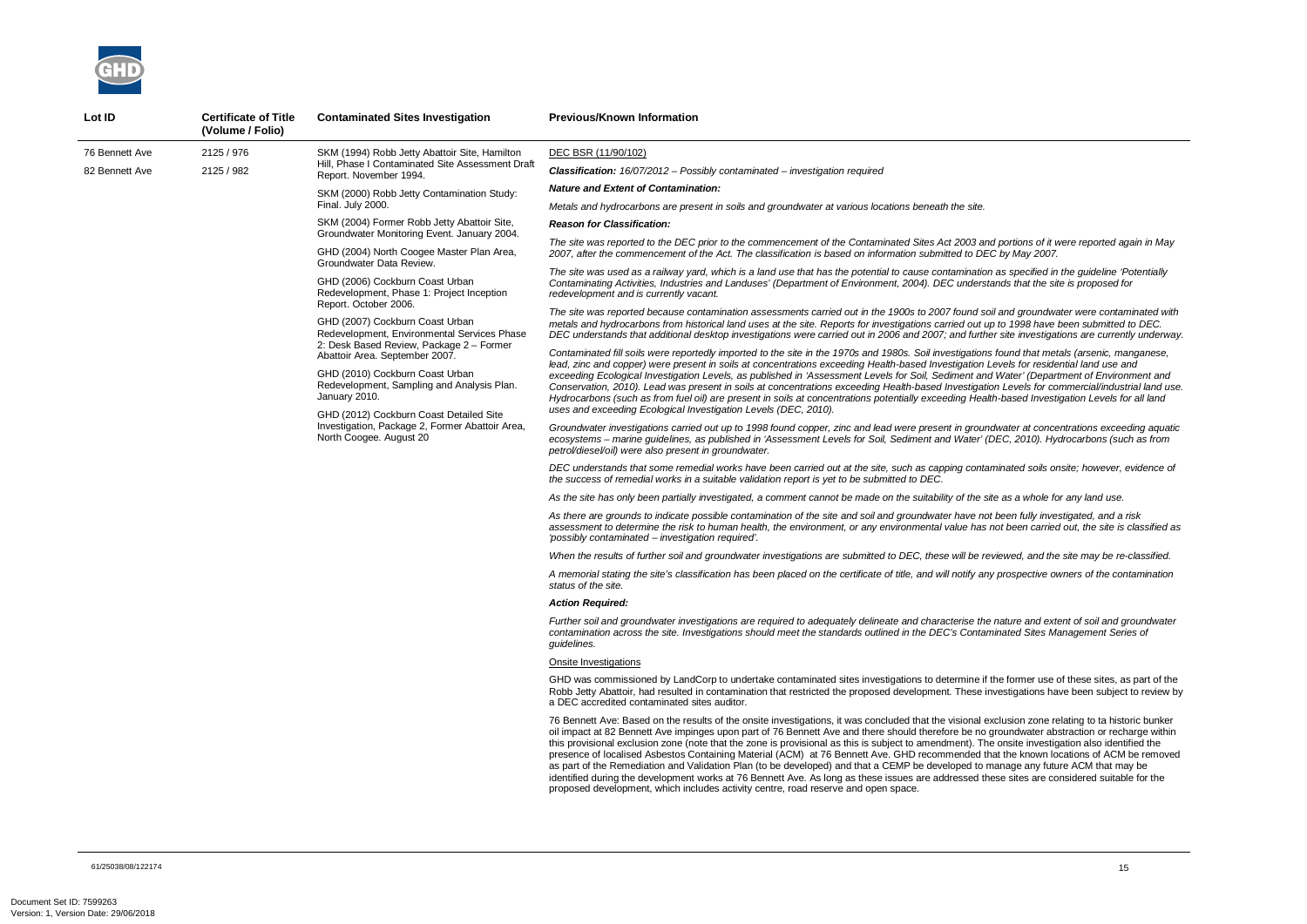

| Lot ID | <b>Certificate of Title</b><br>(Volume / Folio) | <b>Contaminated Sites Investigation</b> | <b>Previous/Known Information</b>                                                                                                                                                                                                                                                                                                                                                                                                                                                                                                                                                                                                                                                                                                                                                                                                                 |
|--------|-------------------------------------------------|-----------------------------------------|---------------------------------------------------------------------------------------------------------------------------------------------------------------------------------------------------------------------------------------------------------------------------------------------------------------------------------------------------------------------------------------------------------------------------------------------------------------------------------------------------------------------------------------------------------------------------------------------------------------------------------------------------------------------------------------------------------------------------------------------------------------------------------------------------------------------------------------------------|
|        |                                                 |                                         | 82 Bennett Ave: Based on the results of the onsite investigations, it was concluded that a historic bunker oil impact is located at 82 Bennett Ave.<br>Given the presence of this bunker oil impact, GHD was commissioned to undertake additional investigations to confirm the extent of the bunker<br>oil impact and a quantitative risk assessment to identify if the bunker oil impact posed a risk to the identified receptors. The additional<br>investigations concluded that the bunker oil impact is not likely to pose a risk to the identified receptors providing that management measures are<br>implemented with respect to prevention of groundwater abstraction or reinjection within an influencing distance of the bunker oil impact and<br>adoption of appropriate construction/maintenance mitigation measures and materials. |
|        |                                                 |                                         |                                                                                                                                                                                                                                                                                                                                                                                                                                                                                                                                                                                                                                                                                                                                                                                                                                                   |

61/25038/08/122174<br>61/25038/08/122174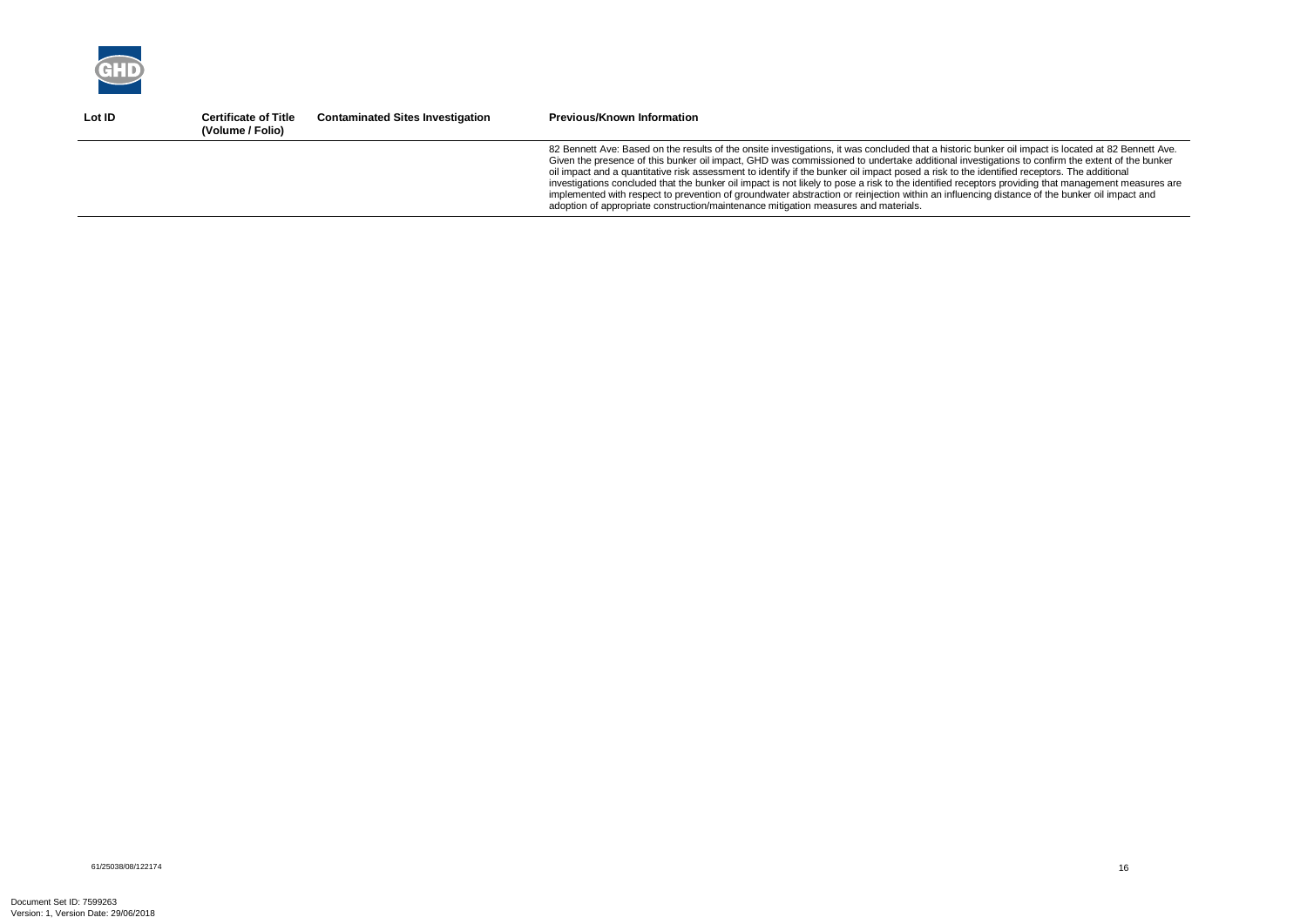*The site was reported to the DEC prior to the commencement of the Contaminated Sites Act 2003 and portions of it were reported again in May 2007, after the commencement of the Act. The classification is based on information submitted to DEC by May 2007.* 

*The site was used as a railway yard, which is a land use that has the potential to cause contamination as specified in the guideline 'Potentially Contaminating Activities, Industries and Landuses' (Department of Environment, 2004). DEC understands that the site is proposed for* 

*The site was reported because contamination assessments carried out in the 1900s to 2007 found soil and groundwater were contaminated with metals and hydrocarbons from historical land uses at the site. Reports for investigations carried out up to 1998 have been submitted to DEC. DEC understands that additional desktop investigations were carried out in 2006 and 2007; and further site investigations are currently underway.* 

*Contaminated fill soils were reportedly imported to the site in the 1970s and 1980s. Soil investigations found that metals (arsenic, manganese, lead, zinc and copper) were present in soils at concentrations exceeding Health-based Investigation Levels for residential land use and exceeding Ecological Investigation Levels, as published in 'Assessment Levels for Soil, Sediment and Water' (Department of Environment and Conservation, 2010). Lead was present in soils at concentrations exceeding Health-based Investigation Levels for commercial/industrial land use. Hydrocarbons (such as from fuel oil) are present in soils at concentrations potentially exceeding Health-based Investigation Levels for all land* 



| Lot ID         | <b>Certificate of Title</b><br>(Volume / Folio) | <b>Contaminated Sites Investigation</b>                                                    | <b>Previous/Known Information</b>                                                                                                                                                                                                                                                                                                                                                                                                                                                                                                                                                                             |
|----------------|-------------------------------------------------|--------------------------------------------------------------------------------------------|---------------------------------------------------------------------------------------------------------------------------------------------------------------------------------------------------------------------------------------------------------------------------------------------------------------------------------------------------------------------------------------------------------------------------------------------------------------------------------------------------------------------------------------------------------------------------------------------------------------|
| 66 Bennett Ave | 2125 / 977                                      | GHD (2010) 66 Bennett Avenue, North Coogee:                                                | DEC BSR (11/90/102)                                                                                                                                                                                                                                                                                                                                                                                                                                                                                                                                                                                           |
|                |                                                 | Preliminary Site Investigation. July 2010.                                                 | <b>Classification:</b> $16/07/2012$ - Possibly contaminated - investigation required                                                                                                                                                                                                                                                                                                                                                                                                                                                                                                                          |
|                |                                                 | GHD (2010) 66 Bennett Avenue, North Coogee:<br>Hazardous Materials Report. July 2010.      | <b>Nature and Extent of Contamination:</b>                                                                                                                                                                                                                                                                                                                                                                                                                                                                                                                                                                    |
|                |                                                 | GHD (2010) 66 Bennett Avenue, North Coogee:<br>Pre-Demolition Sampling Results. July 2010. | Metals and hydrocarbons are present in soils and groundwater at various locations beneath the site.<br><b>Reason for Classification:</b>                                                                                                                                                                                                                                                                                                                                                                                                                                                                      |
|                |                                                 | GHD (2011) 66 Bennett Avenue, North Coogee:<br>Sampling and Analysis Plan. February 2011.  | The site was reported to the DEC prior to the commencement of the Contaminated Sites Act 2003 an<br>2007, after the commencement of the Act. The classification is based on information submitted to DE                                                                                                                                                                                                                                                                                                                                                                                                       |
|                |                                                 | GHD (2011) 66 Bennett Avenue, North Coogee:<br>Detailed Site Investigation. November 2011. | The site was used as a railway yard, which is a land use that has the potential to cause contamination<br>Contaminating Activities, Industries and Landuses' (Department of Environment, 2004). DEC underst<br>redevelopment and is currently vacant.                                                                                                                                                                                                                                                                                                                                                         |
|                |                                                 |                                                                                            | The site was reported because contamination assessments carried out in the 1900s to 2007 found so<br>metals and hydrocarbons from historical land uses at the site. Reports for investigations carried out u<br>DEC understands that additional desktop investigations were carried out in 2006 and 2007; and furth                                                                                                                                                                                                                                                                                           |
|                |                                                 |                                                                                            | Contaminated fill soils were reportedly imported to the site in the 1970s and 1980s. Soil investigations<br>lead, zinc and copper) were present in soils at concentrations exceeding Health-based Investigation I<br>exceeding Ecological Investigation Levels, as published in 'Assessment Levels for Soil, Sediment and<br>Conservation, 2010). Lead was present in soils at concentrations exceeding Health-based Investigati<br>Hydrocarbons (such as from fuel oil) are present in soils at concentrations potentially exceeding Heal<br>uses and exceeding Ecological Investigation Levels (DEC, 2010). |
|                |                                                 |                                                                                            | Groundwater investigations carried out up to 1998 found copper, zinc and lead were present in groun<br>ecosystems - marine guidelines, as published in 'Assessment Levels for Soil, Sediment and Water' (<br>petrol/diesel/oil) were also present in groundwater.                                                                                                                                                                                                                                                                                                                                             |
|                |                                                 |                                                                                            | DEC understands that some remedial works have been carried out at the site, such as capping conta<br>the success of remedial works in a suitable validation report is yet to be submitted to DEC.                                                                                                                                                                                                                                                                                                                                                                                                             |
|                |                                                 |                                                                                            | As the site has only been partially investigated, a comment cannot be made on the suitability of the s                                                                                                                                                                                                                                                                                                                                                                                                                                                                                                        |
|                |                                                 |                                                                                            | As there are grounds to indicate possible contamination of the site and soil and groundwater have no<br>assessment to determine the risk to human health, the environment, or any environmental value has<br>'possibly contaminated - investigation required'.                                                                                                                                                                                                                                                                                                                                                |
|                |                                                 |                                                                                            | When the results of further soil and groundwater investigations are submitted to DEC, these will be re                                                                                                                                                                                                                                                                                                                                                                                                                                                                                                        |
|                |                                                 |                                                                                            | A memorial stating the site's classification has been placed on the certificate of title, and will notify an<br>status of the site.                                                                                                                                                                                                                                                                                                                                                                                                                                                                           |
|                |                                                 |                                                                                            | <b>Action Reauired:</b>                                                                                                                                                                                                                                                                                                                                                                                                                                                                                                                                                                                       |
|                |                                                 |                                                                                            | Further soil and groundwater investigations are required to adequately delineate and characterise the<br>contamination across the site. Investigations should meet the standards outlined in the DEC's Contar<br>quidelines.                                                                                                                                                                                                                                                                                                                                                                                  |
|                |                                                 |                                                                                            | <b>Onsite Investigations</b>                                                                                                                                                                                                                                                                                                                                                                                                                                                                                                                                                                                  |
|                |                                                 |                                                                                            | Given that this site was formerly used as part of the Robb Jetty Abattoir and Robb Jetty Marshalling Y<br>LandCorp to undertake contaminated sites investigations to determine if the former site uses had resu<br>proposed development. These investigations have been subject to review by a DEC accredited conta                                                                                                                                                                                                                                                                                           |
|                |                                                 |                                                                                            | Following the onsite investigations it was concluded that the site was suitable for mixed residential (in<br>space and/or playing fields), commercial and light industrial land uses. Based on the conclusions of th<br>recommendations:                                                                                                                                                                                                                                                                                                                                                                      |
|                |                                                 |                                                                                            | Should remnant underground services of asbestos construction be identified during the developn<br>preparation and implementation of a Site Management Plan (SMP) should be undertaken; and                                                                                                                                                                                                                                                                                                                                                                                                                    |
|                |                                                 |                                                                                            | For any groundwater abstraction proposed for development use at the site, consideration of salin<br>assessment.                                                                                                                                                                                                                                                                                                                                                                                                                                                                                               |

*Groundwater investigations carried out up to 1998 found copper, zinc and lead were present in groundwater at concentrations exceeding aquatic ecosystems – marine guidelines, as published in 'Assessment Levels for Soil, Sediment and Water' (DEC, 2010). Hydrocarbons (such as from* 

*DEC understands that some remedial works have been carried out at the site, such as capping contaminated soils onsite; however, evidence of* 

*As the site has only been partially investigated, a comment cannot be made on the suitability of the site as a whole for any land use.* 

*As there are grounds to indicate possible contamination of the site and soil and groundwater have not been fully investigated, and a risk assessment to determine the risk to human health, the environment, or any environmental value has not been carried out, the site is classified as* 

*When the results of further soil and groundwater investigations are submitted to DEC, these will be reviewed, and the site may be re-classified.* 

*A memorial stating the site's classification has been placed on the certificate of title, and will notify any prospective owners of the contamination* 

*Further soil and groundwater investigations are required to adequately delineate and characterise the nature and extent of soil and groundwater contamination across the site. Investigations should meet the standards outlined in the DEC's Contaminated Sites Management Series of* 

Yards, GHD were commissioned by sulted in contamination that restricted the aminated sites auditor.

ncluding residential, parks, recreational open the report, GHD made the following

ment, management measures including

ne intrusion should be included in relevant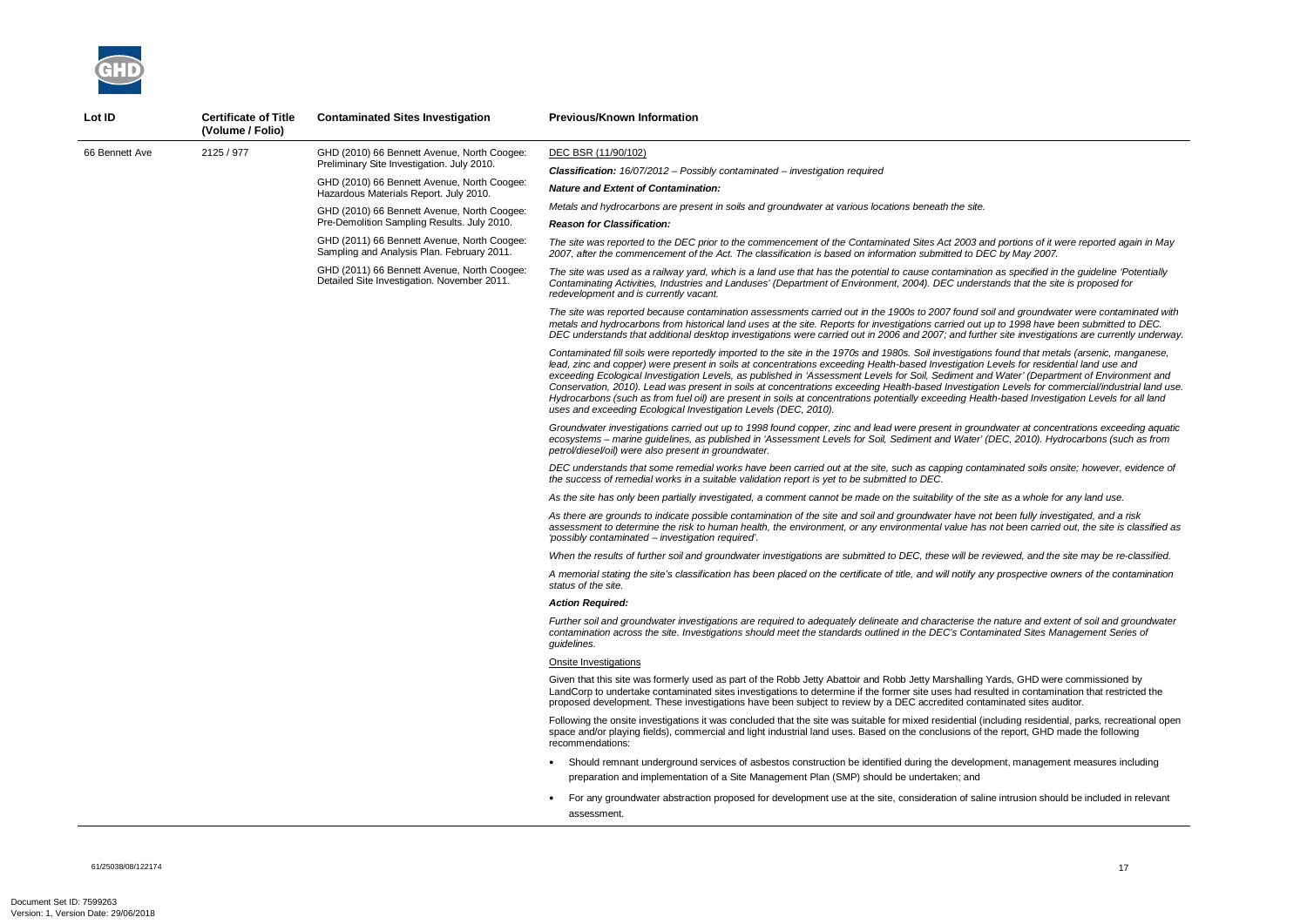*The site was reported to the DEC prior to the commencement of the Contaminated Sites Act 2003 and portions of it were reported again in May 2007, after the commencement of the Act. The classification is based on information submitted to DEC by May 2007.* 

*The site was used as a railway yard, which is a land use that has the potential to cause contamination as specified in the guideline 'Potentially Contaminating Activities, Industries and Landuses' (Department of Environment, 2004). DEC understands that the site is proposed for* 

*The site was reported because contamination assessments carried out in the 1900s to 2007 found soil and groundwater were contaminated with metals and hydrocarbons from historical land uses at the site. Reports for investigations carried out up to 1998 have been submitted to DEC. DEC understands that additional desktop investigations were carried out in 2006 and 2007; and further site investigations are currently underway.* 

*Contaminated fill soils were reportedly imported to the site in the 1970s and 1980s. Soil investigations found that metals (arsenic, manganese, lead, zinc and copper) were present in soils at concentrations exceeding Health-based Investigation Levels for residential land use and exceeding Ecological Investigation Levels, as published in 'Assessment Levels for Soil, Sediment and Water' (Department of Environment and Conservation, 2010). Lead was present in soils at concentrations exceeding Health-based Investigation Levels for commercial/industrial land use. Hydrocarbons (such as from fuel oil) are present in soils at concentrations potentially exceeding Health-based Investigation Levels for all land* 



| Lot ID         | <b>Certificate of Title</b><br>(Volume / Folio) | <b>Contaminated Sites Investigation</b>                                                                                                        | <b>Previous/Known Information</b>                                                                                                                                                                                                                                                                                                                                                                                                                                                                                                                                                               |
|----------------|-------------------------------------------------|------------------------------------------------------------------------------------------------------------------------------------------------|-------------------------------------------------------------------------------------------------------------------------------------------------------------------------------------------------------------------------------------------------------------------------------------------------------------------------------------------------------------------------------------------------------------------------------------------------------------------------------------------------------------------------------------------------------------------------------------------------|
| 50 Bennett Ave | 2125 / 978                                      | GHD (1996) Robb Jetty Marshalling Yards - Site<br>Assessment Report Part 1 and 2, report for<br>Westrail.                                      | DEC BSR (11/90/102)                                                                                                                                                                                                                                                                                                                                                                                                                                                                                                                                                                             |
|                |                                                 |                                                                                                                                                | <b>Classification:</b> $16/07/2012$ – Possibly contaminated – investigation required                                                                                                                                                                                                                                                                                                                                                                                                                                                                                                            |
|                |                                                 | GHD (1997) Robb Jetty Marshalling Yards - Site<br>Management Plan, report for Westrail.                                                        | <b>Nature and Extent of Contamination:</b>                                                                                                                                                                                                                                                                                                                                                                                                                                                                                                                                                      |
|                |                                                 |                                                                                                                                                | Metals and hydrocarbons are present in soils and groundwater at various locations beneath the site.                                                                                                                                                                                                                                                                                                                                                                                                                                                                                             |
|                |                                                 | GHD (2002) Groundwater Monitoring Robb Jetty:<br>Report of Findings, report for Western Australian<br>Government Railways Commission.          | <b>Reason for Classification:</b>                                                                                                                                                                                                                                                                                                                                                                                                                                                                                                                                                               |
|                |                                                 |                                                                                                                                                | The site was reported to the DEC prior to the commencement of the Contaminated Sites Act 2003 and<br>2007, after the commencement of the Act. The classification is based on information submitted to DEC                                                                                                                                                                                                                                                                                                                                                                                       |
|                |                                                 | GHD (2003) Robb Jetty Marshalling Yards<br>Groundwater Monitoring Report, report for Public<br>Transport Authority.                            | The site was used as a railway yard, which is a land use that has the potential to cause contamination<br>Contaminating Activities, Industries and Landuses' (Department of Environment, 2004). DEC understa<br>redevelopment and is currently vacant.                                                                                                                                                                                                                                                                                                                                          |
|                |                                                 | GHD (2004) North Coogee Master Plan Area,<br>Groundwater Data Review.                                                                          | The site was reported because contamination assessments carried out in the 1900s to 2007 found soi.<br>metals and hydrocarbons from historical land uses at the site. Reports for investigations carried out up                                                                                                                                                                                                                                                                                                                                                                                 |
|                |                                                 | GHD (2006) Cockburn Coast Urban                                                                                                                | DEC understands that additional desktop investigations were carried out in 2006 and 2007; and furthe                                                                                                                                                                                                                                                                                                                                                                                                                                                                                            |
|                |                                                 | Redevelopment, Phase 1: Project Inception<br>Report. October 2006.                                                                             | Contaminated fill soils were reportedly imported to the site in the 1970s and 1980s. Soil investigations<br>lead, zinc and copper) were present in soils at concentrations exceeding Health-based Investigation Le                                                                                                                                                                                                                                                                                                                                                                              |
|                |                                                 | GHD (2007) Cockburn Coast Urban<br>Redevelopment, Environmental Service Phase 2:<br>Desk Based Review, Package 1 - Lot 111.<br>September 2007. | exceeding Ecological Investigation Levels, as published in 'Assessment Levels for Soil, Sediment and<br>Conservation, 2010). Lead was present in soils at concentrations exceeding Health-based Investigatio<br>Hydrocarbons (such as from fuel oil) are present in soils at concentrations potentially exceeding Healtl<br>uses and exceeding Ecological Investigation Levels (DEC, 2010).                                                                                                                                                                                                     |
|                |                                                 | GHD (2010) Cockburn Coast Urban<br>Redevelopment, Sampling and Analysis Plan.<br>January 2010.                                                 | Groundwater investigations carried out up to 1998 found copper, zinc and lead were present in ground<br>ecosystems - marine guidelines, as published in 'Assessment Levels for Soil, Sediment and Water' (D<br>petrol/diesel/oil) were also present in groundwater.                                                                                                                                                                                                                                                                                                                             |
|                |                                                 | GHD (2012) Report for Cockburn Coast Detailed<br>Site Investigation: Package 1, Lot 111 Bennett<br>Avenue, North Coogee. May 2012.             | DEC understands that some remedial works have been carried out at the site, such as capping contan<br>the success of remedial works in a suitable validation report is yet to be submitted to DEC.                                                                                                                                                                                                                                                                                                                                                                                              |
|                |                                                 |                                                                                                                                                | As the site has only been partially investigated, a comment cannot be made on the suitability of the site                                                                                                                                                                                                                                                                                                                                                                                                                                                                                       |
|                |                                                 |                                                                                                                                                | As there are grounds to indicate possible contamination of the site and soil and groundwater have not<br>assessment to determine the risk to human health, the environment, or any environmental value has n<br>'possibly contaminated – investigation required'.                                                                                                                                                                                                                                                                                                                               |
|                |                                                 |                                                                                                                                                | When the results of further soil and groundwater investigations are submitted to DEC, these will be rev                                                                                                                                                                                                                                                                                                                                                                                                                                                                                         |
|                |                                                 |                                                                                                                                                | A memorial stating the site's classification has been placed on the certificate of title, and will notify any<br>status of the site.                                                                                                                                                                                                                                                                                                                                                                                                                                                            |
|                |                                                 |                                                                                                                                                | Action Reauired:                                                                                                                                                                                                                                                                                                                                                                                                                                                                                                                                                                                |
|                |                                                 |                                                                                                                                                | Further soil and groundwater investigations are required to adequately delineate and characterise the<br>contamination across the site. Investigations should meet the standards outlined in the DEC's Contam<br>guidelines.                                                                                                                                                                                                                                                                                                                                                                    |
|                |                                                 |                                                                                                                                                | Onsite Investigations                                                                                                                                                                                                                                                                                                                                                                                                                                                                                                                                                                           |
|                |                                                 |                                                                                                                                                | GHD was commissioned by LandCorp to undertake contaminated sites investigations to determine if the<br>Robb Jetty Marshalling Yard, had resulted in contamination that restricted the proposed development.<br>review by a DEC accredited contaminated sites auditor.                                                                                                                                                                                                                                                                                                                           |
|                |                                                 |                                                                                                                                                | Based on the results of the onsite investigations, the site requires limited management in the form of re<br>mercury concentrations. Management will be implemented as part of the works commissioned by Land<br>proposed development. The onsite investigation also identified the presence of localised Asbestos Cor<br>recommended that the known locations of ACM be removed as part of the Remediation and Validation<br>be developed to manage any future ACM that may be identified during the development works. As long<br>considered suitable for the proposed mixed use development. |

*Groundwater investigations carried out up to 1998 found copper, zinc and lead were present in groundwater at concentrations exceeding aquatic ecosystems – marine guidelines, as published in 'Assessment Levels for Soil, Sediment and Water' (DEC, 2010). Hydrocarbons (such as from* 

*DEC understands that some remedial works have been carried out at the site, such as capping contaminated soils onsite; however, evidence of* 

*As the site has only been partially investigated, a comment cannot be made on the suitability of the site as a whole for any land use.* 

*As there are grounds to indicate possible contamination of the site and soil and groundwater have not been fully investigated, and a risk assessment to determine the risk to human health, the environment, or any environmental value has not been carried out, the site is classified as* 

*When the results of further soil and groundwater investigations are submitted to DEC, these will be reviewed, and the site may be re-classified.* 

*A memorial stating the site's classification has been placed on the certificate of title, and will notify any prospective owners of the contamination* 

*Further soil and groundwater investigations are required to adequately delineate and characterise the nature and extent of soil and groundwater contamination across the site. Investigations should meet the standards outlined in the DEC's Contaminated Sites Management Series of* 

he former use of the site, as part of the These investigations have been subject to

emediation of a localised area of elevated in dCorp to render the site suitable for the **proposed development**<br>Intaining Materials (ACM). GHD Plan (to be developed) and that a CEMP g as these issues are addressed the site is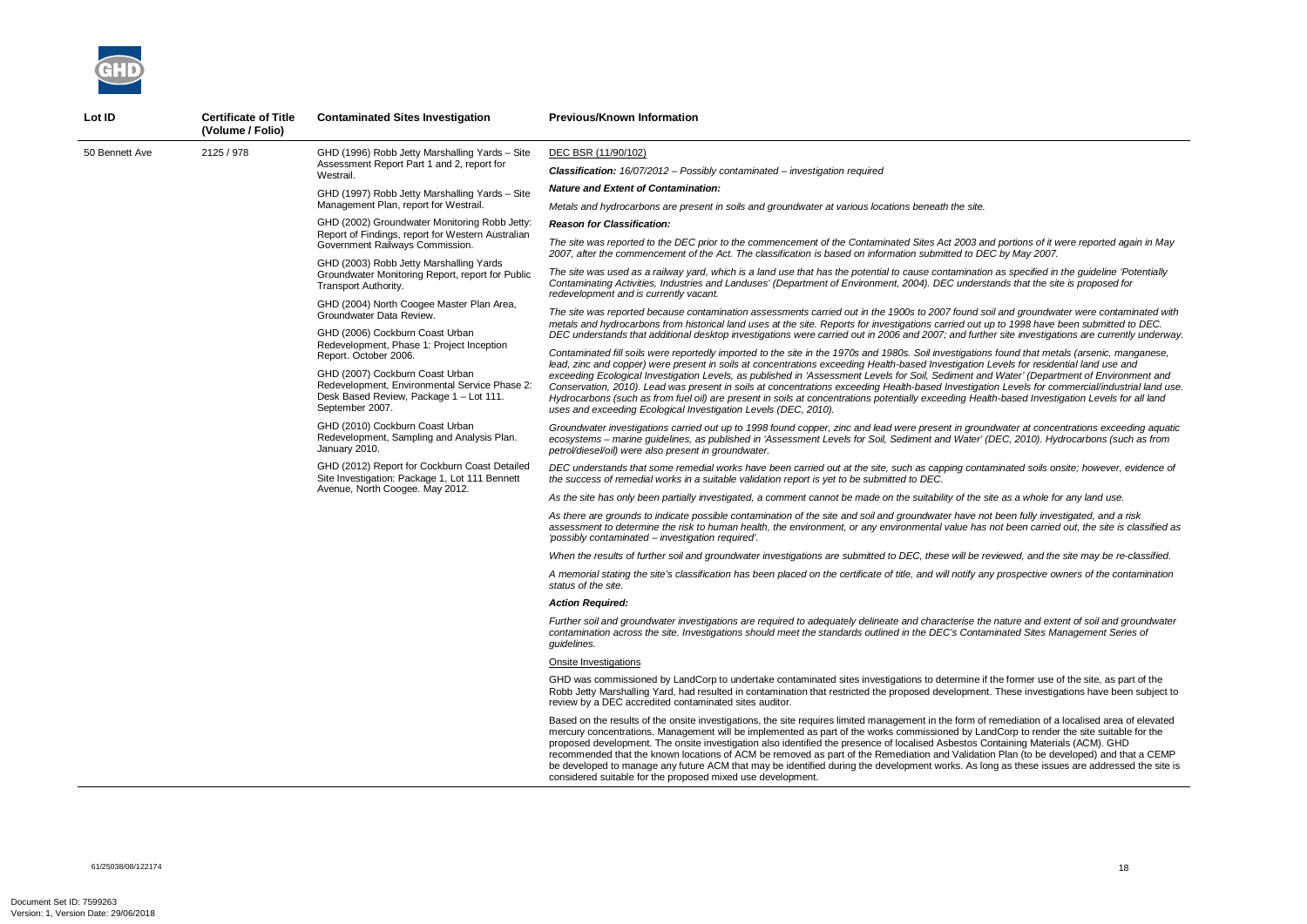

**Lot ID Certificate of Title** 

*The site was reported to the DEC prior to the commencement of the Contaminated Sites Act 2003 and portions of it were reported again in May 2007, after the commencement of the Act. The classification is based on information submitted to DEC by May 2007.* 

*The site was used as a railway yard, which is a land use that has the potential to cause contamination as specified in the guideline 'Potentially Contaminating Activities, Industries and Landuses' (Department of Environment, 2004). DEC understands that the site is proposed for* 

*The site was reported because contamination assessments carried out in the 1900s to 2007 found soil and groundwater were contaminated with metals and hydrocarbons from historical land uses at the site. Reports for investigations carried out up to 1998 have been submitted to DEC. DEC understands that additional desktop investigations were carried out in 2006 and 2007; and further site investigations are currently underway.* 

*Contaminated fill soils were reportedly imported to the site in the 1970s and 1980s. Soil investigations found that metals (arsenic, manganese, lead, zinc and copper) were present in soils at concentrations exceeding Health-based Investigation Levels for residential land use and exceeding Ecological Investigation Levels, as published in 'Assessment Levels for Soil, Sediment and Water' (Department of Environment and Conservation, 2010). Lead was present in soils at concentrations exceeding Health-based Investigation Levels for commercial/industrial land use. Hydrocarbons (such as from fuel oil) are present in soils at concentrations potentially exceeding Health-based Investigation Levels for all land* 

*nature and extent of soil and groundwater and character contamination across the site. Investigations should meet the standards outlined in the DEC's Contaminated Sites Management Series of* 

secting the site. Train tracks dominated the  $n$  1965. The railway yard and associated th minimal sparse coastal vegetation

potential to cause contamination as *specified in the guideline 'Potentially Contaminating Activities, Industries and Landuses' (Department of Environment, 2004). DEC understands i* indicate that this site was utilised as a ally contaminating activity, additionally a ential for contamination at this site.

|                                                        | (Volume / Folio) |                                                                                                                                                                                                                                                                                                                                                                                                                                                                                                                                                                                                                 |
|--------------------------------------------------------|------------------|-----------------------------------------------------------------------------------------------------------------------------------------------------------------------------------------------------------------------------------------------------------------------------------------------------------------------------------------------------------------------------------------------------------------------------------------------------------------------------------------------------------------------------------------------------------------------------------------------------------------|
| Lot 2120 on plan 22416<br>(Lot 2120 Bennett<br>Avenue) | LR3112 / 771     | DEC BSR (11/90/102)                                                                                                                                                                                                                                                                                                                                                                                                                                                                                                                                                                                             |
|                                                        |                  | <b>Classification:</b> $16/07/2012$ – Possibly contaminated – investigation required                                                                                                                                                                                                                                                                                                                                                                                                                                                                                                                            |
|                                                        |                  | <b>Nature and Extent of Contamination:</b>                                                                                                                                                                                                                                                                                                                                                                                                                                                                                                                                                                      |
|                                                        |                  | Metals and hydrocarbons are present in soils and groundwater at various locations beneath the site.                                                                                                                                                                                                                                                                                                                                                                                                                                                                                                             |
|                                                        |                  | <b>Reason for Classification:</b>                                                                                                                                                                                                                                                                                                                                                                                                                                                                                                                                                                               |
|                                                        |                  | The site was reported to the DEC prior to the commencement of the Contaminated Sites Act 2003 and<br>2007, after the commencement of the Act. The classification is based on information submitted to DEC                                                                                                                                                                                                                                                                                                                                                                                                       |
|                                                        |                  | The site was used as a railway yard, which is a land use that has the potential to cause contamination<br>Contaminating Activities, Industries and Landuses' (Department of Environment, 2004). DEC understa<br>redevelopment and is currently vacant.                                                                                                                                                                                                                                                                                                                                                          |
|                                                        |                  | The site was reported because contamination assessments carried out in the 1900s to 2007 found so.<br>metals and hydrocarbons from historical land uses at the site. Reports for investigations carried out up<br>DEC understands that additional desktop investigations were carried out in 2006 and 2007; and furthe                                                                                                                                                                                                                                                                                          |
|                                                        |                  | Contaminated fill soils were reportedly imported to the site in the 1970s and 1980s. Soil investigations<br>lead, zinc and copper) were present in soils at concentrations exceeding Health-based Investigation L<br>exceeding Ecological Investigation Levels, as published in 'Assessment Levels for Soil, Sediment and<br>Conservation, 2010). Lead was present in soils at concentrations exceeding Health-based Investigatio<br>Hydrocarbons (such as from fuel oil) are present in soils at concentrations potentially exceeding Healt<br>uses and exceeding Ecological Investigation Levels (DEC, 2010). |
|                                                        |                  | Groundwater investigations carried out up to 1998 found copper, zinc and lead were present in ground<br>ecosystems - marine guidelines, as published in 'Assessment Levels for Soil, Sediment and Water' (L<br>petrol/diesel/oil) were also present in groundwater.                                                                                                                                                                                                                                                                                                                                             |
|                                                        |                  | DEC understands that some remedial works have been carried out at the site, such as capping contar<br>the success of remedial works in a suitable validation report is yet to be submitted to DEC.                                                                                                                                                                                                                                                                                                                                                                                                              |
|                                                        |                  | As the site has only been partially investigated, a comment cannot be made on the suitability of the sit                                                                                                                                                                                                                                                                                                                                                                                                                                                                                                        |
|                                                        |                  | As there are grounds to indicate possible contamination of the site and soil and groundwater have not<br>assessment to determine the risk to human health, the environment, or any environmental value has r<br>'possibly contaminated – investigation required'.                                                                                                                                                                                                                                                                                                                                               |
|                                                        |                  | When the results of further soil and groundwater investigations are submitted to DEC, these will be re                                                                                                                                                                                                                                                                                                                                                                                                                                                                                                          |
|                                                        |                  | A memorial stating the site's classification has been placed on the certificate of title, and will notify any<br>status of the site.                                                                                                                                                                                                                                                                                                                                                                                                                                                                            |
|                                                        |                  | <b>Action Required:</b>                                                                                                                                                                                                                                                                                                                                                                                                                                                                                                                                                                                         |
|                                                        |                  | Further soil and groundwater investigations are required to adequately delineate and characterise the<br>contamination across the site. Investigations should meet the standards outlined in the DEC's Contan<br>quidelines.                                                                                                                                                                                                                                                                                                                                                                                    |
|                                                        |                  | <b>Aerial Photographs</b>                                                                                                                                                                                                                                                                                                                                                                                                                                                                                                                                                                                       |
|                                                        |                  | During 1953, the site was utilised as a railway yard, with several tracks and trains with carriages inters<br>western portion of the site, whilst part of a building was constructed in the eastern portion of the site in<br>infrastructure was removed between 1995 and 2000, and the site had remained vacant to present, wit<br>present onsite.                                                                                                                                                                                                                                                             |
|                                                        |                  | <b>Conclusions</b>                                                                                                                                                                                                                                                                                                                                                                                                                                                                                                                                                                                              |
|                                                        |                  | The DEC BSR listed this site as "the site was used as a railway yard, which is a land use that has the<br>specified in the guideline 'Potentially Contaminating Activities, Industries and Landuses' (Department<br>that the site is proposed for redevelopment and is currently vacant)." The historical aerial photographs<br>railway prior to 1953 until its decommissioning during 1995 to 2000. The DEC list railways as a potentia<br>review of DEC BSR information and historic aerial photographs indicates that there appears to be pote                                                               |

**Contaminated Sites Investigation Previous/Known Information** 

*Groundwater investigations carried out up to 1998 found copper, zinc and lead were present in groundwater at concentrations exceeding aquatic ecosystems – marine guidelines, as published in 'Assessment Levels for Soil, Sediment and Water' (DEC, 2010). Hydrocarbons (such as from* 

*DEC understands that some remedial works have been carried out at the site, such as capping contaminated soils onsite; however, evidence of* 

*As the site has only been partially investigated, a comment cannot be made on the suitability of the site as a whole for any land use.* 

*As there are grounds to indicate possible contamination of the site and soil and groundwater have not been fully investigated, and a risk assessment to determine the risk to human health, the environment, or any environmental value has not been carried out, the site is classified as* 

*When the results of further soil and groundwater investigations are submitted to DEC, these will be reviewed, and the site may be re-classified.* 

*A memorial stating the site's classification has been placed on the certificate of title, and will notify any prospective owners of the contamination*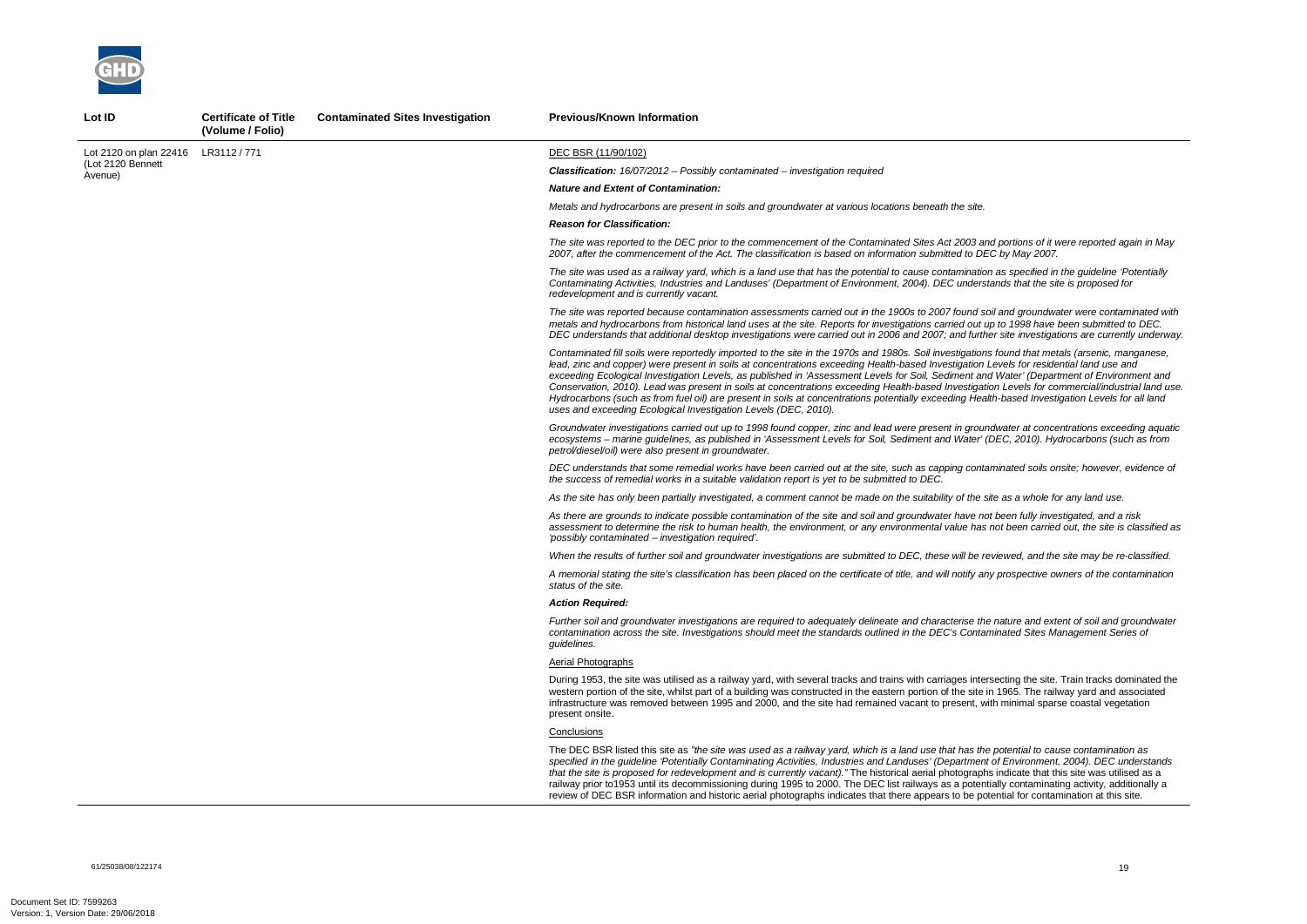*The site was reported to the DEC prior to the commencement of the Contaminated Sites Act 2003 and portions of it were reported again in May 2007, after the commencement of the Act. The classification is based on information submitted to DEC by May 2007.* 

*And groundwater were contaminated with metals and hydrocarbons from historical land uses at the site. Reports for investigations carried out up to 1998 have been submitted to DEC. DEC understands that additional desktop investigations were carried out in 2006 and 2007; and further site investigations are currently underway.* 

*The site was used as a railway yard, which is a land use that has the potential to cause contamination as specified in the guideline 'Potentially Contaminating Activities, Industries and Landuses' (Department of Environment, 2004). DEC understands that the site is proposed for* 

*Contaminated fill soils were reportedly imported to the site in the 1970s and 1980s. Soil investigations found that metals (arsenic, manganese, lead, zinc and copper) were present in soils at concentrations exceeding Health-based Investigation Levels for residential land use and exceeding Ecological Investigation Levels, as published in 'Assessment Levels for Soil, Sediment and Water' (Department of Environment and Conservation, 2010). Lead was present in soils at concentrations exceeding Health-based Investigation Levels for commercial/industrial land use. Hydrocarbons (such as from fuel oil) are present in soils at concentrations potentially exceeding Health-based Investigation Levels for all land* 

*Groundwater investigations carried out up to 1998 found copper, zinc and lead were present in groundwater at concentrations exceeding aquatic ecosystems – marine guidelines, as published in 'Assessment Levels for Soil, Sediment and Water' (DEC, 2010). Hydrocarbons (such as from* 



| Lot ID         | <b>Certificate of Title</b><br>(Volume / Folio) | <b>Contaminated Sites Investigation</b> | <b>Previous/Known Information</b>                                                                                                                                                                                                                                                                                                                                                                                                                                                                                                                                                                                  |
|----------------|-------------------------------------------------|-----------------------------------------|--------------------------------------------------------------------------------------------------------------------------------------------------------------------------------------------------------------------------------------------------------------------------------------------------------------------------------------------------------------------------------------------------------------------------------------------------------------------------------------------------------------------------------------------------------------------------------------------------------------------|
| 74 Bennett Ave | 2125 / 979                                      |                                         | DEC BSR (11/90/102)                                                                                                                                                                                                                                                                                                                                                                                                                                                                                                                                                                                                |
|                |                                                 |                                         | <b>Classification:</b> 16/07/2012 - Possibly contaminated - investigation required                                                                                                                                                                                                                                                                                                                                                                                                                                                                                                                                 |
|                |                                                 |                                         | <b>Nature and Extent of Contamination:</b>                                                                                                                                                                                                                                                                                                                                                                                                                                                                                                                                                                         |
|                |                                                 |                                         | Metals and hydrocarbons are present in soils and groundwater at various locations beneath the site.                                                                                                                                                                                                                                                                                                                                                                                                                                                                                                                |
|                |                                                 |                                         | <b>Reason for Classification:</b>                                                                                                                                                                                                                                                                                                                                                                                                                                                                                                                                                                                  |
|                |                                                 |                                         | The site was reported to the DEC prior to the commencement of the Contaminated Sites Act 2003 and<br>2007, after the commencement of the Act. The classification is based on information submitted to DEC                                                                                                                                                                                                                                                                                                                                                                                                          |
|                |                                                 |                                         | The site was used as a railway yard, which is a land use that has the potential to cause contamination<br>Contaminating Activities, Industries and Landuses' (Department of Environment, 2004). DEC understa<br>redevelopment and is currently vacant.                                                                                                                                                                                                                                                                                                                                                             |
|                |                                                 |                                         | The site was reported because contamination assessments carried out in the 1900s to 2007 found soil<br>metals and hydrocarbons from historical land uses at the site. Reports for investigations carried out up<br>DEC understands that additional desktop investigations were carried out in 2006 and 2007; and further                                                                                                                                                                                                                                                                                           |
|                |                                                 |                                         | Contaminated fill soils were reportedly imported to the site in the 1970s and 1980s. Soil investigations<br>lead, zinc and copper) were present in soils at concentrations exceeding Health-based Investigation Le<br>exceeding Ecological Investigation Levels, as published in 'Assessment Levels for Soil, Sediment and<br>Conservation, 2010). Lead was present in soils at concentrations exceeding Health-based Investigatio.<br>Hydrocarbons (such as from fuel oil) are present in soils at concentrations potentially exceeding Health<br>uses and exceeding Ecological Investigation Levels (DEC, 2010). |
|                |                                                 |                                         | Groundwater investigations carried out up to 1998 found copper, zinc and lead were present in ground<br>ecosystems - marine guidelines, as published in 'Assessment Levels for Soil, Sediment and Water' (D<br>petrol/diesel/oil) were also present in groundwater.                                                                                                                                                                                                                                                                                                                                                |
|                |                                                 |                                         | DEC understands that some remedial works have been carried out at the site, such as capping contan<br>the success of remedial works in a suitable validation report is yet to be submitted to DEC.                                                                                                                                                                                                                                                                                                                                                                                                                 |
|                |                                                 |                                         | As the site has only been partially investigated, a comment cannot be made on the suitability of the site                                                                                                                                                                                                                                                                                                                                                                                                                                                                                                          |
|                |                                                 |                                         | As there are grounds to indicate possible contamination of the site and soil and groundwater have not<br>assessment to determine the risk to human health, the environment, or any environmental value has n<br>'possibly contaminated – investigation required'.                                                                                                                                                                                                                                                                                                                                                  |
|                |                                                 |                                         | When the results of further soil and groundwater investigations are submitted to DEC, these will be rev                                                                                                                                                                                                                                                                                                                                                                                                                                                                                                            |
|                |                                                 |                                         | A memorial stating the site's classification has been placed on the certificate of title, and will notify any<br>status of the site.                                                                                                                                                                                                                                                                                                                                                                                                                                                                               |
|                |                                                 |                                         | <b>Action Required:</b>                                                                                                                                                                                                                                                                                                                                                                                                                                                                                                                                                                                            |
|                |                                                 |                                         | Further soil and groundwater investigations are required to adequately delineate and characterise the i<br>contamination across the site. Investigations should meet the standards outlined in the DEC's Contam.<br><i>guidelines.</i>                                                                                                                                                                                                                                                                                                                                                                             |
|                |                                                 |                                         | <b>Aerial Photographs</b>                                                                                                                                                                                                                                                                                                                                                                                                                                                                                                                                                                                          |
|                |                                                 |                                         | Prior to May 1999, the site remained a part of the abattoir infrastructure. It is unclear whether there are<br>transformer unit onsite from 1999 to 2001, however by January 2002; the electrical pad-mount TX trans<br>quality aerial. The site remained unchanged to present.                                                                                                                                                                                                                                                                                                                                    |
|                |                                                 |                                         | Conclusions                                                                                                                                                                                                                                                                                                                                                                                                                                                                                                                                                                                                        |
|                |                                                 |                                         | The DEC BSR listed this site as "the site was used as a railway yard, which is a land use that has the $\mu$<br>specified in the guideline 'Potentially Contaminating Activities, Industries and Landuses' (Department c<br>that the site is proposed for redevelopment and is currently vacant)." However, the site actually formed<br>rather than the railway yard.                                                                                                                                                                                                                                              |
|                |                                                 |                                         | Western Power has indicated that oils used in their transformers have not contained polychlorinated bi<br>were phased out on all Western Power equipment. As this unit appears to have been installed around<br>would contain PCBs. Furthermore, site investigations undertaken at 66 Bennett Ave (located to the nor<br>sampling within the vicinity of this transformer. This sampling did not detect any contamination associa                                                                                                                                                                                  |

*DEC understands that some remedial works have been carried out at the site, such as capping contaminated soils onsite; however, evidence of* 

*As the site has only been partially investigated, a comment cannot be made on the suitability of the site as a whole for any land use.* 

*As there are grounds to indicate possible contamination of the site and soil and groundwater have not been fully investigated, and a risk assessment to determine the risk to human health, the environment, or any environmental value has not been carried out, the site is classified as* 

*When the results of further soil and groundwater investigations are submitted to DEC, these will be reviewed, and the site may be re-classified.* 

*A memorial stating the site's classification has been placed on the certificate of title, and will notify any prospective owners of the contamination* 

*Further soil and groundwater investigations are required to adequately delineate and characterise the nature and extent of soil and groundwater contamination across the site. Investigations should meet the standards outlined in the DEC's Contaminated Sites Management Series of* 

only trees or the electrical pad-mount TX nsformer unit is clearly visible in the better

potential to cause contamination as *specified in the guideline 'Potentially Contaminating Activities, Industries and Landuses' (Department of Environment, 2004). DEC understands*  <sup>ed</sup> part of the former abattoir infrastructure,

iphenyls (PCBs) since 1980, when they 1999, it is unlikely that this transformer unit ith of 74 Bennett Ave) included targeted ated with the electrical transformer.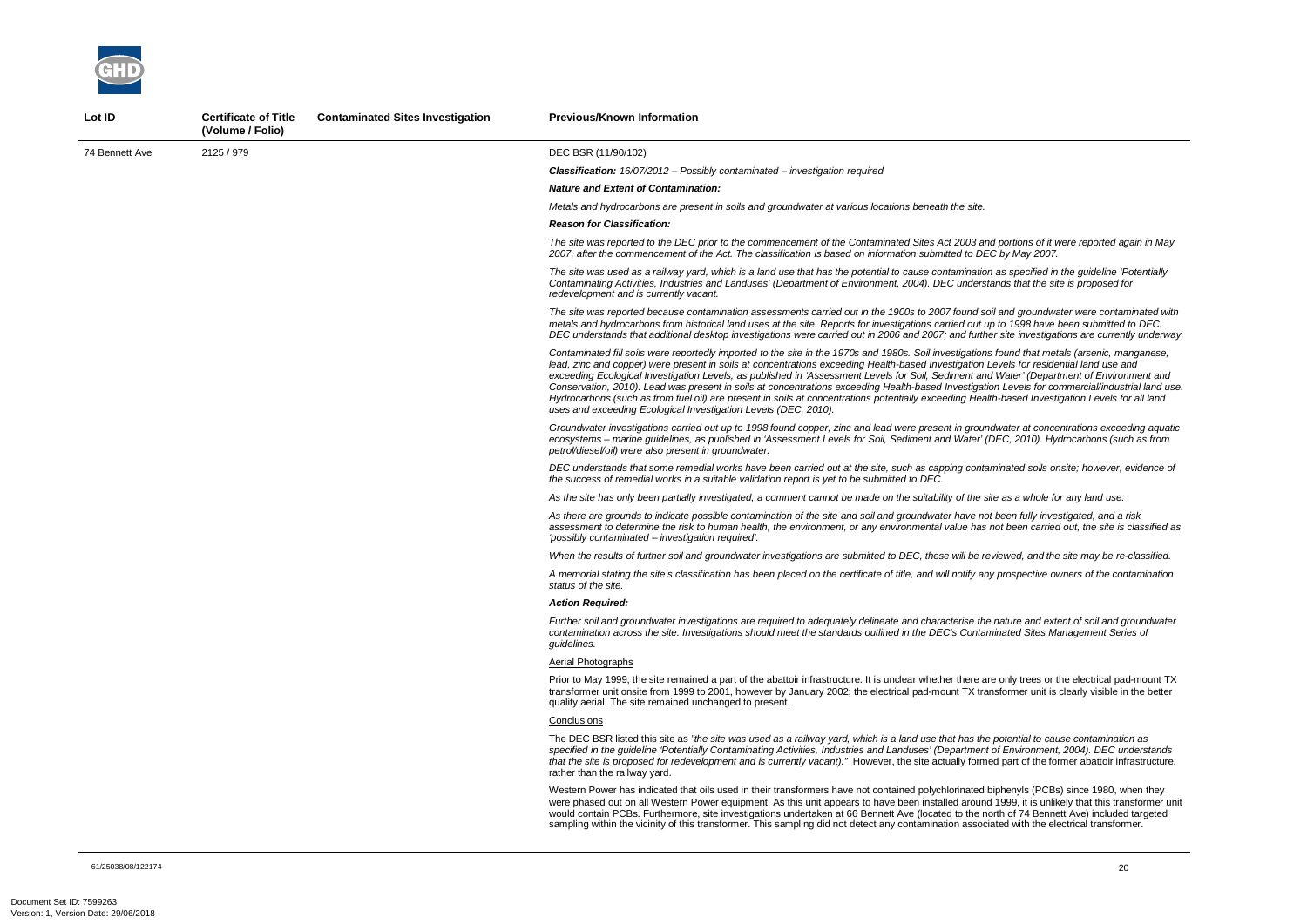

| Lot ID         | <b>Certificate of Title</b><br>(Volume / Folio) | <b>Contaminated Sites Investigation</b> | <b>Previous/Known Information</b>                                                                                                                                                                                                                                                                                                                                                                                                           |
|----------------|-------------------------------------------------|-----------------------------------------|---------------------------------------------------------------------------------------------------------------------------------------------------------------------------------------------------------------------------------------------------------------------------------------------------------------------------------------------------------------------------------------------------------------------------------------------|
|                |                                                 |                                         | Based on review of DEC BSR information and historic aerial photographs there appears to be very limited potential only for contamination at this<br>site.                                                                                                                                                                                                                                                                                   |
| 48 Bennett Ave | 2125 / 980                                      |                                         | DEC BSR (DMO 1475)                                                                                                                                                                                                                                                                                                                                                                                                                          |
|                |                                                 |                                         | Not reported to DEC as a known or suspected contaminated site.                                                                                                                                                                                                                                                                                                                                                                              |
|                |                                                 |                                         | Aerial Photographs                                                                                                                                                                                                                                                                                                                                                                                                                          |
|                |                                                 |                                         | Prior to 1953, the site was vacant, cleared and appeared to be used for stock grazing. From 1965, the site became a part of the Bennett Avenue<br>road reserve. This site is located next to a railway yard, with several tracks and trains with carriages intersecting the site. Around May 1999, an<br>electrical pad-mount TX transformer unit was constructed onsite. The site remained unchanged to present.                           |
|                |                                                 |                                         | Conclusions                                                                                                                                                                                                                                                                                                                                                                                                                                 |
|                |                                                 |                                         | Western Power has indicated that oils used in their transformers have not contained polychlorinated biphenyls (PCBs) since 1980, when they<br>were phased out on all Western Power equipment. As this unit appears to have been installed around 1999, it is unlikely that this transformer unit<br>would contain PCBs. Due to the small size of the transformer there appears to be limited potential only for contamination at this site. |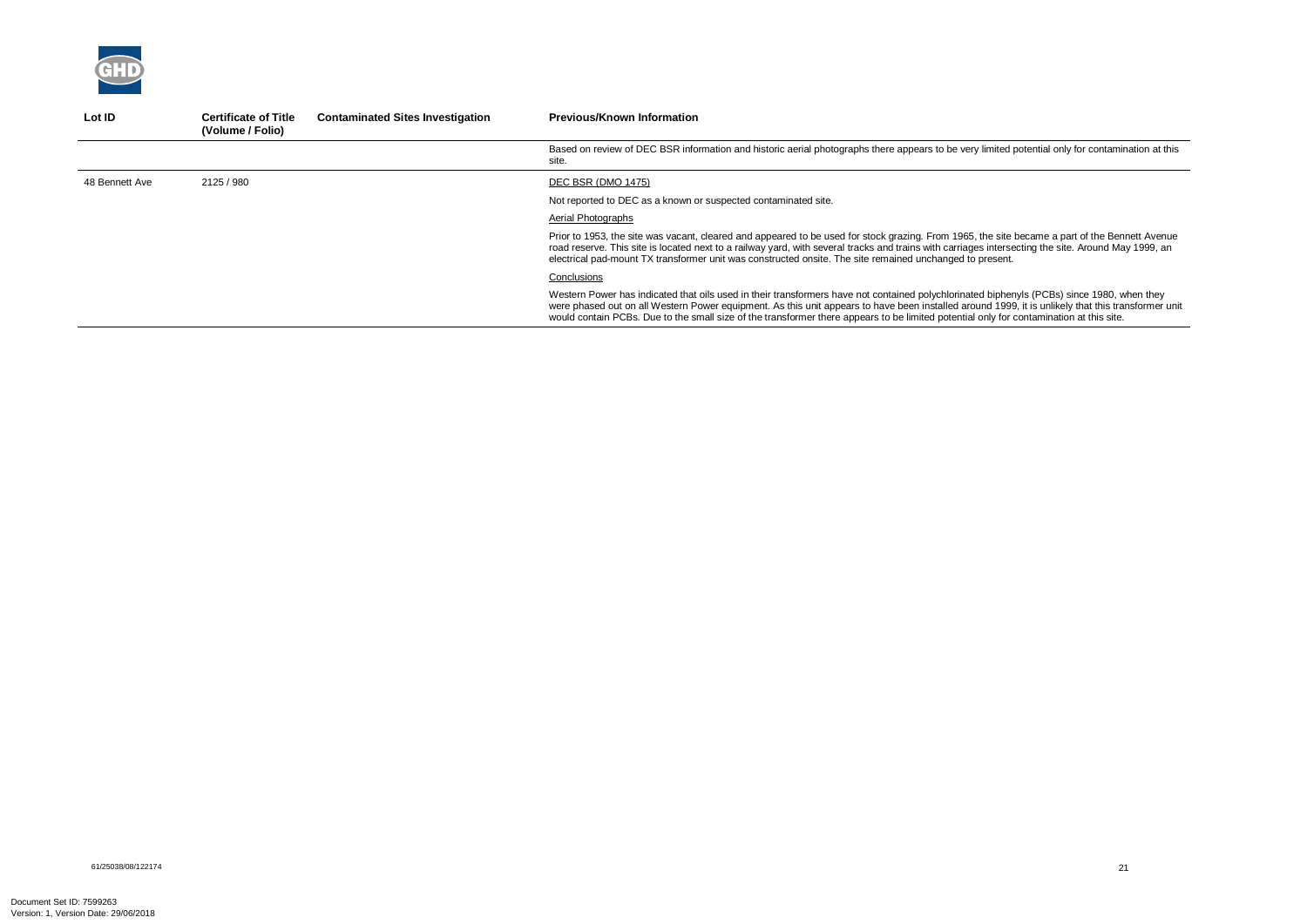*The site was reported to the DEC prior to the commencement of the Contaminated Sites Act 2003 and portions of it were reported again in May 2007, after the commencement of the Act. The classification is based on information submitted to DEC by May 2007.* 

*And groundwater were contaminated with metals and hydrocarbons from historical land uses at the site. Reports for investigations carried out up to 1998 have been submitted to DEC. DEC understands that additional desktop investigations were carried out in 2006 and 2007; and further site investigations are currently underway.* 

*The site was used as a railway yard, which is a land use that has the potential to cause contamination as specified in the guideline 'Potentially Contaminating Activities, Industries and Landuses' (Department of Environment, 2004). DEC understands that the site is proposed for* 

*Contaminated fill soils were reportedly imported to the site in the 1970s and 1980s. Soil investigations found that metals (arsenic, manganese, lead, zinc and copper) were present in soils at concentrations exceeding Health-based Investigation Levels for residential land use and Water' (Department of Environment and in Water' (Department of Environment and Conservation, 2010). Lead was present in soils at concentrations exceeding Health-based Investigation Levels for commercial/industrial land use. Hydrocarbons (such as from fuel oil) are present in soils at concentrations potentially exceeding Health-based Investigation Levels for all land* 

*Groundwater investigations carried out up to 1998 found copper, zinc and lead were present in groundwater at concentrations exceeding aquatic ecosystems – marine guidelines, as published in 'Assessment Levels for Soil, Sediment and Water' (DEC, 2010). Hydrocarbons (such as from* 

The DEC BSR listed this site as *"the site was used as a railway yard, which is a land use that has the potential to cause contamination as specified in the guideline 'Potentially Contaminating Activities, Industries and Landuses' (Department of Environment, 2004). DEC understands indicate that this site was utilised as a* ally contaminating activity, additionally a intial for contamination at this site.



| Lot ID                 | <b>Certificate of Title</b><br>(Volume / Folio) | <b>Contaminated Sites Investigation</b> | <b>Previous/Known Information</b>                                                                                                                                                                                                                                                                                                                                                                                                                                                                                                                                                                                                                        |
|------------------------|-------------------------------------------------|-----------------------------------------|----------------------------------------------------------------------------------------------------------------------------------------------------------------------------------------------------------------------------------------------------------------------------------------------------------------------------------------------------------------------------------------------------------------------------------------------------------------------------------------------------------------------------------------------------------------------------------------------------------------------------------------------------------|
| Lot 2121 on plan 22417 | LR3112 / 772                                    |                                         | DEC BSR (11/90/102)                                                                                                                                                                                                                                                                                                                                                                                                                                                                                                                                                                                                                                      |
|                        |                                                 |                                         | <b>Classification:</b> $16/07/2012$ - Possibly contaminated - investigation required                                                                                                                                                                                                                                                                                                                                                                                                                                                                                                                                                                     |
|                        |                                                 |                                         | <b>Nature and Extent of Contamination:</b>                                                                                                                                                                                                                                                                                                                                                                                                                                                                                                                                                                                                               |
|                        |                                                 |                                         | Metals and hydrocarbons are present in soils and groundwater at various locations beneath the site.                                                                                                                                                                                                                                                                                                                                                                                                                                                                                                                                                      |
|                        |                                                 |                                         | <b>Reason for Classification:</b>                                                                                                                                                                                                                                                                                                                                                                                                                                                                                                                                                                                                                        |
|                        |                                                 |                                         | The site was reported to the DEC prior to the commencement of the Contaminated Sites Act 2003 and<br>2007, after the commencement of the Act. The classification is based on information submitted to DEC                                                                                                                                                                                                                                                                                                                                                                                                                                                |
|                        |                                                 |                                         | The site was used as a railway yard, which is a land use that has the potential to cause contamination<br>Contaminating Activities, Industries and Landuses' (Department of Environment, 2004). DEC understa.<br>redevelopment and is currently vacant.                                                                                                                                                                                                                                                                                                                                                                                                  |
|                        |                                                 |                                         | The site was reported because contamination assessments carried out in the 1900s to 2007 found soil<br>metals and hydrocarbons from historical land uses at the site. Reports for investigations carried out up<br>DEC understands that additional desktop investigations were carried out in 2006 and 2007; and further                                                                                                                                                                                                                                                                                                                                 |
|                        |                                                 |                                         | Contaminated fill soils were reportedly imported to the site in the 1970s and 1980s. Soil investigations<br>lead, zinc and copper) were present in soils at concentrations exceeding Health-based Investigation Le<br>exceeding Ecological Investigation Levels, as published in 'Assessment Levels for Soil, Sediment and<br>Conservation, 2010). Lead was present in soils at concentrations exceeding Health-based Investigation<br>Hydrocarbons (such as from fuel oil) are present in soils at concentrations potentially exceeding Health<br>uses and exceeding Ecological Investigation Levels (DEC, 2010).                                       |
|                        |                                                 |                                         | Groundwater investigations carried out up to 1998 found copper, zinc and lead were present in ground<br>ecosystems - marine guidelines, as published in 'Assessment Levels for Soil, Sediment and Water' (D<br>petrol/diesel/oil) were also present in groundwater.                                                                                                                                                                                                                                                                                                                                                                                      |
|                        |                                                 |                                         | DEC understands that some remedial works have been carried out at the site, such as capping contan<br>the success of remedial works in a suitable validation report is yet to be submitted to DEC.                                                                                                                                                                                                                                                                                                                                                                                                                                                       |
|                        |                                                 |                                         | As the site has only been partially investigated, a comment cannot be made on the suitability of the site                                                                                                                                                                                                                                                                                                                                                                                                                                                                                                                                                |
|                        |                                                 |                                         | As there are grounds to indicate possible contamination of the site and soil and groundwater have not<br>assessment to determine the risk to human health, the environment, or any environmental value has n<br>'possibly contaminated – investigation required'.                                                                                                                                                                                                                                                                                                                                                                                        |
|                        |                                                 |                                         | When the results of further soil and groundwater investigations are submitted to DEC, these will be rev                                                                                                                                                                                                                                                                                                                                                                                                                                                                                                                                                  |
|                        |                                                 |                                         | A memorial stating the site's classification has been placed on the certificate of title, and will notify any<br>status of the site.                                                                                                                                                                                                                                                                                                                                                                                                                                                                                                                     |
|                        |                                                 |                                         | <b>Action Required:</b>                                                                                                                                                                                                                                                                                                                                                                                                                                                                                                                                                                                                                                  |
|                        |                                                 |                                         | Further soil and groundwater investigations are required to adequately delineate and characterise the i<br>contamination across the site. Investigations should meet the standards outlined in the DEC's Contami<br>guidelines.                                                                                                                                                                                                                                                                                                                                                                                                                          |
|                        |                                                 |                                         | <b>Aerial Photographs</b>                                                                                                                                                                                                                                                                                                                                                                                                                                                                                                                                                                                                                                |
|                        |                                                 |                                         | Prior to 1953, the site was mostly cleared and vacant land, with a building present on the western bour<br>evidence of development of a railway corridor in and around the site. By 1974, it appeared that the buil<br>removed and replaced with a new building on the southern boundary during 1977. Growth of vegetation<br>observed in 1979 and during 1985 that part of the site was used for storage. The site was cleared betw<br>drain/bund area for surface water runoff was constructed, which appears to be lined with soil material (<br>only entrance being on the northern fence via a locked gate. The site remained unchanged to present. |
|                        |                                                 |                                         | Conclusions                                                                                                                                                                                                                                                                                                                                                                                                                                                                                                                                                                                                                                              |
|                        |                                                 |                                         | The DEC BSR listed this site as "the site was used as a railway yard, which is a land use that has the $\mu$<br>specified in the guideline 'Potentially Contaminating Activities, Industries and Landuses' (Department c<br>that the site is proposed for redevelopment and is currently vacant)." The historical aerial photographs<br>railway prior to 1953 until its decommissioning during 1995 to 2000. The DEC list railways as a potentia<br>review of DEC BSR information and historic aerial photographs indicates that there appears to be pote                                                                                                |

*DEC understands that some remedial works have been carried out at the site, such as capping contaminated soils onsite; however, evidence of* 

*As the site has only been partially investigated, a comment cannot be made on the suitability of the site as a whole for any land use.* 

*As there are grounds to indicate possible contamination of the site and soil and groundwater have not been fully investigated, and a risk assessment to determine the risk to human health, the environment, or any environmental value has not been carried out, the site is classified as* 

*iewed, and the site may be re-classified.* 

*A memorial stating the site's classification has been placed on the certificate of title, and will notify any prospective owners of the contamination* 

*Further soil and groundwater investigations are required to adequately delineate and characterise the nature and extent of soil and groundwater contamination across the site. Investigations should meet the standards outlined in the DEC's Contaminated Sites Management Series of* 

ndary of the site. During 1965, there was ilding on the western boundary had been on along the northern portion of the site was  $\nu$ een 1995 and 2000. By 2006, a (possibly clay) and is fenced off with the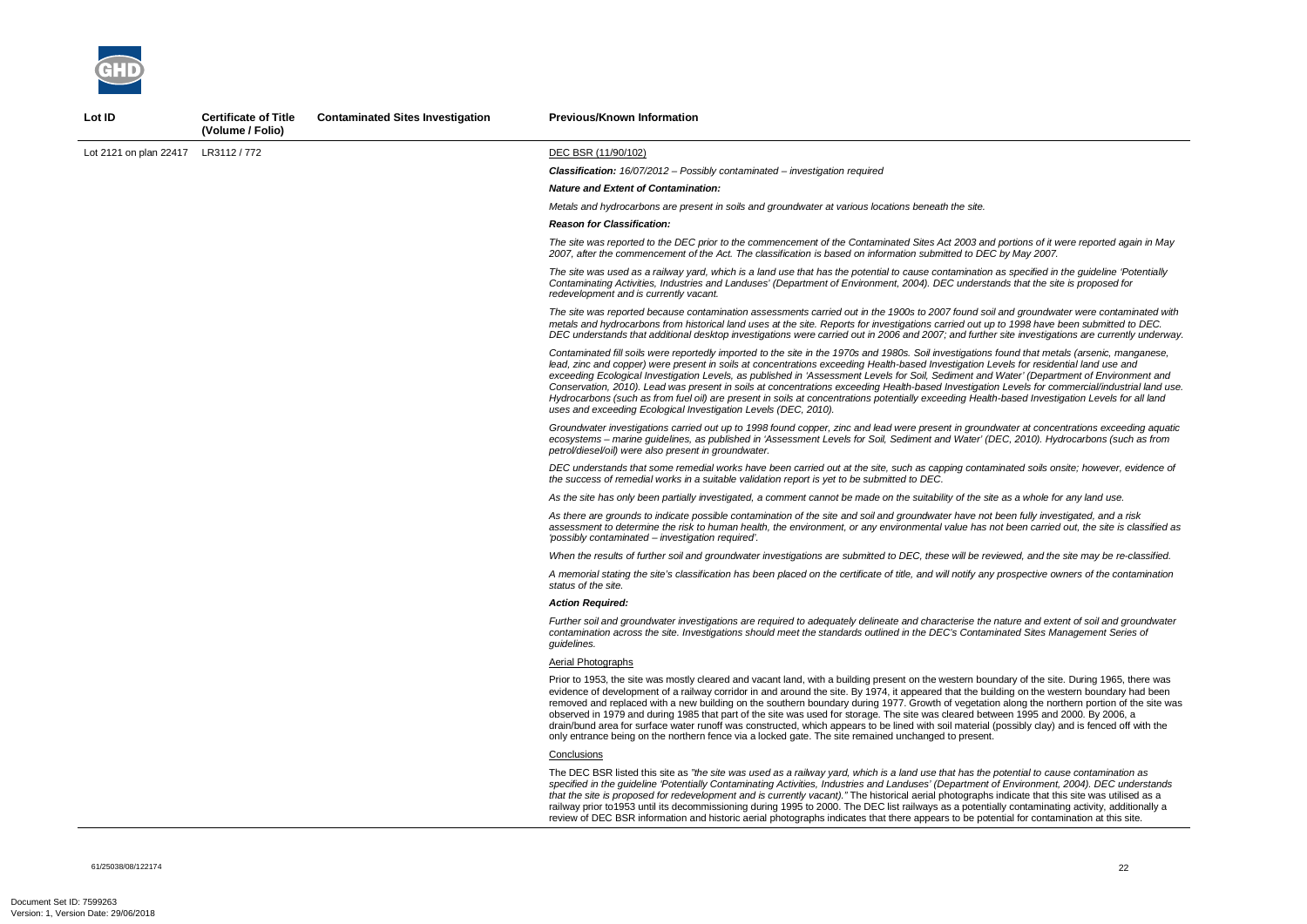

| Lot ID          | <b>Certificate of Title</b><br>(Volume / Folio) | <b>Contaminated Sites Investigation</b> | <b>Previous/Known Information</b>                                                                                                                                                                                                                                                                                                                                                                                                                                                                                                                                     |
|-----------------|-------------------------------------------------|-----------------------------------------|-----------------------------------------------------------------------------------------------------------------------------------------------------------------------------------------------------------------------------------------------------------------------------------------------------------------------------------------------------------------------------------------------------------------------------------------------------------------------------------------------------------------------------------------------------------------------|
| 14 Bennett Ave  | 2125 / 993                                      |                                         | DEC BSR (DMO 3355)                                                                                                                                                                                                                                                                                                                                                                                                                                                                                                                                                    |
|                 |                                                 |                                         | Not reported to DEC as a known or suspected contaminated site.                                                                                                                                                                                                                                                                                                                                                                                                                                                                                                        |
|                 |                                                 |                                         | Aerial Photographs                                                                                                                                                                                                                                                                                                                                                                                                                                                                                                                                                    |
|                 |                                                 |                                         | Prior to 1974, the site was vacant, cleared and appeared to be used for stock grazing. From 1981, the site became a part of the Bennett Avenue<br>road reserve. Around May 1999, an electrical pad-mount TX transformer unit was constructed onsite. The site remained unchanged to present.                                                                                                                                                                                                                                                                          |
|                 |                                                 |                                         | Conclusions                                                                                                                                                                                                                                                                                                                                                                                                                                                                                                                                                           |
|                 |                                                 |                                         | Western Power has indicated that oils used in their transformers have not contained polychlorinated biphenyls (PCBs) since 1980, when they<br>were phased out on all Western Power equipment. As this unit appears to have been installed around 1999, it is unlikely that this transformer unit<br>would contain PCBs. Due to the small size of the transformer there appears to be limited potential only for contamination at this site.                                                                                                                           |
| 3 Darkan Ave    | 2186 / 665                                      |                                         | DEC BSR (DMO 1475)                                                                                                                                                                                                                                                                                                                                                                                                                                                                                                                                                    |
|                 |                                                 |                                         | Not reported to DEC as a known or suspected contaminated site.                                                                                                                                                                                                                                                                                                                                                                                                                                                                                                        |
|                 |                                                 |                                         | <b>Aerial Photographs</b>                                                                                                                                                                                                                                                                                                                                                                                                                                                                                                                                             |
|                 |                                                 |                                         | Prior to 1981 the site was vacant and appeared to be covered by sparse coastal vegetation. In the 1981 aerial photograph the site appears to be<br>used for stock grazing. The site appears to undergoing earthworks in the 1995 aerial photograph. Construction of a warehouse has commenced<br>in the 2000 aerial photograph. This warehouse is evident in all subsequent aerial photographs. GHD understands this warehouse is currently<br>used by Fremantle City Cold Stores.                                                                                    |
|                 |                                                 |                                         | Conclusions                                                                                                                                                                                                                                                                                                                                                                                                                                                                                                                                                           |
|                 |                                                 |                                         | Based on a review of DEC BSR information and historic aerial photographs there appears to be limited potential only for contamination at this<br>site.                                                                                                                                                                                                                                                                                                                                                                                                                |
| 13 Rollinson Rd | 2689 / 288                                      |                                         | DEC BSR (DMO 1475)                                                                                                                                                                                                                                                                                                                                                                                                                                                                                                                                                    |
|                 |                                                 |                                         | Not reported to DEC as a known or suspected contaminated site.                                                                                                                                                                                                                                                                                                                                                                                                                                                                                                        |
|                 |                                                 |                                         | Aerial Photographs                                                                                                                                                                                                                                                                                                                                                                                                                                                                                                                                                    |
|                 |                                                 |                                         | Prior to 1981, the site was vacant and appeared to be covered by sparse coastal vegetation. The site was cleared of vegetation in 1995. The site<br>remains vacant to present, the only notable changes being that the vegetation has slowly grown sparse coastal vegetation, vehicular movements<br>across the site (in the form of tracks) and minor illegal dumping onsite near the tracks.                                                                                                                                                                        |
|                 |                                                 |                                         | Conclusions                                                                                                                                                                                                                                                                                                                                                                                                                                                                                                                                                           |
|                 |                                                 |                                         | Based on a review of DEC BSR information and historic aerial photographs there appears to be limited potential only for contamination at this<br>site.                                                                                                                                                                                                                                                                                                                                                                                                                |
| 16 Garston Way  | 2689 / 289                                      |                                         | <b>DEC BSR (DMO 1475)</b>                                                                                                                                                                                                                                                                                                                                                                                                                                                                                                                                             |
|                 |                                                 |                                         | Not reported to DEC as a known or suspected contaminated site.                                                                                                                                                                                                                                                                                                                                                                                                                                                                                                        |
|                 |                                                 |                                         | <b>Aerial Photographs</b>                                                                                                                                                                                                                                                                                                                                                                                                                                                                                                                                             |
|                 |                                                 |                                         | Prior to 1974, the site was vacant and appeared to be covered by sparse coastal vegetation. The site appears to have been partially cleared for<br>agricultural use in 1974, until 1995, where vegetation was completely cleared. During 1999, the site was aligned to Garston Way and Darkan<br>Avenue, which were constructed and bitumised during this time. The site remains vacant to present, the only notable changes being that the<br>vegetation has slowly grown sparse coastal vegetation and vehicular movements across the site (in the form of tracks). |
|                 |                                                 |                                         | Conclusions                                                                                                                                                                                                                                                                                                                                                                                                                                                                                                                                                           |
|                 |                                                 |                                         | Based on a review of DEC BSR information and historic aerial photographs there appears to be limited potential only for contamination at this<br>site.                                                                                                                                                                                                                                                                                                                                                                                                                |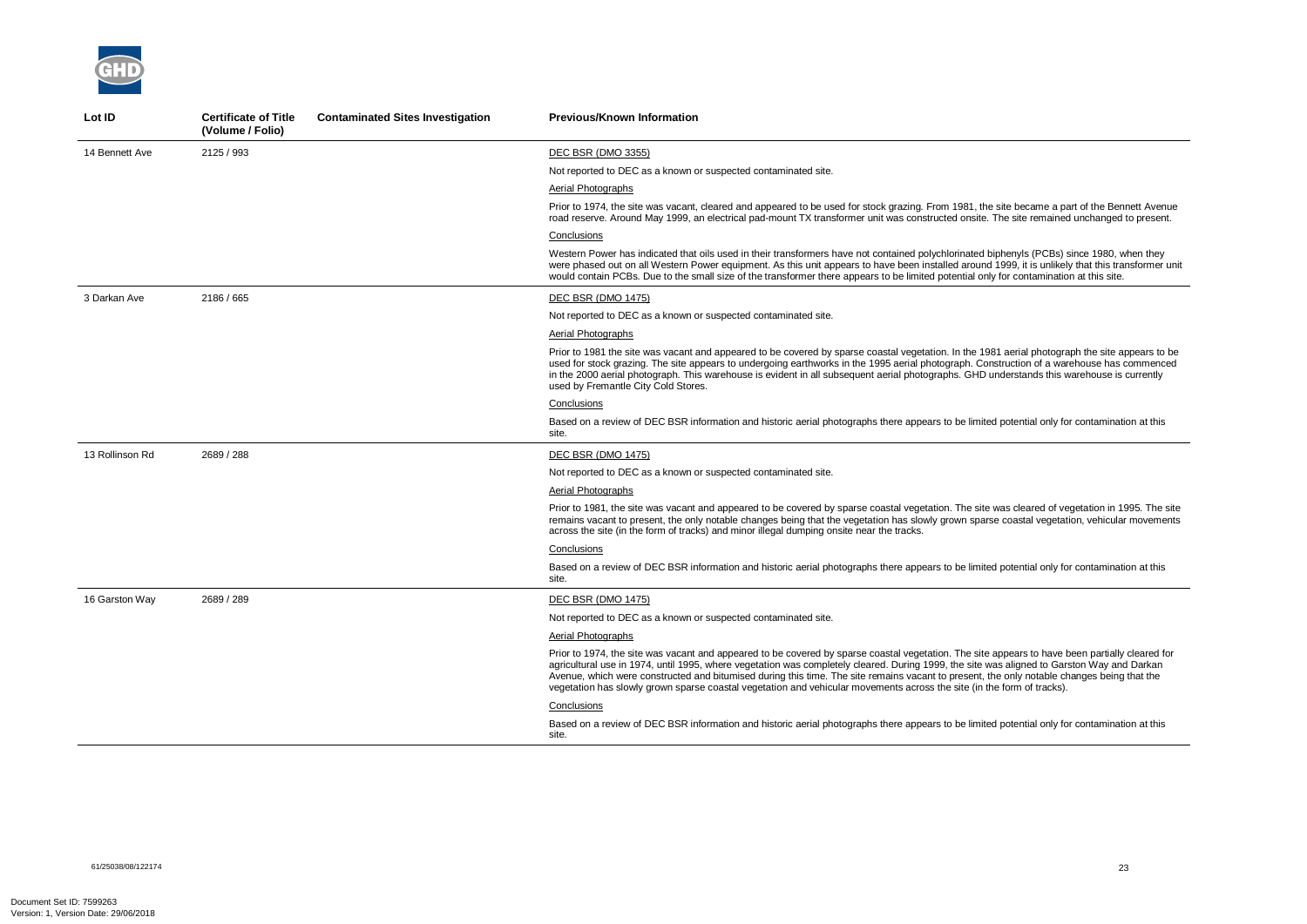*The site was reported to the DEC prior to the commencement of the Contaminated Sites Act 2003 and portions of it were reported again in May 2007, after the commencement of the Act. The classification is based on information submitted to DEC by May 2007.* 

*And groundwater were contaminated with metals and hydrocarbons from historical land uses at the site. Reports for investigations carried out up to 1998 have been submitted to DEC. DEC understands that additional desktop investigations were carried out in 2006 and 2007; and further site investigations are currently underway.* 

*The site was used as a railway yard, which is a land use that has the potential to cause contamination as specified in the guideline 'Potentially Contaminating Activities, Industries and Landuses' (Department of Environment, 2004). DEC understands that the site is proposed for* 

*Contaminated fill soils were reportedly imported to the site in the 1970s and 1980s. Soil investigations found that metals (arsenic, manganese, lead, zinc and copper) were present in soils at concentrations exceeding Health-based Investigation Levels for residential land use and Water' (Department of Environment and in Water' (Department of Environment and Conservation, 2010). Lead was present in soils at concentrations exceeding Health-based Investigation Levels for commercial/industrial land use. Hydrocarbons (such as from fuel oil) are present in soils at concentrations potentially exceeding Health-based Investigation Levels for all land* 

*Groundwater investigations carried out up to 1998 found copper, zinc and lead were present in groundwater at concentrations exceeding aquatic ecosystems – marine guidelines, as published in 'Assessment Levels for Soil, Sediment and Water' (DEC, 2010). Hydrocarbons (such as from* 

The DEC BSR listed this site as *"the site was used as a railway yard, which is a land use that has the potential to cause contamination as specified in the guideline 'Potentially Contaminating Activities, Industries and Landuses' (Department of Environment, 2004). DEC understands indicate that this site was utilised as a* ally contaminating activity, additionally a ntial for contamination at this site.



| Lot ID                | <b>Certificate of Title</b><br>(Volume / Folio) | <b>Contaminated Sites Investigation</b> | <b>Previous/Known Information</b>                                                                                                                                                                                                                                                                                                                                                                                                                                                                                                                                                                                                                                                                                                                                                    |
|-----------------------|-------------------------------------------------|-----------------------------------------|--------------------------------------------------------------------------------------------------------------------------------------------------------------------------------------------------------------------------------------------------------------------------------------------------------------------------------------------------------------------------------------------------------------------------------------------------------------------------------------------------------------------------------------------------------------------------------------------------------------------------------------------------------------------------------------------------------------------------------------------------------------------------------------|
| 43 Rollinson Rd       | 2689 / 286                                      |                                         | DEC BSR (11/90/102)                                                                                                                                                                                                                                                                                                                                                                                                                                                                                                                                                                                                                                                                                                                                                                  |
| (Lot 69 Rollinson Rd) |                                                 |                                         | <b>Classification:</b> $16/07/2012$ – Possibly contaminated – investigation required                                                                                                                                                                                                                                                                                                                                                                                                                                                                                                                                                                                                                                                                                                 |
|                       |                                                 |                                         | <b>Nature and Extent of Contamination:</b>                                                                                                                                                                                                                                                                                                                                                                                                                                                                                                                                                                                                                                                                                                                                           |
|                       |                                                 |                                         | Metals and hydrocarbons are present in soils and groundwater at various locations beneath the site.                                                                                                                                                                                                                                                                                                                                                                                                                                                                                                                                                                                                                                                                                  |
|                       |                                                 |                                         | <b>Reason for Classification:</b>                                                                                                                                                                                                                                                                                                                                                                                                                                                                                                                                                                                                                                                                                                                                                    |
|                       |                                                 |                                         | The site was reported to the DEC prior to the commencement of the Contaminated Sites Act 2003 and<br>2007, after the commencement of the Act. The classification is based on information submitted to DEC                                                                                                                                                                                                                                                                                                                                                                                                                                                                                                                                                                            |
|                       |                                                 |                                         | The site was used as a railway yard, which is a land use that has the potential to cause contamination<br>Contaminating Activities, Industries and Landuses' (Department of Environment, 2004). DEC understa.<br>redevelopment and is currently vacant.                                                                                                                                                                                                                                                                                                                                                                                                                                                                                                                              |
|                       |                                                 |                                         | The site was reported because contamination assessments carried out in the 1900s to 2007 found soil<br>metals and hydrocarbons from historical land uses at the site. Reports for investigations carried out up<br>DEC understands that additional desktop investigations were carried out in 2006 and 2007; and further                                                                                                                                                                                                                                                                                                                                                                                                                                                             |
|                       |                                                 |                                         | Contaminated fill soils were reportedly imported to the site in the 1970s and 1980s. Soil investigations<br>lead, zinc and copper) were present in soils at concentrations exceeding Health-based Investigation Le<br>exceeding Ecological Investigation Levels, as published in 'Assessment Levels for Soil, Sediment and<br>Conservation, 2010). Lead was present in soils at concentrations exceeding Health-based Investigation<br>Hydrocarbons (such as from fuel oil) are present in soils at concentrations potentially exceeding Health<br>uses and exceeding Ecological Investigation Levels (DEC, 2010).                                                                                                                                                                   |
|                       |                                                 |                                         | Groundwater investigations carried out up to 1998 found copper, zinc and lead were present in ground<br>ecosystems - marine guidelines, as published in 'Assessment Levels for Soil, Sediment and Water' (D<br>petrol/diesel/oil) were also present in groundwater.                                                                                                                                                                                                                                                                                                                                                                                                                                                                                                                  |
|                       |                                                 |                                         | DEC understands that some remedial works have been carried out at the site, such as capping contan<br>the success of remedial works in a suitable validation report is yet to be submitted to DEC.                                                                                                                                                                                                                                                                                                                                                                                                                                                                                                                                                                                   |
|                       |                                                 |                                         | As the site has only been partially investigated, a comment cannot be made on the suitability of the site                                                                                                                                                                                                                                                                                                                                                                                                                                                                                                                                                                                                                                                                            |
|                       |                                                 |                                         | As there are grounds to indicate possible contamination of the site and soil and groundwater have not<br>assessment to determine the risk to human health, the environment, or any environmental value has n<br>'possibly contaminated - investigation required'.                                                                                                                                                                                                                                                                                                                                                                                                                                                                                                                    |
|                       |                                                 |                                         | When the results of further soil and groundwater investigations are submitted to DEC, these will be rev                                                                                                                                                                                                                                                                                                                                                                                                                                                                                                                                                                                                                                                                              |
|                       |                                                 |                                         | A memorial stating the site's classification has been placed on the certificate of title, and will notify any<br>status of the site.                                                                                                                                                                                                                                                                                                                                                                                                                                                                                                                                                                                                                                                 |
|                       |                                                 |                                         | Action Reauired:                                                                                                                                                                                                                                                                                                                                                                                                                                                                                                                                                                                                                                                                                                                                                                     |
|                       |                                                 |                                         | Further soil and groundwater investigations are required to adequately delineate and characterise the r<br>contamination across the site. Investigations should meet the standards outlined in the DEC's Contami<br>guidelines.                                                                                                                                                                                                                                                                                                                                                                                                                                                                                                                                                      |
|                       |                                                 |                                         | <b>Aerial Photographs</b>                                                                                                                                                                                                                                                                                                                                                                                                                                                                                                                                                                                                                                                                                                                                                            |
|                       |                                                 |                                         | In 1953, there majority of the site remains sparse coastal vegetation, with a building in the south-east c<br>building appears onsite in the north-west corner of the site. The site appears to be being utilised as a ra<br>railway tracks located across the site and a train with carriages is present near south-eastern building.<br>eastern portion of the site in this photograph. During 1974, the onsite building in the north-west corner<br>and carriages remaining stored or in use onsite. During 1981, there appears to be multiple train lines vi<br>buildings south-eastern corner. By May 1999, all onsite railways appear to have been removed and the<br>railway remaining to the west of the site). The site has remained cleared to present, with sparse coasta |
|                       |                                                 |                                         | Conclusions                                                                                                                                                                                                                                                                                                                                                                                                                                                                                                                                                                                                                                                                                                                                                                          |
|                       |                                                 |                                         | The DEC BSR listed this site as "the site was used as a railway yard, which is a land use that has the $\mu$<br>specified in the guideline 'Potentially Contaminating Activities, Industries and Landuses' (Department c<br>that the site is proposed for redevelopment and is currently vacant)." The historical aerial photographs<br>railway prior to 1953 until its decommissioning during 1995 to 2000. The DEC list railways as a potentia<br>review of DEC BSR information and historic aerial photographs indicates that there appears to be pote                                                                                                                                                                                                                            |

61/25038/08/122174<br>61/25038/08/122174

*DEC understands that some remedial works have been carried out at the site, such as capping contaminated soils onsite; however, evidence of* 

*As the site has only been partially investigated, a comment cannot be made on the suitability of the site as a whole for any land use.* 

*As there are grounds to indicate possible contamination of the site and soil and groundwater have not been fully investigated, and a risk assessment to determine the risk to human health, the environment, or any environmental value has not been carried out, the site is classified as* 

*iewed, and the site may be re-classified.* 

*A memorial stating the site's classification has been placed on the certificate of title, and will notify any prospective owners of the contamination* 

*Further soil and groundwater investigations are required to adequately delineate and characterise the nature and extent of soil and groundwater contamination across the site. Investigations should meet the standards outlined in the DEC's Contaminated Sites Management Series of* 

corner of the site. In 1965, an additional ailway marshalling yard, with several There are also stock yards evident in the appear to have been removed, with trains isible intersecting the site, with two small e site has been cleared (with the main al vegetation growing back.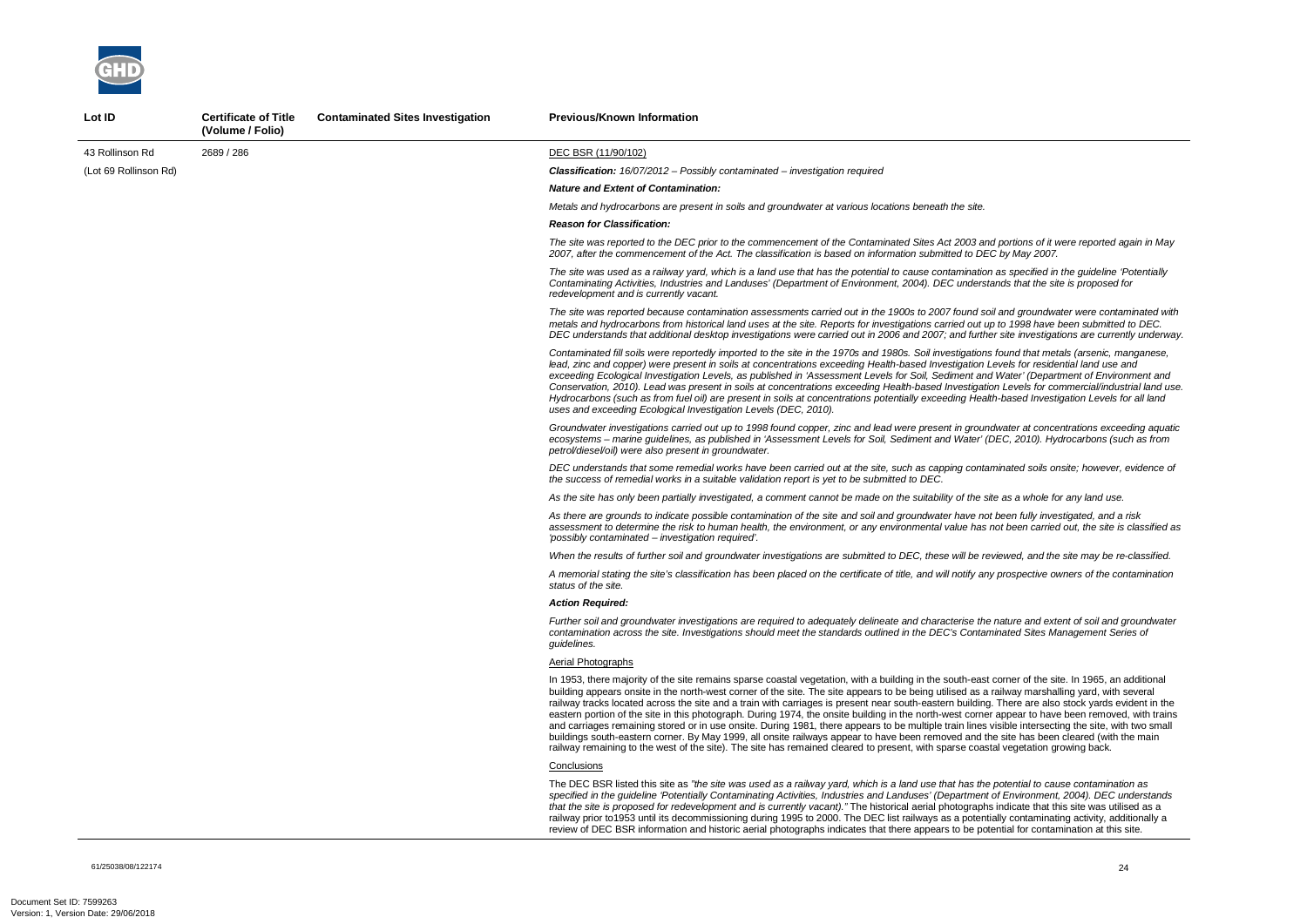61/25038/08/122174 25

*The site was reported to the DEC prior to the commencement of the Contaminated Sites Act 2003 and portions of it were reported again in May 2007, after the commencement of the Act. The classification is based on information submitted to DEC by May 2007.* 

*And groundwater were contaminated with metals and hydrocarbons from historical land uses at the site. Reports for investigations carried out up to 1998 have been submitted to DEC. DEC understands that additional desktop investigations were carried out in 2006 and 2007; and further site investigations are currently underway.* 

*The site was used as a railway yard, which is a land use that has the potential to cause contamination as specified in the guideline 'Potentially Contaminating Activities, Industries and Landuses' (Department of Environment, 2004). DEC understands that the site is proposed for* 

*Contaminated fill soils were reportedly imported to the site in the 1970s and 1980s. Soil investigations found that metals (arsenic, manganese, lead, zinc and copper) were present in soils at concentrations exceeding Health-based Investigation Levels for residential land use and Water' (Department of Environment and in Water' (Department of Environment and Conservation, 2010). Lead was present in soils at concentrations exceeding Health-based Investigation Levels for commercial/industrial land use. Hydrocarbons (such as from fuel oil) are present in soils at concentrations potentially exceeding Health-based Investigation Levels for all land* 

*Groundwater investigations carried out up to 1998 found copper, zinc and lead were present in groundwater at concentrations exceeding aquatic ecosystems – marine guidelines, as published in 'Assessment Levels for Soil, Sediment and Water' (DEC, 2010). Hydrocarbons (such as from* 

The DEC BSR listed this site as *"the site was used as a railway yard, which is a land use that has the potential to cause contamination as specified in the guideline 'Potentially Contaminating Activities, Industries and Landuses' (Department of Environment, 2004). DEC understands indicate that this site was utilised as a* ally contaminating activity, additionally a ntial for contamination at this site.



| Lot ID                 | <b>Certificate of Title</b><br>(Volume / Folio) | <b>Contaminated Sites Investigation</b> | <b>Previous/Known Information</b>                                                                                                                                                                                                                                                                                                                                                                                                                                                                                                                                                                                                                                                                     |
|------------------------|-------------------------------------------------|-----------------------------------------|-------------------------------------------------------------------------------------------------------------------------------------------------------------------------------------------------------------------------------------------------------------------------------------------------------------------------------------------------------------------------------------------------------------------------------------------------------------------------------------------------------------------------------------------------------------------------------------------------------------------------------------------------------------------------------------------------------|
| Lot 70 Bennett Ave     | 2689 / 287                                      |                                         | DEC BSR (11/90/102)                                                                                                                                                                                                                                                                                                                                                                                                                                                                                                                                                                                                                                                                                   |
| (Lot 70 on plan 55128) |                                                 |                                         | <b>Classification:</b> $16/07/2012$ – Possibly contaminated – investigation required                                                                                                                                                                                                                                                                                                                                                                                                                                                                                                                                                                                                                  |
|                        |                                                 |                                         | <b>Nature and Extent of Contamination:</b>                                                                                                                                                                                                                                                                                                                                                                                                                                                                                                                                                                                                                                                            |
|                        |                                                 |                                         | Metals and hydrocarbons are present in soils and groundwater at various locations beneath the site.                                                                                                                                                                                                                                                                                                                                                                                                                                                                                                                                                                                                   |
|                        |                                                 |                                         | <b>Reason for Classification:</b>                                                                                                                                                                                                                                                                                                                                                                                                                                                                                                                                                                                                                                                                     |
|                        |                                                 |                                         | The site was reported to the DEC prior to the commencement of the Contaminated Sites Act 2003 and<br>2007, after the commencement of the Act. The classification is based on information submitted to DEC                                                                                                                                                                                                                                                                                                                                                                                                                                                                                             |
|                        |                                                 |                                         | The site was used as a railway yard, which is a land use that has the potential to cause contamination<br>Contaminating Activities, Industries and Landuses' (Department of Environment, 2004). DEC understa.<br>redevelopment and is currently vacant.                                                                                                                                                                                                                                                                                                                                                                                                                                               |
|                        |                                                 |                                         | The site was reported because contamination assessments carried out in the 1900s to 2007 found soil<br>metals and hydrocarbons from historical land uses at the site. Reports for investigations carried out up<br>DEC understands that additional desktop investigations were carried out in 2006 and 2007; and further                                                                                                                                                                                                                                                                                                                                                                              |
|                        |                                                 |                                         | Contaminated fill soils were reportedly imported to the site in the 1970s and 1980s. Soil investigations<br>lead, zinc and copper) were present in soils at concentrations exceeding Health-based Investigation Le<br>exceeding Ecological Investigation Levels, as published in 'Assessment Levels for Soil, Sediment and<br>Conservation, 2010). Lead was present in soils at concentrations exceeding Health-based Investigation<br>Hydrocarbons (such as from fuel oil) are present in soils at concentrations potentially exceeding Health<br>uses and exceeding Ecological Investigation Levels (DEC, 2010).                                                                                    |
|                        |                                                 |                                         | Groundwater investigations carried out up to 1998 found copper, zinc and lead were present in ground<br>ecosystems - marine guidelines, as published in 'Assessment Levels for Soil, Sediment and Water' (D<br>petrol/diesel/oil) were also present in groundwater.                                                                                                                                                                                                                                                                                                                                                                                                                                   |
|                        |                                                 |                                         | DEC understands that some remedial works have been carried out at the site, such as capping contan<br>the success of remedial works in a suitable validation report is yet to be submitted to DEC.                                                                                                                                                                                                                                                                                                                                                                                                                                                                                                    |
|                        |                                                 |                                         | As the site has only been partially investigated, a comment cannot be made on the suitability of the site                                                                                                                                                                                                                                                                                                                                                                                                                                                                                                                                                                                             |
|                        |                                                 |                                         | As there are grounds to indicate possible contamination of the site and soil and groundwater have not<br>assessment to determine the risk to human health, the environment, or any environmental value has n<br>'possibly contaminated - investigation required'.                                                                                                                                                                                                                                                                                                                                                                                                                                     |
|                        |                                                 |                                         | When the results of further soil and groundwater investigations are submitted to DEC, these will be rev                                                                                                                                                                                                                                                                                                                                                                                                                                                                                                                                                                                               |
|                        |                                                 |                                         | A memorial stating the site's classification has been placed on the certificate of title, and will notify any<br>status of the site.                                                                                                                                                                                                                                                                                                                                                                                                                                                                                                                                                                  |
|                        |                                                 |                                         | Action Reauired:                                                                                                                                                                                                                                                                                                                                                                                                                                                                                                                                                                                                                                                                                      |
|                        |                                                 |                                         | Further soil and groundwater investigations are required to adequately delineate and characterise the r<br>contamination across the site. Investigations should meet the standards outlined in the DEC's Contami<br>guidelines.                                                                                                                                                                                                                                                                                                                                                                                                                                                                       |
|                        |                                                 |                                         | Aerial Photographs                                                                                                                                                                                                                                                                                                                                                                                                                                                                                                                                                                                                                                                                                    |
|                        |                                                 |                                         | Prior to 1953, the site was already utilised as a railway corridor in the central and eastern portions of th<br>undeveloped and covered with sparse, coastal vegetation. During 1965, there was evidence of develop<br>site. Railway lines intersect the central portion of the site, whilst railway cars are visible on railway lines<br>are also stock yards evident in the eastern portion of the site in this photograph. By 1974, it appeared t<br>the site have been removed and replaced with new buildings between 1974 and 1977. The site was uti<br>approximately 20 years, with minor changes to infrastructure. The railway was decommissioned and cl<br>remained vacant land to present. |
|                        |                                                 |                                         | Conclusions                                                                                                                                                                                                                                                                                                                                                                                                                                                                                                                                                                                                                                                                                           |
|                        |                                                 |                                         | The DEC BSR listed this site as "the site was used as a railway yard, which is a land use that has the $\mu$<br>specified in the guideline 'Potentially Contaminating Activities, Industries and Landuses' (Department c<br>that the site is proposed for redevelopment and is currently vacant)." The historical aerial photographs<br>railway prior to 1953 until its decommissioning during 1995 to 2000. The DEC list railways as a potentia<br>review of DEC BSR information and historic aerial photographs indicates that there appears to be pote                                                                                                                                             |

*DEC understands that some remedial works have been carried out at the site, such as capping contaminated soils onsite; however, evidence of* 

*As the site has only been partially investigated, a comment cannot be made on the suitability of the site as a whole for any land use.* 

*As there are grounds to indicate possible contamination of the site and soil and groundwater have not been fully investigated, and a risk assessment to determine the risk to human health, the environment, or any environmental value has not been carried out, the site is classified as* 

*iewed, and the site may be re-classified.* 

*A memorial stating the site's classification has been placed on the certificate of title, and will notify any prospective owners of the contamination* 

*Further soil and groundwater investigations are required to adequately delineate and characterise the nature and extent of soil and groundwater contamination across the site. Investigations should meet the standards outlined in the DEC's Contaminated Sites Management Series of* 

e site, with the western portion remaining pment of a railway corridor intersecting the in the eastern portion of the site. There hat the majority of buildings surrounding ilised as a railway corridor for the next leared between 1995 and 2000, and has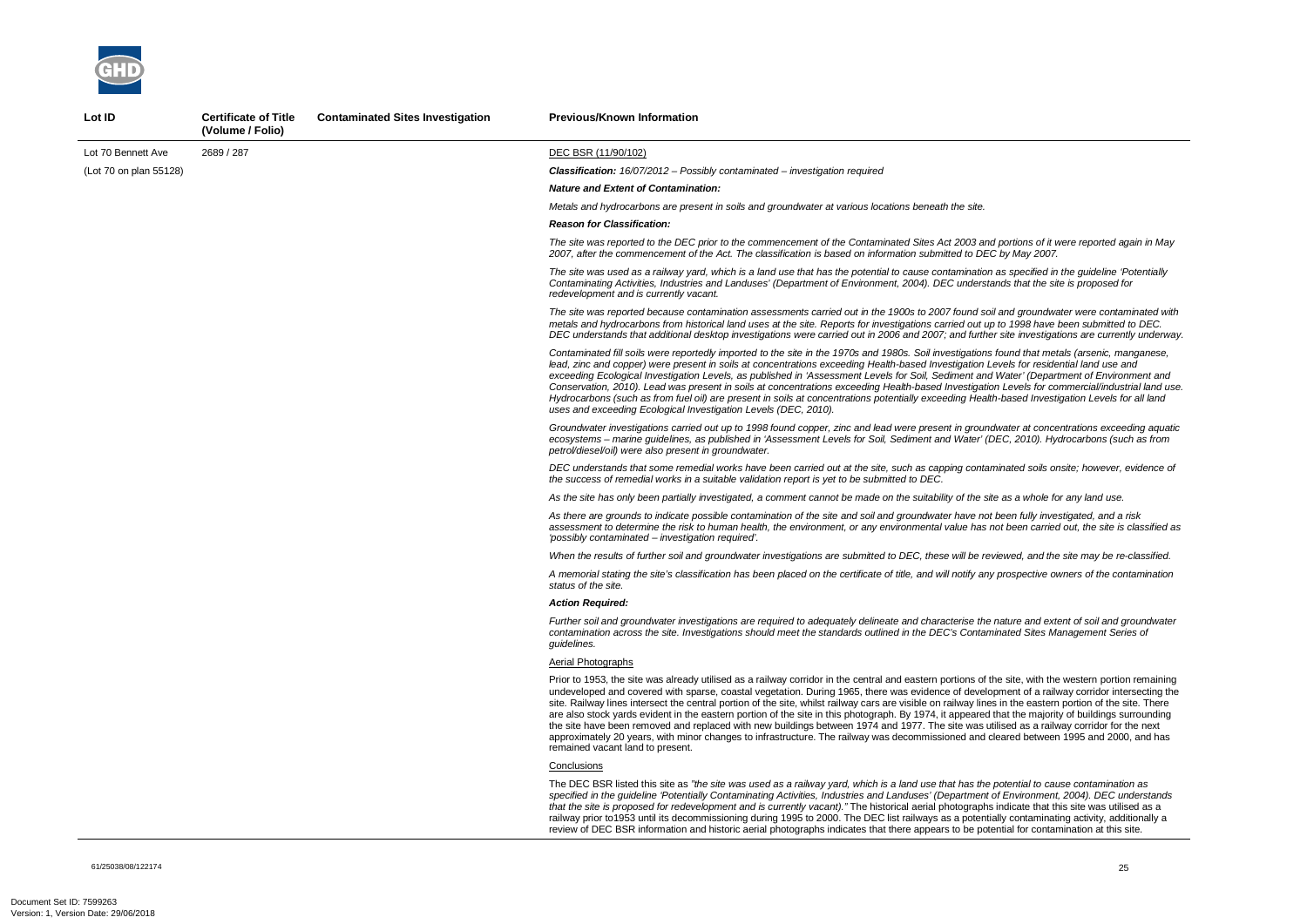*The site was reported to the DEC as per reporting obligations under section 11 of the Contaminated Sites Act 2003. The classification is based* 

*Soil and groundwater investigations have not been carried out and the quality of soil and groundwater beneath the site are unknown.* 

*As a risk assessment has not been carried out, DEC cannot comment on the suitability of the Site for the proposed residential use.* 

*A site inspection was performed by Golder Associates which reported the visual identification of landfill comprising seaweed and shells on the* 



| Lot ID         | <b>Certificate of Title</b><br>(Volume / Folio) | <b>Contaminated Sites Investigation</b> | <b>Previous/Known Information</b>                                                                                                                                                                                                                                                                                           |
|----------------|-------------------------------------------------|-----------------------------------------|-----------------------------------------------------------------------------------------------------------------------------------------------------------------------------------------------------------------------------------------------------------------------------------------------------------------------------|
| 11 Garston Way | 2689 / 290                                      |                                         | DEC BSR (DEC4271)                                                                                                                                                                                                                                                                                                           |
|                |                                                 |                                         | <b>Classification:</b> 08/02/2008 - Report not substantiated                                                                                                                                                                                                                                                                |
|                |                                                 |                                         | <b>Nature and Extent of Contamination:</b>                                                                                                                                                                                                                                                                                  |
|                |                                                 |                                         | Landfill comprising of seaweed and shells have been identified on the site's surface.                                                                                                                                                                                                                                       |
|                |                                                 |                                         | <b>Reason for Classification:</b>                                                                                                                                                                                                                                                                                           |
|                |                                                 |                                         | The site was reported to the DEC as per reporting obligations under section 11 of the Contaminated Site<br>on information submitted to DEC by 18 May 2007.                                                                                                                                                                  |
|                |                                                 |                                         | The site has historically been used for cattle grazing.                                                                                                                                                                                                                                                                     |
|                |                                                 |                                         | Soil and groundwater investigations have not been carried out and the quality of soil and groundwater be                                                                                                                                                                                                                    |
|                |                                                 |                                         | As a risk assessment has not been carried out, DEC cannot comment on the suitability of the Site for the                                                                                                                                                                                                                    |
|                |                                                 |                                         | A site inspection was performed by Golder Associates which reported the visual identification of landfill of<br>surface.                                                                                                                                                                                                    |
|                |                                                 |                                         | Based on a preliminary site investigation, there is no evidence to suggest that soils or groundwater/surfa<br>contaminated.                                                                                                                                                                                                 |
|                |                                                 |                                         | The report of a known or suspected contaminated site, in conjunction with DEC enquiries of the site, pro<br>possible contamination of the site is present from the current or historical land use. As such, the site is c                                                                                                   |
|                |                                                 |                                         | Aerial Photographs                                                                                                                                                                                                                                                                                                          |
|                |                                                 |                                         | The site appears to be used for agricultural purposes during the 1950s to the 1980s, with possible fencir<br>photographs. The site has been disused since the mid-1990s. There is some evidence of vehicle moven<br>2004 to 2009 aerial photographs. There are no other notable features in any of the aerial photographs a |
|                |                                                 |                                         | Conclusions                                                                                                                                                                                                                                                                                                                 |
|                |                                                 |                                         | Based on a review of the DEC BSR information and aerial photographs there appears to be limited pote                                                                                                                                                                                                                        |
|                |                                                 |                                         |                                                                                                                                                                                                                                                                                                                             |

*Based on a preliminary site investigation, there is no evidence to suggest that soils or groundwater/surface water of the site are potentially* 

*The report of a known or suspected contaminated site, in conjunction with DEC enquiries of the site, provides insufficient grounds to indicate that possible contamination of the site is present from the current or historical land use. As such, the site is classified as 'report not substantiated'.* 

ng and stock evident in some aerial ment (i.e. tracks) across the site in the available for review.

ential only for contamination at this site.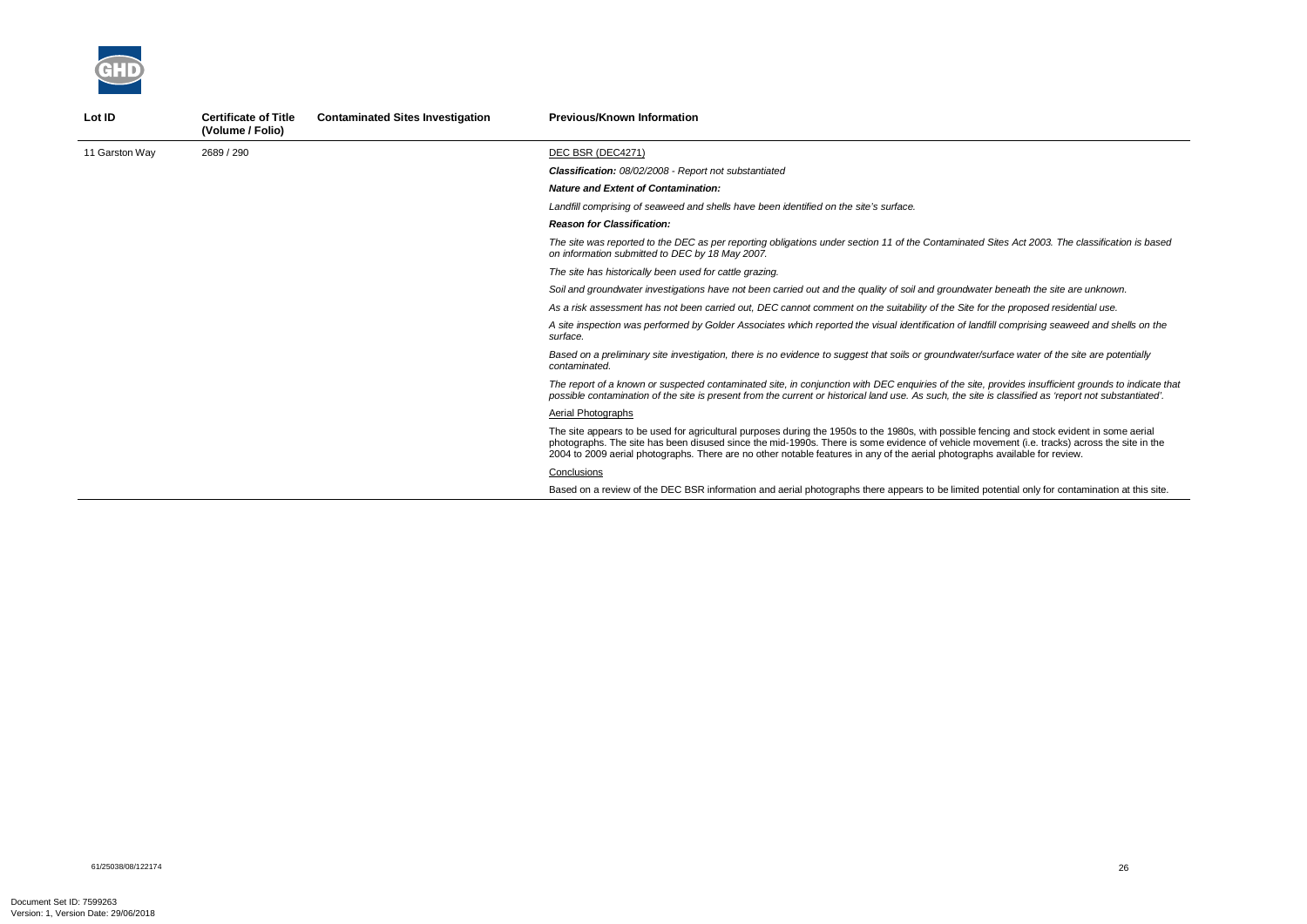*The site was reported to the DEC as per reporting obligations under section 11 of the Contaminated Sites Act 2003. The classification is based* 

beneath the site are unknown.

*As a risk assessment has not been carried out, DEC cannot comment on the suitability of the Site for the proposed residential use.* 

*A site inspection was performed by Golder Associates which reported the visual identification of landfill comprising seaweed and shells on the* 

*Based on a preliminary site investigation, there is no evidence to suggest that soils or groundwater/surface water of the site are potentially* 



| Lot ID           | <b>Certificate of Title</b><br>(Volume / Folio) | <b>Contaminated Sites Investigation</b> | <b>Previous/Known Information</b>                                                                                                                                                                                                                                                                                              |
|------------------|-------------------------------------------------|-----------------------------------------|--------------------------------------------------------------------------------------------------------------------------------------------------------------------------------------------------------------------------------------------------------------------------------------------------------------------------------|
| 9 Garston Way    | 2689 / 291                                      |                                         | DEC BSR (DEC4271)                                                                                                                                                                                                                                                                                                              |
|                  |                                                 |                                         | <b>Classification: 08/02/2008 - Report not substantiated</b>                                                                                                                                                                                                                                                                   |
|                  |                                                 |                                         | <b>Nature and Extent of Contamination:</b>                                                                                                                                                                                                                                                                                     |
|                  |                                                 |                                         | Landfill comprising of seaweed and shells have been identified on the site's surface.                                                                                                                                                                                                                                          |
|                  |                                                 |                                         | <b>Reason for Classification:</b>                                                                                                                                                                                                                                                                                              |
|                  |                                                 |                                         | The site was reported to the DEC as per reporting obligations under section 11 of the Contaminated Si<br>on information submitted to DEC by 18 May 2007.                                                                                                                                                                       |
|                  |                                                 |                                         | The site has historically been used for cattle grazing.                                                                                                                                                                                                                                                                        |
|                  |                                                 |                                         | Soil and groundwater investigations have not been carried out and the quality of soil and groundwater                                                                                                                                                                                                                          |
|                  |                                                 |                                         | As a risk assessment has not been carried out, DEC cannot comment on the suitability of the Site for ti                                                                                                                                                                                                                        |
|                  |                                                 |                                         | A site inspection was performed by Golder Associates which reported the visual identification of landfill<br>surface.                                                                                                                                                                                                          |
|                  |                                                 |                                         | Based on a preliminary site investigation, there is no evidence to suggest that soils or groundwater/sur<br>contaminated.                                                                                                                                                                                                      |
|                  |                                                 |                                         | The report of a known or suspected contaminated site, in conjunction with DEC enquiries of the site, pr<br>possible contamination of the site is present from the current or historical land use. As such, the site is                                                                                                         |
|                  |                                                 |                                         | Aerial Photographs                                                                                                                                                                                                                                                                                                             |
|                  |                                                 |                                         | The site appears to be used for agricultural purposes during the 1950s to the 1980s, with possible fend<br>photographs. The site has been disused since the mid-1990s. There is some evidence of vehicle move<br>2004 to 2009 aerial photographs. There are no other notable features in any of the aerial photographs         |
|                  |                                                 |                                         | Conclusions                                                                                                                                                                                                                                                                                                                    |
|                  |                                                 |                                         | Based on a review of the DEC BSR information and aerial photographs there appears to be limited pot                                                                                                                                                                                                                            |
| 2016 Cockburn Rd | LR3146 / 794                                    |                                         | DEC BSR (DMO 1475)                                                                                                                                                                                                                                                                                                             |
|                  |                                                 |                                         | Not reported to DEC as a known or suspected contaminated site.                                                                                                                                                                                                                                                                 |
|                  |                                                 |                                         | Aerial Photographs                                                                                                                                                                                                                                                                                                             |
|                  |                                                 |                                         | Prior to 1981 the site was vacant, cleared and appeared to be used for stock grazing. During 1985, the<br>1995, it is appears that the site was being utilised as a drain/bund area for surface water runoff. It appe<br>(possibly clay). The site remains unchanged to present, the only exception being the dense regrowth o |
|                  |                                                 |                                         | Conclusions                                                                                                                                                                                                                                                                                                                    |
|                  |                                                 |                                         | Based on a review of the DEC BSR information and aerial photographs there appears to be limited pot                                                                                                                                                                                                                            |

*The report of a known or suspected contaminated site, in conjunction with DEC enquiries of the site, provides insufficient grounds to indicate that possible contamination of the site is present from the current or historical land use. As such, the site is classified as 'report not substantiated'.* 

cing and stock evident in some aerial ement (i.e. tracks) across the site in the available for review.

tential only for contamination at this site.

ere is evidence of soil disturbance and by ears to have been lined with a soil material  $\widetilde{f}$  coastal vegetation.

tential for contamination at this site.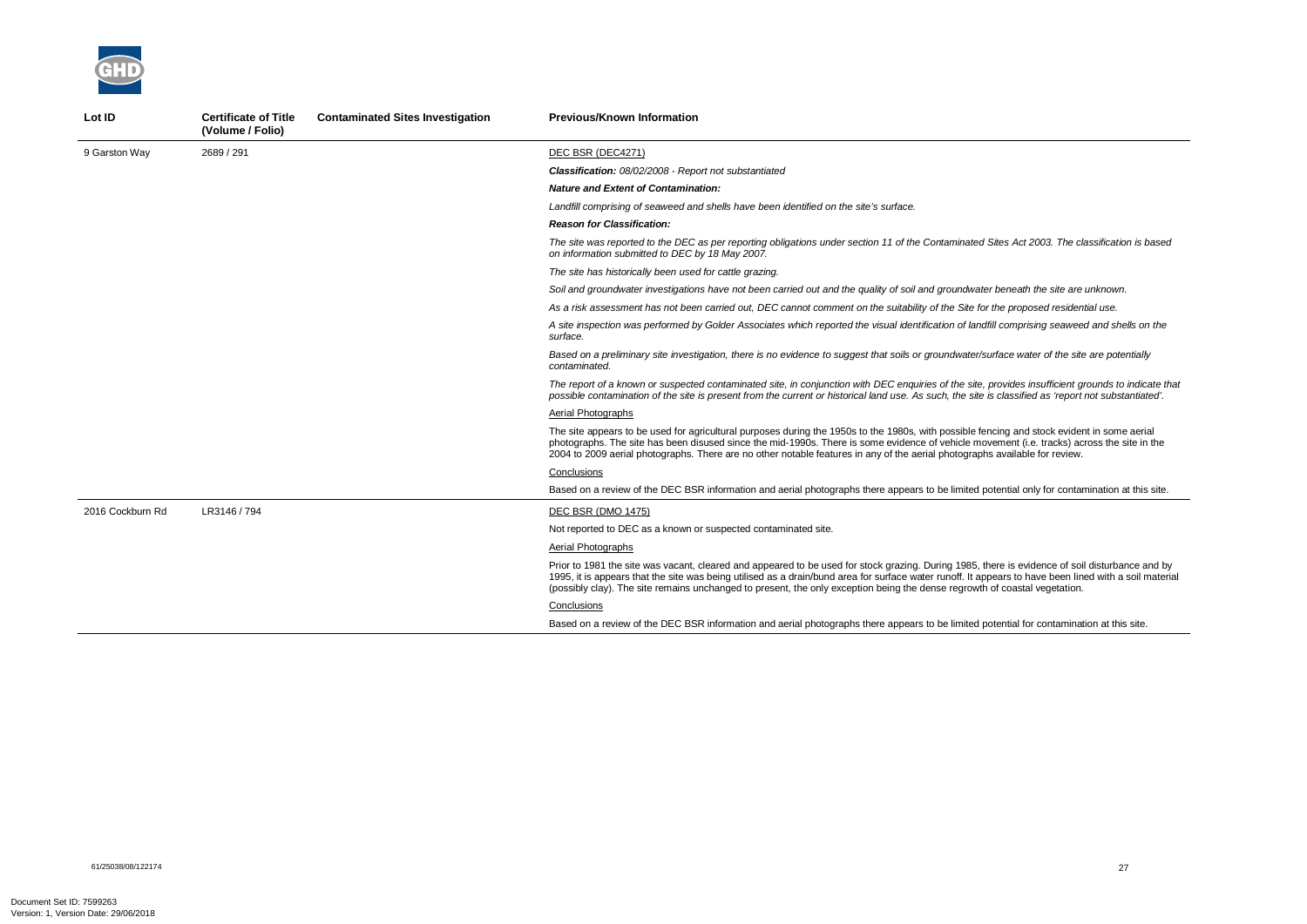

| Lot ID                                                                                 | <b>Certificate of Title</b><br>(Volume / Folio) | <b>Contaminated Sites Investigation</b>                                                                                                                                                                                                                                                                                                                                                                                                                                                                                                                                                                                                                                                                                                                                                                                                                                                                                                   | <b>Previous/Known Information</b>                                                                                                                                                                                                                                                                                                                                                                                                                                                                                                                                                                                                                                                                                                                                                                                                                                                                                                                                                                                                                                                                                                                                               |
|----------------------------------------------------------------------------------------|-------------------------------------------------|-------------------------------------------------------------------------------------------------------------------------------------------------------------------------------------------------------------------------------------------------------------------------------------------------------------------------------------------------------------------------------------------------------------------------------------------------------------------------------------------------------------------------------------------------------------------------------------------------------------------------------------------------------------------------------------------------------------------------------------------------------------------------------------------------------------------------------------------------------------------------------------------------------------------------------------------|---------------------------------------------------------------------------------------------------------------------------------------------------------------------------------------------------------------------------------------------------------------------------------------------------------------------------------------------------------------------------------------------------------------------------------------------------------------------------------------------------------------------------------------------------------------------------------------------------------------------------------------------------------------------------------------------------------------------------------------------------------------------------------------------------------------------------------------------------------------------------------------------------------------------------------------------------------------------------------------------------------------------------------------------------------------------------------------------------------------------------------------------------------------------------------|
| Lot 1957 on plan<br>205558<br>Lot 1818 on plan<br>205891<br>Lot 1759 on plan<br>240202 | LR3139 / 029<br>LR3139 / 028<br>LR3139 / 027    | ENV (2007) Initial Investigation of Point Catherine<br>Dunes North Coogee. February 2007.<br>ENV (2009) Part of WAPC Reserve 44945, North<br>Coogee, WA: Detailed Site Investigation. June<br>2009.<br>360 Environmental Pty Ltd (2009) WAPC Reserve<br>44945, North Coogee, WA: Tier 2 Health Risk<br>Assessment. October 2009.<br>RPS (2020) Robb Road Soils Investigation. March<br>2010.<br>RPS (2010) Robb Road Groundwater Reinjection<br>Pipeline, North Coogee: Construction Phase. May<br>2010.<br>RPS (2010) Groundwater Interception Drain<br>2009-21010 Monitoring Report: Port Coogee<br>Project. October 2010.<br>GHD (2011) Report for North Coogee: Preliminary<br>Site Investigation. March 2011.<br>GHD (2011) Report for North Coogee: Sampling<br>and Analysis Plan. March 2011.<br>GHD (2012) Report for 24787R McTaggart Cover<br>and 2110L Bennett Avenue, North Coogee:<br>Detailed Site Investigation. May 2012. | DEC BSR (DEC5859)<br>Awaiting classification.<br>Onsite Investigations<br>GHD was commissioned by the City of Cockburn to undertake contaminated sites investigations to determine if the former use of these sites had<br>resulted in contamination. These investigations have been subject to review by a DEC accredited contaminated sites auditor.<br>This investigation identified the presence of isolated elevated lead concentrations within the surface and subsurface soils at the site. The elevate<br>concentrations were generally associated with slag material associated with the former ANI Bradken Foundry. Asbestos Containing Material<br>(ACM) fragments were also identified at the site. During onsite investigations, E.coli was identified within groundwater beneath the site, which<br>may limit the use of groundwater. Based on the results of the onsite investigations, GHD recommended that a Site Management Plan (SMP) be<br>prepared to address potential human health risks associated with contamination at the site and that groundwater use be managed to limit the<br>exposure to E.coli.                                               |
| 2064 Robb Rd                                                                           | LR3093 / 698                                    | ENV (2007) Initial Investigation of Point Catherine<br>Dunes North Coogee. February 2007.<br>ENV (2009) Part of WAPC Reserve 44945, North<br>Coogee, WA: Detailed Site Investigation. June<br>2009.<br>360 Environmental Pty Ltd (2009) WAPC Reserve<br>44945, North Coogee, WA: Tier 2 Health Risk<br>Assessment. October 2009.<br>RPS (2020) Robb Road Soils Investigation. March<br>2010.<br>RPS (2010) Robb Road Groundwater Reinjection<br>Pipeline, North Coogee: Construction Phase. May<br>2010.<br>RPS (2010) Groundwater Interception Drain<br>2009-21010 Monitoring Report: Port Coogee<br>Project. October 2010.<br>GHD (2011) Report for North Coogee: Preliminary<br>Site Investigation. March 2011.<br>GHD (2011) Report for North Coogee: Sampling<br>and Analysis Plan. March 2011.<br>GHD (2012) Report for 24787R McTaggart Cover<br>and 2110L Bennett Avenue, North Coogee:<br>Detailed Site Investigation. May 2012. | <b>DEC BSR (DMO 7241)</b><br>Not reported to DEC as a known or suspected contaminated site.<br>Onsite Investigations<br>GHD was commissioned by the City of Cockburn to undertake contaminated sites investigations to determine if the former use of these sites hac<br>resulted in contamination. These investigations have been subject to review by a DEC accredited contaminated sites auditor.<br>This investigation identified the presence of isolated elevated lead concentrations within the surface and subsurface soils at the site. The elevate<br>concentrations were generally associated with slag material associated with the former ANI Bradken Foundry. Asbestos Containing Material<br>(ACM) fragments were also identified at the site. During onsite investigations, E.coli was identified within groundwater beneath the site, which<br>may limit the use of groundwater. Based on the results of the onsite investigations, GHD recommended that a Site Management Plan (SMP) be<br>prepared to address potential human health risks associated with contamination at the site and that groundwater use be managed to limit the<br>exposure to E.coli. |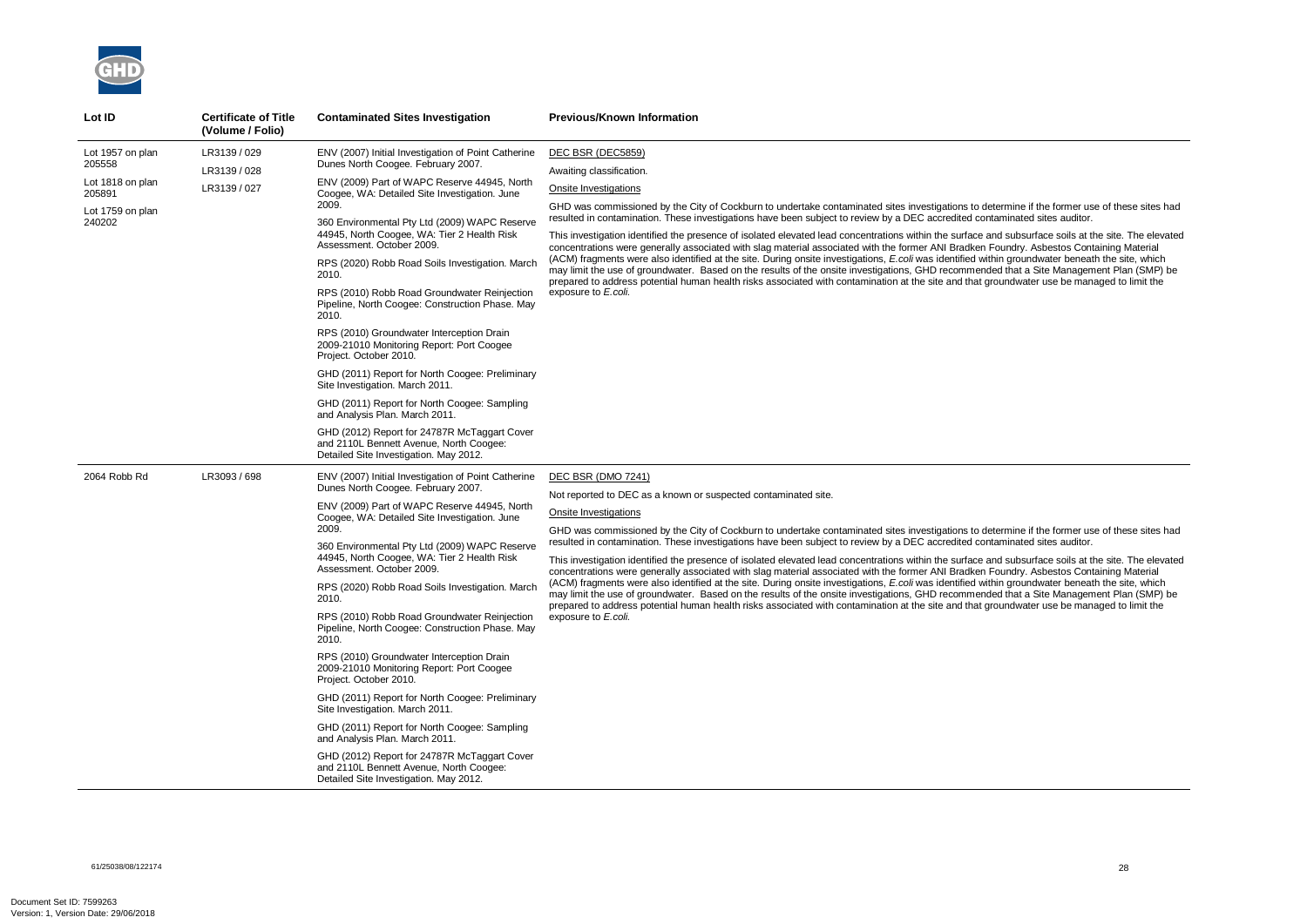*Hydrocarbons including fuel oils, and heavy metals including cadmium, copper and zinc were identified in surface soils to the west of Robb Road, extending approximately 200 m north of McTaggart Cover. Heavy metals, including arsenic, chromium, copper, lead, manganese, nickel and zinc* 

*The site was originally reported to the DEC prior to the commencement of the Contaminated Sites Act 2003. A portion of the site, north of Rollinson Road, was reported again on 26 March 2009. The site classification is based on information submitted to DEC by August 2009.* 

*The site comprises Lot 2106, a portion of railway reserve extending north from McTaggart Cover for approximately 1.2 km, as well as Lot 2110,* 

*As there are grounds to indicate possible contamination of the site, and since further investigation of soil and groundwater and a risk assessment*  determine the contamination status of the site,

*Part of the site was historically occupied by the Robb Jetty Marshalling Yards, and stormwater drainage from an abattoir further east was also discharged to the site. Railway yards and abattoirs are land uses that have the potential to cause contamination, as specified in the guideline* 

*The then Department of Commerce and Trade commissioned a soil investigation of the site in 1996 to provide information for its redevelopment for passive recreational purposes including a dual use pedestrian and cycle path, access road and car park. The soil investigation identified that hydrocarbons (such as fuel oils and combustion residues) were present in surface soils near the railway tracks at concentrations exceeding Ecological Investigation Levels (EILs) and Health-based Investigation Levels for parks and recreational land use (HIL-E), as published in 'Assessment Levels for Soil, Sediment and Water' (Department of Environment, 2003). Hydrocarbons, cadmium, copper and zinc were also present in near surface soils at the former abattoir stormwater discharge and rail wagon washdown areas at concentrations exceeding EILs.* 



| Lot ID                     | <b>Certificate of Title</b><br>(Volume / Folio) | <b>Contaminated Sites Investigation</b>                                                                                                                                                                                             | <b>Previous/Known Information</b>                                                                                                                                                                                                                                                                                                                                                                                                                                                                                                                                                                            |                                                                                                                                                                                                                                                                                                                                                |
|----------------------------|-------------------------------------------------|-------------------------------------------------------------------------------------------------------------------------------------------------------------------------------------------------------------------------------------|--------------------------------------------------------------------------------------------------------------------------------------------------------------------------------------------------------------------------------------------------------------------------------------------------------------------------------------------------------------------------------------------------------------------------------------------------------------------------------------------------------------------------------------------------------------------------------------------------------------|------------------------------------------------------------------------------------------------------------------------------------------------------------------------------------------------------------------------------------------------------------------------------------------------------------------------------------------------|
| Lot 2110 on plan<br>219369 | 2124 / 083                                      |                                                                                                                                                                                                                                     | ENV (2007) Initial Investigation of Point Catherine                                                                                                                                                                                                                                                                                                                                                                                                                                                                                                                                                          | DEC BSR (11/90/110 and 2011/9783)                                                                                                                                                                                                                                                                                                              |
|                            |                                                 | Dunes North Coogee. February 2007.                                                                                                                                                                                                  | <b>Classification:</b> 09/09/2009 - Possibly contaminated - investigation required                                                                                                                                                                                                                                                                                                                                                                                                                                                                                                                           |                                                                                                                                                                                                                                                                                                                                                |
|                            |                                                 | ENV (2009) Part of WAPC Reserve 44945, North<br>Coogee, WA: Detailed Site Investigation. June<br>2009.<br>360 Environmental Pty Ltd (2009) WAPC Reserve<br>44945, North Coogee, WA: Tier 2 Health Risk<br>Assessment. October 2009. | <b>Nature and Extent of Contamination:</b>                                                                                                                                                                                                                                                                                                                                                                                                                                                                                                                                                                   |                                                                                                                                                                                                                                                                                                                                                |
|                            |                                                 |                                                                                                                                                                                                                                     | Hydrocarbons including fuel oils, and heavy metals including cadmium, copper and zinc were identified in surfa<br>extending approximately 200 m north of McTaggart Cover. Heavy metals, including arsenic, chromium, copper<br>were also identified in soils north of Rollinson Road.                                                                                                                                                                                                                                                                                                                        |                                                                                                                                                                                                                                                                                                                                                |
|                            |                                                 |                                                                                                                                                                                                                                     | <b>Reason for Classification:</b>                                                                                                                                                                                                                                                                                                                                                                                                                                                                                                                                                                            |                                                                                                                                                                                                                                                                                                                                                |
|                            |                                                 | RPS (2020) Robb Road Soils Investigation. March<br>2010.                                                                                                                                                                            | The site was originally reported to the DEC prior to the commencement of the Contaminated Sites Act 2003. A<br>Rollinson Road, was reported again on 26 March 2009. The site classification is based on information submitte                                                                                                                                                                                                                                                                                                                                                                                 |                                                                                                                                                                                                                                                                                                                                                |
|                            |                                                 | RPS (2010) Robb Road Groundwater Reinjection<br>Pipeline, North Coogee: Construction Phase. May                                                                                                                                     | The site comprises Lot 2106, a portion of railway reserve extending north from McTaggart Cover for approxima<br>which lies directly west of the railway reserve, and includes Robb Road.                                                                                                                                                                                                                                                                                                                                                                                                                     |                                                                                                                                                                                                                                                                                                                                                |
|                            |                                                 | 2010.<br>RPS (2010) Groundwater Interception Drain<br>2009-21010 Monitoring Report: Port Coogee                                                                                                                                     | Part of the site was historically occupied by the Robb Jetty Marshalling Yards, and stormwater drainage from a<br>discharged to the site. Railway yards and abattoirs are land uses that have the potential to cause contaminatio<br>'Potentially Contaminating Activities, Industries and Landuses' (Department of Environment, 2004).                                                                                                                                                                                                                                                                      |                                                                                                                                                                                                                                                                                                                                                |
|                            |                                                 |                                                                                                                                                                                                                                     | Project. October 2010.<br>GHD (2011) Report for North Coogee: Preliminary<br>Site Investigation. March 2011.                                                                                                                                                                                                                                                                                                                                                                                                                                                                                                 | The then Department of Commerce and Trade commissioned a soil investigation of the site in 1996 to provide<br>for passive recreational purposes including a dual use pedestrian and cycle path, access road and car park. Tl<br>hydrocarbons (such as fuel oils and combustion residues) were present in surface soils near the railway tracks |
|                            |                                                 | GHD (2011) Report for North Coogee: Sampling<br>and Analysis Plan. March 2011.                                                                                                                                                      | Ecological Investigation Levels (EILs) and Health-based Investigation Levels for parks and recreational land us<br>'Assessment Levels for Soil, Sediment and Water' (Department of Environment, 2003). Hydrocarbons, cadmiu.<br>present in near surface soils at the former abattoir stormwater discharge and rail wagon washdown areas at co                                                                                                                                                                                                                                                                |                                                                                                                                                                                                                                                                                                                                                |
|                            |                                                 | GHD (2012) Report for 24787R McTaggart Cover<br>and 2110L Bennett Avenue, North Coogee:<br>Detailed Site Investigation. May 2012.                                                                                                   | DEC was informed in March 2009 that metals had been identified in soil in the northern portion of Lot 2110, no<br>concentrations exceeding EILs and, in some cases, HIL-E. DEC understands that further soil investigations are<br>awaiting submission of the relevant reports.                                                                                                                                                                                                                                                                                                                              |                                                                                                                                                                                                                                                                                                                                                |
|                            |                                                 |                                                                                                                                                                                                                                     | Soil sampling undertaken within the railway reserve (Lot 2106) just north of Rollinson Road in August 2008 and<br>exceeding EILs but below Health-based Investigation Levels for commercial/industrial land use (HIL-F).                                                                                                                                                                                                                                                                                                                                                                                     |                                                                                                                                                                                                                                                                                                                                                |
|                            |                                                 |                                                                                                                                                                                                                                     | Groundwater investigations have not been carried out, and the quality of groundwater beneath the Site is unkn                                                                                                                                                                                                                                                                                                                                                                                                                                                                                                |                                                                                                                                                                                                                                                                                                                                                |
|                            |                                                 |                                                                                                                                                                                                                                     | The 1996 investigation report proposed that the identified impacted soils be excavated and sent for off-site disp<br>landfill facility and that validation of the resultant excavations be carried out prior to backfilling. By the date of c<br>a suitable validation report confirming that the proposed remedial actions had been successfully implemented.                                                                                                                                                                                                                                               |                                                                                                                                                                                                                                                                                                                                                |
|                            |                                                 |                                                                                                                                                                                                                                     | As there are grounds to indicate possible contamination of the site, and since further investigation of soil and g<br>to determine the risk to human health, the environment, or any environmental value are required to determine<br>the site is classified as 'possibly contaminated - investigation required'.                                                                                                                                                                                                                                                                                            |                                                                                                                                                                                                                                                                                                                                                |
|                            |                                                 |                                                                                                                                                                                                                                     | When the results of further soil and groundwater investigations are submitted to DEC, these will be reviewed, a                                                                                                                                                                                                                                                                                                                                                                                                                                                                                              |                                                                                                                                                                                                                                                                                                                                                |
|                            |                                                 |                                                                                                                                                                                                                                     | Onsite Investigations                                                                                                                                                                                                                                                                                                                                                                                                                                                                                                                                                                                        |                                                                                                                                                                                                                                                                                                                                                |
|                            |                                                 |                                                                                                                                                                                                                                     | GHD was commissioned by the City of Cockburn to undertake contaminated sites investigations to determine i<br>resulted in contamination. These investigations have been subject to review by a DEC accredited contaminated                                                                                                                                                                                                                                                                                                                                                                                   |                                                                                                                                                                                                                                                                                                                                                |
|                            |                                                 |                                                                                                                                                                                                                                     | This investigation identified the presence of isolated elevated lead concentrations within the surface and subsu<br>concentrations were generally associated with slag material associated with the former ANI Bradken Foundry.<br>(ACM) fragments were also identified at the site. During onsite investigations, E.coli was identified within groun<br>may limit the use of groundwater. Based on the results of the onsite investigations, GHD recommended that a<br>prepared to address potential human health risks associated with contamination at the site and that groundwat<br>exposure to E.coli. |                                                                                                                                                                                                                                                                                                                                                |

*DEC was informed in March 2009 that metals had been identified in soil in the northern portion of Lot 2110, north of Rollinson Road, at concentrations exceeding EILs and, in some cases, HIL-E. DEC understands that further soil investigations are underway in this area, and is* 

*Soil sampling undertaken within the railway reserve (Lot 2106) just north of Rollinson Road in August 2008 and March 2009 identified lead in soil* 

*Groundwater investigations have not been carried out, and the quality of groundwater beneath the Site is unknown.* 

*The 1996 investigation report proposed that the identified impacted soils be excavated and sent for off-site disposal to an appropriately licenced landfill facility and that validation of the resultant excavations be carried out prior to backfilling. By the date of classification, DEC had not received* 

*When the results of further soil and groundwater investigations are submitted to DEC, these will be reviewed, and the site may be re-classified.* 

letermine if the former use of these sites had ntaminated sites auditor.

and subsurface soils at the site. The elevated Foundry. Asbestos Containing Material ithin groundwater beneath the site, which ded that a Site Management Plan (SMP) be groundwater use be managed to limit the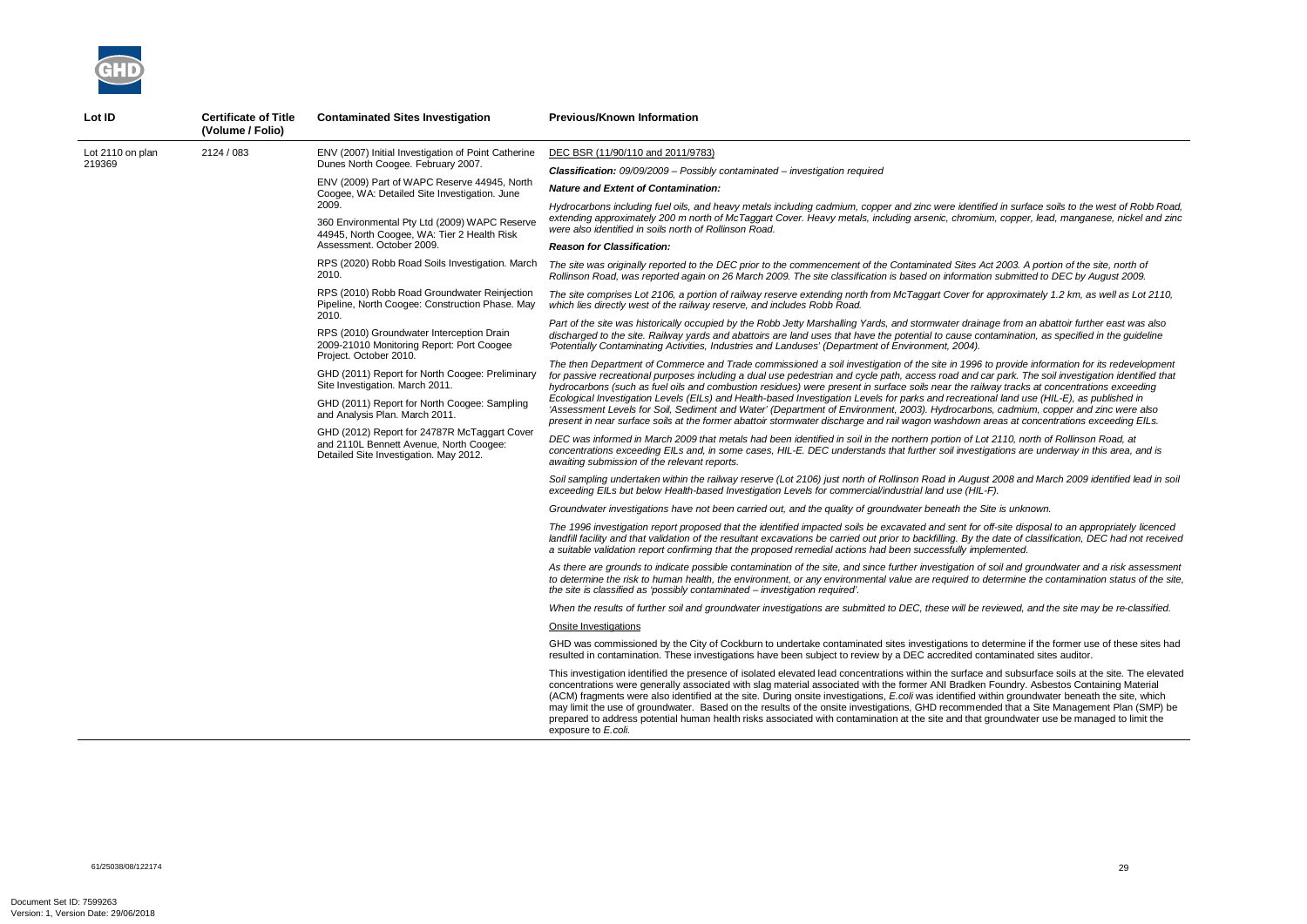

#### **Table 2 Hilltop and Emplacement Crescent**

| Lot ID            | <b>Certificate of Title</b><br>(Volume / Folio) | <b>CS Investigation</b> | <b>Previous/Known Information</b>                                                                                                                                                                                                                                                                                                                                                                                                                                                                                                                                                                                                                                                                                                                                                                                                                                                                                                                                                                                                                                                                                                                                                                                                                                                                                                                                                                                                                                                                                                                                                                                                                          |
|-------------------|-------------------------------------------------|-------------------------|------------------------------------------------------------------------------------------------------------------------------------------------------------------------------------------------------------------------------------------------------------------------------------------------------------------------------------------------------------------------------------------------------------------------------------------------------------------------------------------------------------------------------------------------------------------------------------------------------------------------------------------------------------------------------------------------------------------------------------------------------------------------------------------------------------------------------------------------------------------------------------------------------------------------------------------------------------------------------------------------------------------------------------------------------------------------------------------------------------------------------------------------------------------------------------------------------------------------------------------------------------------------------------------------------------------------------------------------------------------------------------------------------------------------------------------------------------------------------------------------------------------------------------------------------------------------------------------------------------------------------------------------------------|
| 136 Cockburn Rd   | 1205 / 021                                      |                         | <b>DEC BSR</b>                                                                                                                                                                                                                                                                                                                                                                                                                                                                                                                                                                                                                                                                                                                                                                                                                                                                                                                                                                                                                                                                                                                                                                                                                                                                                                                                                                                                                                                                                                                                                                                                                                             |
|                   |                                                 |                         | Awaiting results of BSR search.                                                                                                                                                                                                                                                                                                                                                                                                                                                                                                                                                                                                                                                                                                                                                                                                                                                                                                                                                                                                                                                                                                                                                                                                                                                                                                                                                                                                                                                                                                                                                                                                                            |
|                   |                                                 |                         | <b>Aerial Photographs</b><br>Prior to 1965, the site remains vacant and undeveloped, consisting of sparse coastal vegetation. By 1974,<br>vehicular moment onsite are visible (car tracks). The site remains unchanged until 1995, where it appears that<br>vegetation in the western portion of the site has been burnt. The site remains unchanged again until 2001, where it<br>has been cleared of all vegetation. Construction is underway in 2002, with the concrete pads of building visible and<br>movement of sand. In 2003, there appears to be three 'pits' in the western portion of the site, and two buildings<br>onsite. A large industrial shed dominates the central portion of the site and a smaller, presumably administration<br>building resides along the eastern boundary. There are at least two electrical towers located onsite. The entire site<br>is bitumised and car parking bays are visible. A small red brick building appears in the north-western corner of the<br>site in 2007 and the 'pits' become vegetated around the edges. By 2009, an extension has been constructed on<br>the central shed, extending the shed to the northern boundary. The site remains unchanged to present. Quickstep<br>Holdings Ltd and Quickstep Technology Pty Ltd are the current site occupiers, which is an accredited<br>manufacturing facility for the production engineering, manufacture and testing of advanced composite components<br>to aerospace and defence-quality standards.                                                                                                                                           |
|                   |                                                 |                         | Conclusions                                                                                                                                                                                                                                                                                                                                                                                                                                                                                                                                                                                                                                                                                                                                                                                                                                                                                                                                                                                                                                                                                                                                                                                                                                                                                                                                                                                                                                                                                                                                                                                                                                                |
|                   |                                                 |                         | Based on a review of the DEC BSR information and aerial photographs, there appears to be potential for<br>contamination at this site. Further investigation would be required to determine level, if any, of contamination<br>present at the site.                                                                                                                                                                                                                                                                                                                                                                                                                                                                                                                                                                                                                                                                                                                                                                                                                                                                                                                                                                                                                                                                                                                                                                                                                                                                                                                                                                                                         |
| 21 Cockburn Rd    | 1275 / 714                                      |                         | DEC BSR                                                                                                                                                                                                                                                                                                                                                                                                                                                                                                                                                                                                                                                                                                                                                                                                                                                                                                                                                                                                                                                                                                                                                                                                                                                                                                                                                                                                                                                                                                                                                                                                                                                    |
| (142 Cockburn Rd) |                                                 |                         | Awaiting results of BSR search.                                                                                                                                                                                                                                                                                                                                                                                                                                                                                                                                                                                                                                                                                                                                                                                                                                                                                                                                                                                                                                                                                                                                                                                                                                                                                                                                                                                                                                                                                                                                                                                                                            |
|                   |                                                 |                         | <b>Aerial Photographs</b>                                                                                                                                                                                                                                                                                                                                                                                                                                                                                                                                                                                                                                                                                                                                                                                                                                                                                                                                                                                                                                                                                                                                                                                                                                                                                                                                                                                                                                                                                                                                                                                                                                  |
|                   |                                                 |                         | Prior to 1965, the site remains vacant and undeveloped, consisting of sparse coastal vegetation. By 1965, the site<br>has been cleared of vegetation and there is evidence of excavations onsite. Minor infrastructure has been<br>constructed on the western portion of the site in 1974, in addition to a bunded or retained area near the western<br>boundary of the site. The 1977 aerial features an excavation in the eastern portion of the site. During 1981, the<br>western portion of the site appears to have been used as a tip site, with dumped waste or materials dominating the<br>western portion of the site. The majority of these materials have been removed by 1985, with only minor materials<br>present around the infrastructure. The eastern portion of the site appears to have been covered in small sand<br>piles, potentially to refill the excavated sand. The 1995 aerial reinforces this notion, as the eastern portion of the<br>site appears to have been refilled to the surface level of the remainder of the site. The entire site appears to have<br>been utilised for sparse, surficial dumping in 2000, however by 2001, the eastern portion of the site has been<br>cleared and by 2003, the entire site has been cleared. During 2009, there was vehicular activity onsite (car<br>parking). A building was constructed onsite during 2010, two buildings were constructed on the south-western<br>boundary and one building was constructed near the north-western boundary (all with blue rooves). A small<br>building was added to the west of the two buildings on the south-western boundary in late 2010. |
|                   |                                                 |                         | The current and historical land uses of the site are unknown.                                                                                                                                                                                                                                                                                                                                                                                                                                                                                                                                                                                                                                                                                                                                                                                                                                                                                                                                                                                                                                                                                                                                                                                                                                                                                                                                                                                                                                                                                                                                                                                              |
|                   |                                                 |                         | Conclusions                                                                                                                                                                                                                                                                                                                                                                                                                                                                                                                                                                                                                                                                                                                                                                                                                                                                                                                                                                                                                                                                                                                                                                                                                                                                                                                                                                                                                                                                                                                                                                                                                                                |
|                   |                                                 |                         | Based on a review of the DEC BSR Information and aerial photographs, there appears to be potential for<br>contamination at this site.                                                                                                                                                                                                                                                                                                                                                                                                                                                                                                                                                                                                                                                                                                                                                                                                                                                                                                                                                                                                                                                                                                                                                                                                                                                                                                                                                                                                                                                                                                                      |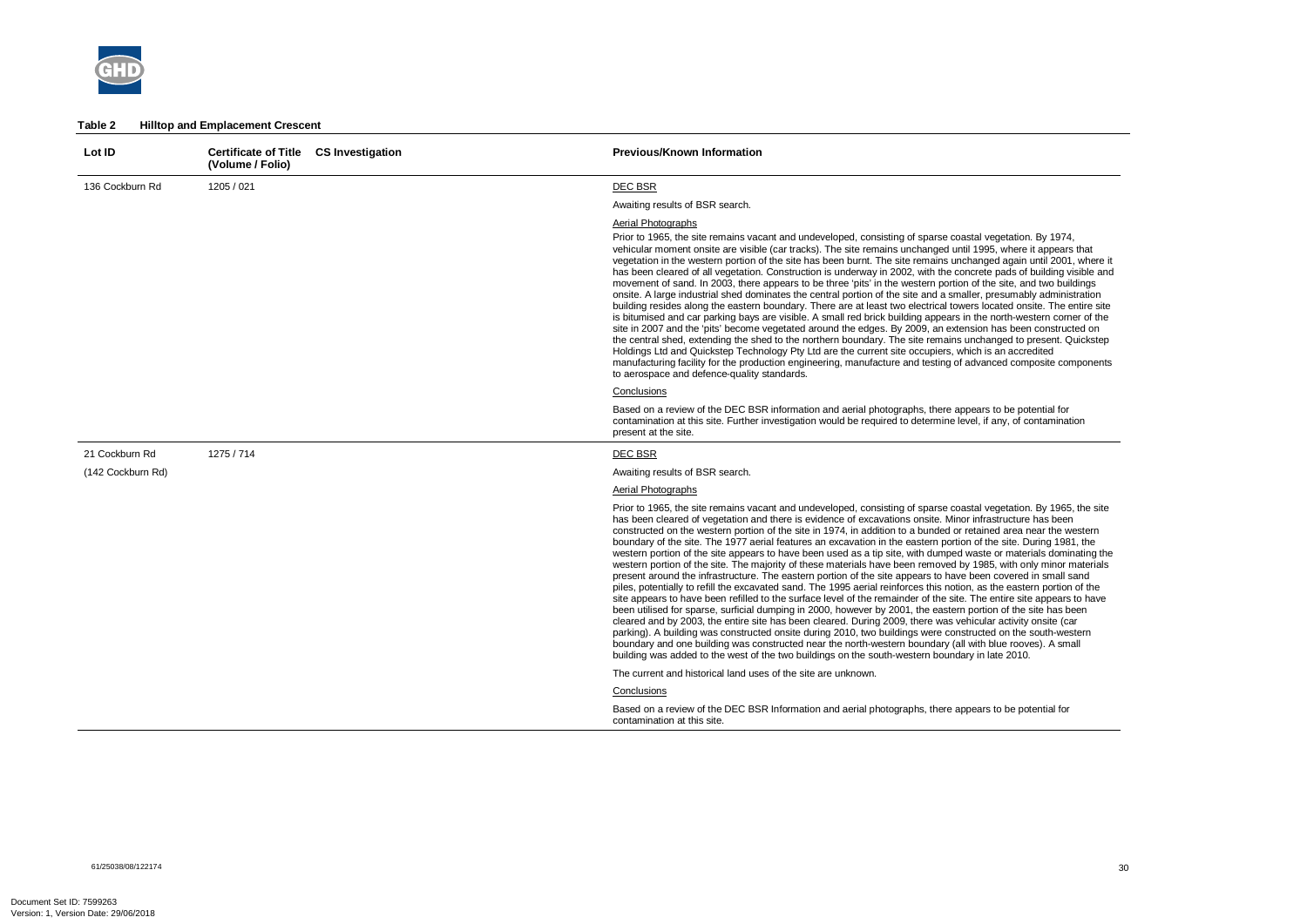

| Lot ID               | <b>Certificate of Title</b><br>(Volume / Folio) | <b>CS Investigation</b> | <b>Previous/Known Information</b>                                                                                                                                                                                                                                                                                                                                                                                                                                                                                                                                                                                                                                                   |
|----------------------|-------------------------------------------------|-------------------------|-------------------------------------------------------------------------------------------------------------------------------------------------------------------------------------------------------------------------------------------------------------------------------------------------------------------------------------------------------------------------------------------------------------------------------------------------------------------------------------------------------------------------------------------------------------------------------------------------------------------------------------------------------------------------------------|
| 146 Cockburn Rd      | 1277 / 291                                      |                         | DEC BSR (DEC5596)                                                                                                                                                                                                                                                                                                                                                                                                                                                                                                                                                                                                                                                                   |
| (Lot 22 Cockburn Rd) |                                                 |                         | Awaiting classification.                                                                                                                                                                                                                                                                                                                                                                                                                                                                                                                                                                                                                                                            |
|                      |                                                 |                         | Aerial Photographs<br>Prior to 1953, the site remains vacant and undeveloped, consisting of sparse coastal vegetation. By 1965, the<br>western portion of the site is partially cleared and a building appears to have been constructed near Cockburn<br>Road. By 1974, one large and two medium sized industrial buildings have been constructed onsite. An additional<br>medium-sized building has been constructed to the east of the other buildings. During 1995, the site has been<br>partially bitumised including car parking areas near Cockburn Road. Evidence of the site being used as a laydown<br>area is visible during 2004. The site remains unchanged to present. |
|                      |                                                 |                         | SCHÜTZ DSL Group (Coogee Drums) are the current site occupiers, which are a leading international producer of<br>high-quality packaging systems, offering a range of products for liquid and dry filling goods, such as intermediate<br>bulk containers, stainless steel units and mild grease units, drums, small volume refillable containers and<br>reconditioned steel drums.                                                                                                                                                                                                                                                                                                   |
|                      |                                                 |                         | City of Cockburn Information<br>Information provided by the City of Cockburn indicates that this site has been occupied by SCHÜTZ DSL Group for<br>a number of years and is used for drum storage and cleaning. The use of this site may have resulted may have<br>resulted in some chemical spillages.                                                                                                                                                                                                                                                                                                                                                                             |
|                      |                                                 |                         | Conclusions<br>The DEC list the current land use of chemical manufacturing, blending or mixing (plastics), drum or tank re-<br>conditioning or recycling facility and steel works as potentially contaminating activities. Based on a review of the<br>DEC BSR information and aerial photographs, there appears to be a moderate potential for contamination at this<br>site, however GHD understands that the current site owners have commissioned WSP to undertake contaminated<br>site investigations and remediation at this site.                                                                                                                                            |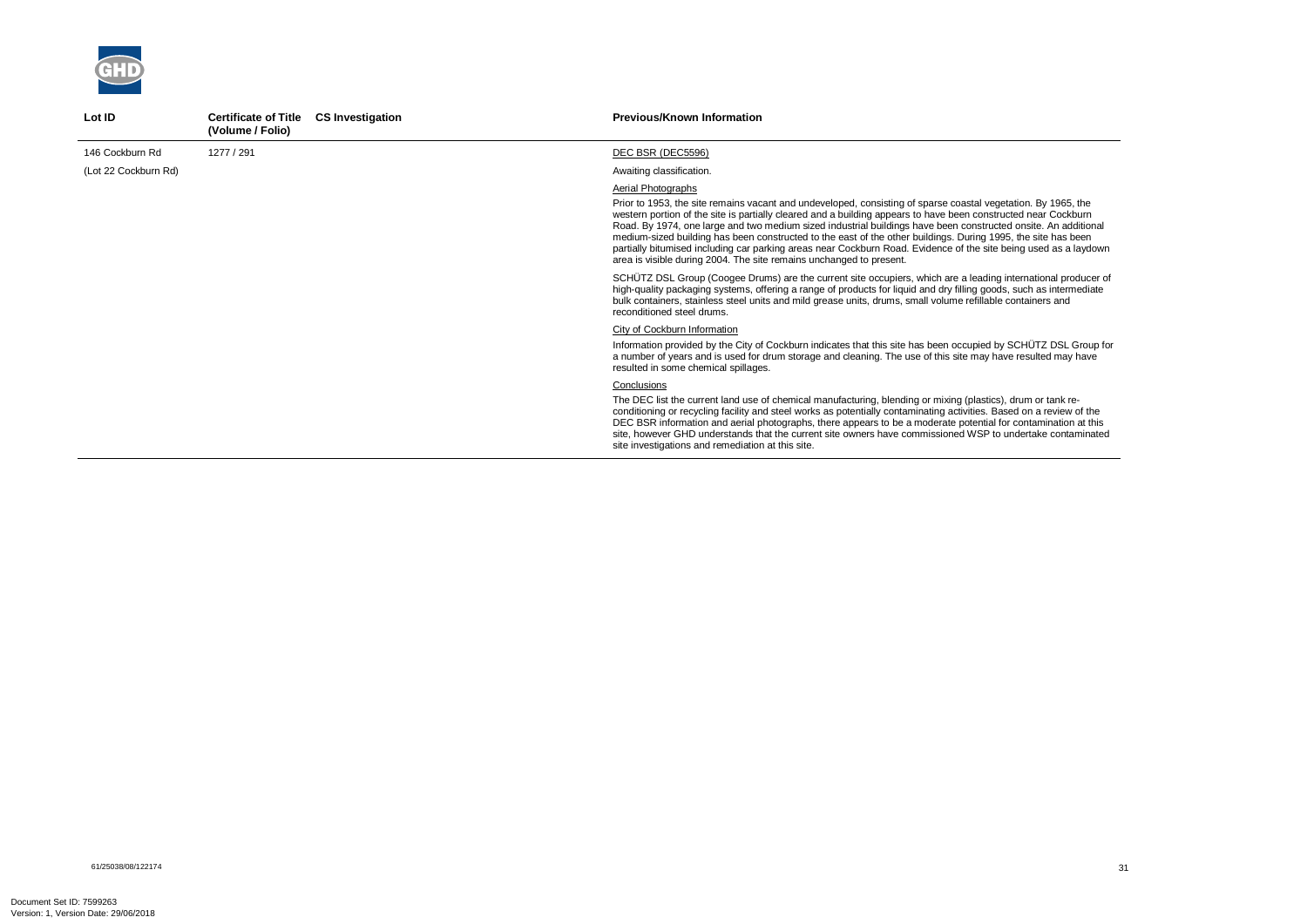

| Lot ID         | Certificate of Title CS Investigation<br>(Volume / Folio) | <b>Previous/Known Information</b>                                                                                                                                                                                                                                                                                                                                                                                                                                                                                                                                                                                                                                                                                                                                                                                                                                                                                                                                                                                                                                                                    |
|----------------|-----------------------------------------------------------|------------------------------------------------------------------------------------------------------------------------------------------------------------------------------------------------------------------------------------------------------------------------------------------------------------------------------------------------------------------------------------------------------------------------------------------------------------------------------------------------------------------------------------------------------------------------------------------------------------------------------------------------------------------------------------------------------------------------------------------------------------------------------------------------------------------------------------------------------------------------------------------------------------------------------------------------------------------------------------------------------------------------------------------------------------------------------------------------------|
| 25 Cockburn Rd | 1369 / 924                                                | DEC BSR (DEC3281)                                                                                                                                                                                                                                                                                                                                                                                                                                                                                                                                                                                                                                                                                                                                                                                                                                                                                                                                                                                                                                                                                    |
|                |                                                           | <b>Classification:</b> $15/05/2012$ - Possibly contaminated - investigation required                                                                                                                                                                                                                                                                                                                                                                                                                                                                                                                                                                                                                                                                                                                                                                                                                                                                                                                                                                                                                 |
|                |                                                           | <b>Nature and Extent of Contamination:</b>                                                                                                                                                                                                                                                                                                                                                                                                                                                                                                                                                                                                                                                                                                                                                                                                                                                                                                                                                                                                                                                           |
|                |                                                           | Soils at the site have been impacted with brine salts.                                                                                                                                                                                                                                                                                                                                                                                                                                                                                                                                                                                                                                                                                                                                                                                                                                                                                                                                                                                                                                               |
|                |                                                           | <b>Reason for Classification:</b>                                                                                                                                                                                                                                                                                                                                                                                                                                                                                                                                                                                                                                                                                                                                                                                                                                                                                                                                                                                                                                                                    |
|                |                                                           | The site was reported to the DEC as per reporting obligations under section 11 of the Contaminated Sites Act<br>2003. The classification is based on information submitted to DEC by May 2007.                                                                                                                                                                                                                                                                                                                                                                                                                                                                                                                                                                                                                                                                                                                                                                                                                                                                                                       |
|                |                                                           | The site has historically been used as a tannery since the 1970s. This is a land use that has the potential to cause<br>contamination, as specified in the guideline 'Potentially Contaminating Activities, Industries and Landuses'<br>(Department of Environment, 2004).                                                                                                                                                                                                                                                                                                                                                                                                                                                                                                                                                                                                                                                                                                                                                                                                                           |
|                |                                                           | The site was reported because groundwater impacts were suspected to have originated from the evaporation pond<br>that has been located on the eastern part of the site for more than 30 years. The report also cited visual indications<br>that brine salts, such as are used in the tanning process, had impacted soil at the site.                                                                                                                                                                                                                                                                                                                                                                                                                                                                                                                                                                                                                                                                                                                                                                 |
|                |                                                           | No soil or groundwater investigations have been carried out, and the quality of soil and groundwater beneath the<br>site are unknown.                                                                                                                                                                                                                                                                                                                                                                                                                                                                                                                                                                                                                                                                                                                                                                                                                                                                                                                                                                |
|                |                                                           | A risk assessment has not been carried out to determine the potential risk posed by the substances of concern at<br>the site to human health, the environment or any environmental value. As a risk assessment has not been carried<br>out, DEC cannot comment on the suitability of the site for any use.                                                                                                                                                                                                                                                                                                                                                                                                                                                                                                                                                                                                                                                                                                                                                                                           |
|                |                                                           | As there are grounds to indicate possible contamination of the site, and since suitable investigation of soil and<br>groundwater and a risk assessment to determine the risk to human health, the environment, or any environmental<br>value has not been carried out, further works are required to determine the contamination status of the site and the<br>site is therefore classified as 'possibly contaminated – investigation required'.                                                                                                                                                                                                                                                                                                                                                                                                                                                                                                                                                                                                                                                     |
|                |                                                           | When the results of soil and groundwater investigations are submitted to DEC, these will be reviewed, and the site<br>may be re-classified.                                                                                                                                                                                                                                                                                                                                                                                                                                                                                                                                                                                                                                                                                                                                                                                                                                                                                                                                                          |
|                |                                                           | Aerial Photographs                                                                                                                                                                                                                                                                                                                                                                                                                                                                                                                                                                                                                                                                                                                                                                                                                                                                                                                                                                                                                                                                                   |
|                |                                                           | Prior to 1953, the site remains vacant and undeveloped, consisting of sparse coastal vegetation. By 1965, the<br>western portion of the site is partially cleared and an industrial building appears to have been constructed near<br>Cockburn Road. By 1981, development of the industrial building is apparent, with a bitumised area now around the<br>edge of the building. There appears to be a bunded area towards the central to eastern portion of the site. This<br>bunded area appears to hold liquid and in the 1995 aerial, there appears to be a disturbance in the bunded liquid,<br>potentially due to the addition of liquid or other soil materials. Additionally, there also appear to be trucks onsite. By<br>2005, this blue bunded water now appears to be brown whereas in 2009, it appears to be white before returning to<br>blue in 2010. The site remains unchanged to present, apart from the bunded area being disturbed and changing<br>colour. Perth Hide and Skin Exports are the current site occupiers, which consists of a tannery for cattle and sheep<br>skins. |
|                |                                                           | <b>City of Cockburn Information</b>                                                                                                                                                                                                                                                                                                                                                                                                                                                                                                                                                                                                                                                                                                                                                                                                                                                                                                                                                                                                                                                                  |
|                |                                                           | Information provided by the City of Cockburn indicates that this site has operated as a skin and hide processing<br>business for a number of years.                                                                                                                                                                                                                                                                                                                                                                                                                                                                                                                                                                                                                                                                                                                                                                                                                                                                                                                                                  |
|                |                                                           | Conclusions                                                                                                                                                                                                                                                                                                                                                                                                                                                                                                                                                                                                                                                                                                                                                                                                                                                                                                                                                                                                                                                                                          |
|                |                                                           | The DEC list the current land use of a tannery as a potentially contaminating activity. Based on a review of the<br>DEC BSR information and aerial photographs, there appears to be moderate potential for contamination at this<br>site. Further investigation would be required to determine level, if any, of contamination present at the site.                                                                                                                                                                                                                                                                                                                                                                                                                                                                                                                                                                                                                                                                                                                                                  |

61/25038/08/122174<br>61/25038/08/122174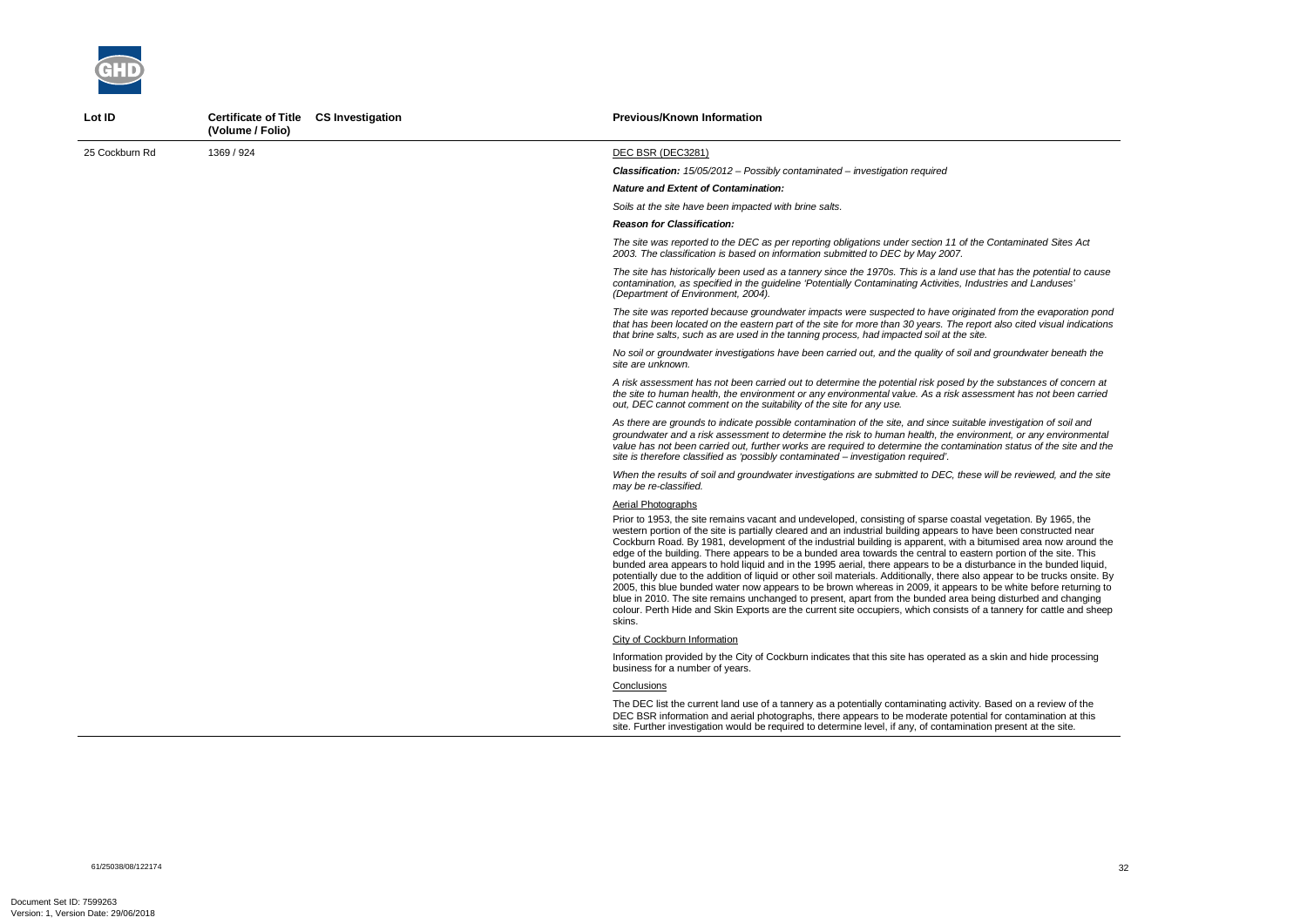

| Lot ID         | Certificate of Title CS Investigation<br>(Volume / Folio) | <b>Previous/Known Information</b>                                                                                                                                                                                                                                                                                                                                                                                                                                                                                                                                                                                                                                                                                                                                                                                                                                                                                                                                                                                                                                                           |
|----------------|-----------------------------------------------------------|---------------------------------------------------------------------------------------------------------------------------------------------------------------------------------------------------------------------------------------------------------------------------------------------------------------------------------------------------------------------------------------------------------------------------------------------------------------------------------------------------------------------------------------------------------------------------------------------------------------------------------------------------------------------------------------------------------------------------------------------------------------------------------------------------------------------------------------------------------------------------------------------------------------------------------------------------------------------------------------------------------------------------------------------------------------------------------------------|
| 15 Cockburn Rd | 357 / 75A                                                 | <b>DEC BSR (DMO 1476)</b>                                                                                                                                                                                                                                                                                                                                                                                                                                                                                                                                                                                                                                                                                                                                                                                                                                                                                                                                                                                                                                                                   |
|                |                                                           | Not reported to DEC as a known or suspected contaminated site.                                                                                                                                                                                                                                                                                                                                                                                                                                                                                                                                                                                                                                                                                                                                                                                                                                                                                                                                                                                                                              |
|                |                                                           | Aerial Photographs                                                                                                                                                                                                                                                                                                                                                                                                                                                                                                                                                                                                                                                                                                                                                                                                                                                                                                                                                                                                                                                                          |
|                |                                                           | Prior to 1965, the site remains vacant and undeveloped, consisting of sparse coastal vegetation. By 1977, there is<br>evidence of vehicular movement in the eastern portion of the site and in 1979, a large track is apparent near the<br>western boundary of the site, running in a north to south orientation and by 1995, there are a few additional tracks<br>intersecting the site. The site remains unchanged to present.                                                                                                                                                                                                                                                                                                                                                                                                                                                                                                                                                                                                                                                            |
|                |                                                           | Conclusions                                                                                                                                                                                                                                                                                                                                                                                                                                                                                                                                                                                                                                                                                                                                                                                                                                                                                                                                                                                                                                                                                 |
|                |                                                           | Based on a review of the DEC BSR information and aerial photographs, there appears to be limited potential only<br>for contamination at this site.                                                                                                                                                                                                                                                                                                                                                                                                                                                                                                                                                                                                                                                                                                                                                                                                                                                                                                                                          |
| 29 Cockburn Rd | 1220 / 271                                                | DEC BSR (DEC1446)                                                                                                                                                                                                                                                                                                                                                                                                                                                                                                                                                                                                                                                                                                                                                                                                                                                                                                                                                                                                                                                                           |
|                |                                                           | Not reported to DEC as a known or suspected contaminated site.                                                                                                                                                                                                                                                                                                                                                                                                                                                                                                                                                                                                                                                                                                                                                                                                                                                                                                                                                                                                                              |
|                |                                                           | Aerial Photographs                                                                                                                                                                                                                                                                                                                                                                                                                                                                                                                                                                                                                                                                                                                                                                                                                                                                                                                                                                                                                                                                          |
|                |                                                           | Prior to 1953, the site remains vacant and undeveloped, consisting of sparse coastal vegetation. By 1965, two<br>large buildings have been constructed in the centre of the site and the western portion of the site has been<br>subjected to clearing. The use of the buildings is unknown. In 1981, two smaller buildings have been constructed<br>on either side of one of the existing buildings. It also appears that an area to the front of the western building has<br>been cleared (presumably for car parking purposes). It appears that the buildings have been decommissioned and<br>removed by 1995. The site remains unchanged to present.                                                                                                                                                                                                                                                                                                                                                                                                                                    |
|                |                                                           | Conclusions                                                                                                                                                                                                                                                                                                                                                                                                                                                                                                                                                                                                                                                                                                                                                                                                                                                                                                                                                                                                                                                                                 |
|                |                                                           | Due to the relatively small scale of development indicated at this site the potential for contamination to be present<br>may be limited in terms of potential scale and severity, however as the nature of use is not known, this is<br>uncertain. Further investigation would be required to determine level, if any, of contamination present at the site.                                                                                                                                                                                                                                                                                                                                                                                                                                                                                                                                                                                                                                                                                                                                |
| 17 Cockburn Rd | 1203 / 190                                                | DEC BSR (DMO 1476)                                                                                                                                                                                                                                                                                                                                                                                                                                                                                                                                                                                                                                                                                                                                                                                                                                                                                                                                                                                                                                                                          |
|                |                                                           | Not reported to DEC as a known or suspected contaminated site.                                                                                                                                                                                                                                                                                                                                                                                                                                                                                                                                                                                                                                                                                                                                                                                                                                                                                                                                                                                                                              |
|                |                                                           | Aerial Photographs                                                                                                                                                                                                                                                                                                                                                                                                                                                                                                                                                                                                                                                                                                                                                                                                                                                                                                                                                                                                                                                                          |
|                |                                                           | Prior to 1953, the site remains vacant and undeveloped, consisting of sparse coastal vegetation. By 1965, the site<br>has evidence of vehicular movement across the western portion. An industrial building has been constructed in the<br>centre of the site, in a north to south orientation. GHD understands that this building was part of the former<br>Kreglinger Tannery. During 1977, a car parking area in the western portion of the site has been constructed.<br>Extensive clearing in the western portion of the site is noted in 1995. The site remains unchanged to present, with<br>the exception of the regrowth of coastal vegetation in the eastern portion of the site. This site appears to be<br>currently inside the same fence as the neighbouring property to the north, Inside Out Direct Pty Ltd, which<br>manufacture non-upholstered wood household furniture. Potentially, this industrial building may be associated with<br>this company, due to them sharing a fence and also due to the orientation of the building and its distance from<br>Cockburn Rd. |
|                |                                                           | Conclusions                                                                                                                                                                                                                                                                                                                                                                                                                                                                                                                                                                                                                                                                                                                                                                                                                                                                                                                                                                                                                                                                                 |
|                |                                                           | Former use of the site includes a tannery. The DEC list the current land use of a tannery as a potentially<br>contaminating activity. Based on a review of available information and aerial photographs, there appears to be<br>moderate potential for contamination at this site. Further investigation would be required to determine level, if any,<br>of contamination present at the site.                                                                                                                                                                                                                                                                                                                                                                                                                                                                                                                                                                                                                                                                                             |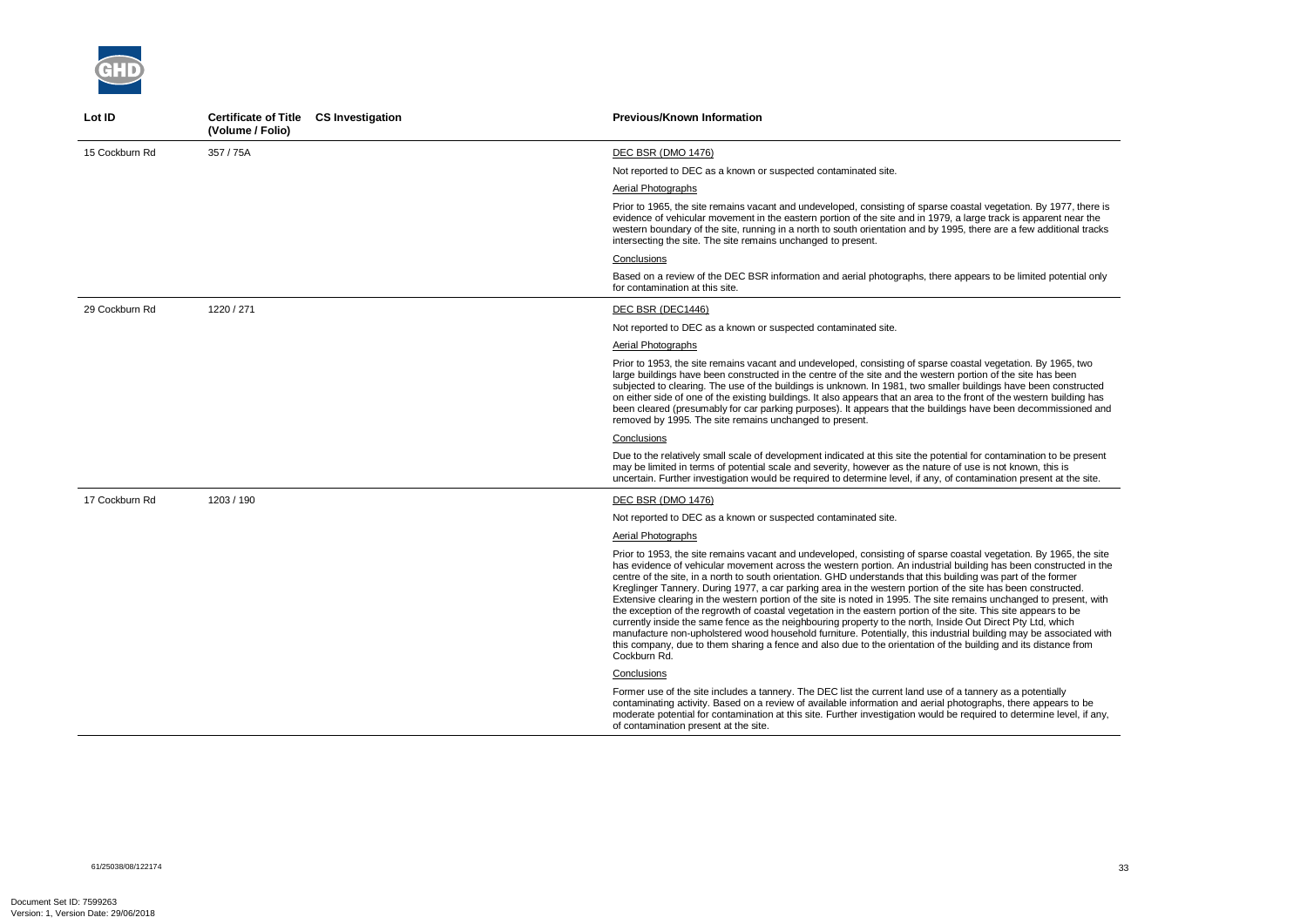

| Lot ID                  | <b>Certificate of Title</b><br>(Volume / Folio) | <b>CS Investigation</b>                                                                                                                                                       | <b>Previous/Known Information</b>                                                                                                                                                                                                                                                                                                                                                                                                                                                                                                                                                                                                                                                                                                                                                                    |
|-------------------------|-------------------------------------------------|-------------------------------------------------------------------------------------------------------------------------------------------------------------------------------|------------------------------------------------------------------------------------------------------------------------------------------------------------------------------------------------------------------------------------------------------------------------------------------------------------------------------------------------------------------------------------------------------------------------------------------------------------------------------------------------------------------------------------------------------------------------------------------------------------------------------------------------------------------------------------------------------------------------------------------------------------------------------------------------------|
| Lot 18 on diagram 15317 | 1301 / 640                                      |                                                                                                                                                                               | <b>DEC BSR (DMO 1476)</b>                                                                                                                                                                                                                                                                                                                                                                                                                                                                                                                                                                                                                                                                                                                                                                            |
|                         |                                                 |                                                                                                                                                                               | Not reported to DEC as a known or suspected contaminated site.                                                                                                                                                                                                                                                                                                                                                                                                                                                                                                                                                                                                                                                                                                                                       |
|                         |                                                 |                                                                                                                                                                               | Aerial Photographs                                                                                                                                                                                                                                                                                                                                                                                                                                                                                                                                                                                                                                                                                                                                                                                   |
|                         |                                                 |                                                                                                                                                                               | Prior to 1965, the site remains vacant and undeveloped, consisting of sparse coastal vegetation. By 1977, there is<br>evidence of vehicular movement onsite and by 1995, the site has been partially cleared. The site remains<br>unchanged to present.                                                                                                                                                                                                                                                                                                                                                                                                                                                                                                                                              |
|                         |                                                 |                                                                                                                                                                               | Conclusions                                                                                                                                                                                                                                                                                                                                                                                                                                                                                                                                                                                                                                                                                                                                                                                          |
|                         |                                                 |                                                                                                                                                                               | Based on a review of the DEC BSR information and aerial photographs, there appears to be limited potential only<br>for contamination at this site.                                                                                                                                                                                                                                                                                                                                                                                                                                                                                                                                                                                                                                                   |
| 32 Cockburn Rd          | 1272 / 721                                      | GHD (2004) North Coogee Master Plan Area, Groundwater Data                                                                                                                    | DEC BSR (DEC3277)                                                                                                                                                                                                                                                                                                                                                                                                                                                                                                                                                                                                                                                                                                                                                                                    |
| 31 Cockburn Rd          | 1258 / 802                                      | Review.                                                                                                                                                                       | Awaiting classification.                                                                                                                                                                                                                                                                                                                                                                                                                                                                                                                                                                                                                                                                                                                                                                             |
|                         |                                                 | GHD (2006) Cockburn Coast Urban Redevelopment, Phase 1:<br>Project Inception Report. October 2006.                                                                            | <b>Onsite Investigations</b>                                                                                                                                                                                                                                                                                                                                                                                                                                                                                                                                                                                                                                                                                                                                                                         |
|                         |                                                 | GHD (2007) Cockburn Coast Urban Redevelopment,<br>Environmental Service Phase 2: Desk Based Review, Package 3<br>- Land East of Cockburn Road. September 2007.                | GHD was commissioned by LandCorp to undertake contaminated sites investigations to determine if the former<br>use of the site had resulted in contamination that restricted the proposed development. These investigations have<br>been subject to review by a DEC accredited contaminated sites auditor.                                                                                                                                                                                                                                                                                                                                                                                                                                                                                            |
|                         |                                                 | GHD (2010) Cockburn Coast Urban Redevelopment, Sampling<br>and Analysis Plan. January 2010.                                                                                   | The onsite investigation also identified the presence of localised Asbestos Containing Material (ACM) at 32<br>Cockburn Rd. GHD recommended that the known locations of ACM be removed as part of the Remediation and<br>Validation Plan (to be developed) and that a Construction Environment Management Plan (CEMP) be developed                                                                                                                                                                                                                                                                                                                                                                                                                                                                   |
|                         |                                                 | GHD (2011) Report for Cockburn Coast Detailed Site<br>Investigation, Package 3: Lot 126 Emplacement Crescent and<br>Lots 31 and 32 Cockburn Road, North Coogee. October 2011. | to manage any future ACM that may be identified during the development works at 32 Cockburn Rd and 31<br>Cockburn Rd. As long as these issues are addressed these sites are considered suitable for the proposed<br>development, which includes terraced house/detached, low density residential, medium to high density residential<br>and road reserve.                                                                                                                                                                                                                                                                                                                                                                                                                                            |
| 30 Cockburn Rd          | 1267 / 155                                      |                                                                                                                                                                               | DEC BSR (DEC1446)                                                                                                                                                                                                                                                                                                                                                                                                                                                                                                                                                                                                                                                                                                                                                                                    |
|                         |                                                 |                                                                                                                                                                               | Not reported to DEC as a known or suspected contaminated site.                                                                                                                                                                                                                                                                                                                                                                                                                                                                                                                                                                                                                                                                                                                                       |
|                         |                                                 |                                                                                                                                                                               | Aerial Photographs                                                                                                                                                                                                                                                                                                                                                                                                                                                                                                                                                                                                                                                                                                                                                                                   |
|                         |                                                 |                                                                                                                                                                               | Prior to 1965, the site remains vacant and undeveloped, consisting of sparse coastal vegetation. By 1965, a<br>building has been constructed in the centre of the site, with four small, vertical trenches appearing in the western<br>portion of the site. With the exception of increased vehicular movement, there are no observable changes until<br>1995, where the buildings onsite appear to have been removed and the site becomes vacant. The site remains<br>unchanged to present.                                                                                                                                                                                                                                                                                                         |
|                         |                                                 |                                                                                                                                                                               | Conclusions                                                                                                                                                                                                                                                                                                                                                                                                                                                                                                                                                                                                                                                                                                                                                                                          |
|                         |                                                 |                                                                                                                                                                               | Due to the relatively small scale of development indicated at this site the potential for contamination to be present<br>may be limited in terms of potential scale and severity, however as the nature of use is not known, this is<br>uncertain. Further investigation would be required to determine level, if any, of contamination present at the site.                                                                                                                                                                                                                                                                                                                                                                                                                                         |
| 208 Cockburn Rd         | 1883 / 623                                      |                                                                                                                                                                               | <b>DEC BSR (DMO 4045)</b>                                                                                                                                                                                                                                                                                                                                                                                                                                                                                                                                                                                                                                                                                                                                                                            |
|                         |                                                 |                                                                                                                                                                               | Not reported to DEC as a known or suspected contaminated site.                                                                                                                                                                                                                                                                                                                                                                                                                                                                                                                                                                                                                                                                                                                                       |
|                         |                                                 |                                                                                                                                                                               | Aerial Photographs                                                                                                                                                                                                                                                                                                                                                                                                                                                                                                                                                                                                                                                                                                                                                                                   |
|                         |                                                 |                                                                                                                                                                               | Prior to 1965, the site remains vacant and undeveloped, consisting of sparse coastal vegetation. By 1965, there is<br>evidence of vehicular movement onsite, as well as some vehicles being parked onsite. With the exception of<br>increased vehicular movement, there are no observable changes until 1985, where a track situated parallel and<br>close to the northern boundary had been bitumised, leading to the industrial buildings to the north of the site. A<br>small car parking area near the centre of the site has additionally been bitumised. During 1995, the western half of<br>this site appears to have been burnt and the building to the north of this site has been removed. It is assumed that<br>the bitumen onsite is now disused. The site remains unchanged to present. |
|                         |                                                 |                                                                                                                                                                               | Conclusions                                                                                                                                                                                                                                                                                                                                                                                                                                                                                                                                                                                                                                                                                                                                                                                          |
|                         |                                                 |                                                                                                                                                                               | Due to the relatively small scale of development indicated at this site the potential for contamination to be present<br>may be limited in terms of potential scale and severity, however as the nature of use is not known, this is<br>uncertain. Further investigation would be required to determine level, if any, of contamination present at the site.                                                                                                                                                                                                                                                                                                                                                                                                                                         |

61/25038/08/122174<br>61/25038/08/122174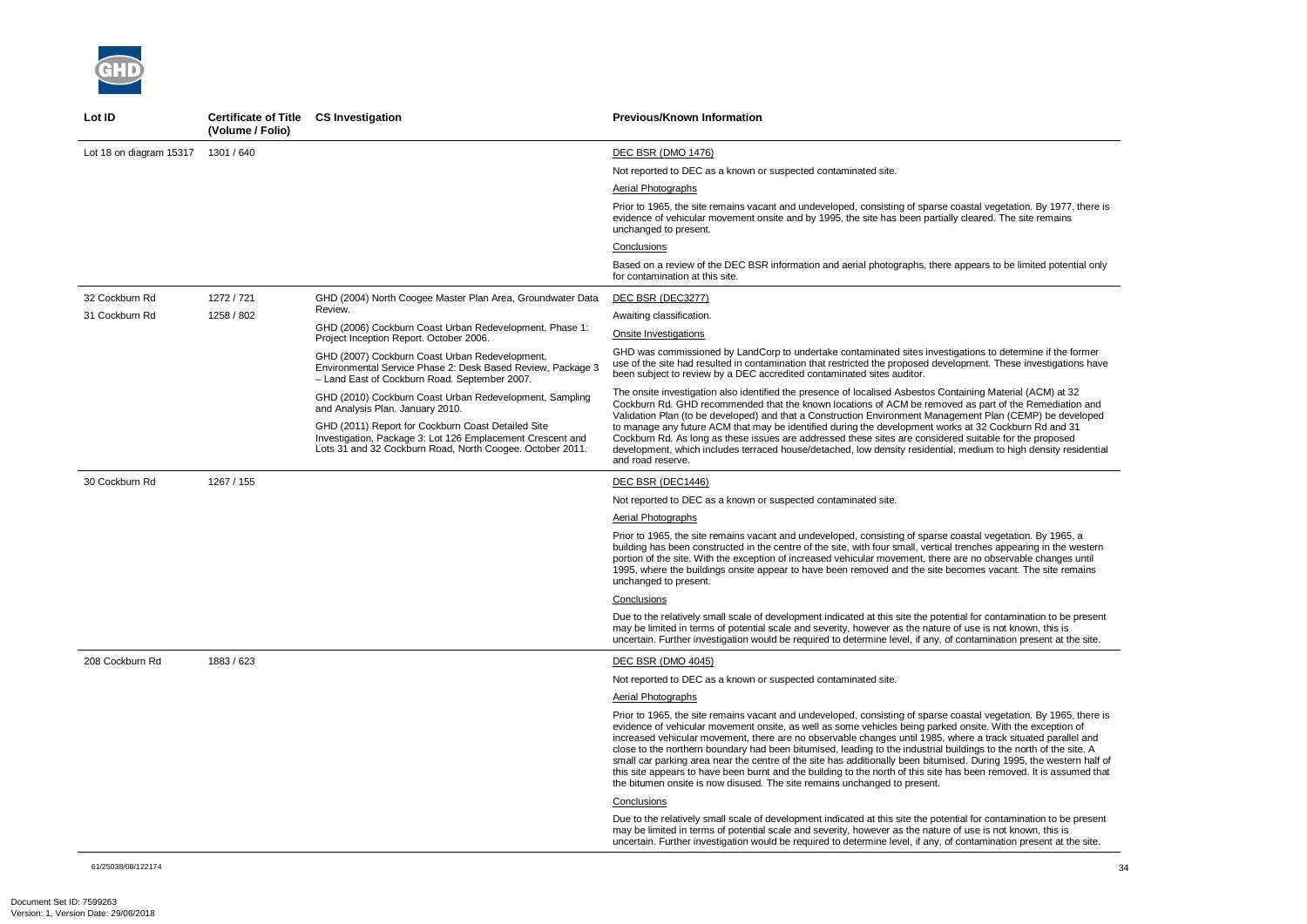

| Lot ID          | <b>Certificate of Title</b><br><b>CS Investigation</b><br>(Volume / Folio) | <b>Previous/Known Information</b>                                                                                                                                                                                                                                                                                                                                                                                                                                                                                                                |
|-----------------|----------------------------------------------------------------------------|--------------------------------------------------------------------------------------------------------------------------------------------------------------------------------------------------------------------------------------------------------------------------------------------------------------------------------------------------------------------------------------------------------------------------------------------------------------------------------------------------------------------------------------------------|
| 123 Cockburn Rd | 2052 / 986                                                                 | DEC BSR (DMO 1476)                                                                                                                                                                                                                                                                                                                                                                                                                                                                                                                               |
|                 |                                                                            | Not reported to DEC as a known or suspected contaminated site.                                                                                                                                                                                                                                                                                                                                                                                                                                                                                   |
|                 |                                                                            | Aerial Photographs                                                                                                                                                                                                                                                                                                                                                                                                                                                                                                                               |
|                 |                                                                            | A building is present onsite in 1953, potentially associated with the adjacent railway reserve. By 1965, this building<br>has been replaced with another building, consisting of four adjoining buildings (three orientated west to east and<br>ne orientated north to south). GHD understands that this building was part of the former Kreglinger Tannery. The<br>site has remained unchanged to present, with the exception of the eastern portion of the site being mostly cleared<br>in 1995 and experiencing regrowth in subsequent years. |
|                 |                                                                            | This site is currently occupied by Inside Out Direct Pty Ltd, which manufacture non-upholstered wood household<br>furniture. It is unknown how long they have been the site occupants. Potentially, Inside Out Direct Pty Ltd may be<br>associated the building to the south of this site, due it being located inside the same fence as the neighbouring<br>property and also due to the orientation of the of the neighbouring building and its distance from Cockburn Road.                                                                   |
|                 |                                                                            | Conclusions                                                                                                                                                                                                                                                                                                                                                                                                                                                                                                                                      |
|                 |                                                                            | Former use of the site includes a tannery. The DEC list the current land use of a tannery as a potentially<br>contaminating activity. Based on a review of available information and aerial photographs, there appears to be<br>moderate potential for contamination at this site. Further investigation would be required to determine level, if any,<br>of contamination present at the site.                                                                                                                                                  |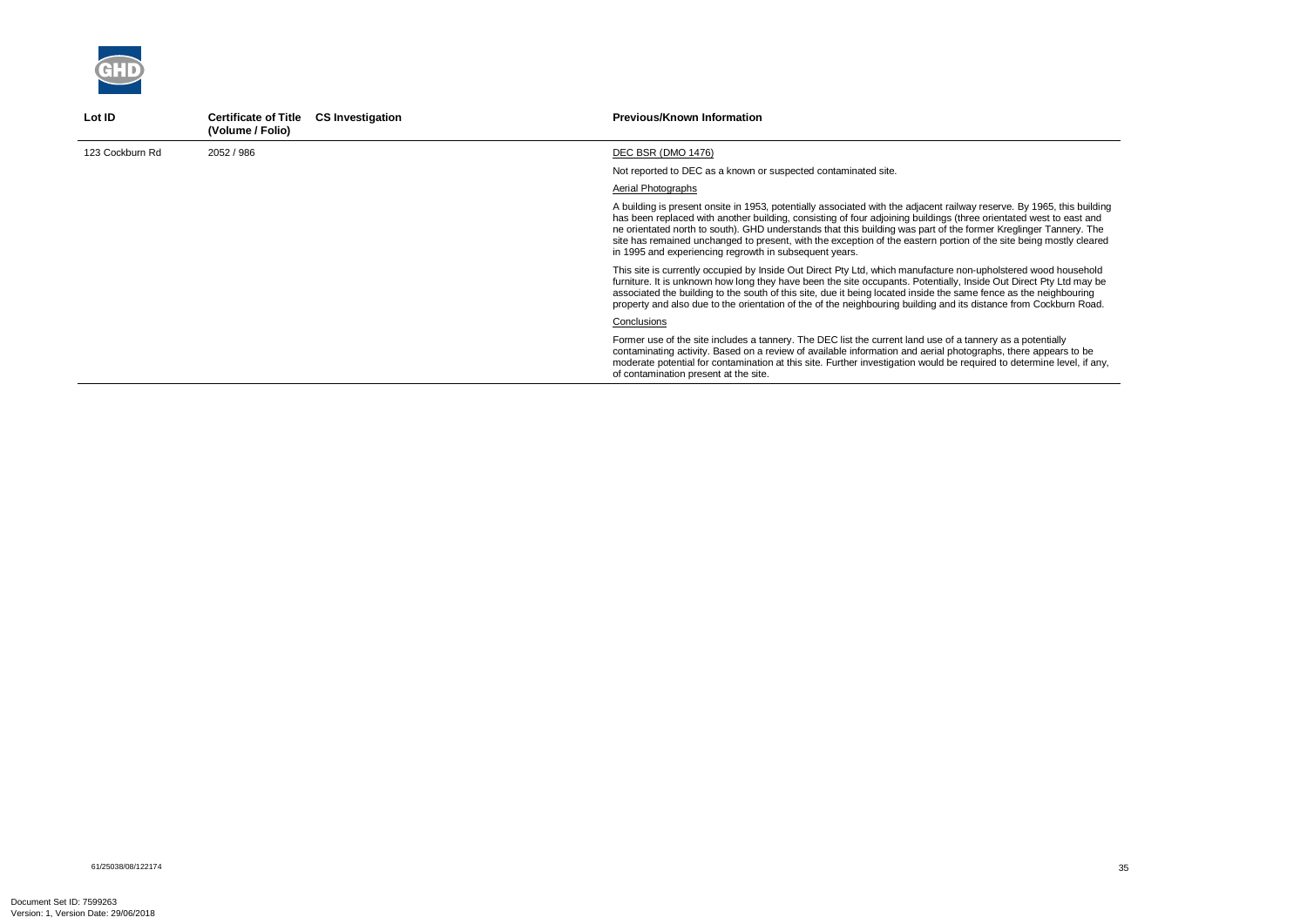

Lot ID **Certificate of Title CS Investigation** 

*The then Department of Commerce and Trade commissioned a soil investigation of the site in 1996 to provide information for its redevelopment for passive recreational purposes including a dual use pedestrian and cycle path, access road and car park. The soil investigation identified that hydrocarbons (such as fuel oils and combustion published in 'Assessment Levels for Soil, Sediment and Water' (Department of Environment, 2003). Hydrocarbons, cademium, communater discharge and* 

*The site comprises Lot 2106, a portion of railway reserve extending north from McTaggart Cover for approximately 1.2 km, as well as Lot 2110, which lies directly west of the railway reserve, and includes Robb Road.* 

|                         | (Volume / Folio) |                                                                                                                                                                                                                                                                                                                                                                                                                                                                                                                                                                                                                                                                                                                                                                                                                                                                                     |
|-------------------------|------------------|-------------------------------------------------------------------------------------------------------------------------------------------------------------------------------------------------------------------------------------------------------------------------------------------------------------------------------------------------------------------------------------------------------------------------------------------------------------------------------------------------------------------------------------------------------------------------------------------------------------------------------------------------------------------------------------------------------------------------------------------------------------------------------------------------------------------------------------------------------------------------------------|
| Lot 2106 on plan 219339 | LR3037 / 854     | DEC BSR (11/90/110)                                                                                                                                                                                                                                                                                                                                                                                                                                                                                                                                                                                                                                                                                                                                                                                                                                                                 |
| (314 McTaggart Cove,    |                  | <b>Classification:</b> 09/09/2009 - Possibly contaminated - investigation required                                                                                                                                                                                                                                                                                                                                                                                                                                                                                                                                                                                                                                                                                                                                                                                                  |
| North Coogee)           |                  | <b>Nature and Extent of Contamination:</b>                                                                                                                                                                                                                                                                                                                                                                                                                                                                                                                                                                                                                                                                                                                                                                                                                                          |
|                         |                  | Hydrocarbons including fuel oils were identified in surface soils within the railway reserve along the eastern edge<br>of Robb Road, extending approximately 500 m north of McTaggart Cove. Lead was identified in surface soils<br>within the railway reserve north of Rollinson Road and west of the railway line.                                                                                                                                                                                                                                                                                                                                                                                                                                                                                                                                                                |
|                         |                  | <b>Reason for Classification:</b>                                                                                                                                                                                                                                                                                                                                                                                                                                                                                                                                                                                                                                                                                                                                                                                                                                                   |
|                         |                  | The site was originally reported to the DEC prior to the commencement of the Contaminated Sites Act 2003. A<br>portion of the site, north of Rollinson Road, was reported again on 26 March 2009. The site classification is based<br>on information submitted to DEC by August 2009.                                                                                                                                                                                                                                                                                                                                                                                                                                                                                                                                                                                               |
|                         |                  | The site comprises Lot 2106, a portion of railway reserve extending north from McTaggart Cover for approximate<br>1.2 km, as well as Lot 2110, which lies directly west of the railway reserve, and includes Robb Road.                                                                                                                                                                                                                                                                                                                                                                                                                                                                                                                                                                                                                                                             |
|                         |                  | Part of the site was historically occupied by the Robb Jetty Marshalling Yards, and stormwater drainage from an<br>abattoir further east was also discharged to the site. Railway yards and abattoirs are land uses that have the<br>potential to cause contamination, as specified in the guideline 'Potentially Contaminating Activities, Industries and<br>Landuses' (Department of Environment, 2004).                                                                                                                                                                                                                                                                                                                                                                                                                                                                          |
|                         |                  | The then Department of Commerce and Trade commissioned a soil investigation of the site in 1996 to provide<br>information for its redevelopment for passive recreational purposes including a dual use pedestrian and cycle pat<br>access road and car park. The soil investigation identified that hydrocarbons (such as fuel oils and combustion<br>residues) were present in surface soils near the railway tracks at concentrations exceeding Ecological<br>Investigation Levels (EILs) and Health-based Investigation Levels for parks and recreational land use (HIL-E), as<br>published in 'Assessment Levels for Soil, Sediment and Water' (Department of Environment, 2003). Hydrocarbon<br>cadmium, copper and zinc were also present in near surface soils at the former abattoir stormwater discharge an<br>rail wagon washdown areas at concentrations exceeding EILs. |
|                         |                  | DEC was informed in March 2009 that metals had been identified in soil in the northern portion of Lot 2110, north<br>of Rollinson Road, at concentrations exceeding EILs and, in some cases, HIL-E. DEC understands that further so<br>investigations are underway in this area, and is awaiting submission of the relevant reports.                                                                                                                                                                                                                                                                                                                                                                                                                                                                                                                                                |
|                         |                  | Soil sampling undertaken within the railway reserve (Lot 2106) just north of Rollinson Road in August 2008 and<br>March 2009 identified lead in soil exceeding EILs but below Health-based Investigation Levels for<br>commercial/industrial land use (HIL-F).                                                                                                                                                                                                                                                                                                                                                                                                                                                                                                                                                                                                                      |
|                         |                  | Groundwater investigations have not been carried out, and the quality of groundwater beneath the Site is<br>unknown.                                                                                                                                                                                                                                                                                                                                                                                                                                                                                                                                                                                                                                                                                                                                                                |
|                         |                  | The 1996 investigation report proposed that the identified impacted soils be excavated and sent for off-site<br>disposal to an appropriately licenced landfill facility and that validation of the resultant excavations be carried out<br>prior to backfilling. By the date of classification, DEC had not received a suitable validation report confirming that<br>the proposed remedial actions had been successfully implemented.                                                                                                                                                                                                                                                                                                                                                                                                                                               |
|                         |                  | As there are grounds to indicate possible contamination of the site, and since further investigation of soil and<br>groundwater and a risk assessment to determine the risk to human health, the environment, or any environmenta<br>value are required to determine the contamination status of the site, the site is classified as 'possibly contaminate<br>- investigation required'.                                                                                                                                                                                                                                                                                                                                                                                                                                                                                            |
|                         |                  | When the results of further soil and groundwater investigations are submitted to DEC, these will be reviewed, and<br>the site may be re-classified.                                                                                                                                                                                                                                                                                                                                                                                                                                                                                                                                                                                                                                                                                                                                 |
|                         |                  | Aerial Photographs                                                                                                                                                                                                                                                                                                                                                                                                                                                                                                                                                                                                                                                                                                                                                                                                                                                                  |
|                         |                  | The area to the east of the site was utilised as a railway prior to 1953. During 1965, there was a building built<br>across the northern part of the site. The site has been cleared during 1974 and by 1977, a railway ran the entire<br>length of the site. The site has remained unchanged to present.                                                                                                                                                                                                                                                                                                                                                                                                                                                                                                                                                                           |

**Previous/Known Information** 

*DEC was informed in March 2009 that metals had been identified in soil in the northern portion of Lot 2110, north of Rollinson Road, at concentrations exceeding EILs and, in some cases, HIL-E. DEC understands that further soil* 

*As there are grounds to indicate possible contamination of the site, and since further investigation of soil and groundwater and a risk assessment to determine the risk to human health, the environment, or any environmental value are required to determine the contamination status of the site, the site is classified as 'possibly contaminated*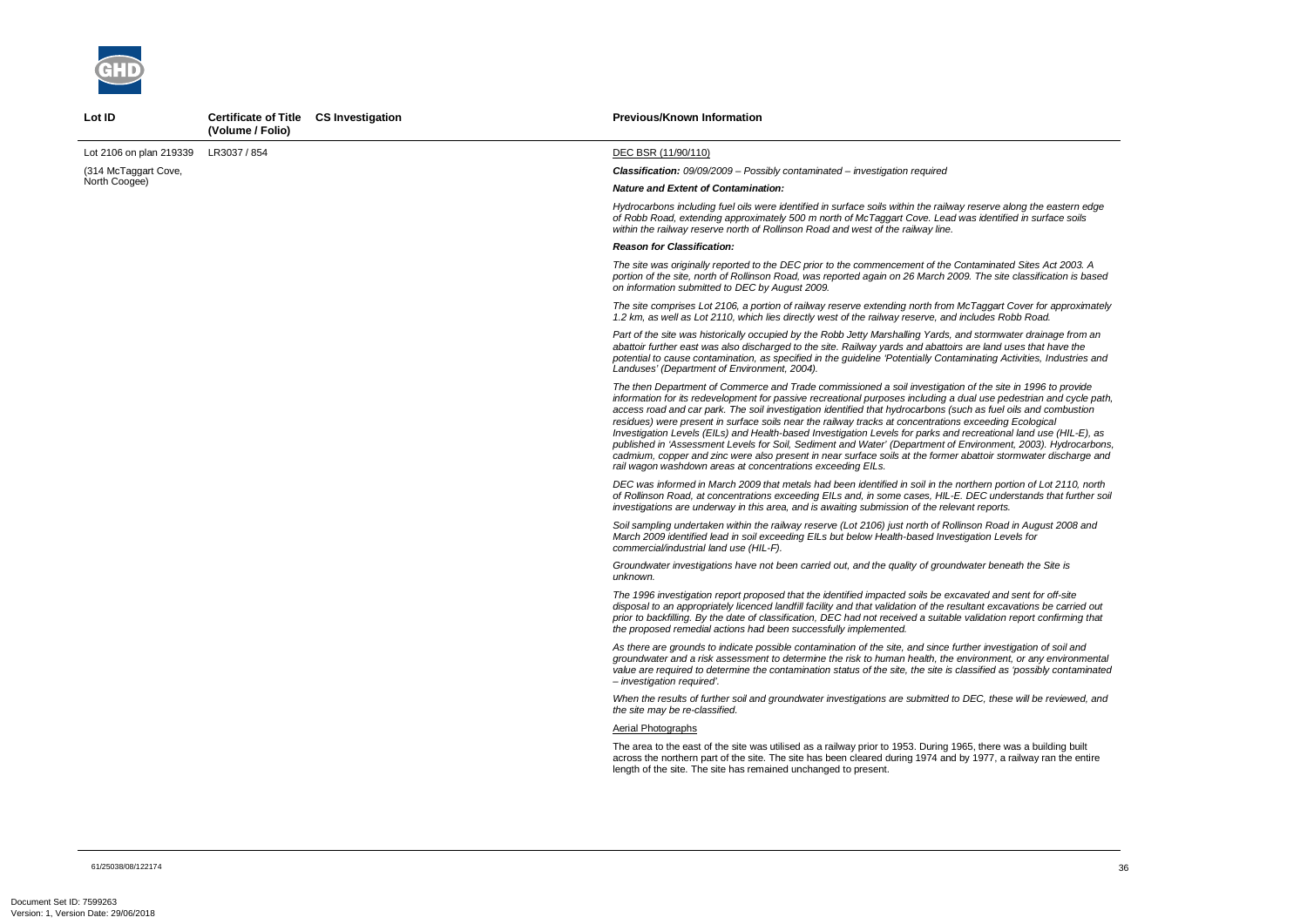*A Preliminary Site Investigation (reported in January 2008) identified potential sources of contamination, including evidence of spills/losses. The report recommended soil investigations to determine the contamination status of soil at the site. DEC understands that limited groundwater monitoring has been undertaken at the site, however, the* 



| Lot ID          | Certificate of Title CS Investigation<br>(Volume / Folio) | <b>Previous/Known Information</b>                                                                                                                                                                                                                                                                                                                                                                                                                                                                                                                                                                              |
|-----------------|-----------------------------------------------------------|----------------------------------------------------------------------------------------------------------------------------------------------------------------------------------------------------------------------------------------------------------------------------------------------------------------------------------------------------------------------------------------------------------------------------------------------------------------------------------------------------------------------------------------------------------------------------------------------------------------|
|                 |                                                           | Conclusions                                                                                                                                                                                                                                                                                                                                                                                                                                                                                                                                                                                                    |
|                 |                                                           | The DEC BSR indicated that part of the site was reported as being historically occupied by the Robb Jetty<br>Marshalling Yards, and stormwater drainage from an abattoir further east was also discharged to the site, both<br>land have the potential to cause contamination, as specified in the guideline 'Potentially Contaminating Activities,<br>Industries and Landuses' (Department of Environment, 2004). The historical aerials confirm use of the site as a<br>railway and railway reserve since 1953. Further investigation would be required to determine the current status of<br>contamination. |
| 221 Cockburn Rd | 2155 / 380                                                | DEC BSR (DEC9229)                                                                                                                                                                                                                                                                                                                                                                                                                                                                                                                                                                                              |
|                 |                                                           | <b>Classification:</b> $03/10/2008$ – Possibly contaminated – investigation required                                                                                                                                                                                                                                                                                                                                                                                                                                                                                                                           |
|                 |                                                           | <b>Nature and Extent of Contamination:</b>                                                                                                                                                                                                                                                                                                                                                                                                                                                                                                                                                                     |
|                 |                                                           | No sampling results are currently available to confirm the presence or extent of any possible contamination.                                                                                                                                                                                                                                                                                                                                                                                                                                                                                                   |
|                 |                                                           | <b>Reason for Classification:</b>                                                                                                                                                                                                                                                                                                                                                                                                                                                                                                                                                                              |
|                 |                                                           | The site was reported to the DEC as per reporting obligations under section 11 of the Contaminated Sites Act<br>2003. The classification is based on information submitted to DEC by September 2008.                                                                                                                                                                                                                                                                                                                                                                                                           |
|                 |                                                           | The site was reported because it has historically and is currently being used as an animal skin processing plant, a<br>land use that has the potential for cause contamination, as specified in the guideline 'Potentially Contaminating<br>Activities, Industries and Landuses' (Department of Environment, 2004).                                                                                                                                                                                                                                                                                            |
|                 |                                                           | A Preliminary Site Investigation (reported in January 2008) identified potential sources of contamination, including<br>evidence of spills/losses. The report recommended soil investigations to determine the contamination status of so<br>at the site. DEC understands that limited groundwater monitoring has been undertaken at the site, however, the<br>results have not been forwarded to DEC.                                                                                                                                                                                                         |
|                 |                                                           | As there are grounds to indicate possible contamination of the site, and since a suitable investigation of soil and/o<br>groundwater and a risk assessment to determine the risk to human health, the environment, or any environmenta<br>value has not been carried out, further works are required to determine the contamination status of the site, and<br>the site is therefore classified as 'possibly contaminated – investigation required'.                                                                                                                                                           |
|                 |                                                           | When the results of soil and groundwater investigations are submitted to DEC, these will be reviewed, and the sit<br>may be re-classified.                                                                                                                                                                                                                                                                                                                                                                                                                                                                     |
|                 |                                                           | Aerial Photographs                                                                                                                                                                                                                                                                                                                                                                                                                                                                                                                                                                                             |
|                 |                                                           | Prior to 1953, the site remained undeveloped, covered by sparse coastal vegetation. By 1965, industrial<br>development had commenced onsite, as a large industrial building with 'Waycop' written on the roof was<br>constructed. This building consisted of five thin, horizontal buildings, orientated east to west. By 1995, four of the<br>five sheds appear to have rusted rooves. In December 2011, these rooves appear to have been replaced or fixed<br>The site has remained unchanged to present.                                                                                                    |
|                 |                                                           | Conclusions                                                                                                                                                                                                                                                                                                                                                                                                                                                                                                                                                                                                    |
|                 |                                                           | This site was reported to the DEC as it was historically and is currently being used as an animal skin processing<br>plant, a land use that has the potential for cause contamination (DoE, 2004). Based on a review of the DEC BSR<br>information and aerial photographs, there appears to be potential for contamination at this site. Further<br>investigation would be required to determine level, if any, of contamination present at the site.                                                                                                                                                          |

*As there are grounds to indicate possible contamination of the site, and since a suitable investigation of soil and/or groundwater and a risk assessment to determine the risk to human health, the environment, or any environmental value has not been carried out, further works are required to determine the contamination status of the site, and*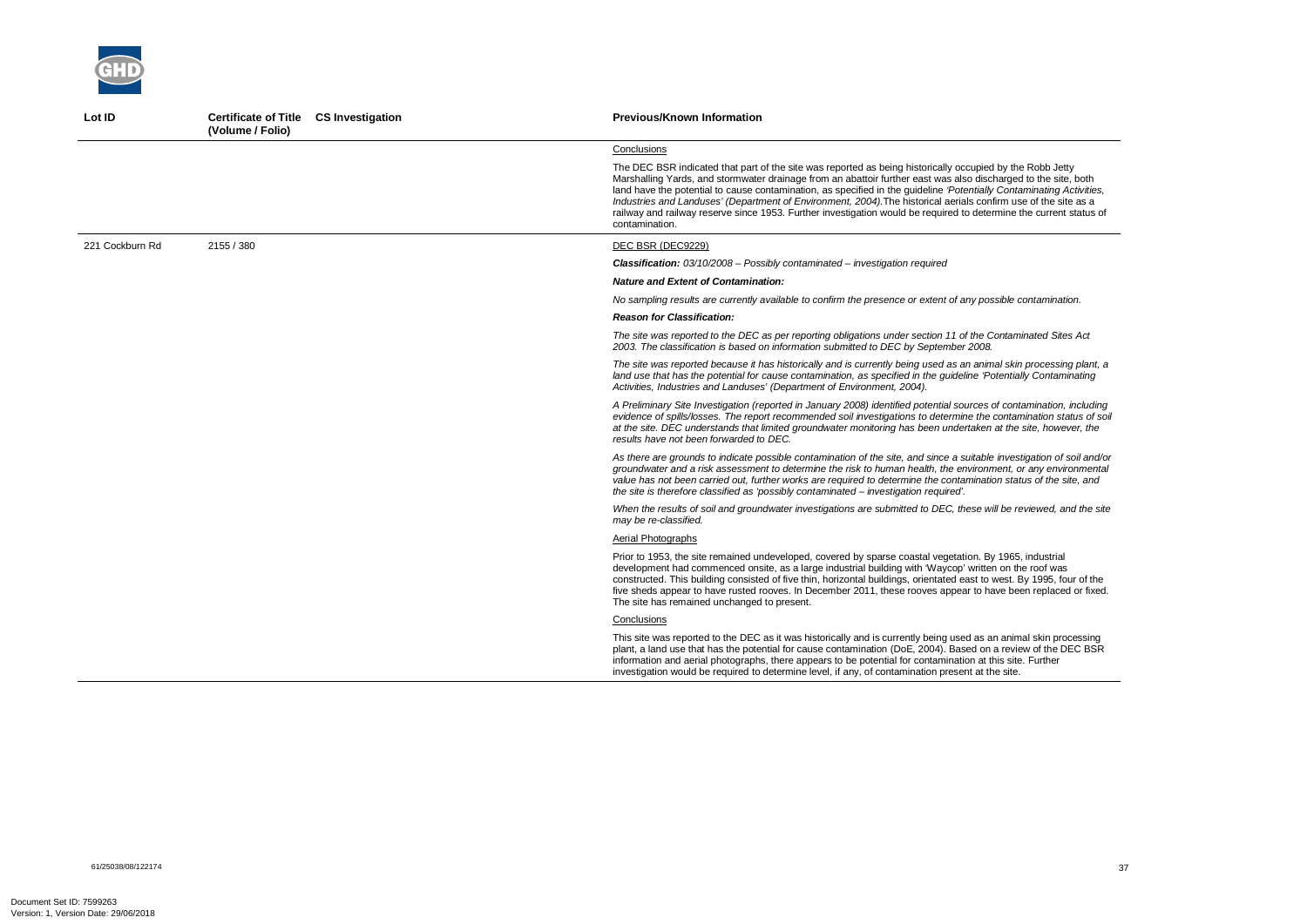

| Lot ID                | Certificate of Title CS Investigation<br>(Volume / Folio) | <b>Previous/Known Information</b>                                                                                                                                                                                                                                                                                                                                                                                                                                                                                                                                                                                                                                                                                                                                                                                                                                                                                                                                                                                                                                                                                                                                                                                                                                                                                                                                                  |
|-----------------------|-----------------------------------------------------------|------------------------------------------------------------------------------------------------------------------------------------------------------------------------------------------------------------------------------------------------------------------------------------------------------------------------------------------------------------------------------------------------------------------------------------------------------------------------------------------------------------------------------------------------------------------------------------------------------------------------------------------------------------------------------------------------------------------------------------------------------------------------------------------------------------------------------------------------------------------------------------------------------------------------------------------------------------------------------------------------------------------------------------------------------------------------------------------------------------------------------------------------------------------------------------------------------------------------------------------------------------------------------------------------------------------------------------------------------------------------------------|
| 152 Cockburn Rd       | 2155 / 379                                                | DEC BSR (DEC5596)                                                                                                                                                                                                                                                                                                                                                                                                                                                                                                                                                                                                                                                                                                                                                                                                                                                                                                                                                                                                                                                                                                                                                                                                                                                                                                                                                                  |
| (Lots 221 and 222     |                                                           | Awaiting classification.                                                                                                                                                                                                                                                                                                                                                                                                                                                                                                                                                                                                                                                                                                                                                                                                                                                                                                                                                                                                                                                                                                                                                                                                                                                                                                                                                           |
| Cockburn Rd)          |                                                           | Aerial Photographs                                                                                                                                                                                                                                                                                                                                                                                                                                                                                                                                                                                                                                                                                                                                                                                                                                                                                                                                                                                                                                                                                                                                                                                                                                                                                                                                                                 |
|                       |                                                           | Prior to 1953, the site remained undeveloped, covered by sparse coastal vegetation. By 1965, two small sheds<br>have been constructed in the western portion of the site, with a laydown area present in the centre of the site and a<br>small pond present just east of the laydown area. By 1974, the two small sheds in the western portion of the site<br>have been replaced by one larger building and two small industrial buildings are now located in the north-eastern<br>portion of the site. In 1981, it is possible to discern the area near the western boundary has been lowered (dug<br>out), the laydown area in the centre of the site has been extended and there appears to be an evaporation pond or<br>pit in the south-eastern corner. By 1995, the laydown area extends to the western boundary. The dug out area in<br>the north-eastern portion of the site also appears to have been levelled. By 1999, there is an increase in laydown<br>in the eastern portion of the site. In 2004, the laydown are appears to have been reorganised and reduced in size.<br>Between 2006 and 2007, the laydown materials in the south-eastern corner have been removed and three bunded<br>pits have been dug again. In April 2011, one of the ponds in the south-eastern corner appears to be filled with a<br>liquid. The site has remained unchanged to present. |
|                       |                                                           | This site is currently occupied by SCHÜTZ DSL Group (Coogee Drums), which are a leading international<br>producer of high-quality packaging systems, offering a range of products for liquid and dry filling goods, such as<br>intermediate bulk containers, stainless steel units and mild grease units, drums, small volume refillable containers<br>an reconditioned steel drums. This site is assumed to be a part of 146 Cockburn Road, which is also occupied by<br>SCHÜTZ DSL Group.                                                                                                                                                                                                                                                                                                                                                                                                                                                                                                                                                                                                                                                                                                                                                                                                                                                                                        |
|                       |                                                           | City of Cockburn Information                                                                                                                                                                                                                                                                                                                                                                                                                                                                                                                                                                                                                                                                                                                                                                                                                                                                                                                                                                                                                                                                                                                                                                                                                                                                                                                                                       |
|                       |                                                           | Information provided by the City of Cockburn indicates that this site has been occupied by SCHÜTZ DSL Group for<br>a number of years and is used for drum storage and cleaning. The use of this site may have resulted may have<br>resulted in some chemical spillages. Furthermore, it is understood that an evaporation pond is present at the site<br>and that there is potential for leakages from this pond.                                                                                                                                                                                                                                                                                                                                                                                                                                                                                                                                                                                                                                                                                                                                                                                                                                                                                                                                                                  |
|                       |                                                           | Conclusions                                                                                                                                                                                                                                                                                                                                                                                                                                                                                                                                                                                                                                                                                                                                                                                                                                                                                                                                                                                                                                                                                                                                                                                                                                                                                                                                                                        |
|                       |                                                           | The DEC list the current land use of chemical manufacturing, blending or mixing (plastics), drum or tank re-<br>conditioning or recycling facility and steel works as potentially contaminating activities. Based on a review of the<br>DEC BSR information and aerial photographs, there appears to be a moderate potential for contamination at this<br>site, however GHD understands that the current site owners have commissioned WSP to undertake contaminated<br>site investigations and remediation at this site.                                                                                                                                                                                                                                                                                                                                                                                                                                                                                                                                                                                                                                                                                                                                                                                                                                                          |
| Lot 252 on plan 26401 | 2217 / 015                                                | <b>DEC BSR</b>                                                                                                                                                                                                                                                                                                                                                                                                                                                                                                                                                                                                                                                                                                                                                                                                                                                                                                                                                                                                                                                                                                                                                                                                                                                                                                                                                                     |
|                       |                                                           | Not reported to DEC as a known or suspected contaminated site.                                                                                                                                                                                                                                                                                                                                                                                                                                                                                                                                                                                                                                                                                                                                                                                                                                                                                                                                                                                                                                                                                                                                                                                                                                                                                                                     |
|                       |                                                           | <b>Aerial Photographs</b>                                                                                                                                                                                                                                                                                                                                                                                                                                                                                                                                                                                                                                                                                                                                                                                                                                                                                                                                                                                                                                                                                                                                                                                                                                                                                                                                                          |
|                       |                                                           | From 1953 to present, the site appears to have been used as road for vehicles next to the railway reserve<br>(scattered vegetation strip). The track became a bitumised road between 1995 and 2000.                                                                                                                                                                                                                                                                                                                                                                                                                                                                                                                                                                                                                                                                                                                                                                                                                                                                                                                                                                                                                                                                                                                                                                                |
|                       |                                                           | Conclusions                                                                                                                                                                                                                                                                                                                                                                                                                                                                                                                                                                                                                                                                                                                                                                                                                                                                                                                                                                                                                                                                                                                                                                                                                                                                                                                                                                        |
|                       |                                                           | Based on a review of the DEC BSR information and aerial photographs, there appears to be a very limited<br>potential only for contamination.                                                                                                                                                                                                                                                                                                                                                                                                                                                                                                                                                                                                                                                                                                                                                                                                                                                                                                                                                                                                                                                                                                                                                                                                                                       |
| Lot 55 on plan 20584  | 2037 / 286                                                | <b>DEC BSR (DMO 1476)</b>                                                                                                                                                                                                                                                                                                                                                                                                                                                                                                                                                                                                                                                                                                                                                                                                                                                                                                                                                                                                                                                                                                                                                                                                                                                                                                                                                          |
|                       |                                                           | Not reported to DEC as a known or suspected contaminated site.                                                                                                                                                                                                                                                                                                                                                                                                                                                                                                                                                                                                                                                                                                                                                                                                                                                                                                                                                                                                                                                                                                                                                                                                                                                                                                                     |
|                       |                                                           | Aerial Photographs                                                                                                                                                                                                                                                                                                                                                                                                                                                                                                                                                                                                                                                                                                                                                                                                                                                                                                                                                                                                                                                                                                                                                                                                                                                                                                                                                                 |
|                       |                                                           | The site appears to be a road reserve. Prior to 1953, the site remained undeveloped, covered by sparse coastal<br>vegetation. By 1979, the site has been cleared and in 1981, the site forms part of the Cockburn Road reserve. The<br>site remains unchanged to present, with the exception of vegetation regrowth.                                                                                                                                                                                                                                                                                                                                                                                                                                                                                                                                                                                                                                                                                                                                                                                                                                                                                                                                                                                                                                                               |
|                       |                                                           | Conclusions                                                                                                                                                                                                                                                                                                                                                                                                                                                                                                                                                                                                                                                                                                                                                                                                                                                                                                                                                                                                                                                                                                                                                                                                                                                                                                                                                                        |
|                       |                                                           | Based on a review of the DEC BSR information and aerial photographs, there appears to be a very limited<br>potential only for contamination.                                                                                                                                                                                                                                                                                                                                                                                                                                                                                                                                                                                                                                                                                                                                                                                                                                                                                                                                                                                                                                                                                                                                                                                                                                       |

61/25038/08/122174<br>61/25038/08/122174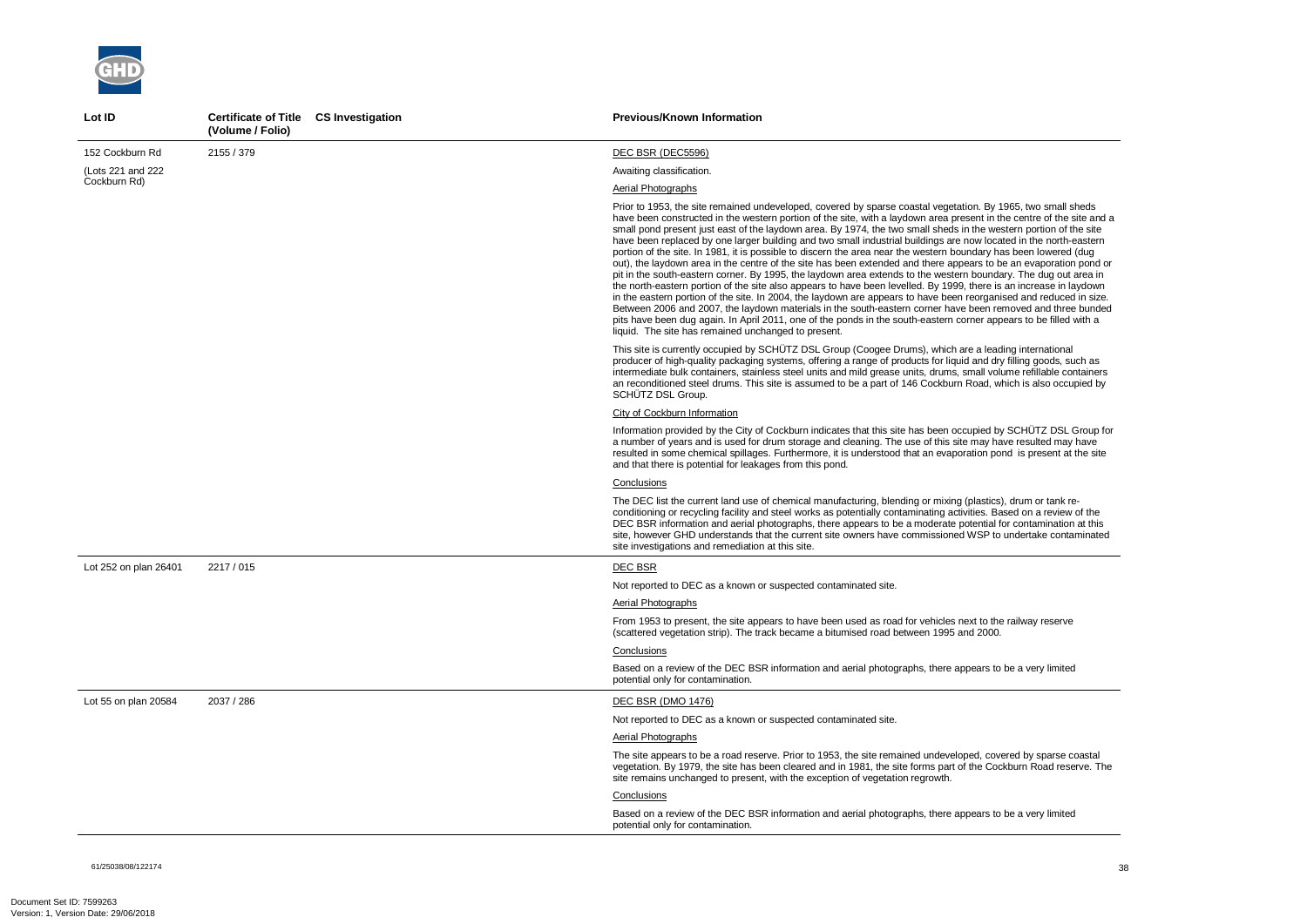

| Lot ID           | <b>Certificate of Title</b><br>(Volume / Folio) | <b>CS Investigation</b>                                                                                                                                 | <b>Previous/Known Information</b>                                                                                                                                                                                                                                                                                                            |
|------------------|-------------------------------------------------|---------------------------------------------------------------------------------------------------------------------------------------------------------|----------------------------------------------------------------------------------------------------------------------------------------------------------------------------------------------------------------------------------------------------------------------------------------------------------------------------------------------|
| 9906 Cockburn Rd | 2622 / 391                                      | GHD (2004) North Coogee Master Plan Area, Groundwater Data                                                                                              | <b>DEC BSR (DEC12104)</b>                                                                                                                                                                                                                                                                                                                    |
|                  |                                                 | Review.                                                                                                                                                 | Awaiting classification.                                                                                                                                                                                                                                                                                                                     |
|                  |                                                 | GHD (2006) Cockburn Coast Urban Redevelopment, Phase 1:<br>Project Inception Report. October 2006.                                                      | Onsite Investigations                                                                                                                                                                                                                                                                                                                        |
|                  |                                                 | GHD (2007) Cockburn Coast Urban Redevelopment,<br>Environmental Service Phase 2: Desk Based Review, Package 4<br>- South Cockburn Area. September 2007. | GHD was commissioned by LandCorp to undertake contaminated sites investigations to determine if the former<br>use of the site had resulted in contamination that restricted the proposed development. These investigations have<br>been subject to review by a DEC accredited contaminated sites auditor.                                    |
|                  |                                                 | GHD (2008) Fisherman's Cooperative Sampling, Pre-Demolition<br>Sampling Results. July 2008.                                                             | The onsite investigation also identified the presence of localised Asbestos Containing Materials (ACM) associated<br>with remnant service infrastructure at 9906 Cockburn Rd. GHD recommended that the known locations of ACM be<br>removed as part of the Remediation and Validation Plan (to be developed) and that a CEMP be developed to |
|                  |                                                 | GHD (2010) Cockburn Coast Urban Redevelopment, Sampling<br>and Analysis Plan. January 2010.                                                             | manage any future ACM that may be identified during the development works at 9906 Cockburn Rd. As long as<br>these issues are addressed this site is considered suitable for the proposed mixed land use development.                                                                                                                        |
|                  |                                                 | GHD (2012) Report for Cockburn Coast Detailed Site<br>Investigation, Package 4: South Cockburn Area, North Coogee.<br>March 2012.                       |                                                                                                                                                                                                                                                                                                                                              |
| 9907 Cockburn Rd | 2622 / 392                                      | GHD (2004) North Coogee Master Plan Area, Groundwater Data                                                                                              | DEC BSR (DMO 7254)                                                                                                                                                                                                                                                                                                                           |
|                  |                                                 | Review.                                                                                                                                                 | Not reported to DEC as a known or suspected contaminated site.                                                                                                                                                                                                                                                                               |
|                  |                                                 | GHD (2006) Cockburn Coast Urban Redevelopment, Phase 1:<br>Project Inception Report. October 2006.                                                      | Onsite Investigations                                                                                                                                                                                                                                                                                                                        |
|                  |                                                 | GHD (2007) Cockburn Coast Urban Redevelopment,<br>Environmental Service Phase 2: Desk Based Review, Package 4<br>- South Cockburn Area. September 2007. | GHD was commissioned by LandCorp to undertake contaminated sites investigations to determine if the former<br>use of the site had resulted in contamination that restricted the proposed development. These investigations have<br>been subject to review by a DEC accredited contaminated sites auditor.                                    |
|                  |                                                 | GHD (2010) Cockburn Coast Urban Redevelopment, Sampling<br>and Analysis Plan. January 2010.                                                             | The onsite investigations identified an isolated hydrocarbon impact and the presence of localised ACM.<br>Management measures will be implemented as part of the works commissioned by LandCorp to render the site<br>suitable for the proposed development. GHD recommended that hydrocarbon impacted soils and known locations             |
|                  |                                                 | GHD (2012) Report for Cockburn Coast Detailed Site<br>Investigation, Package 4: South Cockburn Area, North Coogee.<br>March 2012.                       | of ACM be removed as part of the Remediation and Validation Plan (to be developed) and that a CEMP be<br>developed to manage any future ACM that may be identified during the development works. As long as these<br>issues are addressed the site is considered suitable for the proposed mixed use development.                            |
| 9908 Cockburn Rd | 2622 / 393                                      | GHD (2004) North Coogee Master Plan Area, Groundwater Data                                                                                              | DEC BSR (DEC3280)                                                                                                                                                                                                                                                                                                                            |
| 26 Cockburn Rd   | 1382 / 584                                      | Review.                                                                                                                                                 | Awaiting classification.                                                                                                                                                                                                                                                                                                                     |
|                  |                                                 | GHD (2006) Cockburn Coast Urban Redevelopment, Phase 1:<br>Project Inception Report. October 2006.                                                      | Onsite Investigations                                                                                                                                                                                                                                                                                                                        |
|                  |                                                 | GHD (2007) Cockburn Coast Urban Redevelopment,<br>Environmental Service Phase 2: Desk Based Review, Package 4<br>- South Cockburn Area. September 2007. | GHD was commissioned by LandCorp to undertake contaminated sites investigations to determine if the former<br>use of the site had resulted in contamination that restricted the proposed development. These investigations have<br>been subject to review by a DEC accredited contaminated sites auditor.                                    |
|                  |                                                 | GHD (2010) Cockburn Coast Urban Redevelopment, Sampling<br>and Analysis Plan. January 2010.                                                             | The onsite investigation also identified the presence of localised ACM associated with fly-tipping. GHD<br>recommended that the known locations of ACM be removed as part of the Remediation and Validation Plan (to be<br>developed) and that a CEMP be developed to manage any future ACM that may be identified during the                |
|                  |                                                 | GHD (2012) Report for Cockburn Coast Detailed Site<br>Investigation, Package 4: South Cockburn Area, North Coogee.<br>March 2012.                       | development works. As long as these issues are addressed these sites are considered suitable for the proposed<br>mixed use development.                                                                                                                                                                                                      |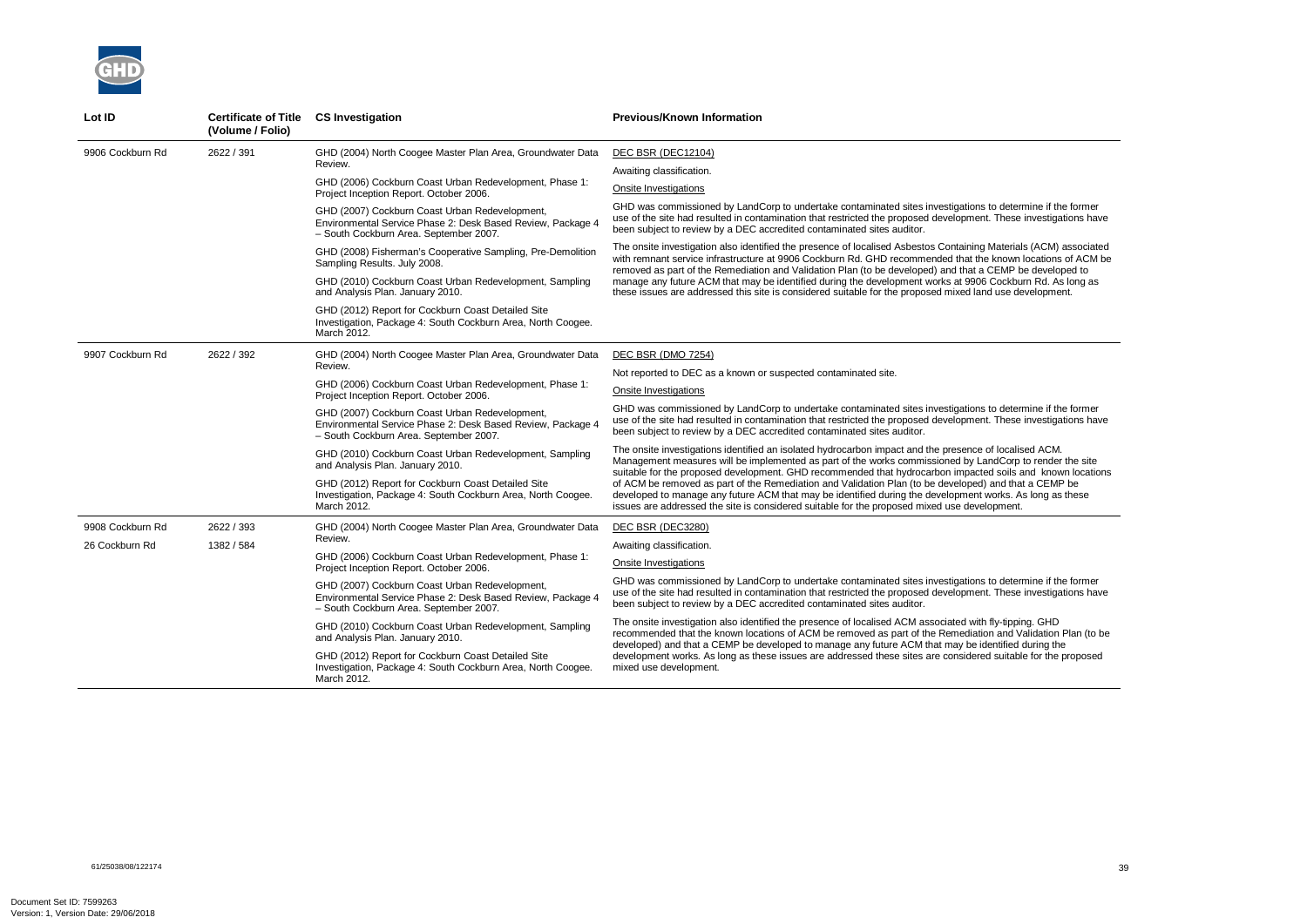

Lot ID **Certificate of Title CS Investigation** 

|                        | (Volume / Folio) |                                                                                                                                                                                                                                                                                                                                                                                                                                                                                                                                           |
|------------------------|------------------|-------------------------------------------------------------------------------------------------------------------------------------------------------------------------------------------------------------------------------------------------------------------------------------------------------------------------------------------------------------------------------------------------------------------------------------------------------------------------------------------------------------------------------------------|
| Lot 9909 on plan 47039 | LR3156 / 937     | DEC BSR (11/90/522 and DEC11225)                                                                                                                                                                                                                                                                                                                                                                                                                                                                                                          |
|                        |                  | Classification: 12/11/2009 - Decontaminated                                                                                                                                                                                                                                                                                                                                                                                                                                                                                               |
|                        |                  | <b>Nature and Extent of Contamination:</b>                                                                                                                                                                                                                                                                                                                                                                                                                                                                                                |
|                        |                  | Following remediation, no contamination remains at the Site.                                                                                                                                                                                                                                                                                                                                                                                                                                                                              |
|                        |                  | <b>Reason for Classification:</b>                                                                                                                                                                                                                                                                                                                                                                                                                                                                                                         |
|                        |                  | Background:                                                                                                                                                                                                                                                                                                                                                                                                                                                                                                                               |
|                        |                  | The site was reported to the DEC as part of the approvals process for residential subdivision of the site. The site<br>classification is based on information submitted to DEC by November 2009.                                                                                                                                                                                                                                                                                                                                          |
|                        |                  | The site forms part of the Port Coogee Development Area, Cockburn Road, North Coogee WA 6163.                                                                                                                                                                                                                                                                                                                                                                                                                                             |
|                        |                  | The site was historically used for industrial and commercial purposes including animal carcass processing works<br>and tanneries. These are land uses that have the potential to cause contamination as per the guideline 'Potentially<br>Contaminating Activities, Industries and Landuses' (Department of Environment, 2004).                                                                                                                                                                                                           |
|                        |                  | Soil Investigations:                                                                                                                                                                                                                                                                                                                                                                                                                                                                                                                      |
|                        |                  | The site was subject to soil and groundwater investigations and remediation works between 2005 and 2008. Soil<br>investigations identified the presence of heavy metals, organochlorine pesticides, hydrocarbons (i.e. from petrol or<br>diesel) and asbestos contamination within near surface soils across the site. The contaminant concentrations<br>exceeded Health Investigation Levels for residential land uses (as published in guideline 'Assessment Levels for<br>Soil, Sediment and Water', Department of Environment, 2003). |
|                        |                  | Soil contamination was remediated by excavation and off-site disposal and validated following the completion of<br>the remediation works. Soil remediation and validation works concluded in May 2007.                                                                                                                                                                                                                                                                                                                                    |
|                        |                  | Groundwater Investigations:                                                                                                                                                                                                                                                                                                                                                                                                                                                                                                               |
|                        |                  | An initial groundwater investigation identified the widespread presence of nutrient contamination at concentrations<br>exceeding Marine Water Ecosystems assessment criteria as published in guideline 'Assessment Levels for Soil,<br>Sediment and Water' (Department of Environment, 2003), within the superficial aquifer underlying the site.                                                                                                                                                                                         |
|                        |                  | A risk assessment demonstrated that the presence of elevated nutrients within shallow groundwater represented a<br>risk to the quality of the water within the proposed marina developments to the west of the site, which would give<br>rise to eutrophication and algal blooms.                                                                                                                                                                                                                                                         |
|                        |                  | Groundwater monitoring data accompanied by a Mandatory Auditor's Report prepared by an accredited<br>Contaminated Sites Auditor, was submitted to DEC in 2008, following two years of groundwater monitoring across<br>the site.                                                                                                                                                                                                                                                                                                          |
|                        |                  | The groundwater investigation was carried out in accordance with the standards set out in DEC's 'Contaminated<br>Sites Management Series' of guidelines. The investigation identified the presence of heavy metals, organochlorine<br>pesticides and nutrients exceeding ANZECC 2000 Marine Water Ecosystems Criteria as set out in the guideline<br>'Assessment Levels for Soil, Sediment and Water' (Department of Environment, 2003).                                                                                                  |
|                        |                  | On 17 August 2009 DEC received information confirming the extent of the groundwater plume and identifying the<br>cadastral lots impacted by groundwater contamination. The extent of the groundwater contamination plume was<br>further refined in new information presented to the DEC on 4 November 2009.                                                                                                                                                                                                                               |
|                        |                  | The site's remediation management program requires the design and operation of a Groundwater Interception<br>Drain (GID) to intercept and depress groundwater levels to minimise the recharge of contaminated groundwater<br>entering the proposed marina development. The ongoing management of abstraction from the GID is subject to a<br>5C Licence to Abstract Water issued and regulated by the Department of Water.                                                                                                                |
|                        |                  | Conclusions:                                                                                                                                                                                                                                                                                                                                                                                                                                                                                                                              |
|                        |                  | A screening risk assessment has demonstrated that after successful completion of soil remediation works, the site<br>is suitable for the proposed residential, public open space and the commercial uses and groundwater is suitable<br>for domestic garden irrigation uses. The operation and management of the GID will minimise the risk to the marina<br>environment.                                                                                                                                                                 |
|                        |                  | As the site was known to be contaminated but has been subject to remediation works and risk assessment that<br>has shown that the site is suitable for the proposed residential, public open space and the commercial land uses,<br>the site has been classified as 'decontaminated'.                                                                                                                                                                                                                                                     |

**Previous/Known Information**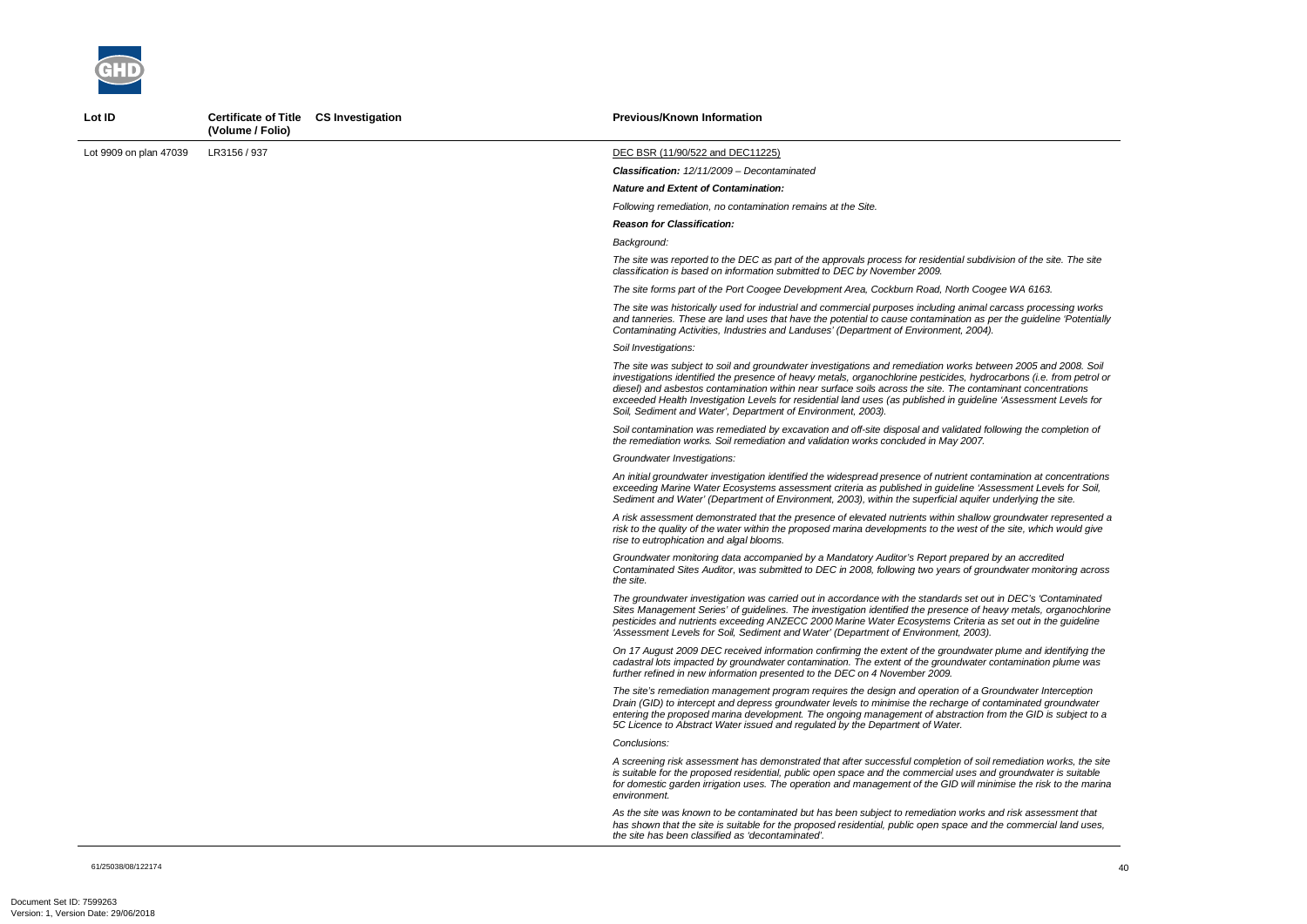| Lot ID          | <b>Certificate of Title CS Investigation</b><br>(Volume / Folio) | <b>Previous/Known Information</b>                                                                                                                                                                                                                                                                                                                                                                                                                                                                                                                                                                                                                                                                                                                                                                                                                                              |
|-----------------|------------------------------------------------------------------|--------------------------------------------------------------------------------------------------------------------------------------------------------------------------------------------------------------------------------------------------------------------------------------------------------------------------------------------------------------------------------------------------------------------------------------------------------------------------------------------------------------------------------------------------------------------------------------------------------------------------------------------------------------------------------------------------------------------------------------------------------------------------------------------------------------------------------------------------------------------------------|
|                 |                                                                  | In accordance with Department of Health advice if groundwater is being, or is proposed to be, abstracted DEC<br>recommends that analytical testing should be carried out to determine whether the groundwater is suitable for its<br>intended use.                                                                                                                                                                                                                                                                                                                                                                                                                                                                                                                                                                                                                             |
|                 |                                                                  | Aerial Photographs                                                                                                                                                                                                                                                                                                                                                                                                                                                                                                                                                                                                                                                                                                                                                                                                                                                             |
|                 |                                                                  | Prior to 1953, the site appears to have been used for cleared agriculture/stock grazing. In 1965, there is evidence<br>of vehicular movement (car tracks) across a small portion of the site. There were no significant changes onsite<br>until 1981, where the central portion of the site appears to have undergone excavation activities. In 1985, it<br>appears that there is a pond in the excavation area. By 1995, the excavation area has been levelled and is<br>covered by sparse coastal vegetation. Between January and July 2008, Spearwood Avenue is constructed onsite<br>and intersects the site in an east-west orientation. The site remains unchanged to present.                                                                                                                                                                                           |
|                 |                                                                  | Conclusions                                                                                                                                                                                                                                                                                                                                                                                                                                                                                                                                                                                                                                                                                                                                                                                                                                                                    |
|                 |                                                                  | Based on a review of the DEC BSR information and aerial photographs, there appears to be a very low potential<br>for contamination following the remediation of the site and the site appears suitable for the proposed mixed use.                                                                                                                                                                                                                                                                                                                                                                                                                                                                                                                                                                                                                                             |
| 51 Cockburn Rd  | 1117 / 087                                                       | <b>DEC BSR (DMO 1476)</b>                                                                                                                                                                                                                                                                                                                                                                                                                                                                                                                                                                                                                                                                                                                                                                                                                                                      |
|                 |                                                                  | Not reported to DEC as a known or suspected contaminated site.                                                                                                                                                                                                                                                                                                                                                                                                                                                                                                                                                                                                                                                                                                                                                                                                                 |
|                 |                                                                  | Aerial Photographs                                                                                                                                                                                                                                                                                                                                                                                                                                                                                                                                                                                                                                                                                                                                                                                                                                                             |
|                 |                                                                  | Prior to 1953, the site appears to have been mostly cleared, with a completely cleared square area in the centre of<br>the site and the remainder covered by sparse coastal vegetation. There is evidence of vehicular movement in 1974<br>across the centre of the site. There are no noticeable changes until 1981, where the site appears to have received<br>illegal dumping of waste in the centre of the site. By 1985, there is increased, sparse dumping of materials onsite.<br>In 1995, the western portion of the site is completely cleared. By 2000, the vegetation onsite has regrown, the<br>potentially burnt vegetation in the eastern portion of the site. In 2001, the vegetation has regrown to form low lying<br>grasses and bushes, with evidence of vehicular movement around the perimeter of the site. The site has remained<br>unchanged to present. |
|                 |                                                                  | Conclusions                                                                                                                                                                                                                                                                                                                                                                                                                                                                                                                                                                                                                                                                                                                                                                                                                                                                    |
|                 |                                                                  | Based on a review of the DEC BSR information and aerial photographs, there appears to be a very limited<br>potential only for contamination at this site.                                                                                                                                                                                                                                                                                                                                                                                                                                                                                                                                                                                                                                                                                                                      |
| 980 Cockburn Rd | 1117 / 087                                                       | DEC BSR (DMO 1476)                                                                                                                                                                                                                                                                                                                                                                                                                                                                                                                                                                                                                                                                                                                                                                                                                                                             |
|                 |                                                                  | Not reported to DEC as a known or suspected contaminated site.                                                                                                                                                                                                                                                                                                                                                                                                                                                                                                                                                                                                                                                                                                                                                                                                                 |
|                 |                                                                  | Aerial Photographs                                                                                                                                                                                                                                                                                                                                                                                                                                                                                                                                                                                                                                                                                                                                                                                                                                                             |
|                 |                                                                  | Prior to 1953, the site appears to have been covered by sparse coastal vegetation. There is evidence of vehicular<br>movement in 1974 across the south-western corner of the site. There are no noticeable changes until 1981, where<br>the site appears to have increased vehicular activity. By 1985, there is a major track running in a north-south<br>orientation interesting the centre of the site. By 2000, there is evidence of potentially burnt vegetation in the<br>western portion of the site. In 2001, the vegetation has regrown to form low lying grasses and bushes, with<br>evidence of vehicular movement across the centre of the site. The site has remained unchanged to present.                                                                                                                                                                       |
|                 |                                                                  | Conclusions                                                                                                                                                                                                                                                                                                                                                                                                                                                                                                                                                                                                                                                                                                                                                                                                                                                                    |
|                 |                                                                  | Based on a review of the DEC BSR information and aerial photographs, there appears to be a very limited<br>potential for contamination at this site.                                                                                                                                                                                                                                                                                                                                                                                                                                                                                                                                                                                                                                                                                                                           |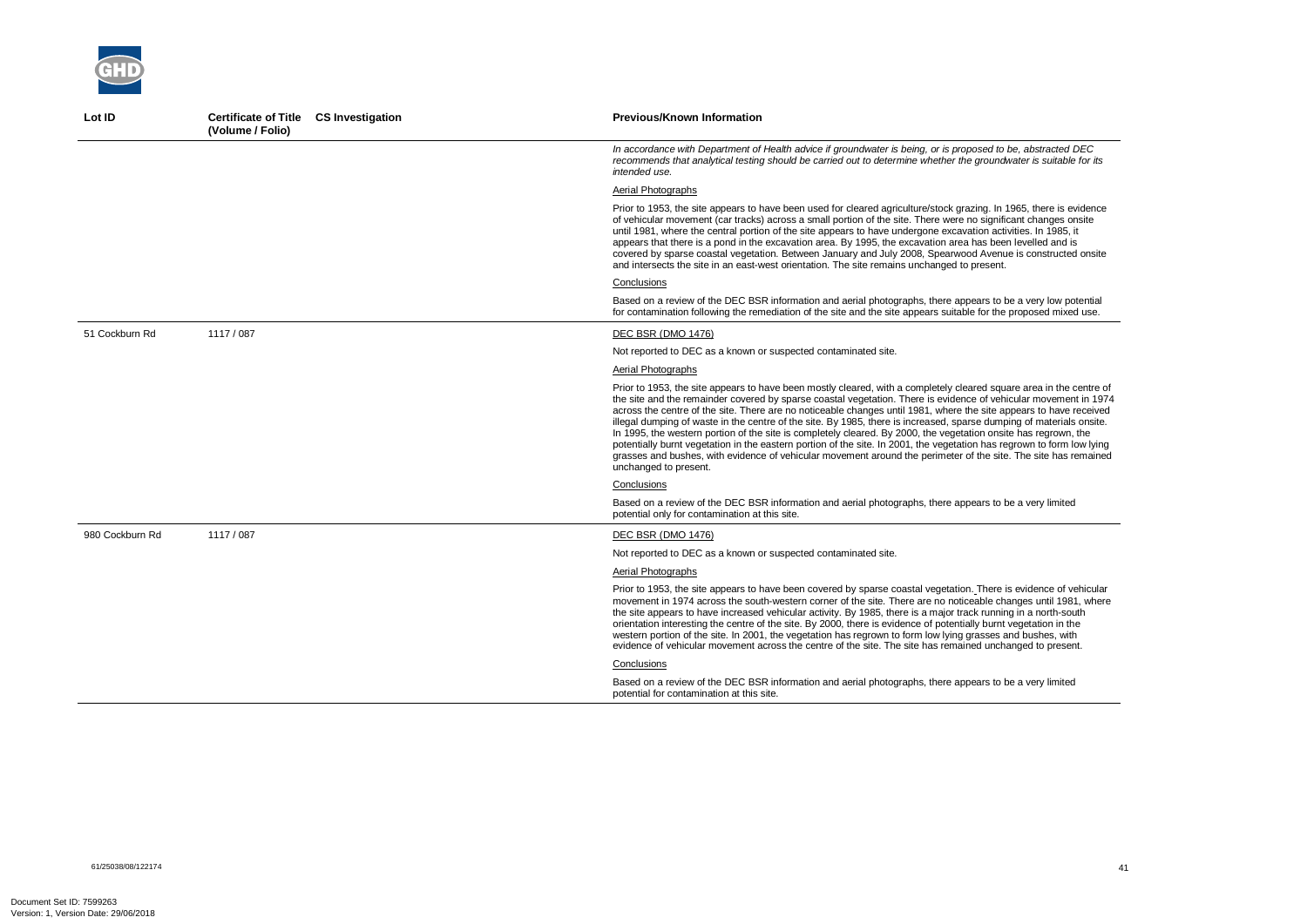61/25038/08/122174 42



| Lot ID                 | Certificate of Title CS Investigation<br>(Volume / Folio) | <b>Previous/Known Information</b>                                                                                                                                                                                                                                                                                                                                                                                                                                                                                                                                                                                                                                                                                                                                                                                           |
|------------------------|-----------------------------------------------------------|-----------------------------------------------------------------------------------------------------------------------------------------------------------------------------------------------------------------------------------------------------------------------------------------------------------------------------------------------------------------------------------------------------------------------------------------------------------------------------------------------------------------------------------------------------------------------------------------------------------------------------------------------------------------------------------------------------------------------------------------------------------------------------------------------------------------------------|
| 52 Cockburn Rd         | 1117 / 087                                                | <b>DEC BSR (DMO 1476)</b>                                                                                                                                                                                                                                                                                                                                                                                                                                                                                                                                                                                                                                                                                                                                                                                                   |
|                        |                                                           | Not reported to DEC as a known or suspected contaminated site.                                                                                                                                                                                                                                                                                                                                                                                                                                                                                                                                                                                                                                                                                                                                                              |
|                        |                                                           | Aerial Photographs                                                                                                                                                                                                                                                                                                                                                                                                                                                                                                                                                                                                                                                                                                                                                                                                          |
|                        |                                                           | Prior to 1953, the site appears to have been mostly cleared, with the remainder covered by sparse coastal<br>vegetation. There are no noticeable changes until 1981, where the site appears to have increased vehicular<br>activity and clearing. By 1985 placement of materials on the site to the north is encroaching on this site, however<br>this appears to be very minor. In 1995, the western portion of the site is completely cleared. By 2000, the<br>vegetation onsite has regrown, the potentially burnt vegetation in the eastern portion of the site. In 2001, the<br>vegetation has regrown to form low lying grasses and bushes, with evidence of vehicular movement around the<br>perimeter of the site. The site has remained unchanged to present.                                                      |
|                        |                                                           | Conclusions                                                                                                                                                                                                                                                                                                                                                                                                                                                                                                                                                                                                                                                                                                                                                                                                                 |
|                        |                                                           | Based on a review of the DEC BSR information and aerial photographs, there appears to be a limited potential<br>only for contamination on this site.                                                                                                                                                                                                                                                                                                                                                                                                                                                                                                                                                                                                                                                                        |
| Lot 4197 on plan 20584 | LR3038 / 208                                              | DEC BSR (DMO 1476)                                                                                                                                                                                                                                                                                                                                                                                                                                                                                                                                                                                                                                                                                                                                                                                                          |
|                        |                                                           | Not reported to DEC as a known or suspected contaminated site.                                                                                                                                                                                                                                                                                                                                                                                                                                                                                                                                                                                                                                                                                                                                                              |
|                        |                                                           | <b>Aerial Photographs</b>                                                                                                                                                                                                                                                                                                                                                                                                                                                                                                                                                                                                                                                                                                                                                                                                   |
|                        |                                                           | During 1953, the northern portion of the site is covered by sparse coastal vegetation, the central portion of the site<br>comprises excavations (possibly quarrying activities) and the southern portion of the site comprises dense<br>vegetation. By 1977, there are tracks present throughout all sections of the site. By 1981, there appears to be<br>vegetation growth throughout the site, in particular, the central part of the site where the excavations were. During<br>1995, the majority of the site and surrounds have been completely cleared, with limited vegetation remaining in the<br>central and southern portions of the site. By 2000, vegetation has regrown in the central portion of the site. Tracks<br>are visible throughout the site. The site has remained relatively unchanged to present. |
|                        |                                                           | Conclusions                                                                                                                                                                                                                                                                                                                                                                                                                                                                                                                                                                                                                                                                                                                                                                                                                 |
|                        |                                                           | Based on a review of the DEC BSR information and aerial photographs, there appears to be generally limited<br>potential only for contamination on this site, with the possible exception of former excavation locations (possible<br>localised quarry/backfill activities which have potential to contain contamination, albeit localised).                                                                                                                                                                                                                                                                                                                                                                                                                                                                                 |
| 25 Emplacement Cr      | 2037 / 273                                                | DEC BSR (DMO 1476)                                                                                                                                                                                                                                                                                                                                                                                                                                                                                                                                                                                                                                                                                                                                                                                                          |
|                        |                                                           | Not reported to DEC as a known or suspected contaminated site.                                                                                                                                                                                                                                                                                                                                                                                                                                                                                                                                                                                                                                                                                                                                                              |
|                        |                                                           | Aerial Photographs                                                                                                                                                                                                                                                                                                                                                                                                                                                                                                                                                                                                                                                                                                                                                                                                          |
|                        |                                                           | Prior to 1965, the majority of the site was covered by dense vegetation. By 1974, there is a track onsite, located in<br>an east to west orientation, in the northern portion of the site. The site remained unchanged until 1995, where it<br>has been completely cleared of all vegetation. By 2000, a building is located on the western portion of the site, with<br>associated car parking located north of the building. The eastern portion of the site remains vacant land. A second<br>industrial building has been constructed to the east of the original building in 2008, and the car parking area has<br>been extended to the eastern boundary. This area to the east is being used as a storage area for boats. The site<br>has remained relatively unchanged to present.                                    |
|                        |                                                           | Currently, the site operates as:                                                                                                                                                                                                                                                                                                                                                                                                                                                                                                                                                                                                                                                                                                                                                                                            |
|                        |                                                           | • Unit 1: Lazco Engineering; and                                                                                                                                                                                                                                                                                                                                                                                                                                                                                                                                                                                                                                                                                                                                                                                            |
|                        |                                                           | • Unit 2: formerly All Marine Services (now vacant and available for lease).                                                                                                                                                                                                                                                                                                                                                                                                                                                                                                                                                                                                                                                                                                                                                |
|                        |                                                           | <b>Conclusions</b>                                                                                                                                                                                                                                                                                                                                                                                                                                                                                                                                                                                                                                                                                                                                                                                                          |
|                        |                                                           | Based on a review of the DEC BSR information and aerial photographs, there appears to be a limited potential<br>only for contamination on this site (e.g leaks/spills/ washing down activities causing substances to enter drains)<br>due to extensive site coverage with a building and sealed surfacing.                                                                                                                                                                                                                                                                                                                                                                                                                                                                                                                  |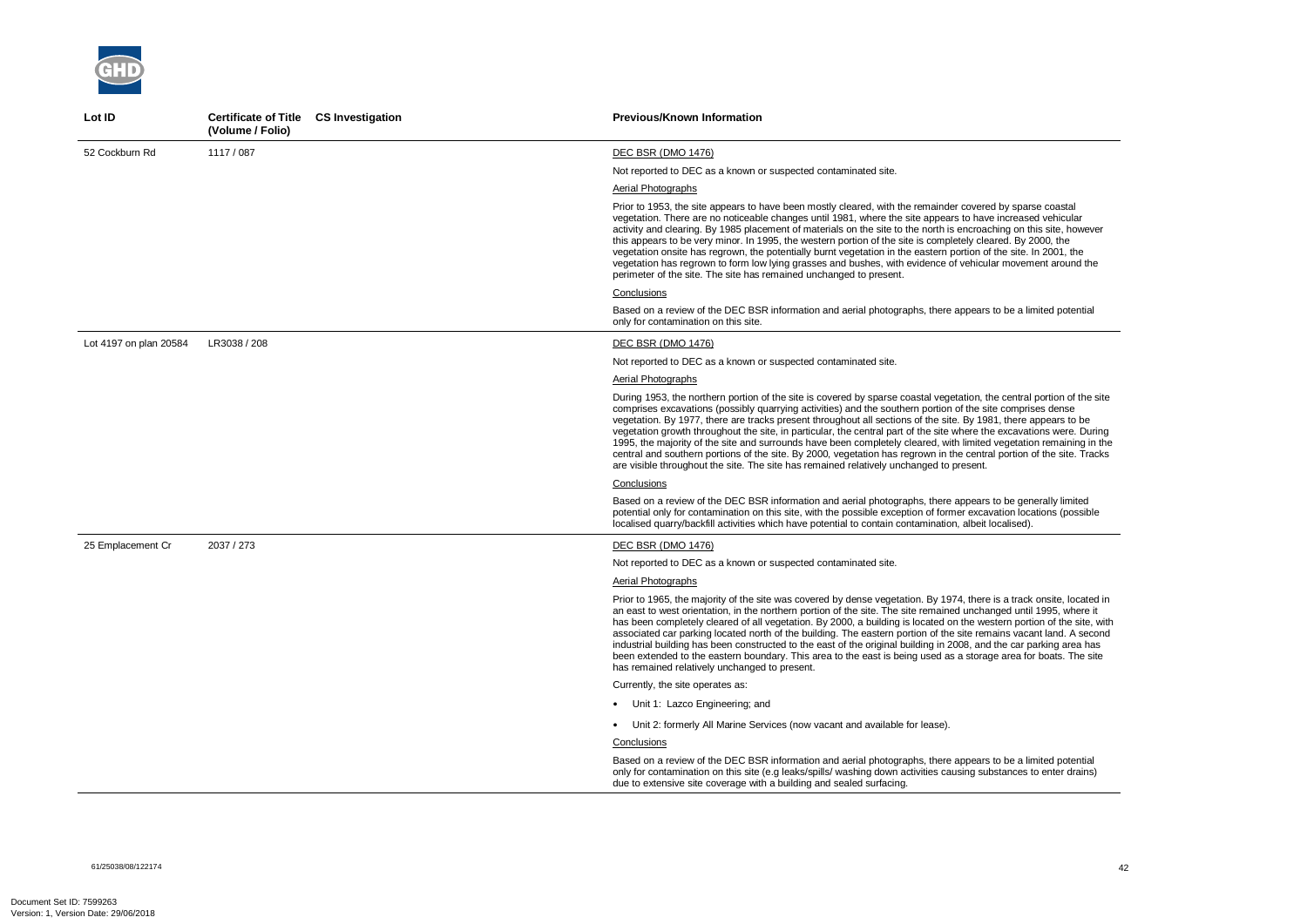61/25038/08/122174 43



| Lot ID                | Certificate of Title CS Investigation<br>(Volume / Folio) | <b>Previous/Known Information</b>                                                                                                                                                                                                                                                                                                                                                                                                                                                                                                                                                                                                                                                                                                                                                                                                                                                                                            |
|-----------------------|-----------------------------------------------------------|------------------------------------------------------------------------------------------------------------------------------------------------------------------------------------------------------------------------------------------------------------------------------------------------------------------------------------------------------------------------------------------------------------------------------------------------------------------------------------------------------------------------------------------------------------------------------------------------------------------------------------------------------------------------------------------------------------------------------------------------------------------------------------------------------------------------------------------------------------------------------------------------------------------------------|
| 4199 Cockburn Rd      | LR3106 / 264                                              | <b>DEC BSR (DMO 1476)</b>                                                                                                                                                                                                                                                                                                                                                                                                                                                                                                                                                                                                                                                                                                                                                                                                                                                                                                    |
|                       |                                                           | Not reported to DEC as a known or suspected contaminated site.                                                                                                                                                                                                                                                                                                                                                                                                                                                                                                                                                                                                                                                                                                                                                                                                                                                               |
|                       |                                                           | Aerial Photographs                                                                                                                                                                                                                                                                                                                                                                                                                                                                                                                                                                                                                                                                                                                                                                                                                                                                                                           |
|                       |                                                           | Prior to 1953, the site was covered by sparse coastal vegetation. The site remained unchanged until 1981, where<br>is has been partially cleared. The site remained unchanged until 1995, where it has been completely cleared of all<br>vegetation. By 2008, vegetation has regrown onsite and there is evidence of vehicular movements. The site has<br>remained relatively unchanged to present.                                                                                                                                                                                                                                                                                                                                                                                                                                                                                                                          |
|                       |                                                           | Currently, this lot resides as vacant land surrounded by a limestone retaining wall. There appears to be illegal<br>dumping/vehicular movement onsite (eg. cars).                                                                                                                                                                                                                                                                                                                                                                                                                                                                                                                                                                                                                                                                                                                                                            |
|                       |                                                           | Conclusions                                                                                                                                                                                                                                                                                                                                                                                                                                                                                                                                                                                                                                                                                                                                                                                                                                                                                                                  |
|                       |                                                           | Based on a review of the DEC BSR information and aerial photographs, there appears to be a limited potential<br>only for contamination on this site, most likely to be related to illegal surface dumping.                                                                                                                                                                                                                                                                                                                                                                                                                                                                                                                                                                                                                                                                                                                   |
| 4195 Cockburn Rd      | LR3106 / 260                                              | <b>DEC BSR (DMO 1476)</b>                                                                                                                                                                                                                                                                                                                                                                                                                                                                                                                                                                                                                                                                                                                                                                                                                                                                                                    |
|                       |                                                           | Not reported to DEC as a known or suspected contaminated site.                                                                                                                                                                                                                                                                                                                                                                                                                                                                                                                                                                                                                                                                                                                                                                                                                                                               |
|                       |                                                           | Aerial Photographs                                                                                                                                                                                                                                                                                                                                                                                                                                                                                                                                                                                                                                                                                                                                                                                                                                                                                                           |
|                       |                                                           | Prior to 1953 to 1981, the site comprised cleared and vacant land. The site remained unchanged until 1995, where<br>it has been completely cleared of all vegetation. By 2008, vegetation has regrown onsite. The site has remained<br>relatively unchanged to present.                                                                                                                                                                                                                                                                                                                                                                                                                                                                                                                                                                                                                                                      |
|                       |                                                           | Currently, this lot resides as vacant land surrounded by a limestone retaining wall.                                                                                                                                                                                                                                                                                                                                                                                                                                                                                                                                                                                                                                                                                                                                                                                                                                         |
|                       |                                                           | Conclusions                                                                                                                                                                                                                                                                                                                                                                                                                                                                                                                                                                                                                                                                                                                                                                                                                                                                                                                  |
|                       |                                                           | Based on a review of the DEC BSR information and aerial photographs, there appears to be a very limited<br>potential only for contamination on this site most likely to be related to illegal surface dumping.                                                                                                                                                                                                                                                                                                                                                                                                                                                                                                                                                                                                                                                                                                               |
| 15 Emplacement Cr     |                                                           | <b>DEC BSR (DMO 1476)</b>                                                                                                                                                                                                                                                                                                                                                                                                                                                                                                                                                                                                                                                                                                                                                                                                                                                                                                    |
| (1/15 Emplacement Cr) | 2142 / 066                                                | Not reported to DEC as a known or suspected contaminated site.                                                                                                                                                                                                                                                                                                                                                                                                                                                                                                                                                                                                                                                                                                                                                                                                                                                               |
| (2/15 Emplacement Cr) | 2142 / 067                                                | Aerial Photographs                                                                                                                                                                                                                                                                                                                                                                                                                                                                                                                                                                                                                                                                                                                                                                                                                                                                                                           |
| (3/15 Emplacement Cr) | 2142 / 068                                                | Prior to 1953, the site was covered by sparse coastal vegetation, with a building bordering the site to the north and<br>a dark shadow indicative of a quarry face, bordering the site to the south. By 1965, the building bordering the site<br>to the south appears to have been removed and the probable quarry activity extended to the south-east of the site.<br>By 1974, a small track is apparent intersecting the site across the north-western corner and vegetation onsite has<br>regrown. The site remained unchanged until 1995, where it has been completely cleared of all vegetation. By<br>2000, a building is located in the centre of the site, with associated car parking located west of the building and a<br>laydown/storage area located east of the building. Apart from vehicular movements and an increase in use of the<br>laydown area, the site has remained relatively unchanged to present. |
|                       |                                                           | Currently, this lot resides as three different businesses, being                                                                                                                                                                                                                                                                                                                                                                                                                                                                                                                                                                                                                                                                                                                                                                                                                                                             |
|                       |                                                           | • Gymnastics Western Australia - Hamilton Hill (formerly located here)                                                                                                                                                                                                                                                                                                                                                                                                                                                                                                                                                                                                                                                                                                                                                                                                                                                       |
|                       |                                                           | E Bauwerk Werkstatt- potentially BAUWERK Paint                                                                                                                                                                                                                                                                                                                                                                                                                                                                                                                                                                                                                                                                                                                                                                                                                                                                               |
|                       |                                                           | Livestock Express                                                                                                                                                                                                                                                                                                                                                                                                                                                                                                                                                                                                                                                                                                                                                                                                                                                                                                            |
|                       |                                                           | • Cotech                                                                                                                                                                                                                                                                                                                                                                                                                                                                                                                                                                                                                                                                                                                                                                                                                                                                                                                     |
|                       |                                                           | Conclusions                                                                                                                                                                                                                                                                                                                                                                                                                                                                                                                                                                                                                                                                                                                                                                                                                                                                                                                  |
|                       |                                                           | Based on a review of the DEC BSR information and aerial photographs, there is potential for contamination to be<br>present at the site associated with quarry/infill activity prior to construction of the current form of development.                                                                                                                                                                                                                                                                                                                                                                                                                                                                                                                                                                                                                                                                                      |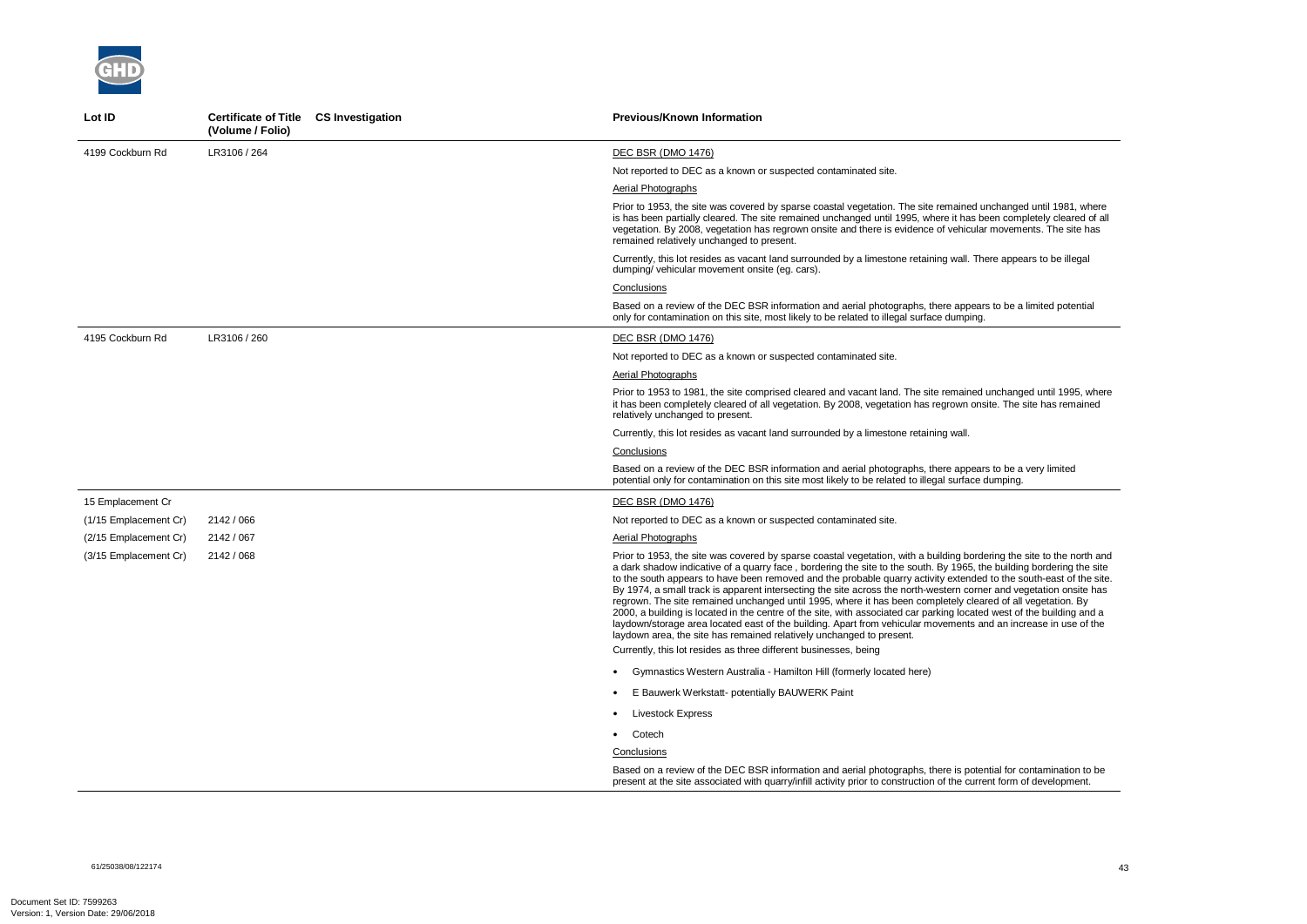

| Lot ID               | Certificate of Title CS Investigation<br>(Volume / Folio) | <b>Previous/Known Information</b>                                                                                                                                                                                                                                                                                                                                                                                                                                                                                                                                                                                                                                                                                                                                                                                                                                                                 |
|----------------------|-----------------------------------------------------------|---------------------------------------------------------------------------------------------------------------------------------------------------------------------------------------------------------------------------------------------------------------------------------------------------------------------------------------------------------------------------------------------------------------------------------------------------------------------------------------------------------------------------------------------------------------------------------------------------------------------------------------------------------------------------------------------------------------------------------------------------------------------------------------------------------------------------------------------------------------------------------------------------|
| 7 Emplacement Cr     | 2037 / 265                                                | DEC BSR (DMO 1476)                                                                                                                                                                                                                                                                                                                                                                                                                                                                                                                                                                                                                                                                                                                                                                                                                                                                                |
|                      |                                                           | Not reported to DEC as a known or suspected contaminated site.                                                                                                                                                                                                                                                                                                                                                                                                                                                                                                                                                                                                                                                                                                                                                                                                                                    |
|                      |                                                           | Aerial Photographs                                                                                                                                                                                                                                                                                                                                                                                                                                                                                                                                                                                                                                                                                                                                                                                                                                                                                |
|                      |                                                           | Prior to 1965, the site was mostly cleared, with the remainder covered by sparse coastal vegetation. By 1974, a<br>track is present onsite, running from north-west corner and passing through the centre of the southern boundary of<br>the site. The site has been cleared in the centre during 1981, leaving a large circle of what appears to be gravel<br>surfacing, leading to a small track intersecting the southern boundary of the site. The site remained unchanged<br>until 1995, where it has been completely cleared of all vegetation. By 2000, a building is located on the south-<br>eastern corner of the site, with associated car parking located north and west of the building. The site has been<br>demolished in 2012 following a fire at the site, with just the concrete pad and bitumised surface remaining. The<br>site has remained relatively unchanged to present. |
|                      |                                                           | Currently, the site resides as FSL Systems (Fremantle Steam Laundry), which are a supplier of work wear and<br>linen hire, including services in uniform rental, dust control mats, continuous towels, recycling of protective clothing<br>and rag supply.                                                                                                                                                                                                                                                                                                                                                                                                                                                                                                                                                                                                                                        |
|                      |                                                           | Conclusions                                                                                                                                                                                                                                                                                                                                                                                                                                                                                                                                                                                                                                                                                                                                                                                                                                                                                       |
|                      |                                                           | Based on a review of the DEC BSR information and aerial photographs, there appears to be a potential for<br>contamination on this site based on chemicals likely to have been used at the site and destruction of the main<br>building by fire. However, given the protection afforded by sealed surfacing at the site and potential for dilution/<br>limited persistence the potential for contamination by be limited. Further investigation would be required to<br>determine level, if any, of contamination present at the site.,                                                                                                                                                                                                                                                                                                                                                            |
| 5 Emplacement Cr     |                                                           | DEC BSR (DMO 1476)                                                                                                                                                                                                                                                                                                                                                                                                                                                                                                                                                                                                                                                                                                                                                                                                                                                                                |
| (1/5 Emplacement Cr) | 2101 / 437                                                | Not reported to DEC as a known or suspected contaminated site.                                                                                                                                                                                                                                                                                                                                                                                                                                                                                                                                                                                                                                                                                                                                                                                                                                    |
| (2/5 Emplacement Cr) | 2101 / 438                                                | Aerial Photographs                                                                                                                                                                                                                                                                                                                                                                                                                                                                                                                                                                                                                                                                                                                                                                                                                                                                                |
| (3/5 Emplacement Cr) | 2101 / 439                                                | Prior to 1953 until 1979, the site was covered by sparse coastal vegetation, becoming denser in subsequent years.                                                                                                                                                                                                                                                                                                                                                                                                                                                                                                                                                                                                                                                                                                                                                                                 |
| (4/5 Emplacement Cr) | 2101 / 440                                                | During 1981, a track was constructed onsite, running in a north to south orientation thought the centre of the site.<br>The site remained unchanged until 1995, where it has been completely cleared of all vegetation. By 2000, a                                                                                                                                                                                                                                                                                                                                                                                                                                                                                                                                                                                                                                                                |
| (5/5 Emplacement Cr) | 2101 / 441                                                | building is located in the centre of the site, with associated car parking located south, west and east of the building.<br>In 2008, there appears to be small red brick buildings attached to the main building and an extension of the main<br>building towards the northern boundary. Apart from vehicular movements and an increase in use of the laydown<br>area, the site has remained relatively unchanged to present.                                                                                                                                                                                                                                                                                                                                                                                                                                                                     |
|                      |                                                           | • Units 2, 3, 4 and 5 are all vacant and available for lease.                                                                                                                                                                                                                                                                                                                                                                                                                                                                                                                                                                                                                                                                                                                                                                                                                                     |
|                      |                                                           | Currently, the site is occupied by Rags to Riches Op Shop and formerly by Aqua Dearborn (water treatment).                                                                                                                                                                                                                                                                                                                                                                                                                                                                                                                                                                                                                                                                                                                                                                                        |
|                      |                                                           | Conclusions                                                                                                                                                                                                                                                                                                                                                                                                                                                                                                                                                                                                                                                                                                                                                                                                                                                                                       |
|                      |                                                           | Based on a review of the DEC BSR information and aerial photographs, there appears to be a limited potential<br>only for contamination on this site.                                                                                                                                                                                                                                                                                                                                                                                                                                                                                                                                                                                                                                                                                                                                              |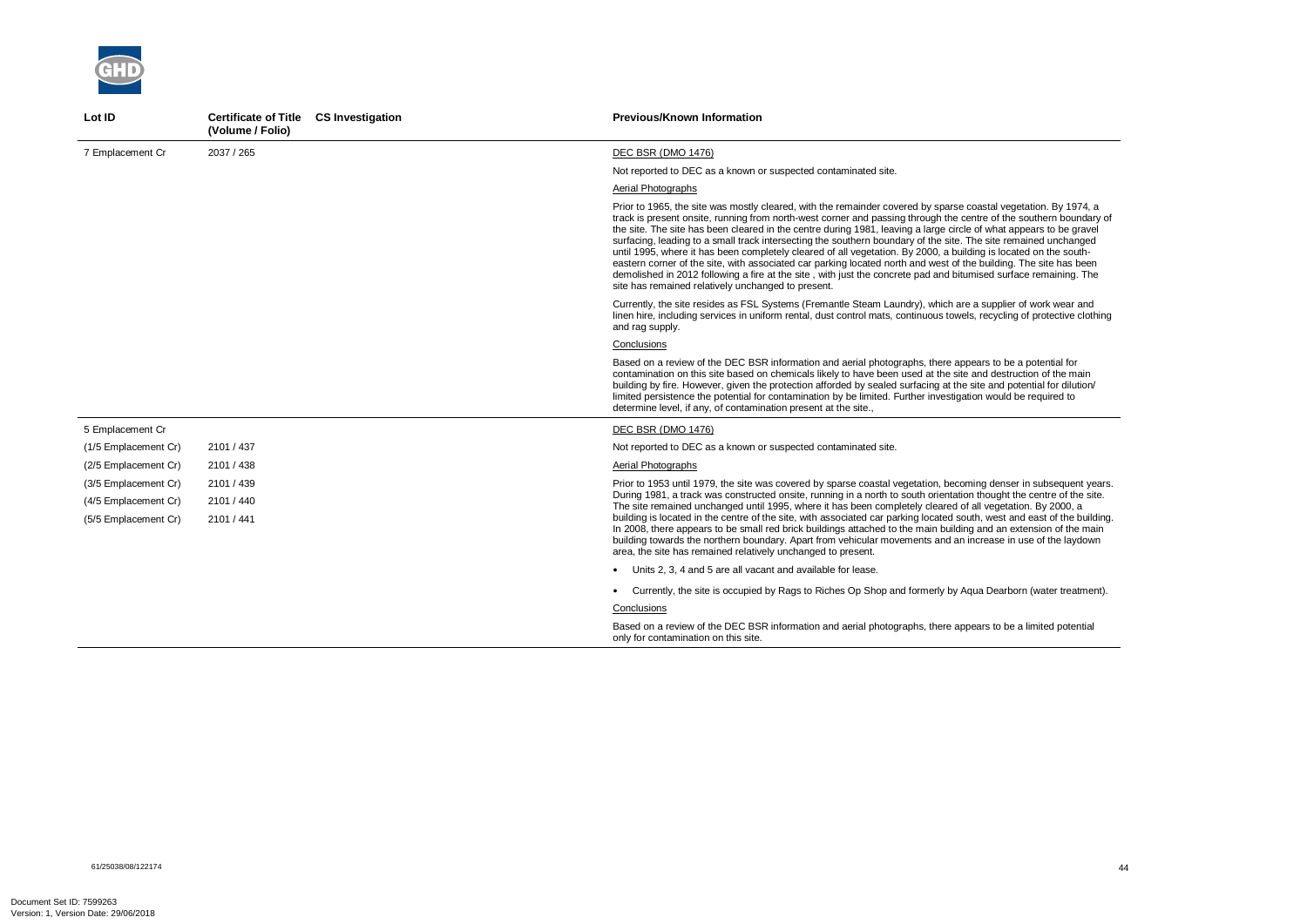

| Lot ID            | Certificate of Title CS Investigation<br>(Volume / Folio) | <b>Previous/Known Information</b>                                                                                                                                                                                                                                                                                                                                                                                                                                                                                                                                                                                                                                                                                                                                                                                                                                                                                                                                                                             |
|-------------------|-----------------------------------------------------------|---------------------------------------------------------------------------------------------------------------------------------------------------------------------------------------------------------------------------------------------------------------------------------------------------------------------------------------------------------------------------------------------------------------------------------------------------------------------------------------------------------------------------------------------------------------------------------------------------------------------------------------------------------------------------------------------------------------------------------------------------------------------------------------------------------------------------------------------------------------------------------------------------------------------------------------------------------------------------------------------------------------|
| 1 Emplacement Cr  | 2037 / 263                                                | DEC BSR (DMO 1476)                                                                                                                                                                                                                                                                                                                                                                                                                                                                                                                                                                                                                                                                                                                                                                                                                                                                                                                                                                                            |
|                   |                                                           | Not reported to DEC as a known or suspected contaminated site.                                                                                                                                                                                                                                                                                                                                                                                                                                                                                                                                                                                                                                                                                                                                                                                                                                                                                                                                                |
|                   |                                                           | Aerial Photographs                                                                                                                                                                                                                                                                                                                                                                                                                                                                                                                                                                                                                                                                                                                                                                                                                                                                                                                                                                                            |
|                   |                                                           | Prior to 1953, the site was partly cleared, with the remainder covered by sparse coastal vegetation. By 1965, a<br>track is present running north to south near the western boundary of the site. The City of Cockburn also identified<br>the presence of military infrastructure at this site, however GHD understands that this military infrastructure was<br>never operational and therefore is not considered to pose a risk of contamination. By 1977, dense vegetation has<br>regrown in the eastern portion of the site. The site remained unchanged until 1995, where it has been completely<br>cleared of all vegetation. By 2000, a building is located in the centre of the site, with associated car parking located<br>south, west and east of the building. There appears to be an extension of the main building along the northern<br>boundary in 2008. Apart from vehicular movements and an increase in use of the laydown area, the site has<br>remained relatively unchanged to present. |
|                   |                                                           | The site is currently occupied by:                                                                                                                                                                                                                                                                                                                                                                                                                                                                                                                                                                                                                                                                                                                                                                                                                                                                                                                                                                            |
|                   |                                                           | • Tradelink- bathroom products and service                                                                                                                                                                                                                                                                                                                                                                                                                                                                                                                                                                                                                                                                                                                                                                                                                                                                                                                                                                    |
|                   |                                                           | Stepping Stones Wellness Clinic- pain relief system                                                                                                                                                                                                                                                                                                                                                                                                                                                                                                                                                                                                                                                                                                                                                                                                                                                                                                                                                           |
|                   |                                                           | Inside Out Health Lounge- natural health practitioner                                                                                                                                                                                                                                                                                                                                                                                                                                                                                                                                                                                                                                                                                                                                                                                                                                                                                                                                                         |
|                   |                                                           | Conclusions                                                                                                                                                                                                                                                                                                                                                                                                                                                                                                                                                                                                                                                                                                                                                                                                                                                                                                                                                                                                   |
|                   |                                                           | Based on a review of the DEC BSR information and aerial photographs, there appears to be a very limited<br>potential only for contamination on this site, based on the above land uses.                                                                                                                                                                                                                                                                                                                                                                                                                                                                                                                                                                                                                                                                                                                                                                                                                       |
| 23 Emplacement Cr | 2037 / 272                                                | DEC BSR (DMO 1476)                                                                                                                                                                                                                                                                                                                                                                                                                                                                                                                                                                                                                                                                                                                                                                                                                                                                                                                                                                                            |
|                   |                                                           | Not reported to DEC as a known or suspected contaminated site.                                                                                                                                                                                                                                                                                                                                                                                                                                                                                                                                                                                                                                                                                                                                                                                                                                                                                                                                                |
|                   |                                                           | Aerial Photographs                                                                                                                                                                                                                                                                                                                                                                                                                                                                                                                                                                                                                                                                                                                                                                                                                                                                                                                                                                                            |
|                   |                                                           | Prior to 1953, the majority of the site was covered by dense vegetation, with a small portion in the north-eastern<br>corner comprising cleared land. During 1965, the site has undergone clearing and comprises sparse, coastal<br>vegetation. By 1974, most of the vegetation onsite appears to have regrown. The site remained unchanged until<br>1995, where it has been completely cleared of all vegetation. By 2000, a building is located on the southern portion<br>of the site, with associated car parking located north of the building. The site has remained relatively unchanged to<br>present.                                                                                                                                                                                                                                                                                                                                                                                                |
|                   |                                                           | This site is currently occupied by PK Print, an environmentally certified printing company.                                                                                                                                                                                                                                                                                                                                                                                                                                                                                                                                                                                                                                                                                                                                                                                                                                                                                                                   |
|                   |                                                           | Conclusions                                                                                                                                                                                                                                                                                                                                                                                                                                                                                                                                                                                                                                                                                                                                                                                                                                                                                                                                                                                                   |
|                   |                                                           | Based on a review of the DEC BSR information and aerial photographs, there appears to be a very limited<br>potential only for contamination on this site, based on the above land use.                                                                                                                                                                                                                                                                                                                                                                                                                                                                                                                                                                                                                                                                                                                                                                                                                        |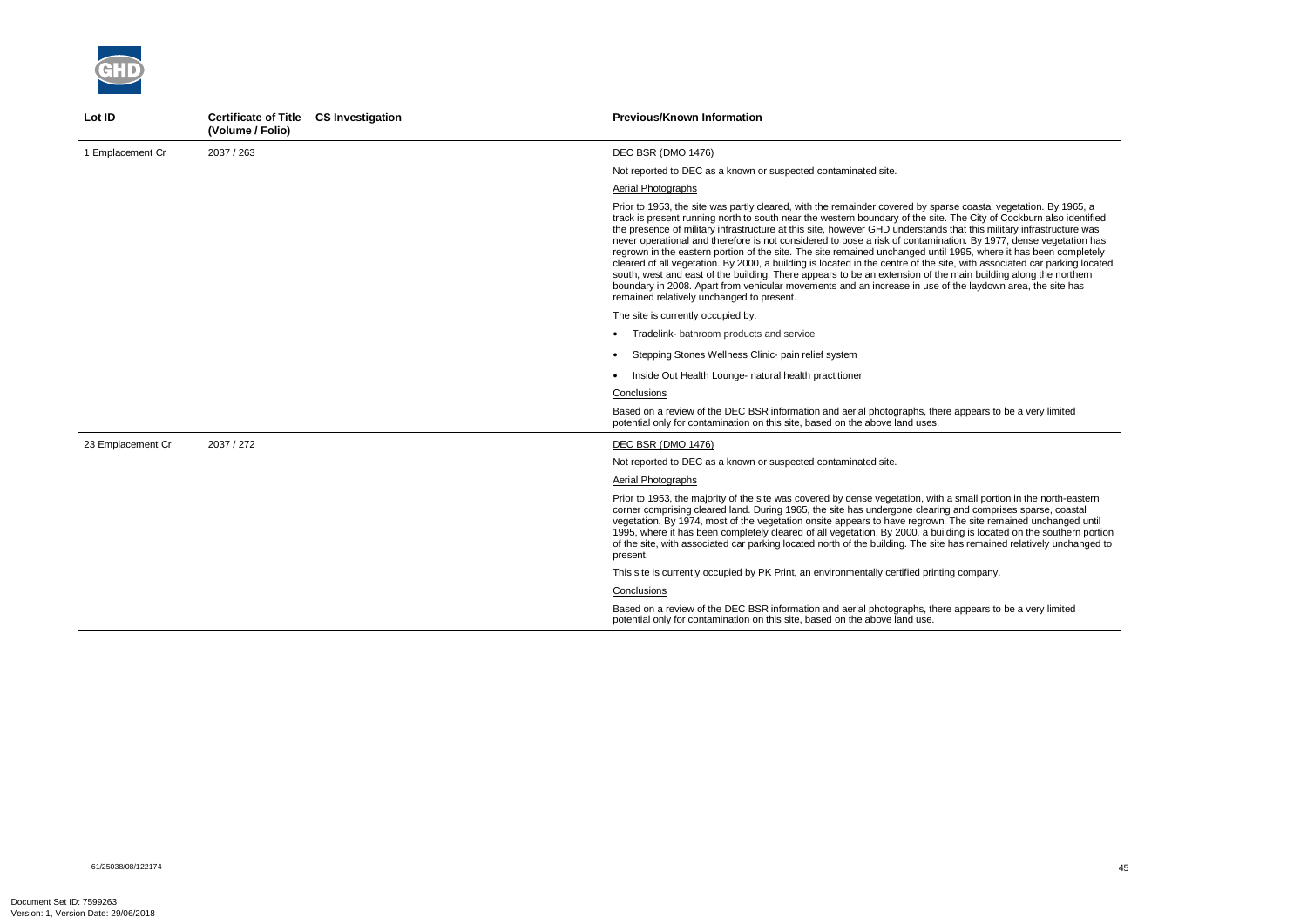

| Lot ID                | Certificate of Title CS Investigation<br>(Volume / Folio) | <b>Previous/Known Information</b>                                                                                                                                                                                                                                                                                                                                                                                                                                                                                                                                                                                                                                                                                                                                                                                                                                                                                                                                                                                                      |
|-----------------------|-----------------------------------------------------------|----------------------------------------------------------------------------------------------------------------------------------------------------------------------------------------------------------------------------------------------------------------------------------------------------------------------------------------------------------------------------------------------------------------------------------------------------------------------------------------------------------------------------------------------------------------------------------------------------------------------------------------------------------------------------------------------------------------------------------------------------------------------------------------------------------------------------------------------------------------------------------------------------------------------------------------------------------------------------------------------------------------------------------------|
| 21 Emplacement Cr     | 2037 / 271                                                | <b>DEC BSR (DMO 1476)</b>                                                                                                                                                                                                                                                                                                                                                                                                                                                                                                                                                                                                                                                                                                                                                                                                                                                                                                                                                                                                              |
|                       |                                                           | Not reported to DEC as a known or suspected contaminated site.                                                                                                                                                                                                                                                                                                                                                                                                                                                                                                                                                                                                                                                                                                                                                                                                                                                                                                                                                                         |
|                       |                                                           | Aerial Photographs                                                                                                                                                                                                                                                                                                                                                                                                                                                                                                                                                                                                                                                                                                                                                                                                                                                                                                                                                                                                                     |
|                       |                                                           | Prior to 1953, the site was covered by sparse coastal vegetation, with partially cleared land in the north portion of<br>the site. The site has undergone clearing in 1965, with the majority of the site now free of vegetation. By 1974,<br>vegetation has regrown along the northern and southern boundaries and a track is present in the centre of the site,<br>located in an east to west orientation. In 1977, there is a second track visible onsite, located parallel and north of<br>the original track. The site remained unchanged until 1995, where it has been completely cleared of all vegetation.<br>By 2000, a building is located in the centre portion of the site, with associated car parking located west of the<br>building and a laydown/storage area located east of the building. In 2008, there is potentially the addition of a few<br>small sheds or trucks onsite. Apart from vehicular movements and an increase in use of the laydown area, the site<br>has remained relatively unchanged to present. |
|                       |                                                           | The site is currently occupied by Metro Ice, manufacturers of tube, flake, bulk and block ice.                                                                                                                                                                                                                                                                                                                                                                                                                                                                                                                                                                                                                                                                                                                                                                                                                                                                                                                                         |
|                       |                                                           | Conclusions                                                                                                                                                                                                                                                                                                                                                                                                                                                                                                                                                                                                                                                                                                                                                                                                                                                                                                                                                                                                                            |
|                       |                                                           | Based on a review of the DEC BSR information and aerial photographs, there appears to be a very limited<br>potential only for contamination on this site, based on the above land use.                                                                                                                                                                                                                                                                                                                                                                                                                                                                                                                                                                                                                                                                                                                                                                                                                                                 |
| 19 Emplacement Cr     |                                                           | DEC BSR (DMO 1476)                                                                                                                                                                                                                                                                                                                                                                                                                                                                                                                                                                                                                                                                                                                                                                                                                                                                                                                                                                                                                     |
| (1/19 Emplacement Cr) | 2099 / 924                                                | Not reported to DEC as a known or suspected contaminated site.                                                                                                                                                                                                                                                                                                                                                                                                                                                                                                                                                                                                                                                                                                                                                                                                                                                                                                                                                                         |
| (2/19 Emplacement Cr) | 2099 / 925                                                | Aerial Photographs                                                                                                                                                                                                                                                                                                                                                                                                                                                                                                                                                                                                                                                                                                                                                                                                                                                                                                                                                                                                                     |
| (3/19 Emplacement Cr) | 2099 / 926                                                | Prior to 1965, the site was covered by sparse coastal vegetation, with partially cleared land in the north portion of<br>the site. By 1974, vegetation has regrown over the majority of the site, and a track is visible running from the<br>centre of the southern boundary to the north-western corner of the site. The site remained unchanged until 1995,<br>where it has been completely cleared of all vegetation. By 2000, a building is located on the eastern portion of the<br>site, with associated car parking located west and south of the building. During 2008, the main building has been<br>extended to the eastern boundary. Two small red rooves have been added to the front of the main building in<br>2012. Apart from vehicular movements and an increase in use of the laydown area, the site has remained<br>relatively unchanged to present.                                                                                                                                                                |
|                       |                                                           | Currently, the site is occupied by:                                                                                                                                                                                                                                                                                                                                                                                                                                                                                                                                                                                                                                                                                                                                                                                                                                                                                                                                                                                                    |
|                       |                                                           | Dale and Waters- online plus size clothing                                                                                                                                                                                                                                                                                                                                                                                                                                                                                                                                                                                                                                                                                                                                                                                                                                                                                                                                                                                             |
|                       |                                                           | <b>Bella Furniture</b>                                                                                                                                                                                                                                                                                                                                                                                                                                                                                                                                                                                                                                                                                                                                                                                                                                                                                                                                                                                                                 |
|                       |                                                           | • CABA Australia – life support system engineers                                                                                                                                                                                                                                                                                                                                                                                                                                                                                                                                                                                                                                                                                                                                                                                                                                                                                                                                                                                       |
|                       |                                                           | Conclusions                                                                                                                                                                                                                                                                                                                                                                                                                                                                                                                                                                                                                                                                                                                                                                                                                                                                                                                                                                                                                            |
|                       |                                                           | Based on a review of the DEC BSR information and aerial photographs, there appears to be a limited potential<br>only for contamination on this site.                                                                                                                                                                                                                                                                                                                                                                                                                                                                                                                                                                                                                                                                                                                                                                                                                                                                                   |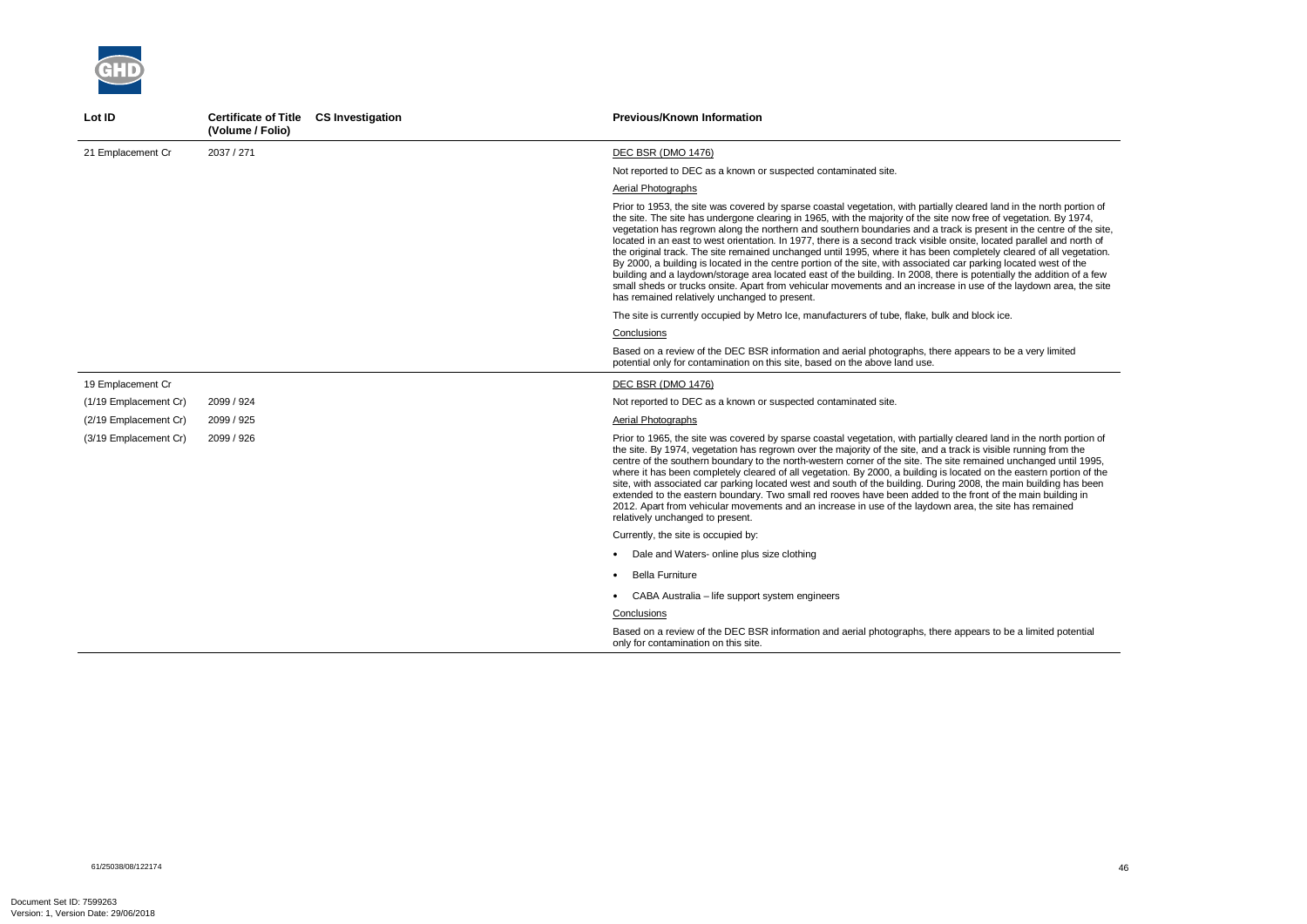

| Lot ID            | Certificate of Title CS Investigation<br>(Volume / Folio) | <b>Previous/Known Information</b>                                                                                                                                                                                                                                                                                                                                                                                                                                                                                                                                                                                                                                                                                                                                                                                                                                                                                                                                                                                                                                                                                                                                                       |
|-------------------|-----------------------------------------------------------|-----------------------------------------------------------------------------------------------------------------------------------------------------------------------------------------------------------------------------------------------------------------------------------------------------------------------------------------------------------------------------------------------------------------------------------------------------------------------------------------------------------------------------------------------------------------------------------------------------------------------------------------------------------------------------------------------------------------------------------------------------------------------------------------------------------------------------------------------------------------------------------------------------------------------------------------------------------------------------------------------------------------------------------------------------------------------------------------------------------------------------------------------------------------------------------------|
| 17 Emplacement Cr | 2037 / 269                                                | <b>DEC BSR (DMO 1476)</b>                                                                                                                                                                                                                                                                                                                                                                                                                                                                                                                                                                                                                                                                                                                                                                                                                                                                                                                                                                                                                                                                                                                                                               |
|                   |                                                           | Not reported to DEC as a known or suspected contaminated site.                                                                                                                                                                                                                                                                                                                                                                                                                                                                                                                                                                                                                                                                                                                                                                                                                                                                                                                                                                                                                                                                                                                          |
|                   |                                                           | Aerial Photographs                                                                                                                                                                                                                                                                                                                                                                                                                                                                                                                                                                                                                                                                                                                                                                                                                                                                                                                                                                                                                                                                                                                                                                      |
|                   |                                                           | Prior to 1953, the south-eastern portion of the site was cleared, there was a possible quarry located near the<br>northern boundary of the site and what appears to be a building in the north-western corner of the site. The<br>remainder of the site was covered by sparse coastal vegetation. By 1965, the quarry near the northern boundary of<br>the site has moved offsite to the east. In 1974, the quarry appears to be partially onsite in the north-eastern corner.<br>The building in the north-western corner remains present onsite, as does the sparse coastal vegetation for the<br>remainder of the site. By 1977, there appears to be potentially piles of disturbed sand or light coloured vegetation<br>in the centre of the site. The quarry appears to be getting larger in size by 1981. The site remained unchanged<br>until 1995, where it has been completely cleared of all vegetation. By 2000, a building is located on the eastern<br>portion of the site, with associated car parking located west of the building. Apart from vehicular movements and<br>an increase in use of the laydown area, the site has remained relatively unchanged to present. |
|                   |                                                           | Currently, the site is occupied by Flowserve, which is a manufacturer and aftermarket service provider of flow<br>control products and services.                                                                                                                                                                                                                                                                                                                                                                                                                                                                                                                                                                                                                                                                                                                                                                                                                                                                                                                                                                                                                                        |
|                   |                                                           | Conclusions                                                                                                                                                                                                                                                                                                                                                                                                                                                                                                                                                                                                                                                                                                                                                                                                                                                                                                                                                                                                                                                                                                                                                                             |
|                   |                                                           | Based on a review of the DEC BSR information and aerial photographs, there is potential for contamination to be<br>present at the site associated with quarry/infill activity prior to construction of the current form of development.                                                                                                                                                                                                                                                                                                                                                                                                                                                                                                                                                                                                                                                                                                                                                                                                                                                                                                                                                 |
| 13 Emplacement Cr | 2037 / 267                                                | DEC BSR (DMO 1476)                                                                                                                                                                                                                                                                                                                                                                                                                                                                                                                                                                                                                                                                                                                                                                                                                                                                                                                                                                                                                                                                                                                                                                      |
|                   |                                                           | Not reported to DEC as a known or suspected contaminated site.                                                                                                                                                                                                                                                                                                                                                                                                                                                                                                                                                                                                                                                                                                                                                                                                                                                                                                                                                                                                                                                                                                                          |
|                   |                                                           | Aerial Photographs                                                                                                                                                                                                                                                                                                                                                                                                                                                                                                                                                                                                                                                                                                                                                                                                                                                                                                                                                                                                                                                                                                                                                                      |
|                   |                                                           | Prior to 1953, the site was covered by sparse coastal vegetation, with a track intersecting the site in a north-east to<br>south-westerly orientation and a building present on the southern boundary of the site. By 1965, the building on the<br>southern boundary has been removed. In 1974, a second track is present onsite, branching off from the original<br>track in a north-eastern orientation. The site remained unchanged until 1995, where it has been completely cleared<br>of all vegetation. By 2000, a building is located on the eastern portion of the site, with associated car parking<br>located west of the building. Apart from vehicular movements and an increase in use of the laydown area, the site<br>has remained relatively unchanged to present.                                                                                                                                                                                                                                                                                                                                                                                                      |
|                   |                                                           | Currently, the site is occupied by:                                                                                                                                                                                                                                                                                                                                                                                                                                                                                                                                                                                                                                                                                                                                                                                                                                                                                                                                                                                                                                                                                                                                                     |
|                   |                                                           | Eco Max- wastewater treatment services                                                                                                                                                                                                                                                                                                                                                                                                                                                                                                                                                                                                                                                                                                                                                                                                                                                                                                                                                                                                                                                                                                                                                  |
|                   |                                                           | -Reodrain- leach drain for disposal of wastewater via infiltration and evaporation                                                                                                                                                                                                                                                                                                                                                                                                                                                                                                                                                                                                                                                                                                                                                                                                                                                                                                                                                                                                                                                                                                      |
|                   |                                                           | Conclusions                                                                                                                                                                                                                                                                                                                                                                                                                                                                                                                                                                                                                                                                                                                                                                                                                                                                                                                                                                                                                                                                                                                                                                             |
|                   |                                                           | Based on a review of the DEC BSR information and aerial photographs, there appears to be a limited potential<br>only for contamination on this site restricted to use prior to the current form of development.                                                                                                                                                                                                                                                                                                                                                                                                                                                                                                                                                                                                                                                                                                                                                                                                                                                                                                                                                                         |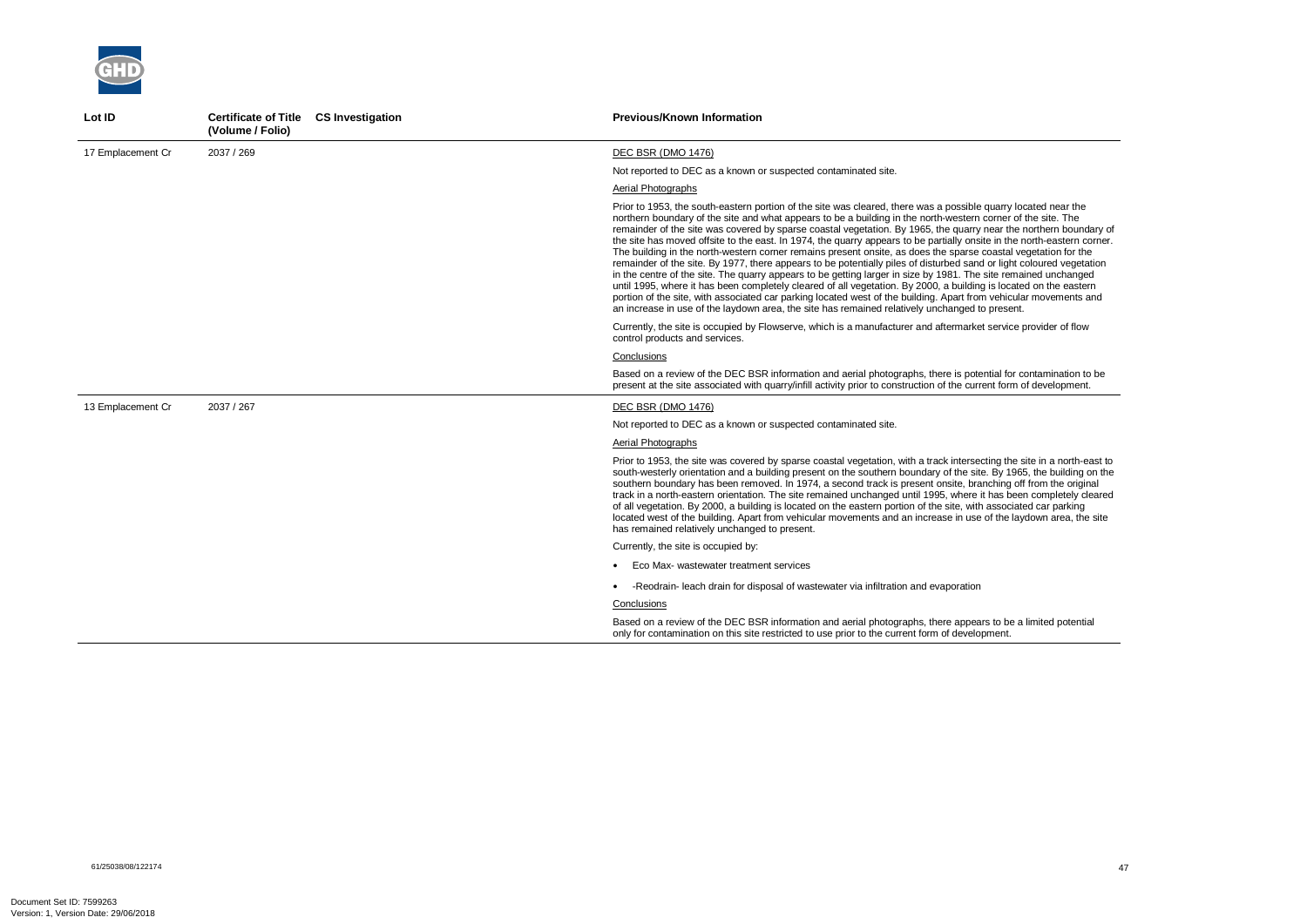61/25038/08/122174 48



| Lot ID            | Certificate of Title CS Investigation<br>(Volume / Folio) | <b>Previous/Known Information</b>                                                                                                                                                                                                                                                                                                                                                                                                                                                                                                                                                                                                                                                                                                                                                                                                                                                                                                                                                                                                                        |
|-------------------|-----------------------------------------------------------|----------------------------------------------------------------------------------------------------------------------------------------------------------------------------------------------------------------------------------------------------------------------------------------------------------------------------------------------------------------------------------------------------------------------------------------------------------------------------------------------------------------------------------------------------------------------------------------------------------------------------------------------------------------------------------------------------------------------------------------------------------------------------------------------------------------------------------------------------------------------------------------------------------------------------------------------------------------------------------------------------------------------------------------------------------|
| 11 Emplacement Cr | 2037 / 266                                                | <b>DEC BSR (DMO 1476)</b>                                                                                                                                                                                                                                                                                                                                                                                                                                                                                                                                                                                                                                                                                                                                                                                                                                                                                                                                                                                                                                |
|                   |                                                           | Not reported to DEC as a known or suspected contaminated site.                                                                                                                                                                                                                                                                                                                                                                                                                                                                                                                                                                                                                                                                                                                                                                                                                                                                                                                                                                                           |
|                   |                                                           | Aerial Photographs                                                                                                                                                                                                                                                                                                                                                                                                                                                                                                                                                                                                                                                                                                                                                                                                                                                                                                                                                                                                                                       |
|                   |                                                           | Prior to 1965, the site was covered by sparse coastal vegetation. By 1974, a track is present intersecting the site in<br>a north to south orientation through the centre of the site and the vegetation has regrown. The site remained<br>unchanged until 1995, where it has been completely cleared of all vegetation. By 2000, a building is located on the<br>eastern portion of the site, with associated car parking located west of the building. Apart from vehicular<br>movements and an increase in use of the laydown area, the site has remained relatively unchanged to present.                                                                                                                                                                                                                                                                                                                                                                                                                                                            |
|                   |                                                           | Currently, the site is occupied by:                                                                                                                                                                                                                                                                                                                                                                                                                                                                                                                                                                                                                                                                                                                                                                                                                                                                                                                                                                                                                      |
|                   |                                                           | • Marlin Marine Solutions- provide a full range of vessel and marina docking products, designed to simplify                                                                                                                                                                                                                                                                                                                                                                                                                                                                                                                                                                                                                                                                                                                                                                                                                                                                                                                                              |
|                   |                                                           | mooring                                                                                                                                                                                                                                                                                                                                                                                                                                                                                                                                                                                                                                                                                                                                                                                                                                                                                                                                                                                                                                                  |
|                   |                                                           | Canna- producer of nutrients and growing mediums for the cultivation of fast growing plants                                                                                                                                                                                                                                                                                                                                                                                                                                                                                                                                                                                                                                                                                                                                                                                                                                                                                                                                                              |
|                   |                                                           | Conclusions                                                                                                                                                                                                                                                                                                                                                                                                                                                                                                                                                                                                                                                                                                                                                                                                                                                                                                                                                                                                                                              |
|                   |                                                           | Based on a review of the DEC BSR information and aerial photographs, there appears to be a limited potential<br>only for contamination on this site restricted to use prior to the current form of development.                                                                                                                                                                                                                                                                                                                                                                                                                                                                                                                                                                                                                                                                                                                                                                                                                                          |
| 16 Emplacement Cr | 2037 / 276                                                | DEC BSR (DMO 1476)                                                                                                                                                                                                                                                                                                                                                                                                                                                                                                                                                                                                                                                                                                                                                                                                                                                                                                                                                                                                                                       |
|                   |                                                           | Not reported to DEC as a known or suspected contaminated site.                                                                                                                                                                                                                                                                                                                                                                                                                                                                                                                                                                                                                                                                                                                                                                                                                                                                                                                                                                                           |
|                   |                                                           | <b>Aerial Photographs</b>                                                                                                                                                                                                                                                                                                                                                                                                                                                                                                                                                                                                                                                                                                                                                                                                                                                                                                                                                                                                                                |
|                   |                                                           | Prior to 1953, the site was covered by sparse coastal vegetation, with a track intersecting the site in a north-east to<br>south-westerly orientation. By 1965, the site appears to have been cleared of the majority of vegetation onsite.<br>During 1974, a major track is visible in the south-western corner, in addition to the original track. There appears to<br>be a disturbance in the centre of the site during 1981. The site remained unchanged until 1995, where it has been<br>completely cleared of all vegetation. By 2000, a building is located on the south-western corner of the site, with<br>associated car parking located north, south and west of the building. The rest of the site remains vacant land until<br>2008, where it has been bitumised and used as a laydown/storage area. Apart from vehicular movements and an<br>increase in use of the laydown area, the site has remained relatively unchanged to present.                                                                                                   |
|                   |                                                           | Currently, the site is occupied by Southern Trading Australia, which supply specialised seafood products.                                                                                                                                                                                                                                                                                                                                                                                                                                                                                                                                                                                                                                                                                                                                                                                                                                                                                                                                                |
|                   |                                                           | Conclusions                                                                                                                                                                                                                                                                                                                                                                                                                                                                                                                                                                                                                                                                                                                                                                                                                                                                                                                                                                                                                                              |
|                   |                                                           | Based on a review of the DEC BSR information and aerial photographs, there appears to be a limited potential<br>only for contamination on this site, based on the above land use.                                                                                                                                                                                                                                                                                                                                                                                                                                                                                                                                                                                                                                                                                                                                                                                                                                                                        |
| 12 Emplacement Cr | 2037 / 278                                                | DEC BSR (DMO 1476)                                                                                                                                                                                                                                                                                                                                                                                                                                                                                                                                                                                                                                                                                                                                                                                                                                                                                                                                                                                                                                       |
|                   |                                                           | Not reported to DEC as a known or suspected contaminated site.                                                                                                                                                                                                                                                                                                                                                                                                                                                                                                                                                                                                                                                                                                                                                                                                                                                                                                                                                                                           |
|                   |                                                           | <b>Aerial Photographs</b>                                                                                                                                                                                                                                                                                                                                                                                                                                                                                                                                                                                                                                                                                                                                                                                                                                                                                                                                                                                                                                |
|                   |                                                           | Prior to 1965, there was evidence of small infrastructure, such as a building, shed or water tank, present on<br>cleared land located near the centre of the site. There is a track present running east to west near the southern<br>boundary of the site and the remainder of the site is covered by sparse coastal vegetation. The onsite<br>infrastructure has been removed by 1974 and by 1977, the site appears to be a thoroughfare for vehicles, as there<br>are multiple tracks intersecting the site. The site remained unchanged until 1995, where it has been completely<br>cleared of all vegetation. By 2000, there appears to be a trench onsite from the southern boundary to the centre of<br>the site. There also appear to be a concrete pad near the northern boundary. The building is present in 2008 along<br>the northern boundary, with associated car parking along the eastern boundary. Apart from vehicular movements<br>and an increase in use of the laydown area, the site has remained relatively unchanged to present. |
|                   |                                                           | Currently, the site is occupied by Early Bird Seafood and Bait.                                                                                                                                                                                                                                                                                                                                                                                                                                                                                                                                                                                                                                                                                                                                                                                                                                                                                                                                                                                          |
|                   |                                                           | Conclusions                                                                                                                                                                                                                                                                                                                                                                                                                                                                                                                                                                                                                                                                                                                                                                                                                                                                                                                                                                                                                                              |
|                   |                                                           | Based on a review of the DEC BSR information and aerial photographs, there appears to be a limited potential<br>only for contamination on this site, based on the above land use.                                                                                                                                                                                                                                                                                                                                                                                                                                                                                                                                                                                                                                                                                                                                                                                                                                                                        |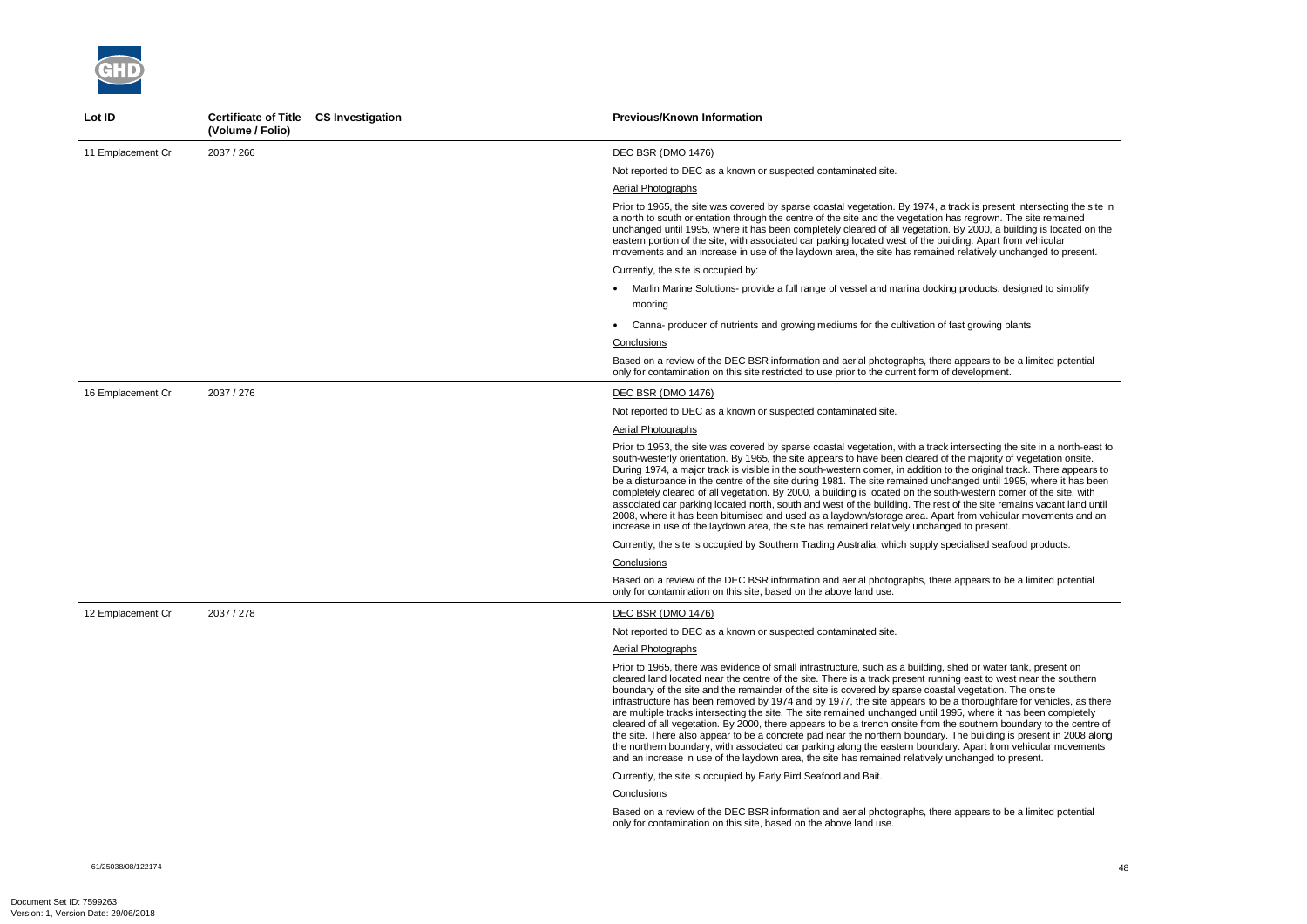61/25038/08/122174 49



| Lot ID               | Certificate of Title CS Investigation<br>(Volume / Folio) | <b>Previous/Known Information</b>                                                                                                                                                                                                                                                                                                                                                                                                                                                                                                                                                                                                                                                                                                                                                                                                                                                                                                                                |
|----------------------|-----------------------------------------------------------|------------------------------------------------------------------------------------------------------------------------------------------------------------------------------------------------------------------------------------------------------------------------------------------------------------------------------------------------------------------------------------------------------------------------------------------------------------------------------------------------------------------------------------------------------------------------------------------------------------------------------------------------------------------------------------------------------------------------------------------------------------------------------------------------------------------------------------------------------------------------------------------------------------------------------------------------------------------|
| 8 Emplacement Cr     |                                                           | <b>DEC BSR (DMO 1476)</b>                                                                                                                                                                                                                                                                                                                                                                                                                                                                                                                                                                                                                                                                                                                                                                                                                                                                                                                                        |
| (1/8 Emplacement Cr) | 2733 / 822                                                | Not reported to DEC as a known or suspected contaminated site.                                                                                                                                                                                                                                                                                                                                                                                                                                                                                                                                                                                                                                                                                                                                                                                                                                                                                                   |
| (2/8 Emplacement Cr) | 2733 / 823                                                | Aerial Photographs                                                                                                                                                                                                                                                                                                                                                                                                                                                                                                                                                                                                                                                                                                                                                                                                                                                                                                                                               |
| (3/8 Emplacement Cr) | 2733 / 824                                                | Prior to 1965, the site comprises cleared land in the centre of the site, with evidence of small infrastructure, such                                                                                                                                                                                                                                                                                                                                                                                                                                                                                                                                                                                                                                                                                                                                                                                                                                            |
| (4/8 Emplacement Cr) | 2733 / 825                                                | as a building, shed or water tank, located on cleared land near the western boundary of the site. The remainder of<br>the site is covered by sparse coastal vegetation. The small infrastructure on the western boundary of the site has                                                                                                                                                                                                                                                                                                                                                                                                                                                                                                                                                                                                                                                                                                                         |
| (5/8 Emplacement Cr) | 2733 / 826                                                | been removed by 1974. Two tracks, forking to form a 'Y' shape, are present onsite during 1981. The site remained                                                                                                                                                                                                                                                                                                                                                                                                                                                                                                                                                                                                                                                                                                                                                                                                                                                 |
| (6/8 Emplacement Cr) | 2733 / 827                                                | unchanged until 1995, where it has been completely cleared of all vegetation. By 2008, a building has been<br>constructed in the south-western corner of the site and associated car parking is coated to the north and east of<br>the building. The entire site has been bitumised. Apart from vehicular movements and an increase in use of the<br>laydown area, the site has remained relatively unchanged to present.                                                                                                                                                                                                                                                                                                                                                                                                                                                                                                                                        |
|                      |                                                           | Currently, the site is occupied by:                                                                                                                                                                                                                                                                                                                                                                                                                                                                                                                                                                                                                                                                                                                                                                                                                                                                                                                              |
|                      |                                                           | • So Cal Limos- car hire services                                                                                                                                                                                                                                                                                                                                                                                                                                                                                                                                                                                                                                                                                                                                                                                                                                                                                                                                |
|                      |                                                           | • Stazo Marine Accessories Australia- manufacturing and distributing marine equipment                                                                                                                                                                                                                                                                                                                                                                                                                                                                                                                                                                                                                                                                                                                                                                                                                                                                            |
|                      |                                                           | <b>Conclusions</b>                                                                                                                                                                                                                                                                                                                                                                                                                                                                                                                                                                                                                                                                                                                                                                                                                                                                                                                                               |
|                      |                                                           | Based on a review of the DEC BSR information and aerial photographs, there appears to be a limited potential<br>only for contamination on this site, based on the above land uses.                                                                                                                                                                                                                                                                                                                                                                                                                                                                                                                                                                                                                                                                                                                                                                               |
| 2 Emplacement Cr     | 2037 / 282                                                | <b>DEC BSR (DMO 1476)</b>                                                                                                                                                                                                                                                                                                                                                                                                                                                                                                                                                                                                                                                                                                                                                                                                                                                                                                                                        |
|                      |                                                           | Not reported to DEC as a known or suspected contaminated site.                                                                                                                                                                                                                                                                                                                                                                                                                                                                                                                                                                                                                                                                                                                                                                                                                                                                                                   |
|                      |                                                           | <b>Aerial Photographs</b>                                                                                                                                                                                                                                                                                                                                                                                                                                                                                                                                                                                                                                                                                                                                                                                                                                                                                                                                        |
|                      |                                                           | Prior to 1953, the site was covered by sparse coastal vegetation. By 1965, there is a track intersecting the site in a<br>north-south orientation located near the western boundary. The site remained unchanged until 1995, where it has<br>been completely cleared of all vegetation. By 2000, a building is located on the eastern portion of the site, with<br>associated car parking located north and west of the building and a laydown/storage area located south of the<br>building. Apart from vehicular movements and an increase in use of the laydown area, the site has remained<br>relatively unchanged to present.                                                                                                                                                                                                                                                                                                                               |
|                      |                                                           | The site is currently in use by Alba Oils (a refiner of high quality vegetable oils and fats).                                                                                                                                                                                                                                                                                                                                                                                                                                                                                                                                                                                                                                                                                                                                                                                                                                                                   |
|                      |                                                           | Conclusions                                                                                                                                                                                                                                                                                                                                                                                                                                                                                                                                                                                                                                                                                                                                                                                                                                                                                                                                                      |
|                      |                                                           | Based on a review of the DEC BSR information and aerial photographs, there appears to be a limited potential<br>only for contamination on this site most likely to be restricted to minor leaks/spills from non-vegetable oil/fat<br>related ancillary processes/equipment (if present).                                                                                                                                                                                                                                                                                                                                                                                                                                                                                                                                                                                                                                                                         |
| 6 Emplacement Cr     | 2037 / 281                                                | <b>DEC BSR (DMO 1476)</b>                                                                                                                                                                                                                                                                                                                                                                                                                                                                                                                                                                                                                                                                                                                                                                                                                                                                                                                                        |
| (Lot 119 Emplacement |                                                           | Not reported to DEC as a known or suspected contaminated site.                                                                                                                                                                                                                                                                                                                                                                                                                                                                                                                                                                                                                                                                                                                                                                                                                                                                                                   |
| Cr)                  |                                                           | <b>Aerial Photographs</b>                                                                                                                                                                                                                                                                                                                                                                                                                                                                                                                                                                                                                                                                                                                                                                                                                                                                                                                                        |
|                      |                                                           | Prior to 1965, the site was covered by sparse coastal vegetation, with evidence of small infrastructure, such as a<br>building, shed or water tank, located on cleared land on the eastern boundary of the site. Information provided by<br>the City of Cockburn indicates that this infrastructure may have been associated with military operations within the<br>area. GHD understands that this military infrastructure was never operational and therefore is not considered to<br>pose a risk of contamination. This infrastructure was removed between 1965 and 1974. Regrowth of vegetation is<br>visible by 1977. The site remained unchanged until 1995, where it has been completely cleared of all vegetation.<br>There is evidence of vehicular movements onsite during 2008 and by 2012, the entire site has been bitumised and<br>a small building is located in the north-western corner. The site has remained relatively unchanged to present. |
|                      |                                                           | The current land use is vacant land.                                                                                                                                                                                                                                                                                                                                                                                                                                                                                                                                                                                                                                                                                                                                                                                                                                                                                                                             |
|                      |                                                           | Conclusions                                                                                                                                                                                                                                                                                                                                                                                                                                                                                                                                                                                                                                                                                                                                                                                                                                                                                                                                                      |
|                      |                                                           | Based on a review of the DEC BSR information and aerial photographs, there appears to be a very limited<br>potential only for contamination on this site.                                                                                                                                                                                                                                                                                                                                                                                                                                                                                                                                                                                                                                                                                                                                                                                                        |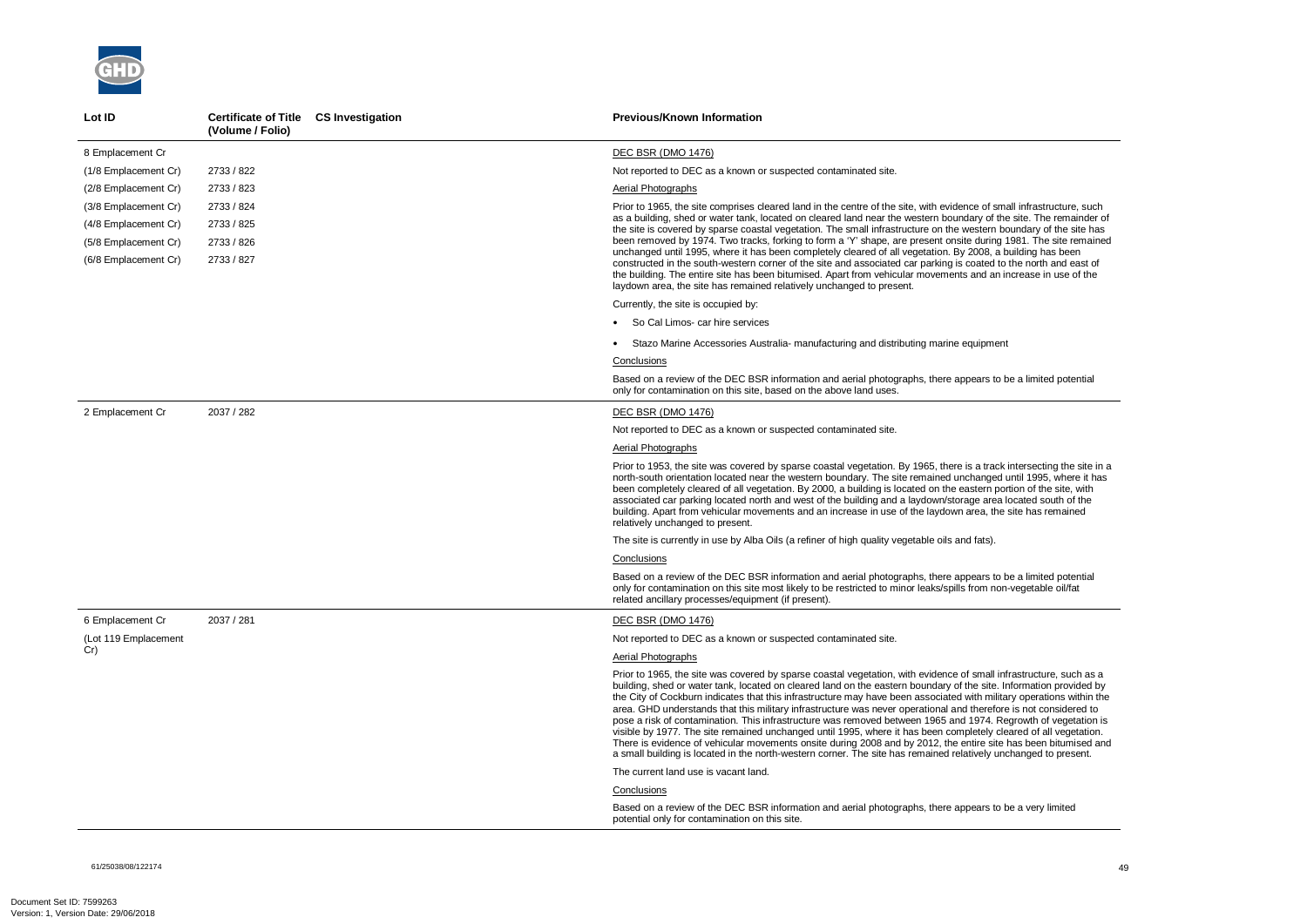ity of Cockburn Local Government Inventory as *South Beach Battery (remains) is evidence of the importance of defending the Western Australian coastline, and in particular Fremantle Harbour and Cockburn Sound (Mitchell, 2009).* 

s of a dual purpose gun level anti aircraft and coast outh Beach was never to contamination at the site. itchell, 2009).

to be a limited potential

vater tank, located on the City of Cockburn thin the area. GHD considered to pose a risk of inder of the site was covered by space to dense completely. the southern portion of the the south and west of the increase in use of the

cessing Facility.

to be a limited potential

on in the north-eastern corner there is an additional track nced in 1974. Another track nged until 1995, where it has of the site. with associated o the eastern boundary. Apart

d processing facility.

to be a limited potential



| Lot ID               | Certificate of Title CS Investigation<br>(Volume / Folio) | <b>Previous/Known Information</b>                                                                                                                                                                                                                                                                                                                                                                                                                                                                                                                                                                                                                                                                                                                                                                                                                                                                                               |
|----------------------|-----------------------------------------------------------|---------------------------------------------------------------------------------------------------------------------------------------------------------------------------------------------------------------------------------------------------------------------------------------------------------------------------------------------------------------------------------------------------------------------------------------------------------------------------------------------------------------------------------------------------------------------------------------------------------------------------------------------------------------------------------------------------------------------------------------------------------------------------------------------------------------------------------------------------------------------------------------------------------------------------------|
| 4196 Emplacement Cr  | LR3038 / 206                                              | DEC BSR (1103/05)                                                                                                                                                                                                                                                                                                                                                                                                                                                                                                                                                                                                                                                                                                                                                                                                                                                                                                               |
| (City of Cockburn    |                                                           | Awaiting classification.                                                                                                                                                                                                                                                                                                                                                                                                                                                                                                                                                                                                                                                                                                                                                                                                                                                                                                        |
| Reserve 43945R)      |                                                           | Aerial Photographs                                                                                                                                                                                                                                                                                                                                                                                                                                                                                                                                                                                                                                                                                                                                                                                                                                                                                                              |
|                      |                                                           | Prior to 1953, there was evidence of small infrastructure onsite. This is listed by the Cit<br>Government Inventory as South Beach Battery (remains) is evidence of the importance<br>Australian coastline, and in particular Fremantle Harbour and Cockburn Sound (Mitche                                                                                                                                                                                                                                                                                                                                                                                                                                                                                                                                                                                                                                                      |
|                      |                                                           | This infrastructure was installed in 1944 and housed land based, single barrel versions<br>mounted in twin turrets in Royal Navy Anti Aircraft cruisers, intended to provided high Id<br>artillery cover for Fremantle Harbour and the Sound (Mitchell, 2009). The Battery at So<br>finished and never became operational and therefore is not considered to pose a risk to<br>The entire installation was destroyed except for the excavated remains now visible (Mit                                                                                                                                                                                                                                                                                                                                                                                                                                                          |
|                      |                                                           | The site now operates as an unsealed park, vested in the City of Cockburn.                                                                                                                                                                                                                                                                                                                                                                                                                                                                                                                                                                                                                                                                                                                                                                                                                                                      |
|                      |                                                           | Conclusions                                                                                                                                                                                                                                                                                                                                                                                                                                                                                                                                                                                                                                                                                                                                                                                                                                                                                                                     |
|                      |                                                           | Based on a review of the DEC BSR information and aerial photographs, there appears<br>only for contamination on this site.                                                                                                                                                                                                                                                                                                                                                                                                                                                                                                                                                                                                                                                                                                                                                                                                      |
| 14 Emplacement Cr    | 2037 / 277                                                | <b>DEC BSR (DMO 1476)</b>                                                                                                                                                                                                                                                                                                                                                                                                                                                                                                                                                                                                                                                                                                                                                                                                                                                                                                       |
| (Lot 115 Emplacement |                                                           | Not reported to DEC as a known or suspected contaminated site.                                                                                                                                                                                                                                                                                                                                                                                                                                                                                                                                                                                                                                                                                                                                                                                                                                                                  |
| Cr)                  |                                                           | Aerial Photographs                                                                                                                                                                                                                                                                                                                                                                                                                                                                                                                                                                                                                                                                                                                                                                                                                                                                                                              |
|                      |                                                           | Prior to 1953, there was evidence of small infrastructure, such as a building, shed or w<br>cleared land was located near the near the centre of the site. Information provided by t<br>indicates that this infrastructure may have been associated with military operations with<br>understands that this military infrastructure was never operational and therefore is not<br>contamination. A track intersected the site in an east to west orientation and the remair<br>by sparse to dense coastal vegetation. The site remained unchanged until 1995, where<br>cleared of all vegetation. By 2000, a building is in the process of being constructed on t<br>site. The building is present onsite during 2008 and associated car parking located to th<br>building. The entire site has been bitumised. Apart from vehicular movements and an in<br>laydown area, the site has remained relatively unchanged to present. |
|                      |                                                           | Currently, the site is utilised by Ricciardi Seafoods and Cold stores as a Seafood Proce                                                                                                                                                                                                                                                                                                                                                                                                                                                                                                                                                                                                                                                                                                                                                                                                                                        |
|                      |                                                           | Conclusions                                                                                                                                                                                                                                                                                                                                                                                                                                                                                                                                                                                                                                                                                                                                                                                                                                                                                                                     |
|                      |                                                           | Based on a review of the DEC BSR information and aerial photographs, there appears<br>only for contamination on this site.                                                                                                                                                                                                                                                                                                                                                                                                                                                                                                                                                                                                                                                                                                                                                                                                      |
| 31 Emplacement Cr    | 2172 / 918                                                | <b>DEC BSR (DMO 1476)</b>                                                                                                                                                                                                                                                                                                                                                                                                                                                                                                                                                                                                                                                                                                                                                                                                                                                                                                       |
|                      |                                                           | Not reported to DEC as a known or suspected contaminated site.                                                                                                                                                                                                                                                                                                                                                                                                                                                                                                                                                                                                                                                                                                                                                                                                                                                                  |
|                      |                                                           | Aerial Photographs                                                                                                                                                                                                                                                                                                                                                                                                                                                                                                                                                                                                                                                                                                                                                                                                                                                                                                              |
|                      |                                                           | Prior to 1953, the site was covered by sparse coastal vegetation, with dense vegetation<br>and a track intersecting the site in a north-east to south-easterly orientation. By 1965, t<br>onsite orientated in a north-west to south-east direction, which becomes more pronoun<br>is located nearby the original north-east to south-west track. The site remained unchan<br>been completely cleared of all vegetation. By 2000, a building is located in the centre o<br>car parking located all around the building, with a section of concrete pad extending to<br>from vehicular movements, the site has remained relatively unchanged to present.                                                                                                                                                                                                                                                                         |
|                      |                                                           | Currently, the site is occupied by Far West Scallops Industries, which is a scallop food                                                                                                                                                                                                                                                                                                                                                                                                                                                                                                                                                                                                                                                                                                                                                                                                                                        |
|                      |                                                           | Conclusions                                                                                                                                                                                                                                                                                                                                                                                                                                                                                                                                                                                                                                                                                                                                                                                                                                                                                                                     |
|                      |                                                           | Based on a review of the DEC BSR information and aerial photographs, there appears<br>only for contamination on this site.                                                                                                                                                                                                                                                                                                                                                                                                                                                                                                                                                                                                                                                                                                                                                                                                      |

61/25038/08/122174<br>61/25038/08/122174